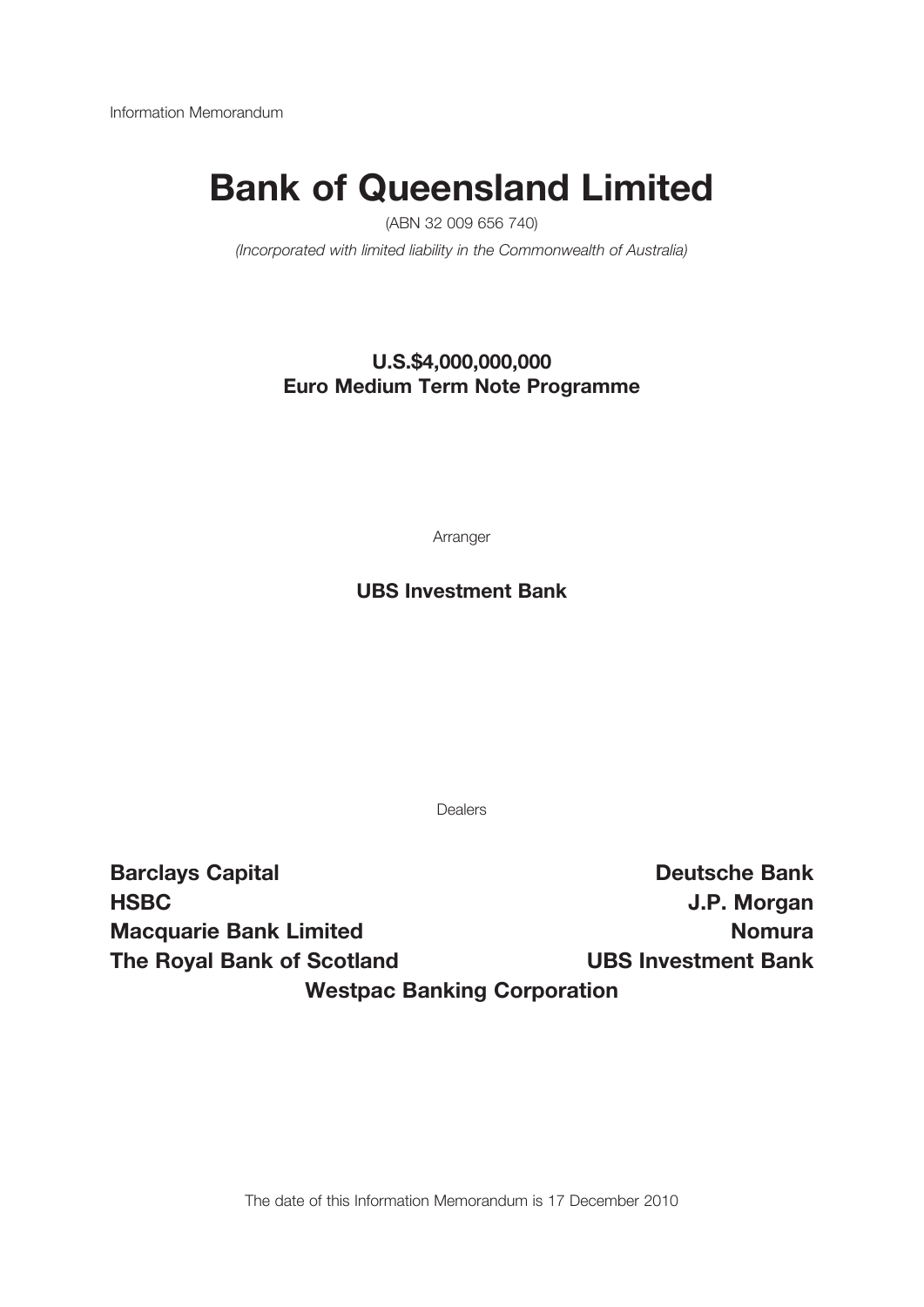This Information Memorandum comprises a base prospectus for the purpose of Article 5.4 of Directive 2003/71/EC (the "Prospectus Directive"), replaces and supersedes the Information Memorandum dated 21 December 2009 describing the Programme (as defined below). Any Notes (as defined below) issued under the Programme on or after the date of this Information Memorandum are issued subject to the provisions contained herein. This does not affect any Notes already issued.

Under the Euro Medium Term Note Programme described in this Information Memorandum (the "Programme"), Bank of Queensland Limited (ABN 32 009 656 740) (the "Issuer" or the "Bank"), subject to compliance with all relevant laws, regulations and directives, may from time to time issue Euro Medium Term Notes (the "Notes"). The aggregate nominal amount of Notes outstanding will not at any time exceed U.S.\$4,000,000,000 (or the equivalent in other currencies) or such higher amount as may be agreed by the Issuer and the Dealers (as defined in "Subscription and Sale" ).

Notes will be issued in one or more series (each a "Series"). Each Series shall be in bearer form and may be issued in one or more tranches (each a "Tranche") on different issue dates. Notes of each Series will have the same maturity date, bear interest on the same basis and at the same rate and be issued on terms otherwise identical (except in relation to interest commencement dates and matters related thereto).

Each Tranche of Notes will be represented on issue by a temporary global note (each a "Temporary Global Note") which may be deposited on the issue date with a common depositary on behalf of Euroclear Bank S.A./N.V. ("Euroclear") and Clearstream Banking, société anonyme ("Clearstream, Luxembourg") and/or any other agreed clearing system. The provisions governing the exchange of interests in Temporary Global Notes for permanent global notes (each a "Permanent Global Note") and Definitive Notes are described in Form of the Notes.

Application has been made to the Financial Services Authority in its capacity as competent authority under the Financial Services and Markets Act 2000 (the "UK Listing Authority") for Notes issued under the Programme during the period of 12 months from the date of this Information Memorandum to be admitted to the official list of the UK Listing Authority (the "Official List") and to the London Stock Exchange plc (the "London Stock Exchange") for such Notes to be admitted to trading on the London Stock Exchange's regulated market. References in this Information Memorandum to Notes being "listed" (and related references) on the London Stock Exchange shall mean that such Notes have been admitted to trading on the London Stock Exchange's regulated market and have been admitted to the Official List. The London Stock Exchange's regulated market is a regulated market for the purposes of Directive 2004/39/EC (the Markets in Financial Instruments Directive). Notice of the aggregate nominal amount of, interest (if any) payable in respect of, the issue price of, and any other terms and conditions not contained herein which are applicable to, the Notes of each Tranche will be set forth in the applicable Final Terms (the "Final Terms") which, with respect to Notes to be listed on the London Stock Exchange, will be delivered to the UK Listing Authority and the London Stock Exchange on or before the date of issue of the Notes of such Tranche.

The rating of certain series of Notes to be issued under the Programme may be specified in the applicable Final Terms. Whether or not each credit rating applied for in relation to relevant series of Notes will be issued by a credit rating agency established in the European Union and registered under Regulation (EC) No 1060/2009 (the "CRA Regulation") will be disclosed in the Final Terms. In general, European regulated investors are restricted from using a rating for regulatory purposes if such rating is not issued by a credit rating agency established in the European Union and registered under the CRA Regulation unless the rating is provided by a credit rating agency operating in the European Union before 7 June 2010 which has submitted an application for registration in accordance with the CRA Regulation and such registration is not refused.

Subject as provided in the applicable Final Terms, the only persons authorised to use this Information Memorandum in connection with an offer of Notes are the persons named in the applicable Final Terms as the relevant Dealer or the Managers, as the case may be.

Copies of each Final Terms will be available from FT Business Research Centre operated by FT Interactive Data at Fitzroy House, 13-17 Epworth Street, London EC2A 4DL (in the case of Notes admitted to the Official List and to trading by the London Stock Exchange only) and from the specified office of each of the Paying Agents (as defined below).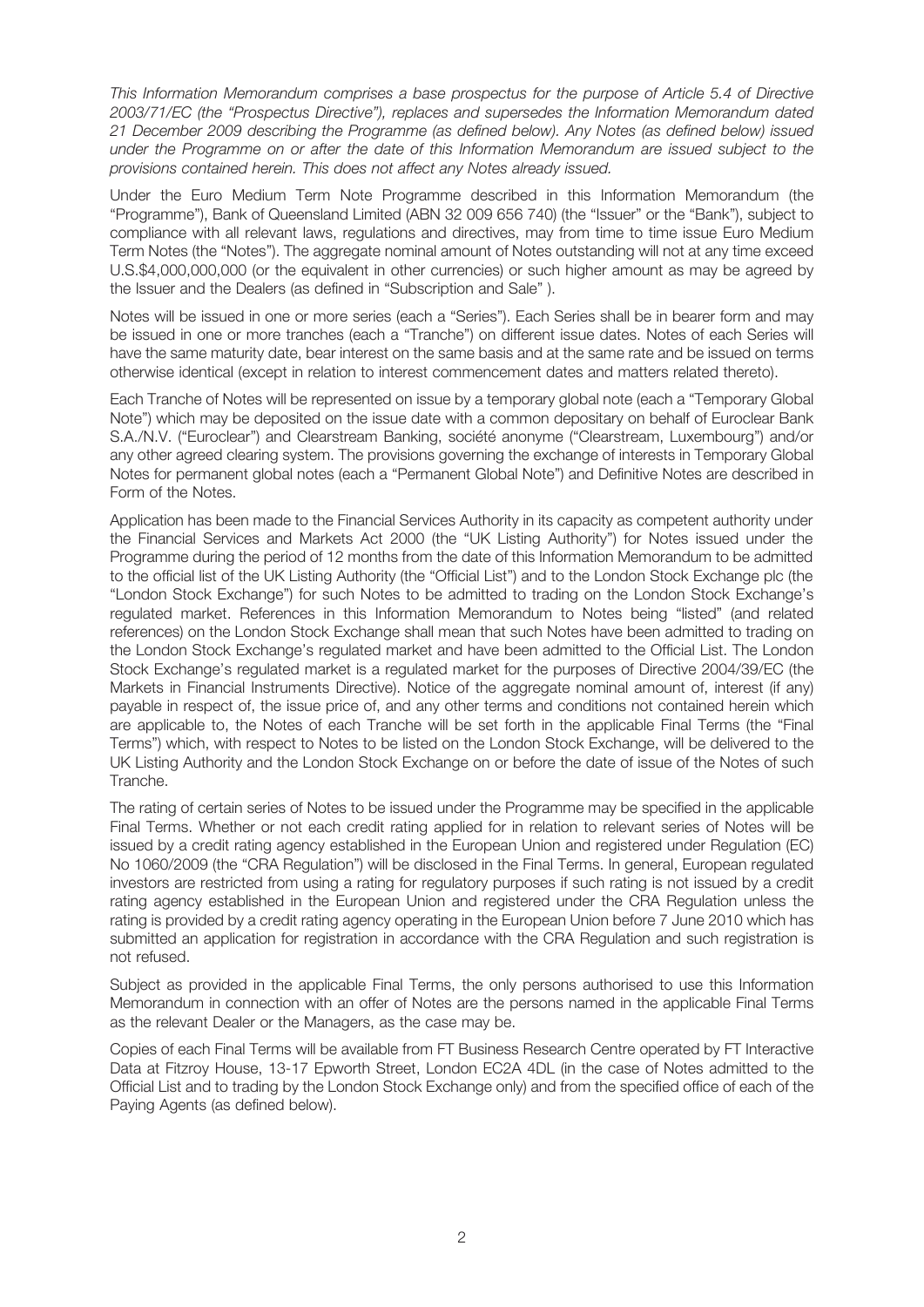The Issuer (the "Responsible Person") accepts responsibility for the information contained in this Information Memorandum. To the best of the knowledge and belief of the Issuer (which has taken all reasonable care to ensure that such is the case), the information contained in this Information Memorandum is in accordance with the facts and does not omit anything likely to affect the import of such information.

No person is or has been authorised by the Issuer to give any information or to make any representation not contained in or not consistent with this Information Memorandum or any other information supplied in connection with the Programme or the Notes and, if given or made, such information or representation must not be relied upon as having been authorised by the Issuer, any of the Dealers or the Arranger (as defined in "Overview of the Programme"). Neither the delivery of this Information Memorandum nor any sale made in connection herewith shall, under any circumstances, create any implication that there has been no change in the affairs of the Issuer or its Subsidiaries (as defined below) taken as a whole (the "Group") since the date hereof or the date upon which this Information Memorandum has been most recently amended or supplemented or that there has been no adverse change in the financial position of the Issuer or the Group since the date hereof or the date upon which this Information Memorandum has been most recently amended or supplemented or that any other information supplied in connection with the Programme is correct as of any time subsequent to the date on which it is supplied or, if different, the date indicated in the document containing the same.

The distribution of this Information Memorandum and the offering or sale of the Notes in certain jurisdictions may be restricted by law. Persons into whose possession this Information Memorandum comes are required by the Issuer, the Dealers and the Arranger to inform themselves about and to observe any such restriction. The Notes have not been and will not be registered under the United States Securities Act of 1933, as amended (the "Securities Act") and are subject to U.S. tax law requirements. Subject to certain exceptions, Notes may not be offered, sold or delivered within the United States or to, or for the account or benefit of, U.S. persons. For a description of certain restrictions on offers and sales of Notes and on distribution of this Information Memorandum, see "Subscription and Sale".

This Information Memorandum does not constitute an offer of, or an invitation by or on behalf of the Issuer or the Dealers to subscribe for, or purchase, any Notes.

Neither the Arranger nor the Dealers have independently verified the information contained in this Information Memorandum. None of the Dealers or the Arranger makes any representation, express or implied, or accepts any responsibility or liability, with respect to the accuracy or completeness of any of the information contained or incorporated in this Information Memorandum or any other information provided by the Issuer in connection with the Programme. Neither this Information Memorandum nor any other financial statements are intended to provide the basis of any credit or other evaluation and should not be considered as a recommendation or a statement of opinion, or a report of either of those things, by any of the Issuer, the Arranger or the Dealers that any recipient of this Information Memorandum or any other financial statements should purchase any of the Notes. Each potential purchaser of Notes should determine for itself the relevance of the information contained in this Information Memorandum and its purchase of Notes should be based upon such investigation as it deems necessary. None of the Dealers or the Arranger undertakes to review the financial condition or affairs of the Issuer during the life of the arrangements contemplated by this Information Memorandum nor to advise any investor or potential investor in any Notes of any information coming to the attention of any of the Dealers or the Arranger. None of the Dealers or the Arranger accepts any liability in relation to the information contained or incorporated by reference in this Information Memorandum or any other information provided by the Issuer in connection with the Programme.

This Information Memorandum has been prepared on the basis that any offer of Notes in any Member State of the European Economic Area which has implemented the Prospectus Directive (each, a "Relevant Member State") will be made pursuant to an exemption under the Prospectus Directive, as implemented in that Relevant Member State, from the requirement to publish a prospectus for offers of Notes. Accordingly any person making or intending to make an offer in that Relevant Member State of Notes which are the subject of an offering contemplated in this Information Memorandum as completed by final terms in relation to the offer of those Notes may only do so in circumstances in which no obligation arises for the Issuer or any Dealer to publish a prospectus pursuant to Article 3 of the Prospectus Directive or supplement a prospectus pursuant to Article 16 of the Prospectus Directive, in each case, in relation to such offer. Neither the Issuer nor any Dealer have authorised, nor do they authorise, the making of any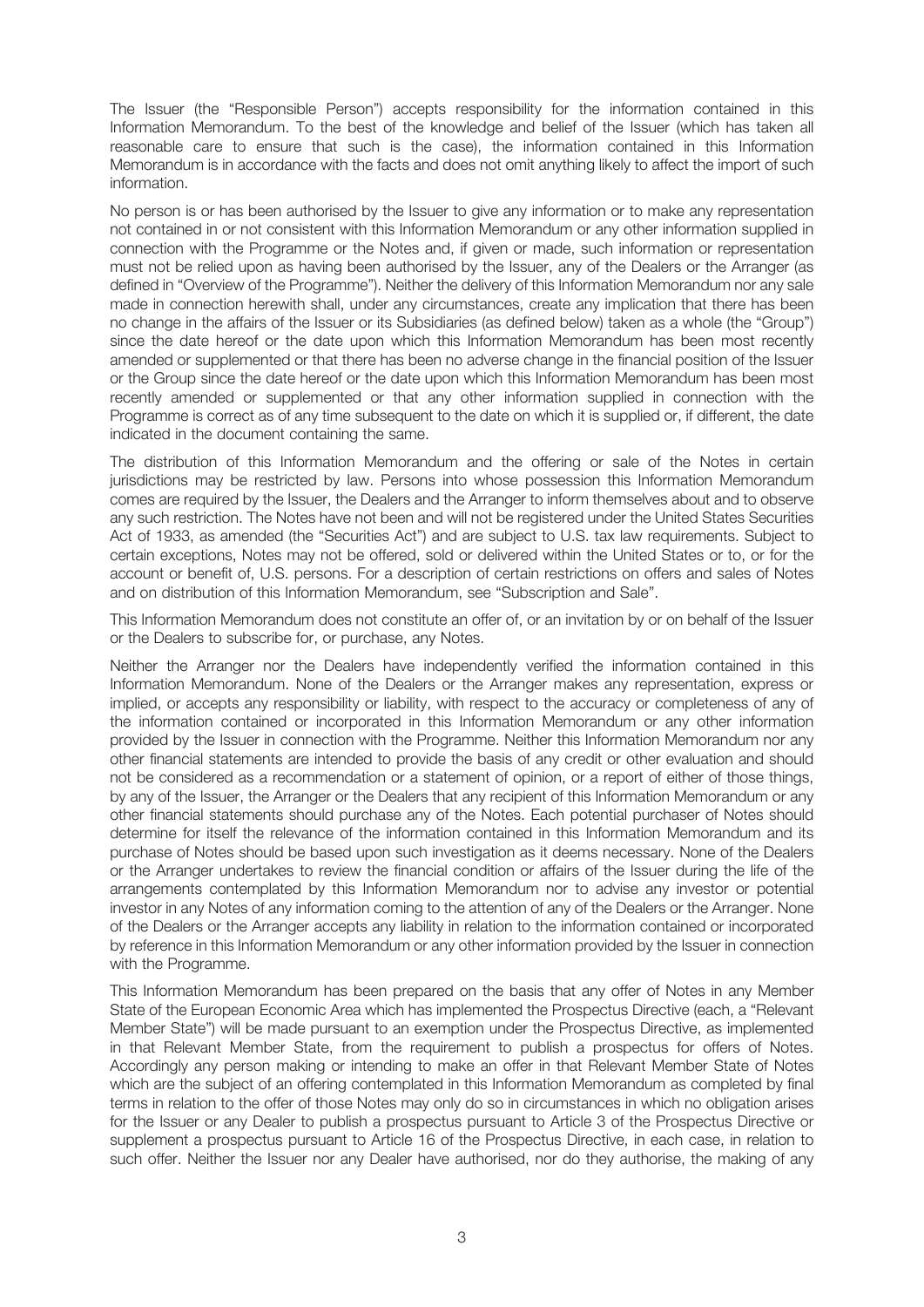offer of Notes in circumstances in which an obligation arises for the Issuer or any Dealer to publish or supplement a prospectus for such offer.

In connection with any Tranche, one of the Dealers may act as a stabilising manager (the "Stabilising Manager"). The identity of the Stabilising Manager will be disclosed in the relevant Final Terms. References in the next paragraph to "the issue" are to each Tranche in relation to which a Stabilising Manager is appointed.

**In connection with the issue of any Tranche of Notes, the Dealer or Dealers (if any) named as the Stabilising Manager(s) (or persons acting on behalf of any Stabilising Manager(s)) in the applicable Final Terms may, outside Australia and on a financial market operated outside Australia, over-allot Notes or effect transactions with a view to supporting the market price of the Notes at a level higher than that which might otherwise prevail. However, there is no assurance that the Stabilising Manager(s) (or persons acting on behalf of any Stabilising Manager) will undertake stabilisation action. Any stabilisation action may begin on or after the date on which adequate public disclosure of the terms of the offer of the relevant Tranche of** Notes is made and, if begun, may be ended at any time, but it must end no later than the earlier of 30 days after the issue date of the relevant Tranche of Notes and 60 days after the date of the **allotment of the relevant Tranche of Notes. Any stabilisation action or over-allotment must be conducted by the relevant Stabilising Manager(s) (or persons acting on behalf of any Stabilising Manager(s)) in accordance with all applicable laws and rules.**

The financial information included in this Information Memorandum has not been prepared in accordance with the international accounting standards (the "International Accounting Standards") adopted pursuant to the procedure of Article 3 of Regulation (EC) No 1606/2002 and there may be material differences in the financial information had Regulation (EC) No 1606/2002 been applied to the historical financial information.

In this Information Memorandum, unless otherwise specified or the context otherwise requires, references to "U.S. dollars", "U.S.\$" and to "cents" are to the currency of the United States of America, to "A\$", "\$" and "dollars" are to the currency of the Commonwealth of Australia, to "£" and "Sterling" are to the currency of the United Kingdom and to "euro" are to the currency introduced at the third stage of European economic and monetary union pursuant to the Treaty on the functioning of the European Union, as amended.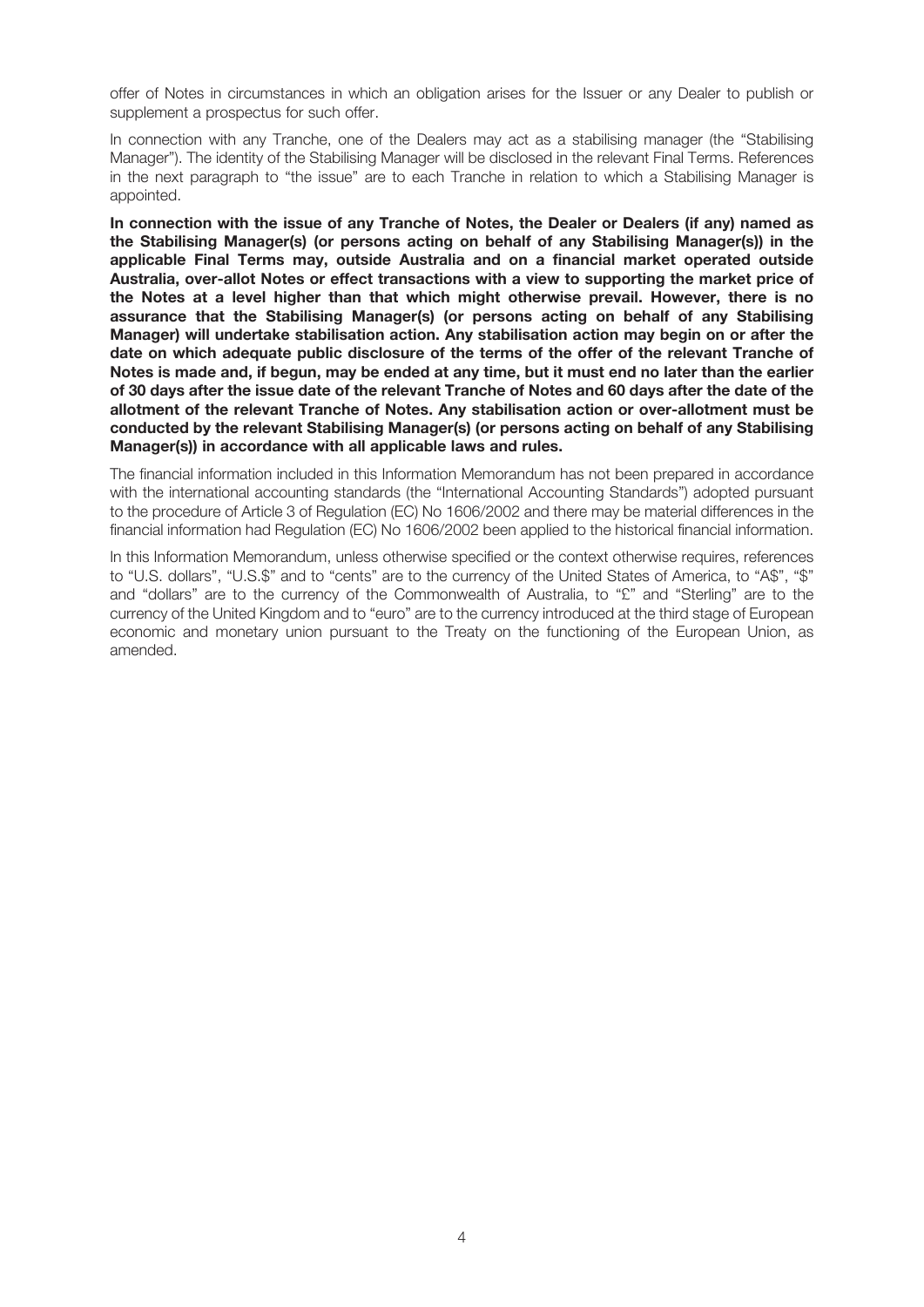## **Documents Incorporated by Reference**

The following documents which have previously been published shall be incorporated in, and form part of, this Information Memorandum:

- the Financial Accounts for the years ended 31 August 2009 and 31 August 2010 (including the auditors' report, the audited consolidated financial statements of the Issuer in respect of the years ended 31 August 2009 and 31 August 2010 and notes thereon) as set out from page 23 to page 122 of the 2009 Financial Report and from page 26 to page 129 of the 2010 Financial Report; and
- the Terms and Conditions of the Notes contained in the previous Information Memorandum dated 15 December 2006, pages 15 to 33 (inclusive), the previous Information Memorandum dated 18 December 2008, pages 21 to 40 (inclusive) and in the previous Information Memorandum dated 21 December 2009, pages 23 to 42 (inclusive) prepared by the Issuer in connection with the Programme.

Following the publication of this Information Memorandum a supplement may be prepared by the Issuer and approved by the UK Listing Authority in accordance with Article 16 of the Prospectus Directive. Statements contained in any such supplement (or contained in any document incorporated by reference therein) shall, to the extent applicable (whether expressly, by implication or otherwise), be deemed to modify or supersede statements contained in this Information Memorandum or in a document which is incorporated by reference in this Information Memorandum. Any statement so modified or superseded shall not be deemed, except as so modified or superseded, to constitute a part of this Information Memorandum.

Copies of documents incorporated by reference in this Information Memorandum can be obtained from the registered office of the Issuer and from the specified office of the Paying Agent for the time being in London, set out at the end of this Information Memorandum.

Any internet site addresses in this Information Memorandum are included for reference only and the contents of any such internet sites are not incorporated by reference into, and do not form part of, this Information Memorandum. Any document incorporated by reference in any of the documents described above does not form part of this Information Memorandum.

## **Supplemental Information Memorandum**

The Issuer will, in the event of any significant new factor, material mistake or inaccuracy relating to information included in this Information Memorandum which is capable of affecting the assessment of any Notes, prepare a supplement to this Information Memorandum or publish a new Information Memorandum for use in connection with any subsequent issue of Notes. The Issuer has undertaken to the Dealers in the Dealer Agreement (as defined in "Subscription and Sale") that it will comply with section 87G of the Financial Services and Markets Act 2000 ("FSMA").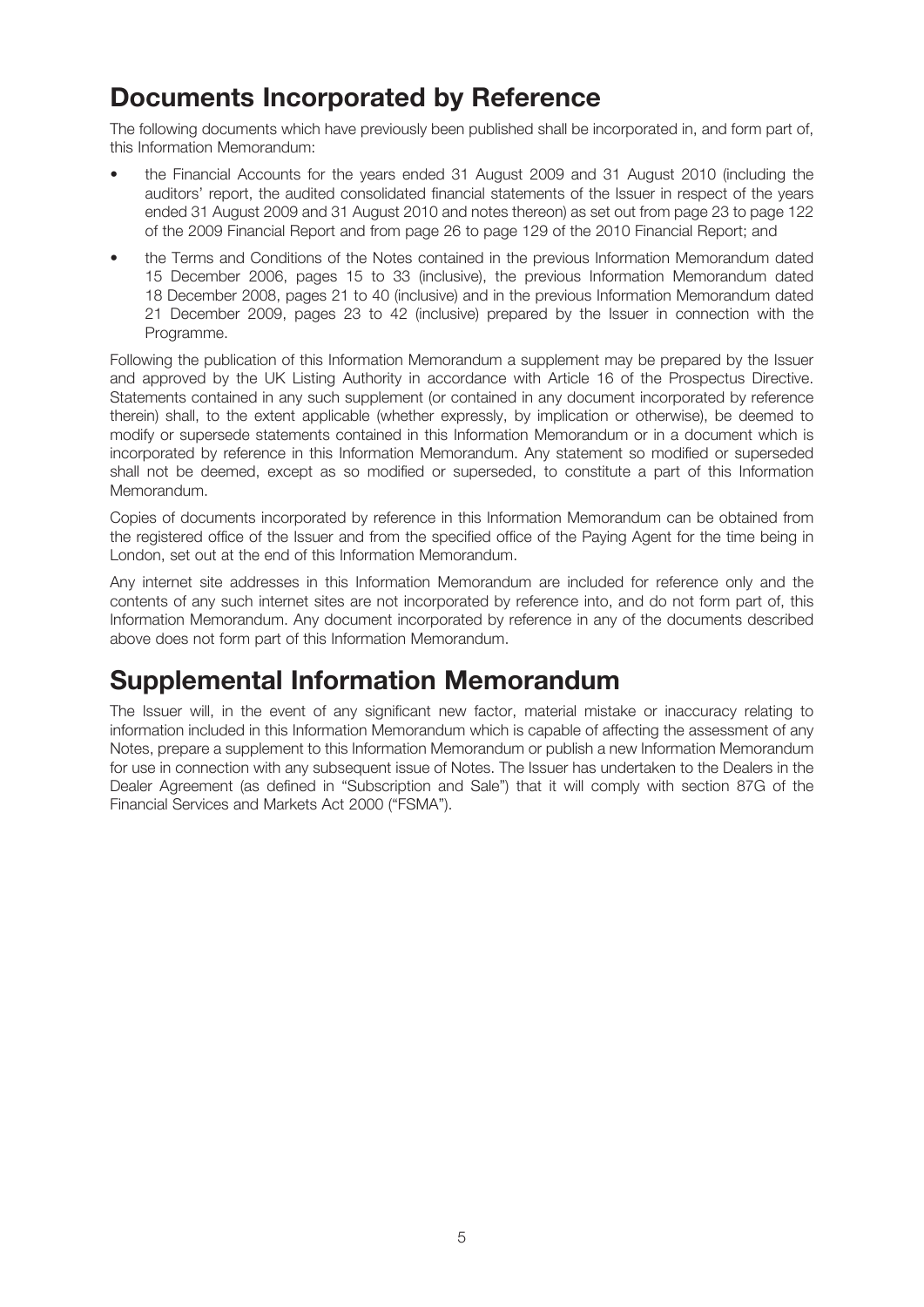## **Table of Contents**

|                                                         | Page           |
|---------------------------------------------------------|----------------|
| <b>Overview of the Programme</b>                        | $\overline{7}$ |
| <b>Risk Factors</b>                                     | 12             |
| <b>Form of the Notes</b>                                | 20             |
| <b>Terms and Conditions of the Notes</b>                | 22             |
| Use of Proceeds                                         | 42             |
| <b>Bank of Queensland Limited</b>                       | 43             |
| <b>Australian Taxation</b>                              | 48             |
| <b>United Kingdom Taxation and EU Savings Directive</b> | 53             |
| <b>Subscription and Sale</b>                            | 54             |
| <b>Form of Final Terms</b>                              | 58             |
| <b>General Information</b>                              | 68             |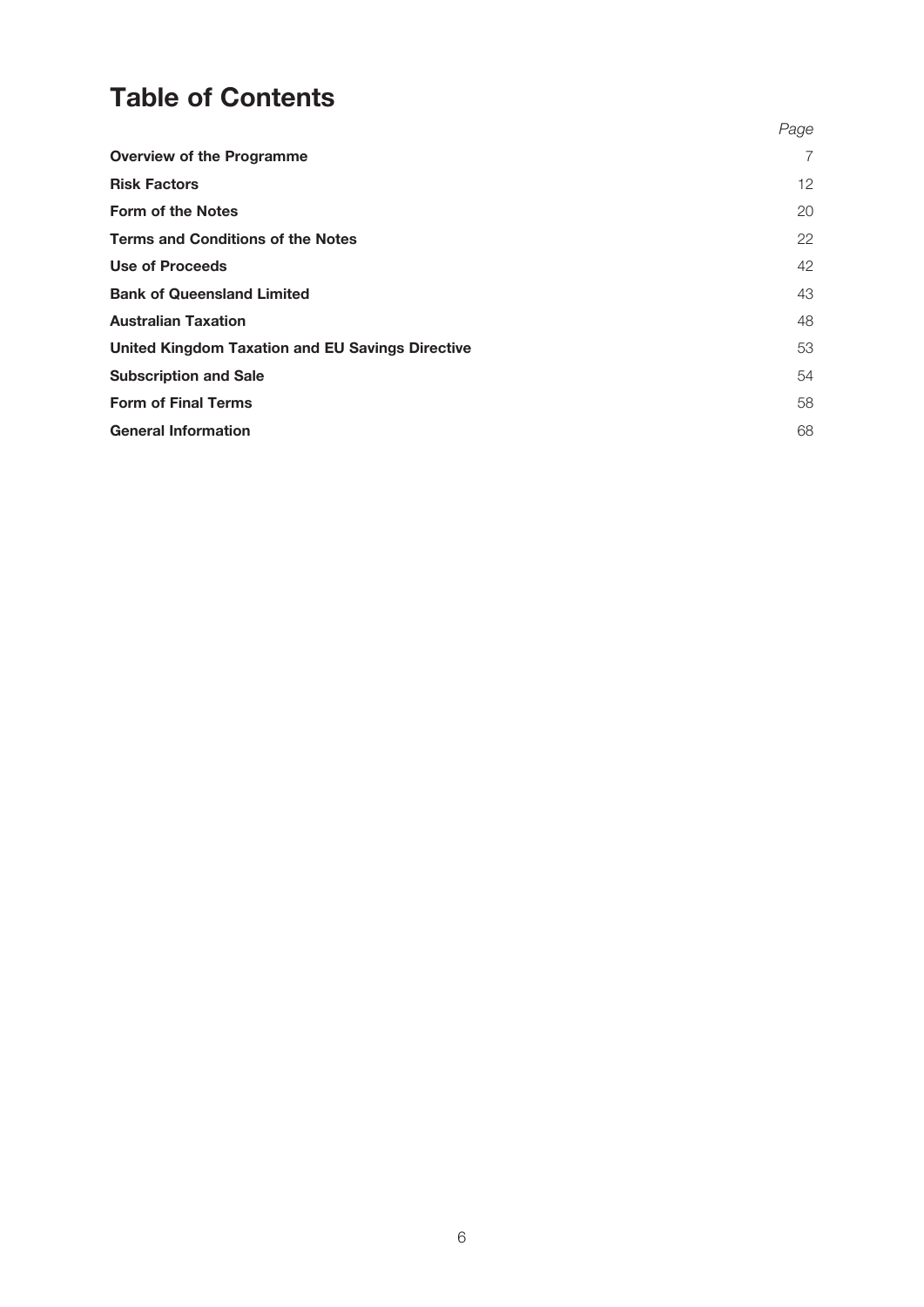## **Overview of the Programme**

The following overview is qualified in its entirety by the remainder of this Information Memorandum and, in relation to the terms and conditions of any Tranche, by the applicable Final Terms. Words and expressions defined in the "Terms and Conditions of the Notes" shall have the same meanings in this summary.

| <b>Issuer:</b>          | Bank of Queensland Limited (ABN 32 009 656 740)                                                                                                                                                                                                                                                                                                                                                                                                                                                                                                                                                                                                                                                                                                                                                                                                                                                                                                                                                                                                                                                                |
|-------------------------|----------------------------------------------------------------------------------------------------------------------------------------------------------------------------------------------------------------------------------------------------------------------------------------------------------------------------------------------------------------------------------------------------------------------------------------------------------------------------------------------------------------------------------------------------------------------------------------------------------------------------------------------------------------------------------------------------------------------------------------------------------------------------------------------------------------------------------------------------------------------------------------------------------------------------------------------------------------------------------------------------------------------------------------------------------------------------------------------------------------|
| <b>Description:</b>     | Euro Medium Term Note Programme                                                                                                                                                                                                                                                                                                                                                                                                                                                                                                                                                                                                                                                                                                                                                                                                                                                                                                                                                                                                                                                                                |
| Size:                   | Up to U.S.\$4,000,000,000 (or the equivalent in other currencies at the date<br>of issue) aggregate nominal amount of Notes outstanding at any one time.                                                                                                                                                                                                                                                                                                                                                                                                                                                                                                                                                                                                                                                                                                                                                                                                                                                                                                                                                       |
| Arranger:               | UBS Limited ("UBS").                                                                                                                                                                                                                                                                                                                                                                                                                                                                                                                                                                                                                                                                                                                                                                                                                                                                                                                                                                                                                                                                                           |
| <b>Dealers:</b>         | Barclays Bank PLC<br>Deutsche Bank AG, London Branch<br><b>HSBC Bank plc</b><br>J.P. Morgan Securities Ltd.<br>Macquarie Bank Limited (ABN 46 008 583 542)<br>Nomura International plc<br>The Royal Bank of Scotland plc<br><b>UBS Limited</b><br>Westpac Banking Corporation<br>The Issuer may from time to time terminate the appointment of any Dealer                                                                                                                                                                                                                                                                                                                                                                                                                                                                                                                                                                                                                                                                                                                                                      |
|                         | under the Programme or appoint additional dealers either in respect of one<br>or more Tranches or in respect of the whole Programme.                                                                                                                                                                                                                                                                                                                                                                                                                                                                                                                                                                                                                                                                                                                                                                                                                                                                                                                                                                           |
| Agent:                  | Citibank, N.A., London Branch                                                                                                                                                                                                                                                                                                                                                                                                                                                                                                                                                                                                                                                                                                                                                                                                                                                                                                                                                                                                                                                                                  |
| <b>Method of Issue:</b> | The Notes will be issued on a syndicated or non-syndicated basis. The<br>Notes will be issued in Series having one or more issue dates and on terms<br>otherwise identical (or identical other than in respect of the interest<br>commencement date and related matters), the Notes of each Series being<br>intended to be interchangeable with all other Notes of that Series. Each<br>Series may be issued in Tranches on the same or different issue dates. The<br>specific terms of each Tranche (which will be supplemented, where<br>necessary, with supplemental terms and conditions and, save in respect of<br>the issue date, issue price, first payment of interest and nominal amount of<br>the Tranche, will be identical to the terms of other Tranches of the same<br>Series) will be set out in a Final Terms.                                                                                                                                                                                                                                                                                 |
| <b>Issue Price:</b>     | Notes may be issued at their nominal amount or at a discount or premium<br>to their nominal amount and may be issued on a fully-paid or partly-paid<br>basis.                                                                                                                                                                                                                                                                                                                                                                                                                                                                                                                                                                                                                                                                                                                                                                                                                                                                                                                                                  |
| <b>Form of Notes:</b>   | The Notes will be issued in bearer form only. Each Tranche of Notes will be<br>represented on issue by a Temporary Global Note which will be deposited<br>on the issue date with a common depositary on behalf of Euroclear and<br>Clearstream, Luxembourg and/or any other agreed clearing system and<br>which will be exchangeable, upon request, as described therein for either a<br>Permanent Global Note or Definitive Notes (as indicated in the applicable<br>Final Terms and subject, in the case of Definitive Notes, to such notice<br>period as is specified in the applicable Final Terms) in each case not earlier<br>than 40 days after the issue date upon certification of non-U.S. beneficial<br>ownership as required by U.S. Treasury regulations. A Permanent Global<br>Note will be exchangeable for Definitive Notes (as specified in the applicable<br>Final Terms), either (i) upon not less than 60 days' written notice from<br>Euroclear and/or Clearstream, Luxembourg (acting on the instructions of any<br>holder of an interest in such Permanent Global Note) to the Agent as |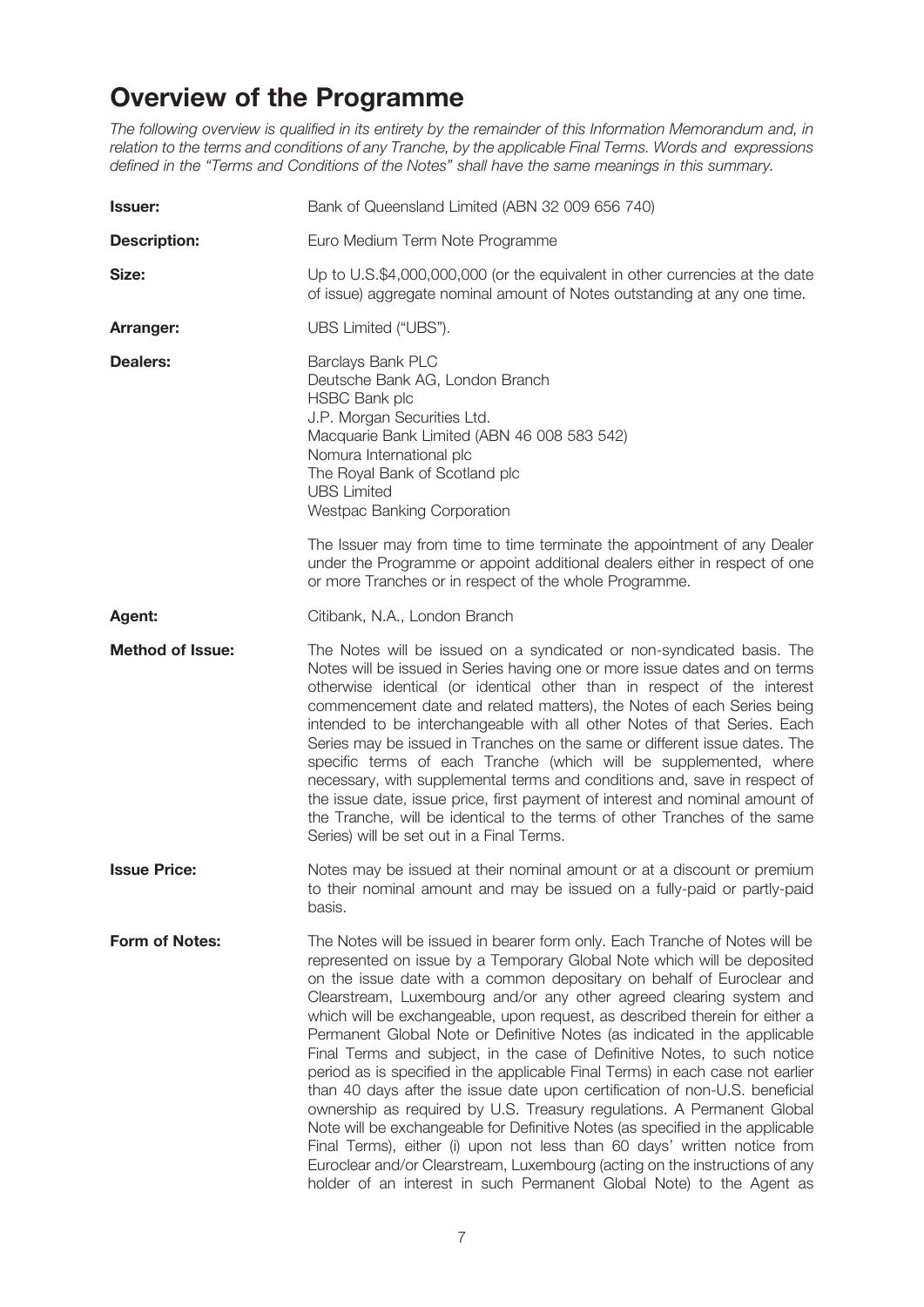described therein<sup>1</sup> or (ii) upon the occurrence of an Exchange Event (as defined in "Form of the Notes" below). Any interest in a Global Note will be transferable only in accordance with the rules and procedures for the time being of Euroclear and/or Clearstream, Luxembourg and/or any other agreed clearing system, as appropriate.

- **Clearing Systems:** Euroclear, Clearstream, Luxembourg and, in relation to any Tranche, such other clearing system as may be agreed between the Issuer, the relevant Dealer(s) and the Agent.
- **Initial Delivery of Notes:** Temporary Global Notes may be deposited with Euroclear and/or Clearstream, Luxembourg or any other clearing system or may be delivered outside any clearing system provided that the method of such delivery has been agreed in advance by the Issuer, the relevant Dealer(s) and the Agent.
- **Currencies:** Subject to compliance with all relevant laws, regulations and directives, Notes may be issued in Australian dollars, Canadian dollars, Danish kroner, euro, Hong Kong dollars, New Zealand dollars, Sterling, Swedish kronor, Swiss francs or U.S. dollars or in other currencies if the Issuer and the relevant Dealer(s) so agree.
- **Redenomination:** The applicable Final Terms may provide that certain Notes may be redenominated in euro.
- **Maturities:** Such maturities as may be agreed between the Issuer and the relevant Dealer(s) and as indicated in the applicable Final Terms, subject to such minimum or maximum maturities as may be allowed or required from time to time by the relevant central bank (or equivalent body) or any laws or regulations applicable to the Issuer or the relevant currency.

At the date of this Information Memorandum, the minimum maturity of all Notes is one month.

Notes having a maturity of less than one year will, if the proceeds of the issue are accepted in the United Kingdom, constitute deposits for the purposes of the prohibition on accepting deposits contained in section 19 of the FSMA unless they are issued to a limited class of professional investors and have a denomination of at least £100,000 or its equivalent, see "Subscription and Sale".

- **Denomination:** Notes will be issued in such denominations as may be agreed between the Issuer and the relevant Dealer and as indicated in the applicable Final Terms save that the minimum denomination of each Note will be such as may be allowed or required from time to time by the relevant central bank (or equivalent body) or any laws or regulations applicable to the relevant Specified Currency (see also "Currencies" above) and save that the minimum denomination of each Note admitted to trading on a regulated market within the European Economic Area or offered to the public in a Member State of the European Economic Area in circumstances which otherwise require the publication of a prospectus under the Prospectus Directive will be €100,000 (or, if the Notes are denominated in a currency other than euro, the equivalent amount in such currency).
- **Fixed Rate Notes:** Fixed interest will be payable in arrear on such date or dates in each year as may be agreed between the Issuer and the relevant Dealer(s) and on redemption and will be calculated on the basis of such Day Count Fraction as may be agreed between the Issuer and the relevant Dealer(s).

<sup>1</sup> The exchange upon notice option should not be expressed to be applicable if the Notes have a denomination consisting of the minimum Specified Denomination plus a higher integral multiple of another smaller amount.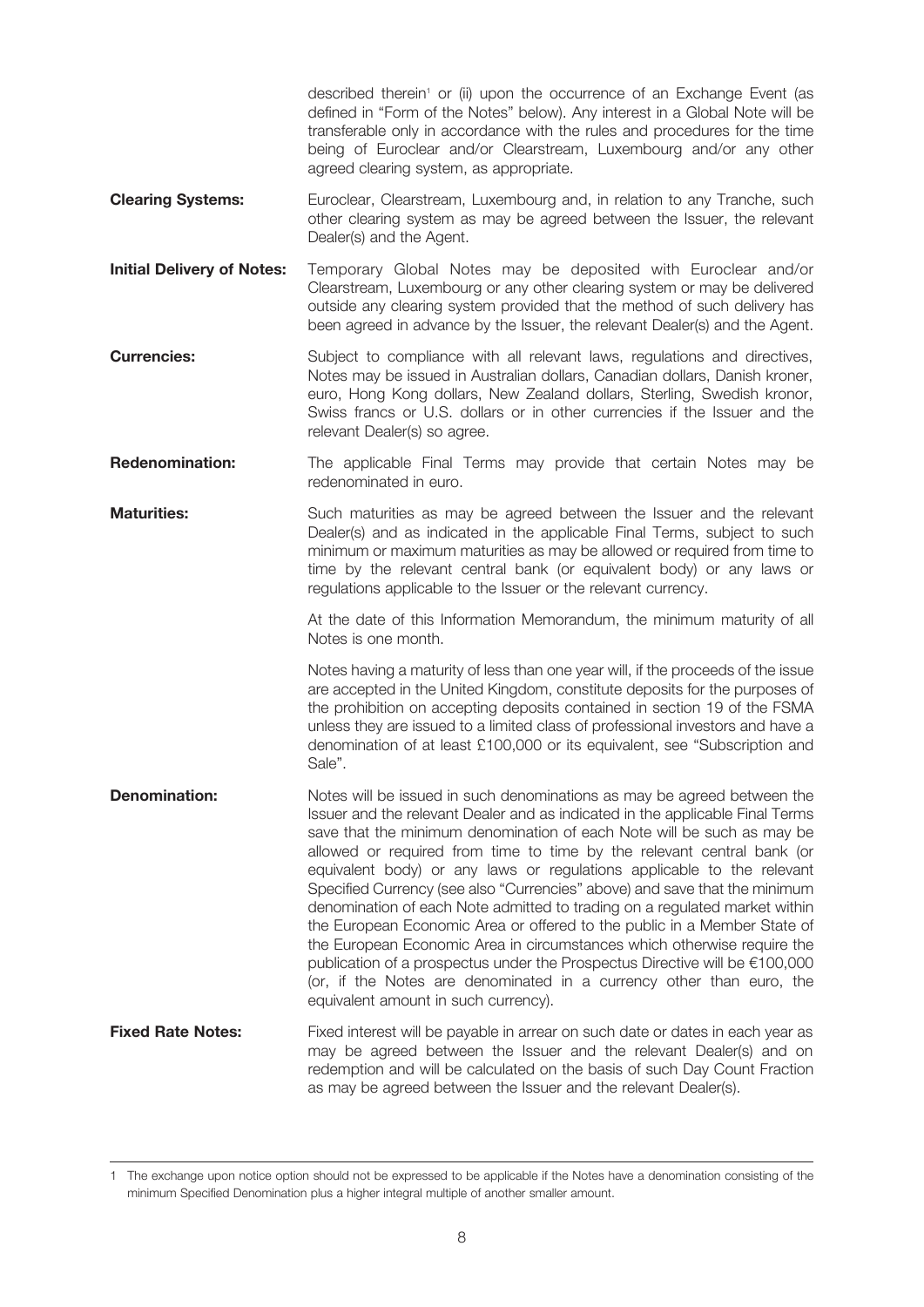| <b>Floating Rate Notes:</b>                                                                                 | Floating Rate Notes will bear interest at a rate determined:                                                                                                                                                                                                                                                                                                                        |                                                                                                                                                                                                                                                                                                                                                                                                                                                                                                                                                                                                                                                                                                                                                                                |  |
|-------------------------------------------------------------------------------------------------------------|-------------------------------------------------------------------------------------------------------------------------------------------------------------------------------------------------------------------------------------------------------------------------------------------------------------------------------------------------------------------------------------|--------------------------------------------------------------------------------------------------------------------------------------------------------------------------------------------------------------------------------------------------------------------------------------------------------------------------------------------------------------------------------------------------------------------------------------------------------------------------------------------------------------------------------------------------------------------------------------------------------------------------------------------------------------------------------------------------------------------------------------------------------------------------------|--|
|                                                                                                             | (i)                                                                                                                                                                                                                                                                                                                                                                                 | on the same basis as the floating rate under a notional interest-rate<br>swap transaction in the relevant currency governed by an agreement<br>incorporating the 2006 ISDA Definitions (as published by the<br>International Swaps and Derivatives Association, Inc., and as amended<br>and updated as at the issue date of the first Tranche of the Notes of the<br>relevant Series); or                                                                                                                                                                                                                                                                                                                                                                                      |  |
|                                                                                                             | (ii)                                                                                                                                                                                                                                                                                                                                                                                | on the basis of a reference rate appearing on the agreed screen page<br>of a commercial quotation service; or                                                                                                                                                                                                                                                                                                                                                                                                                                                                                                                                                                                                                                                                  |  |
|                                                                                                             | (iii)                                                                                                                                                                                                                                                                                                                                                                               | on such other basis as may be agreed between the Issuer and the<br>relevant Dealer(s),                                                                                                                                                                                                                                                                                                                                                                                                                                                                                                                                                                                                                                                                                         |  |
|                                                                                                             |                                                                                                                                                                                                                                                                                                                                                                                     | as indicated in the applicable Final Terms.                                                                                                                                                                                                                                                                                                                                                                                                                                                                                                                                                                                                                                                                                                                                    |  |
|                                                                                                             |                                                                                                                                                                                                                                                                                                                                                                                     | The margin (if any) relating to such floating rate will be agreed between the<br>Issuer and the relevant Dealer(s) for each Series of Floating Rate Notes.                                                                                                                                                                                                                                                                                                                                                                                                                                                                                                                                                                                                                     |  |
| <b>Index Linked Notes:</b>                                                                                  | Payments of principal in respect of Index Linked Redemption Notes or of<br>interest in respect of Index Linked Interest Notes will be calculated by<br>reference to such index and/or formula or changes in the prices of securities<br>or commodities or to such other factors as the Issuer and the relevant<br>Dealer(s) may agree (as indicated in the applicable Final Terms). |                                                                                                                                                                                                                                                                                                                                                                                                                                                                                                                                                                                                                                                                                                                                                                                |  |
| Other provisions in<br>relation to Floating<br><b>Rate Notes and Index</b><br><b>Linked Interest Notes:</b> |                                                                                                                                                                                                                                                                                                                                                                                     | Floating Rate Notes and Index Linked Interest Notes may also have a<br>maximum interest rate, a minimum interest rate or both.                                                                                                                                                                                                                                                                                                                                                                                                                                                                                                                                                                                                                                                 |  |
|                                                                                                             |                                                                                                                                                                                                                                                                                                                                                                                     | Interest on Floating Rate Notes and Index Linked Interest Notes in respect of<br>each Interest Period, as selected prior to issue by the Issuer and the relevant<br>Dealer(s), will be payable on such Interest Payment Dates as are specified in,<br>or determined pursuant to, the applicable Final Terms and will be calculated<br>on the basis of such Day Count Fraction as may be agreed by the Issuer and<br>the relevant Dealer(s).                                                                                                                                                                                                                                                                                                                                    |  |
| <b>Dual Currency Notes:</b>                                                                                 | Payments (whether in respect of principal or interest and whether at maturity<br>or otherwise) in respect of Dual Currency Notes will be made in such<br>currencies, and based on such rates of exchange, as the Issuer and the<br>relevant Dealer(s) may agree (as indicated in the applicable Final Terms).                                                                       |                                                                                                                                                                                                                                                                                                                                                                                                                                                                                                                                                                                                                                                                                                                                                                                |  |
| <b>Zero Coupon Notes:</b>                                                                                   | Zero Coupon Notes will not bear interest and will be offered and sold at a<br>discount to their nominal amount unless otherwise specified in the applicable<br>Final Terms.                                                                                                                                                                                                         |                                                                                                                                                                                                                                                                                                                                                                                                                                                                                                                                                                                                                                                                                                                                                                                |  |
| <b>Redemption:</b>                                                                                          |                                                                                                                                                                                                                                                                                                                                                                                     | The Final Terms relating to each Tranche of Notes will indicate either that the<br>Notes of such Tranche cannot be redeemed prior to their stated maturity<br>(other than in specified instalments (see below), if applicable, or for taxation<br>reasons or following an Event of Default) or that such Notes will be<br>redeemable at the option of the Issuer and/or the Noteholders upon giving<br>not less than 15 nor more than 30 days' irrevocable notice (or such other<br>notice period (if any) as is indicated in the applicable Final Terms) to the<br>Noteholders or the Issuer, as the case may be, on a date or dates specified<br>prior to such stated maturity and at a price or prices and on such terms as<br>are indicated in the applicable Final Terms. |  |
|                                                                                                             |                                                                                                                                                                                                                                                                                                                                                                                     | The Final Terms may provide that Notes may be redeemable in two or more<br>instalments of such amounts and on such dates as are indicated in the<br>applicable Final Terms.                                                                                                                                                                                                                                                                                                                                                                                                                                                                                                                                                                                                    |  |
| <b>Status of the Notes:</b>                                                                                 |                                                                                                                                                                                                                                                                                                                                                                                     | Notes and any relative Receipts and/or Coupons will be direct,<br>unconditional, unsubordinated and (subject to Condition 3) unsecured<br>obligations of the Issuer and (subject as provided above) will rank pari passu,                                                                                                                                                                                                                                                                                                                                                                                                                                                                                                                                                      |  |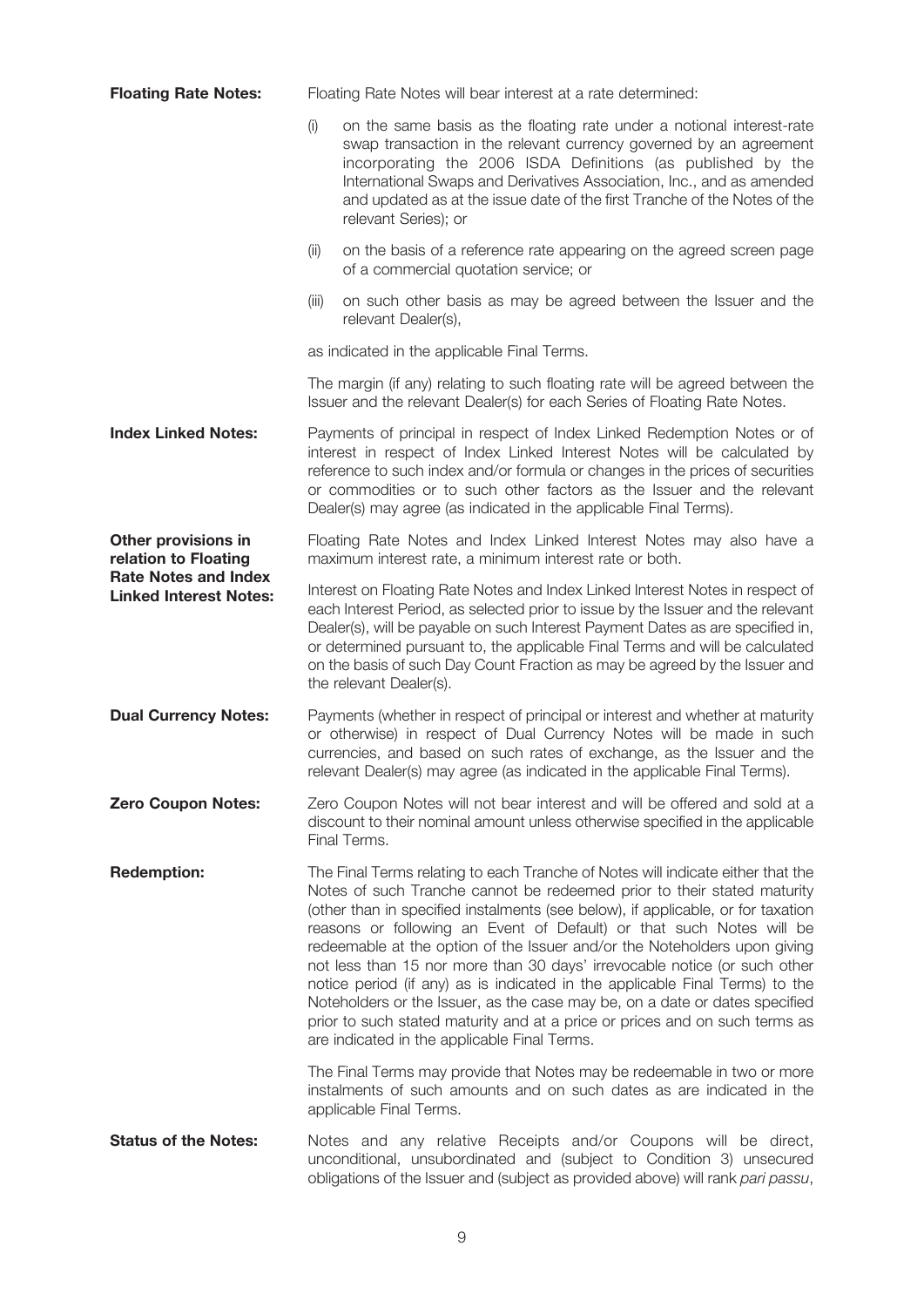without any preference among themselves, with all other outstanding unsecured and unsubordinated obligations of the Issuer, present and future (other than obligations preferred by mandatory provisions of law) – see Condition 2.

The Issuer is an "authorised deposit-taking institution" ("ADI") as that term is defined under the Banking Act 1959 of Australia ("Banking Act").

Section 13A(3) of the Banking Act provides that the assets of an ADI in Australia would, in the event of the ADI becoming unable to meet its obligations or suspending payment, be available to meet certain liabilities in priority to all other liabilities of that ADI. The liabilities which have priority, by virtue of section 13A(3) of the Banking Act, to the claims of holders in respect of the Notes will be substantial, as such liabilities include (but are not limited to) liabilities owed to the Australian Prudential Regulation Authority ("APRA") in respect of any payments by APRA to holders of protected accounts under the Banking Act, the costs of APRA in certain circumstances, liabilities owed to holders of protected accounts, liabilities under certified industry support contracts and debts due to the Reserve Bank of Australia ("RBA"). A "protected account" is either:

- (i) an account where the Issuer is required to pay the account-holder, on demand or at an agreed time, the net credit balance of the account; or
- (ii) another account or financial product prescribed by regulation.

Under Section 16(2) of the Banking Act, certain other debts due to APRA shall in a winding-up of an ADI have, subject to section 13A(3) of the Banking Act, priority over all other unsecured debts of that ADI. Further, under section 86 of the Reserve Bank Act 1959 of Australia, debts due by a bank (which includes the Issuer) to the RBA shall, in a winding-up of that bank, have, subject to section 13A(3) of the Banking Act, priority over all other debts of that bank.

The Notes would not constitute a protected account under such statutory provisions.

**Negative Pledge:** The terms of the Notes will contain a negative pledge provision as further described in Condition 3.

**Cross Default:** The terms of the Notes will contain a cross-default provision as further described in Condition 9.

**Withholding Tax:** All payments in respect of the Notes, Receipts and Coupons by the Issuer will be made without withholding or deduction for or on account of withholding taxes of the Commonwealth of Australia or the State of Queensland unless the withholding or deduction of such taxes is required by law. In that event, the Issuer will (subject to certain exceptions) pay such additional amounts as will result in the holders of Notes, Receipts or Coupons receiving such amounts as they would have received in respect of such Notes, Receipts or Coupons had no such withholding or deduction been required, all as more fully described in Condition 7.

**Governing Law:** English.

**Rating:** The Rating of the Notes to be issued under the Programme will be specified in the applicable Final Terms.

Application has been made to the United Kingdom Listing Authority for Notes issued under the Programme to be admitted to the Official List and to admit them to trading on the London Stock Exchange's regulated market. The Notes may also be listed on such other or further stock exchange(s) as **Listing and Admission to Trading:**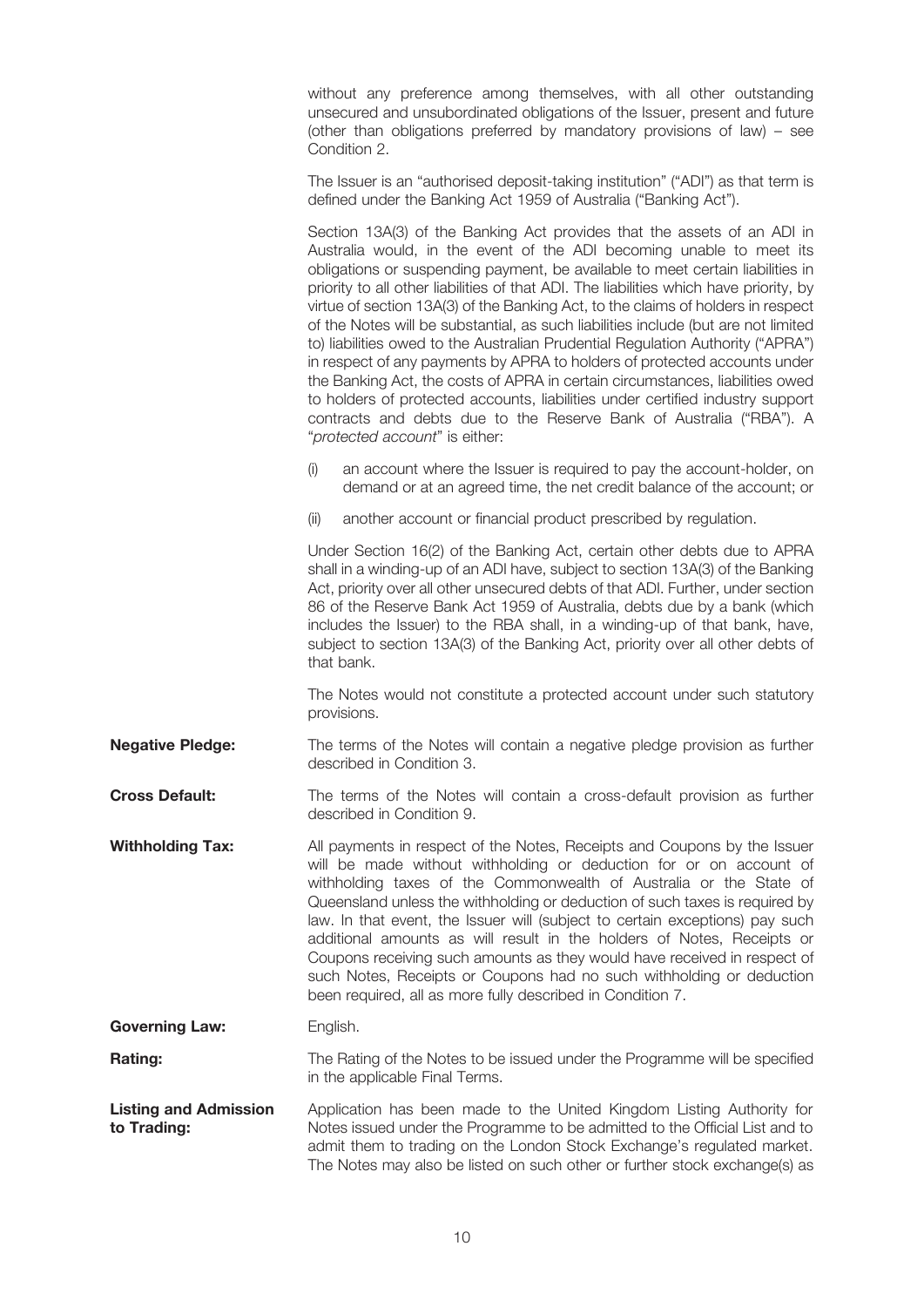may be agreed between the Issuer and the relevant Dealer in relation to each Series.

Unlisted Notes may also be issued.

The Final Terms relating to each Tranche of Notes will state whether or not and, if so, on which stock exchange(s) the Notes are to be listed.

The Dealer Agreement provides that, if the maintenance of the listing of any Notes has, in the opinion of the Issuer, become unduly onerous for any reason whatsoever, the Issuer shall be entitled to terminate such listing subject to its using its best endeavours promptly to list or admit to trading the Notes on an alternative stock exchange, within or outside the European Union, to be agreed between the Issuer and the relevant Dealer.

**Selling Restrictions:** United States, European Economic Area, (including the United Kingdom), the Commonwealth of Australia, Switzerland, Hong Kong and Singapore and such other jurisdictions as may be required in connection with the offering and sale of a particular Tranche of Notes. See "Subscription and Sale".

> The Issuer is Category 2 for the purposes of Regulation S under the Securities Act. TEFRA D will apply.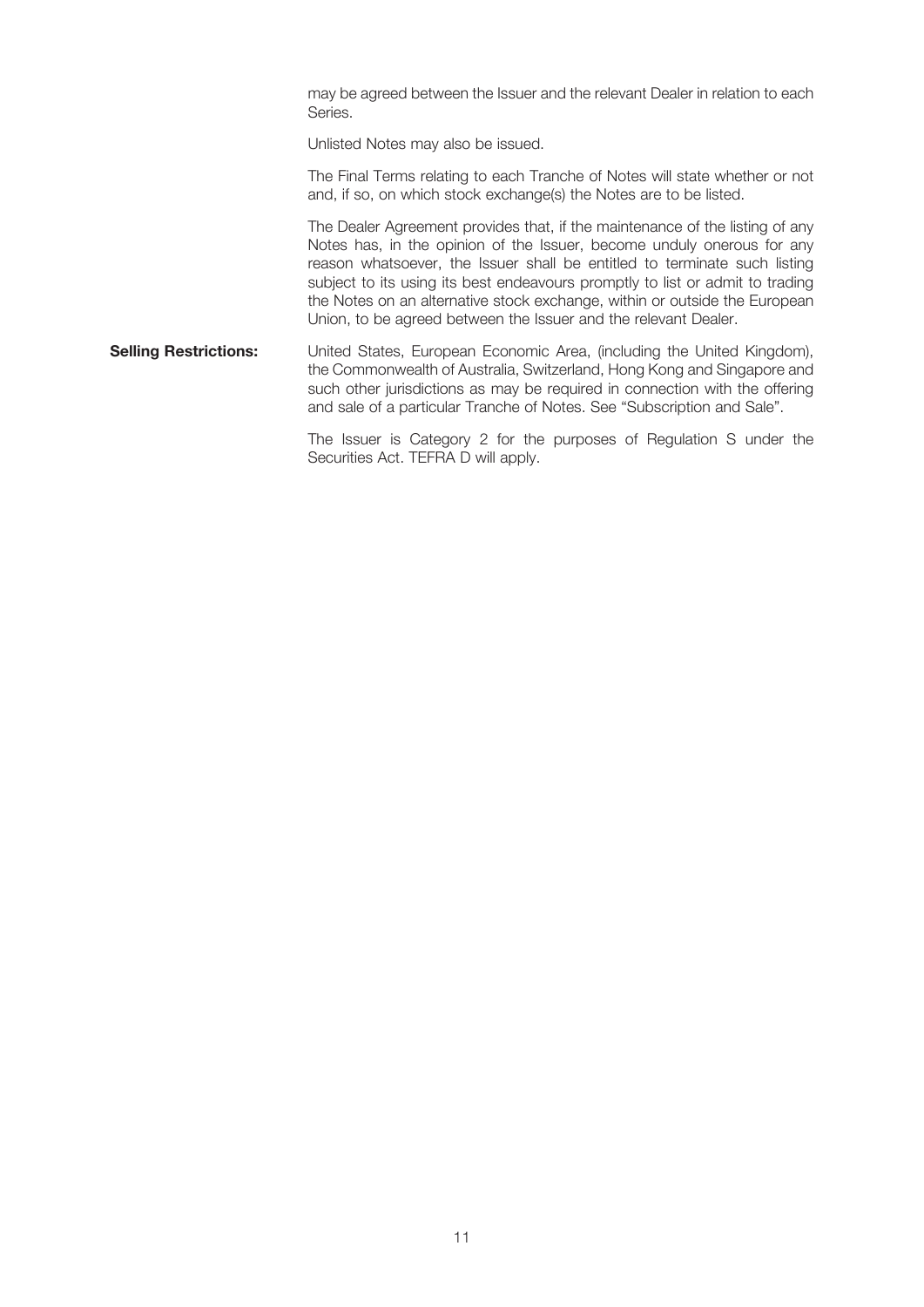## **Risk Factors**

The Issuer believes that the following factors may affect its ability to fulfil its obligations under Notes issued under the Programme. These factors are contingencies which may or may not occur and the Issuer is not in a position to express a view on the likelihood of any such contingency occurring.

In addition, factors which are material for the purpose of assessing the market risks associated with Notes issued under the Programme are also described below.

The Issuer believes that the factors described below represent the principal risks inherent in investing in Notes issued under the Programme, but the inability of the Issuer to pay interest, principal or other amounts on or in connection with any Notes may occur for other reasons which may not be considered significant risks by the Issuer. Prospective investors should also read the detailed information set out elsewhere in this Information Memorandum and reach their own views prior to making any investment decision.

## **Factors that may affect the Issuer's ability to fulfil its obligations under Notes issued under the Programme**

## Changes in Economic Conditions

The financial performance of the Issuer could be affected by changes in economic conditions in Australia and overseas. Such changes include:

- changes in economic growth, unemployment levels and consumer confidence which may lead to a general fall in the demand for the Issuer's products and services;
- changes in underlying cost structures for labour and service charges;
- changes in fiscal and monetary policy, including inflation and interest rates, which may impact the profitability of the Issuer or a general fall in the demand for the Issuer's products and services;
- declines in aggregate investment and economic output in Australia or in key offshore regions;
- declines in asset prices, in particular housing prices, which could cause loan losses on defaulted loans; and
- national or international political and economic instability or the instability of national or international financial markets including that as a result of terrorist acts or war.

Although the Issuer will have in place a number of strategies to minimise the exposure to economic risk and will engage in prudent management practices to minimise its exposure to such risk in the future, such factors may nonetheless have an adverse impact on the Issuer's financial performance and position.

## Industry Competition

There is substantial competition for the provision of financial services in the markets in which the Issuer operates. The effect of competitive market conditions may adversely impact the earnings and asset level of the Issuer. These competitive pressures may occur at other levels, such as the competition for acceptable wholesale funding.

## Credit and Impairment risk

As a financial institution, the Issuer is exposed to the risks associated with extending credit to other parties. Credit risk is the risk of financial loss arising from a debtor or counterparty failing to meet their contractual debts and obligations or the failure to recover the recorded value of secured assets. The Issuer's lending activities cover a broad range of sectors, customers and products, including mortgages, consumer loans, and commercial loans (including commercial property). Less favourable economic or business conditions, whether generally or in a specific industry sector or geographic region, could cause customers to experience an adverse financial situation, thereby exposing the Issuer to the increased risk that those customers will fail to meet their obligations in accordance with agreed terms. Recent market and economic conditions have led to increased impairment charges, and if these conditions deteriorate further, some customers and counterparties may experience higher levels of financial stress. As a result, the Issuer has experienced, and may continue to experience, an increase in defaults and write-offs and may be required to further increase its bad and doubtful debt provisioning. These may negatively impact the Issuer's financial performance and financial position.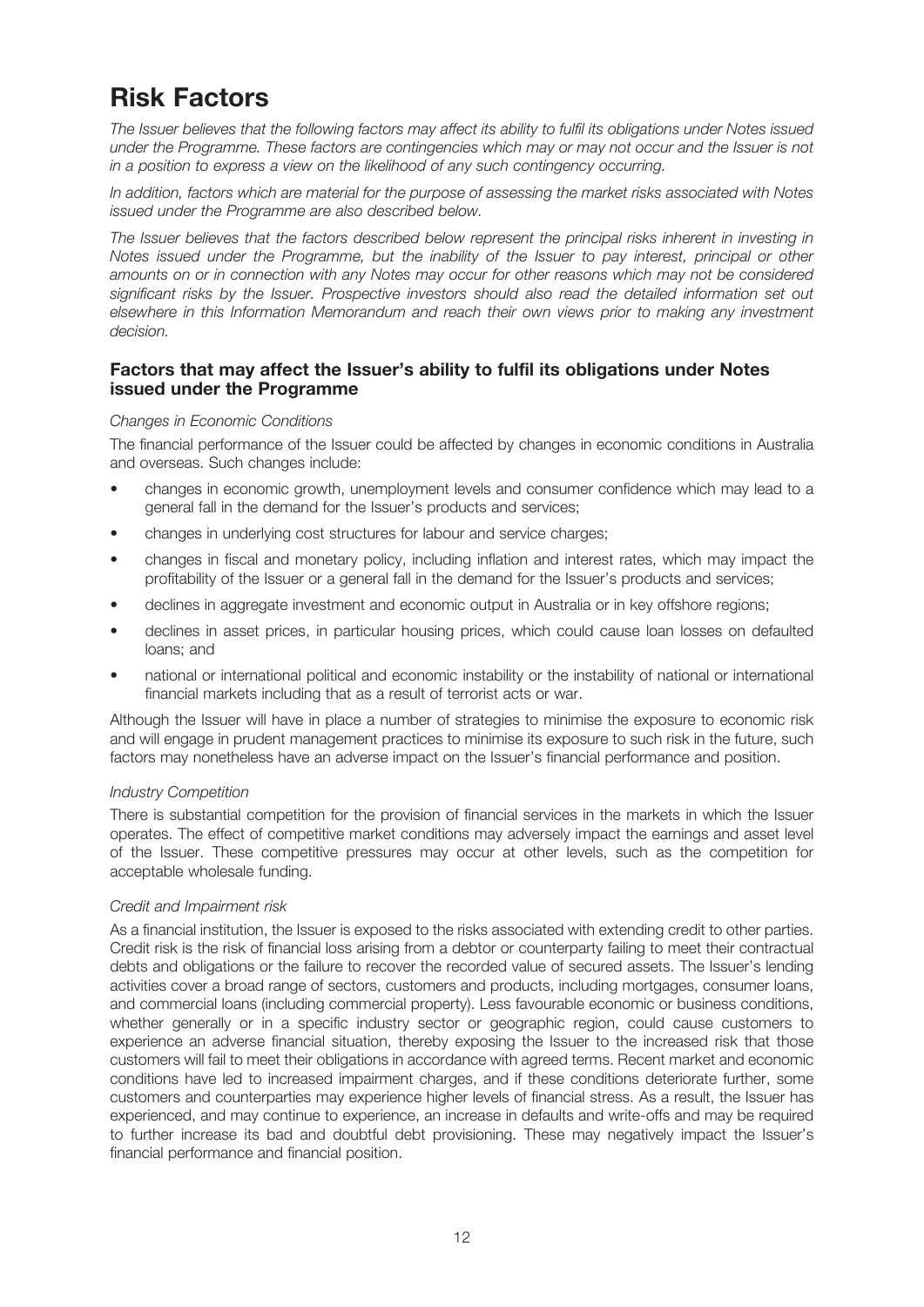Credit risk is a significant risk for the Issuer and arises primarily from its lending activities. The Issuer uses two methods for calculating impairment:

#### (i) Specific impairment provisions

Impairment losses on individually assessed loans and advances are determined on a case-by-case basis. If there is objective evidence that an individual loan or advance is impaired, then a specific provision for impairment is raised. The amount of the specific provision is based on the carrying amount of the loan or advance, including the security held against the loan or advance and the present value of expected future cash flows. Any subsequent write-offs are then made against the specific provision for impairment. The unwinding of the discount from initial recognition of impairment through to recovery of the written down amount is recognised through interest income.

### (ii) Collective impairment provisions

Where no evidence of impairment has been identified for loans and advances, these loans and advances are grouped together on the basis of similar credit characteristics for the purpose of calculating a collective impairment loss. Collective impairment provisions are based on historical loss experience adjusted for current observable data. The amount required to bring the collective provision for impairment to its required level is charged to the income statement.

If these provisions prove inadequate, either because of an economic downturn or a significant breakdown in its credit disciplines, then this could have a material adverse affect on its business.

#### Market risk

Market risk is the risk of an adverse event in financial markets causing a loss of earnings to the Issuer. This risk generally arises from either funding risk, interest rate risk or currency risk.

Funding risk is the risk of over-reliance on a particular funding source, including securitisation, affecting the volatility in the cost or availability to the Issuer of funds.

In the second half of 2007, disruption in the global credit markets, coupled with the re-pricing of credit risk and the deterioration of the housing markets in the United States and elsewhere, created increasingly difficult conditions in the financial markets. Among the sectors of the global credit markets that experienced particular difficulty due to the current crisis are the markets associated with sub-prime mortgage backed securities, asset backed securities, collateralized debt obligations, leveraged finance and complex structured securities. These conditions resulted in historic volatility, less liquidity or no liquidity, widening of credit spreads and a lack of price transparency in certain markets. These conditions also resulted in the failures of a number of financial institutions in the United States and Europe and unprecedented action by governmental authorities, regulators and central banks around the world, including Australia. In October 2008, the Australian government announced that it would guarantee deposits and certain wholesale term funding of eligible authorised deposit-taking institutions in Australia. With effect from 31 March 2010, the large deposit and wholesale funding quarantee scheme has been withdrawn.

Despite a considerable improvement in the predictability of market conditions, it is difficult to determine whether unpredictable market conditions may return and whether the Issuer's investments and markets may be adversely affected. Market conditions may be exacerbated by persisting volatility in the financial sector and the capital markets, or concerns about, or a default by, one or more institutions, which could lead to significant market-wide liquidity problems, losses or defaults by other institutions. Accordingly, such conditions could adversely affect the Issuer's investments, consolidated financial condition or results of operations in future periods.

Interest rate risk arises from a variety of sources, including mismatches between the repricing periods of assets and liabilities. As a result of these mismatches, movements in interest rates may affect earnings or the value of the Issuer.

Currency risk is the risk of loss of earnings due to adverse movements in foreign exchange rates. The Issuer's foreign exchange rate exposures are managed through detailed policies set by the Board and monitored by the Asset and Liability Committee and the Bank's Treasury Department.

The Issuer has reviewed and will continue to review its pricing model and funding mix in light of market conditions to ensure products are appropriately priced.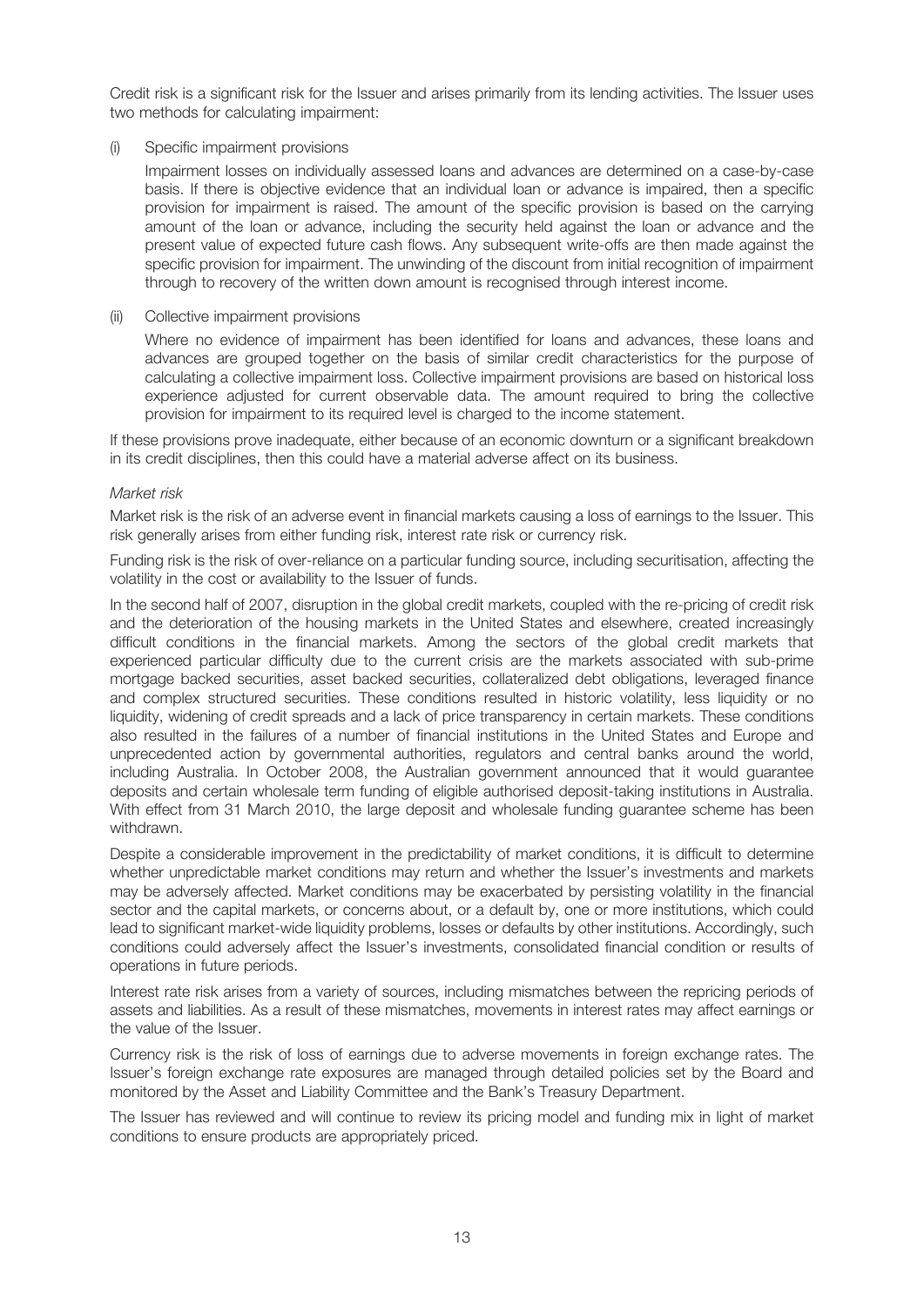## Counterparty risk

The Issuer faces the possibility that a counterparty will be unable to honour its contractual obligations. These counterparties may default on their obligations due to bankruptcy, lack of liquidity, operational failure or other reasons. This risk may arise, for example, from entering into swap contracts under which counterparties have obligations to make payments to the Issuer executing trades that fail to settle at the required time due to non-delivery by the counterparty or systems failure by clearing agents, exchanges, clearing houses or other financial intermediaries. Such counterparty risk is more acute in difficult market conditions where the risk of failure of counterparties is higher.

## Liquidity risk

Liquidity risk arises from the possibility that the Issuer is unable to meet its financial obligations as they fall due as a result of mismatches in its cash flows from financial transactions. Liquidity risk is managed through a series of detailed policies, including the management of cash flow mismatches, the maintenance of a stable, core retail deposits base, the diversification of the funding base and the retention of adequate levels of high quality liquid assets. In accordance with global regulatory reviews of liquidity, the Australian Prudential Regulation Authority ("APRA") is currently reviewing its regulation of liquidity under Australian Prudential Standard APS 210 – Liquidity, which may require the Issuer to alter its liquidity management framework. The Issuer's liquidity risk management framework models its ability to fund under both normal conditions and during a crisis situation. This approach is designed to ensure that the Issuer's funding framework is sufficiently flexible to ensure liquidity under a wide range of market conditions. The availability of funding from uncertain financial markets may increase liquidity risks to financial institutions generally, as discussed above under "Market risk".

### Regulatory and Legal risk

The Issuer's business is subject to substantial legal and regulatory oversight. In particular the Issuer is subject to prudential supervision by APRA. The Issuer is required, amongst other things, to meet minimum capital and liquidity requirements within its operations. The Issuer has adopted the Basel II Standard Method approach to measure risk for the purpose of calculating capital adequacy. Any significant regulatory developments, including changes to capital adequacy, liquidity and accounting standards, could have an adverse effect on how the Issuer conducts its business and on the Issuer's financial condition and results of operations.

The Issuer's business and earnings are also affected by the fiscal or other policies that are adopted by various regulatory authorities of the Australian government, foreign governments and international agencies.

In the course of its operations, the Issuer may be involved in disputes and possible litigation. The extent of such disputes and litigation cannot be ascertained at this time. However, there is a risk that any material or costly dispute or litigation could adversely affect the value of the assets or future financial performance of the Issuer.

## Reputation

Reputation risk may arise through the actions of the Issuer and adversely affect perceptions of the Issuer held by the public, shareholders, regulators or rating agencies. Damage to the Issuer's reputation may have an adverse impact on the Issuer's financial performance, capacity to source funding and liquidity, cost of sourcing funding and liquidity and by constraining business opportunities.

#### Operational risk

Operational risk is the risk of loss, other than that captured in the credit and market risk categories, resulting from inadequate or failed internal processes, people or systems, or from external events. The Issuer is exposed to a variety of risks including those arising from process error, fraud, technology failure, security and physical protection, franchise agreements entered into with owners of Owner Managed Branches, customer services, staff skills and performance, and product development and maintenance.

Operational risk is managed by the Issuer through appropriate reporting lines, defined responsibilities, policies and procedures and an operational risk program incorporating regular risk monitoring and reporting by each business unit. Operational risks are documented in risk databases which provide the basis for the business unit and Issuer-wide risk profiles, the latter being reported to the Board on a regular basis. Although these steps are in place, there is no guarantee that the Issuer will not suffer loss as a result of these risks.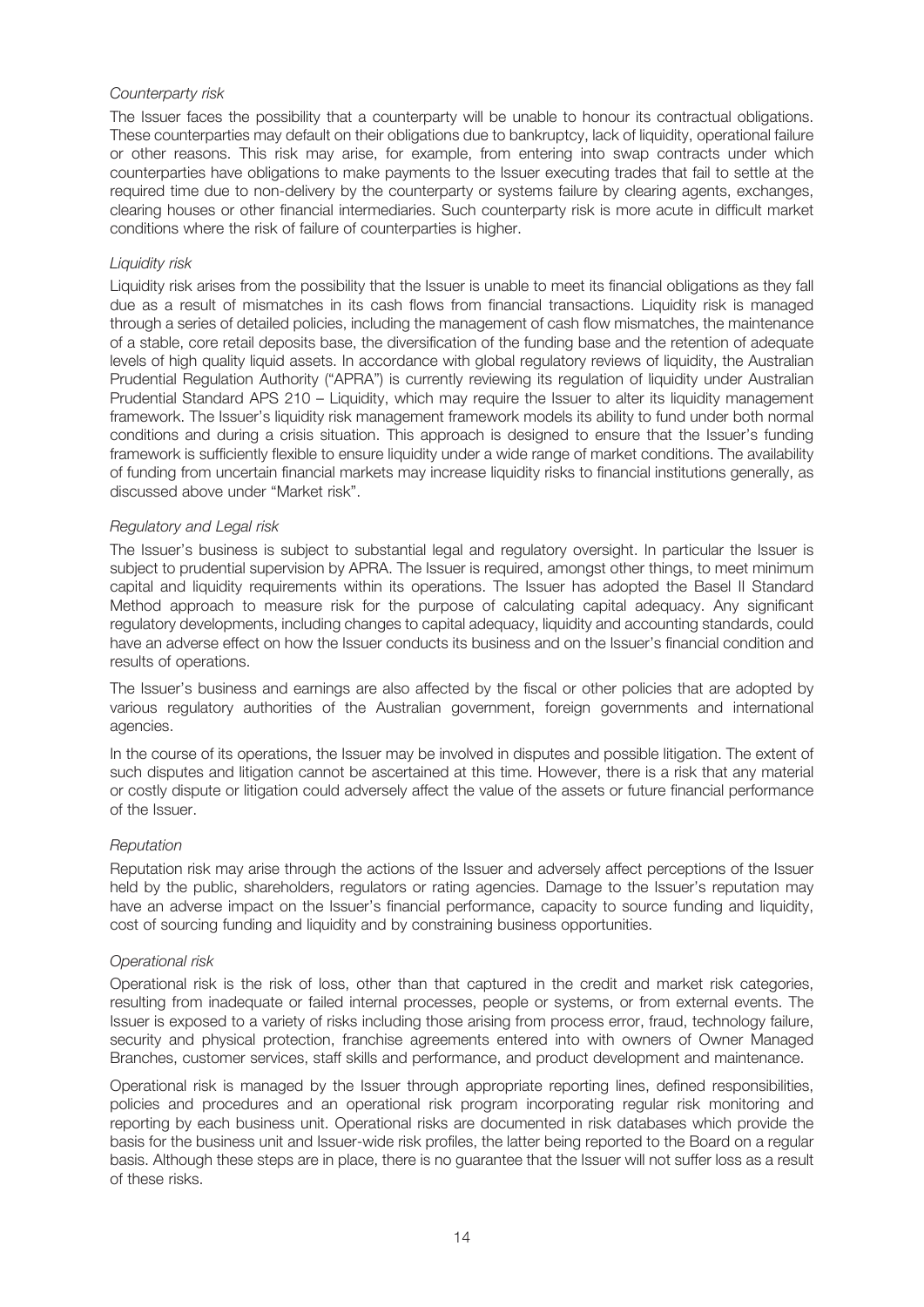Notwithstanding anything in this risk factor, this risk factor should not be taken as implying that either the Issuer or the Group will be unable to comply with its obligations as a bank with securities admitted to the Official List of the UK Listing Authority.

## Owner Managed Branch ("OMB") Model

Under its OMB model, the Issuer operates OMBs in every state and territory of Australia. The OMBs are operated by franchisees who have entered into franchise agreements with the Issuer to manage and operate an OMB. While the Issuer considers carefully the suitability of potential franchisees, and has a rigorous accreditation program, there can be no guarantee of the success of an individual OMB. The success or otherwise of OMBs depends largely on personal attributes of the franchisee in addition to external market factors. As a growing network, a material proportion of the Issuer's retail branch network is relatively new, and there are risks that may develop over time. Poor performance by OMBs, or the termination of franchise agreements may impact revenue and the Issuer's brand.

## Reliance on external parties

The Issuer outsources a number of operational services such as information technology and banking platforms, and a number of customer facing products such as ATMs, credit cards, insurance products and wealth management services. Although the Issuer has taken steps to protect it from the effects of defaults under these arrangements, such defaults may have an adverse effect on the Issuer's business and financial performance.

## Changes in Technology

Technology plays an increasingly important role in the delivery of financial services to customers in a cost effective manner. The Issuer's ability to compete effectively in the future will, in part, be driven by its ability to maintain appropriate technology platforms for the efficient delivery of its products and services.

## Risks to the Issuer's growth strategy

Risks that relate to the Issuer's growth strategy are interrelated and include risk of local market saturation, and risks associated with geographical diversification.

(i) Risk of local market saturation

The Issuer currently has a growing market share in Queensland. Despite the size of the Queensland market, the Issuer faces the challenge of maintaining a high penetration rate in that market in order to achieve continued growth. In addition, the Issuer will continue to be exposed to fluctuations in the Queensland economy in particular.

## (ii) Risk of geographical diversification

Through the mergers with Pioneer Permanent Building Society and Home Building Society in 2006 and 2007, respectively, the Issuer has expanded its geographical presence and distribution in Australia. This brings challenges to the Issuer's management and control systems as it becomes a more geographically diverse organisation.

## **Factors which are material for the purpose of assessing the market risks associated with Notes issued under the Programme**

## **The Notes may not be a suitable investment for all investors**

Each potential investor in the Notes must determine the suitability of that investment in light of its own circumstances. In particular, each potential investor should:

- (i) have sufficient knowledge and experience to make a meaningful evaluation of the Notes, the merits and risks of investing in the Notes and the information contained or incorporated by reference in this Information Memorandum or any applicable supplement;
- (ii) have access to, and knowledge of, appropriate analytical tools to evaluate, in the context of its particular financial situation, an investment in the Notes and the impact the Notes will have on its overall investment portfolio;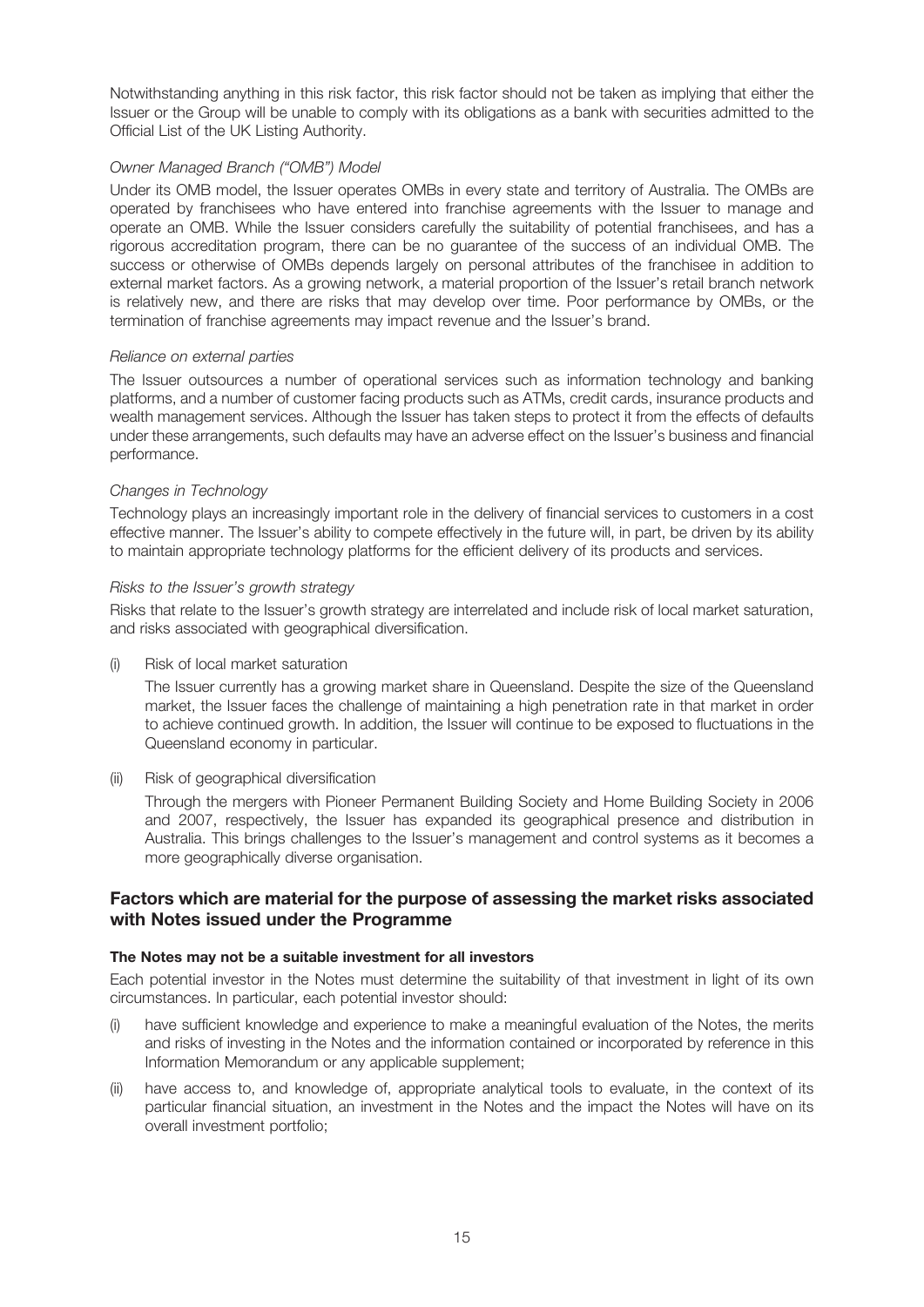- (iii) have sufficient financial resources and liquidity to bear all of the risks of an investment in the Notes, including Notes with principal or interest payable in one or more currencies, or where the currency for principal or interest payments is different from the potential investor's currency;
- (iv) understand thoroughly the terms of the Notes and be familiar with the behaviour of any relevant indices and financial markets; and
- (v) be able to evaluate (either alone or with the help of a financial adviser) possible scenarios for economic, interest rate and other factors that may affect its investment and its ability to bear the applicable risks.

Some Notes are complex financial instruments. Sophisticated institutional investors generally do not purchase complex financial instruments as stand-alone investments. They purchase complex financial instruments as a way to reduce risk or enhance yield with an understood, measured, appropriate addition of risk to their overall portfolios. A potential investor should not invest in Notes which are complex financial instruments unless it has the expertise (either alone or with a financial adviser) to evaluate how the Notes will perform under changing conditions, the resulting effects on the value of the Notes and the impact this investment will have on the potential investor's overall investment portfolio.

#### **Risks related to the structure of a particular issue of Notes**

A wide range of Notes may be issued under the Programme. A number of these Notes may have features which contain particular risks for potential investors. Set out below is a description of the most common such features:

### Notes subject to optional redemption by the Issuer

An optional redemption feature of Notes is likely to limit their market value. During any period when the Issuer may elect to redeem Notes, the market value of those Notes generally will not rise substantially above the price at which they can be redeemed. This also may be true prior to any redemption period.

The Issuer may be expected to redeem Notes when its cost of borrowing is lower than the interest rate on the Notes. At those times, an investor generally would not be able to reinvest the redemption proceeds at an effective interest rate as high as the interest rate on the Notes being redeemed and may only be able to do so at a significantly lower rate. Potential investors should consider reinvestment risk in light of other investments available at that time.

#### Index Linked Notes and Dual Currency Notes

The Issuer may issue Notes with principal or interest determined by reference to an index or formula, to changes in the prices of securities or commodities, to movements in currency exchange rates or other factors (each, a "Relevant Factor"). In addition, the Issuer may issue Notes with principal or interest payable in one or more currencies which may be different from the currency in which the Notes are denominated. Potential investors should be aware that:

- (i) the market price of such Notes may be volatile;
- (ii) they may receive no interest;
- (iii) payment of principal or interest may occur at a different time or in a different currency than expected;
- (iv) they may lose all or a substantial portion of their principal;
- (v) a Relevant Factor may be subject to significant fluctuations that may not correlate with changes in interest rates, currencies or other indices;
- (vi) if a Relevant Factor is applied to Notes in conjunction with a multiplier greater than one or contains some other leverage factor, the effect of changes in the Relevant Factor on principal or interest payable likely will be magnified; and
- (vii) the timing of changes in a Relevant Factor may affect the actual yield to investors, even if the average level is consistent with their expectations. In general, the earlier the change in the Relevant Factor, the greater the effect on yield.

The historical experience of an index should not be viewed as an indication of the future performance of such index during the term of any Index Linked Notes. Accordingly, potential investors should consult their own financial and legal advisers about the risk entailed by an investment in any Index Linked Notes and the suitability of such Notes in light of their particular circumstances.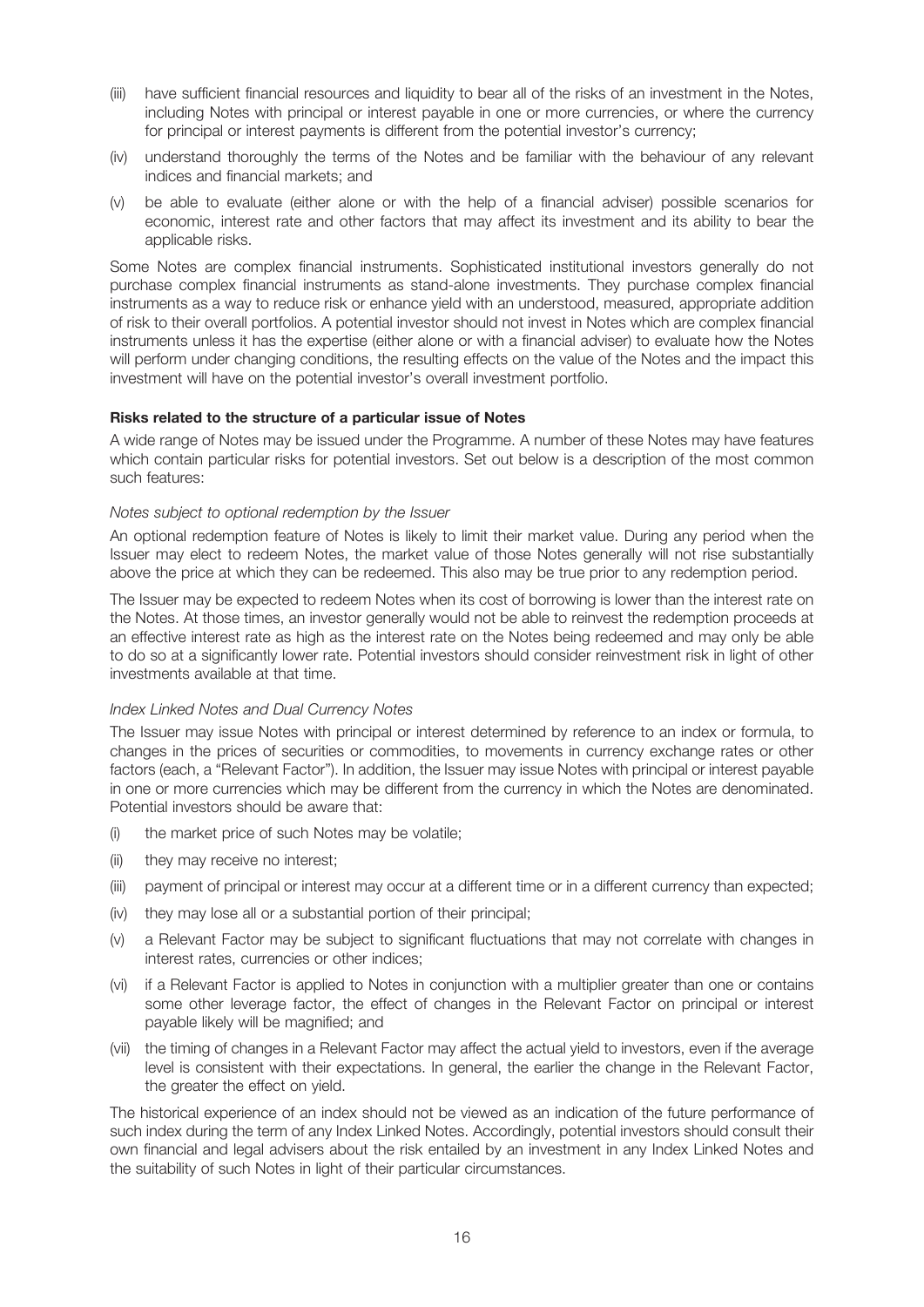## Partly-paid Notes

The Issuer may issue Notes where the issue price is payable in more than one instalment. Failure to pay any subsequent instalment could result in an investor losing all of his investment.

### Variable rate Notes with a multiplier or other leverage factor

Notes with variable interest rates can be volatile investments. If they are structured to include multipliers or other leverage factors, or caps or floors, or any combination of those features or other similar related features, their market values may be even more volatile than those for securities that do not include those features.

## Fixed/Floating Rate Notes

Fixed/Floating Rate Notes may bear interest at a rate that the Issuer may elect to convert from a fixed rate to a floating rate, or from a floating rate to a fixed rate. Where the Issuer has the right to effect such a conversion, this will affect the secondary market and the market value of the Notes since the Issuer may be expected to convert the rate when it is likely to produce a lower overall cost of borrowing. If the Issuer converts from a fixed rate to a floating rate in such circumstances, the spread on the Fixed/Floating Rate Notes may be less favourable than then prevailing spreads on comparable Floating Rate Notes tied to the same reference rate. In addition, the new floating rate at any time may be lower than the rates on other Notes. If the Issuer converts from a floating rate to a fixed rate in such circumstances, the fixed rate may be lower than then prevailing rates on its Notes.

## Notes issued at a substantial discount or premium

The market values of securities issued at a substantial discount or premium from their principal amount tend to fluctuate more in relation to general changes in interest rates than do prices for conventional interest-bearing securities. Generally, the longer the remaining term of the securities, the greater the price volatility as compared to conventional interest-bearing securities with comparable maturities.

## **Risks related to Notes generally**

Set out below is a brief description of certain risks relating to the Notes generally:

#### Modification and waiver

The conditions of the Notes contain provisions for calling meetings of Noteholders to consider matters affecting their interests generally. These provisions permit defined majorities to bind all Noteholders including Noteholders who did not attend and vote at the relevant meeting and Noteholders who voted in a manner contrary to the majority.

The conditions of the Notes also provide that the Principal Paying Agent and the Issuer may, without the consent of Noteholders, agree to (i) any modification of the Notes, the Coupons, the Receipts or the Agency Agreement which is not prejudicial to the interests of the Noteholders or (ii) any modification of the Notes, the Coupons, or the Agency Agreement which is of a formal, minor or technical nature or is made to correct a manifest error or to comply with a mandatory provision of law.

## EU Savings Directive

Under EC Council Directive 2003/48/EC on the taxation of savings income Member States are required to provide to the tax authorities of another Member State details of payments of interest (or similar income) paid by a person within its jurisdiction to an individual resident in that other Member State or to certain limited types of entities established in that other Member State. However, for a transitional period, Luxembourg and Austria are instead required (unless during that period they elect otherwise) to operate a withholding system in relation to such payments (the ending of such transitional period being dependent upon the conclusion of certain other agreements relating to information exchange with certain other countries). A number of non-EU countries and territories including Switzerland have adopted similar measures (a withholding system in the case of Switzerland).

On 15 September 2008 the European Commission issued a report to the Council of the European Union on the operation of the Directive, which included the Commission's advice on the need for changes to the Directive. On 13 November 2008 the European Commission published a more detailed proposal for amendments to the Directive, which included a number of suggested changes. The European Parliament approved an amended version of this proposal on 24 April 2009. If any of those proposed changes are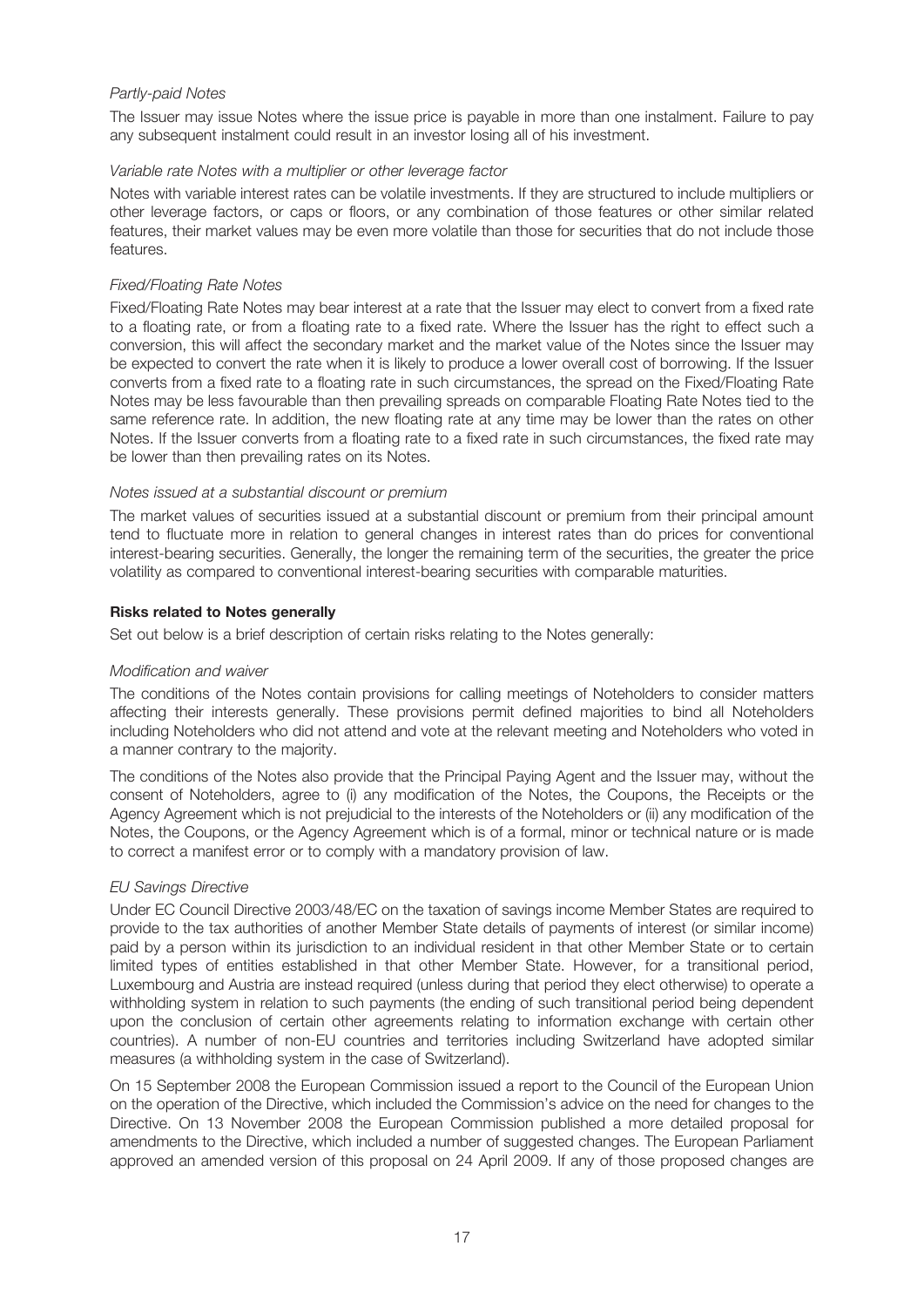made in relation to the Directive, they may amend or broaden the scope of the requirements described above.

If a payment were to be made or collected through a Member State which has opted for a withholding system and an amount of, or in respect of, tax were to be withheld from that payment, neither the Issuer nor any Paying Agent nor any other person would be obliged to pay additional amounts with respect to any Note as a result of the imposition of such withholding tax. The Issuer is required to maintain a Paying Agent in a Member State that will not be obliged to withhold or deduct tax pursuant to the Directive.

### Change of law

The conditions of the Notes are based on English law in effect as at the date of this Information Memorandum. No assurance can be given as to the impact of any possible judicial decision or change to English law or administrative practice after the date of this Information Memorandum.

### Notes where denominations involve integral multiples: Definitive Notes

In relation to any issue of Notes which have a denomination consisting of the minimum Specified Denomination plus a higher integral multiple of another smaller amount, it is possible that such Notes may be traded in amounts in excess of such minimum Specified Denomination that are not integral multiples of such minimum Specified Denomination. In such a case a Noteholder who, as a result of trading such amounts, holds a principal amount which is less than the minimum Specified Denomination in his account with the relevant clearing system at the relevant time may not receive a Definitive Note in respect of such holding (should Definitive Notes be printed) and would need to purchase a principal amount of Notes such that its holding amounts to a Specified Denomination.

If Definitive Notes are issued, Noteholders should be aware that Definitive Notes which have a denomination that is not an integral multiple of the minimum Specified Denomination may be illiquid and difficult to trade.

#### **Risks related to the market generally**

Set out below is a brief description of the principal market risks, including liquidity risk, exchange rate risk, interest rate risk and credit risk:

#### The secondary market generally

Notes may have no established trading market when issued, and one may never develop. If a market does develop, it may not be very liquid. Therefore, investors may not be able to sell their Notes easily or at prices that will provide them with a yield comparable to similar investments that have a developed secondary market. This is particularly the case for Notes that are especially sensitive to interest rate, currency or market risks, are designed for specific investment objectives or strategies or have been structured to meet the investment requirements of limited categories of investors. These types of Notes generally would have a more limited secondary market and more price volatility than conventional debt securities. Illiquidity may have a severely adverse effect on the market value of Notes.

#### Exchange rate risks and exchange controls

The Issuer will pay principal and interest on the Notes in the Specified Currency. This presents certain risks relating to currency conversions if an investor's financial activities are denominated principally in a currency or currency unit (the "Investor's Currency") other than the Specified Currency. These include the risk that exchange rates may significantly change (including changes due to devaluation of the Specified Currency or revaluation of the Investor's Currency) and the risk that authorities with jurisdiction over the Investor's Currency may impose or modify exchange controls. An appreciation in the value of the Investor's Currency relative to the Specified Currency would decrease (1) the Investor's Currency-equivalent yield on the Notes, (2) the Investor's Currency-equivalent value of the principal payable on the Notes and (3) the Investor's Currency-equivalent market value of the Notes.

Government and monetary authorities may impose (as some have done in the past) exchange controls that could adversely affect an applicable exchange rate. As a result, investors may receive less interest or principal than expected, or no interest or principal.

## Interest rate risks

Investment in Fixed Rate Notes involves the risk that subsequent changes in market interest rates may adversely affect the value of the Fixed Rate Notes.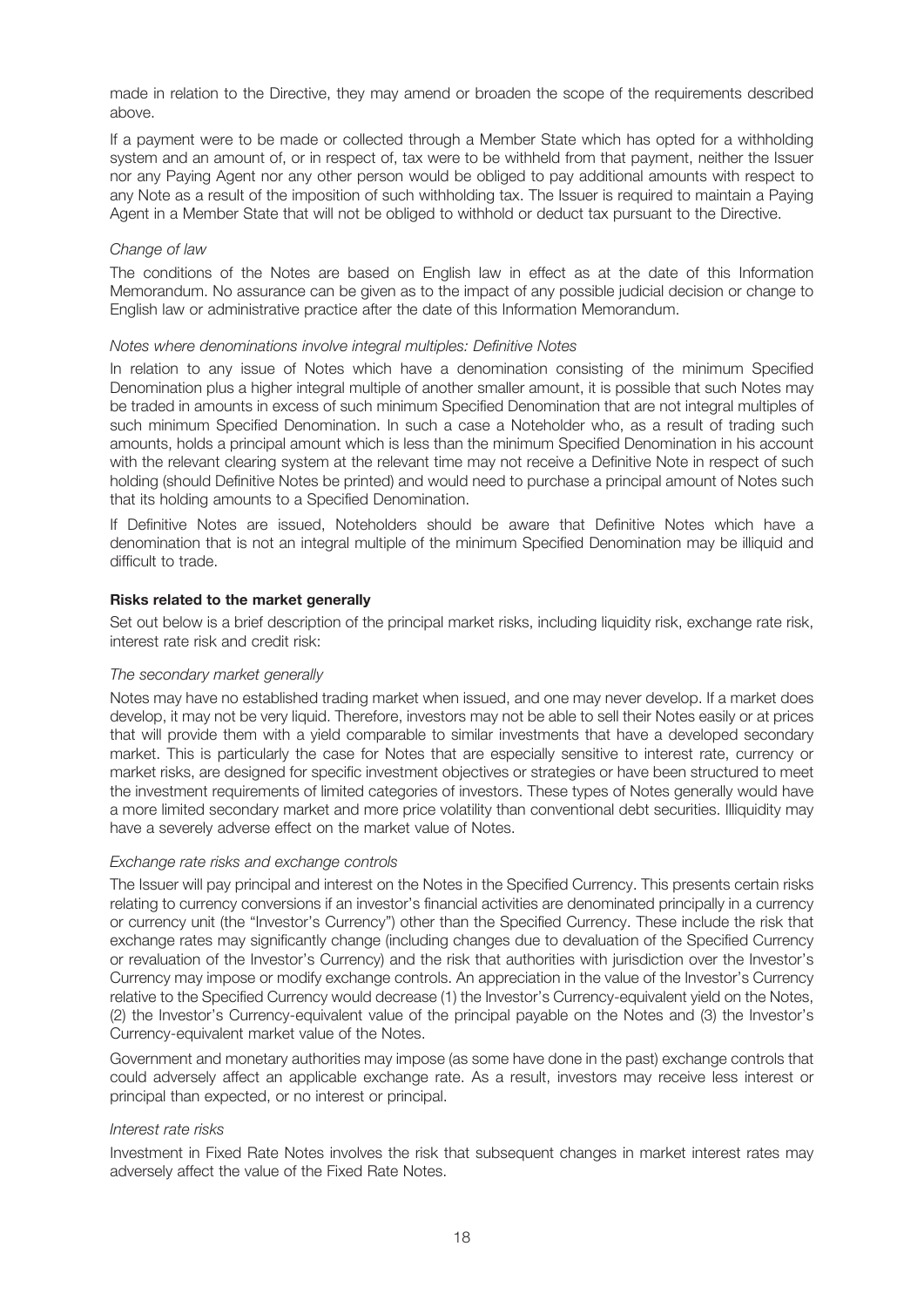## Credit ratings may not reflect all risks

One or more independent credit rating agencies may assign credit ratings to the Notes. The ratings may not reflect the potential impact of all risks related to structure, market, additional factors discussed above, and other factors that may affect the value of the Notes. A credit rating is not a recommendation to buy, sell or hold securities and may be revised or withdrawn by the rating agency at any time.

#### **Legal investment considerations may restrict certain investments**

The investment activities of certain investors are subject to legal investment laws and regulations, or review or regulation by certain authorities. Each potential investor should consult its legal advisers to determine whether and to what extent (1) Notes are legal investments for it, (2) Notes can be used as collateral for various types of borrowing and (3) other restrictions apply to its purchase or pledge of any Notes. Financial institutions should consult their legal advisers or the appropriate regulators to determine the appropriate treatment of Notes under any applicable risk-based capital or similar rules.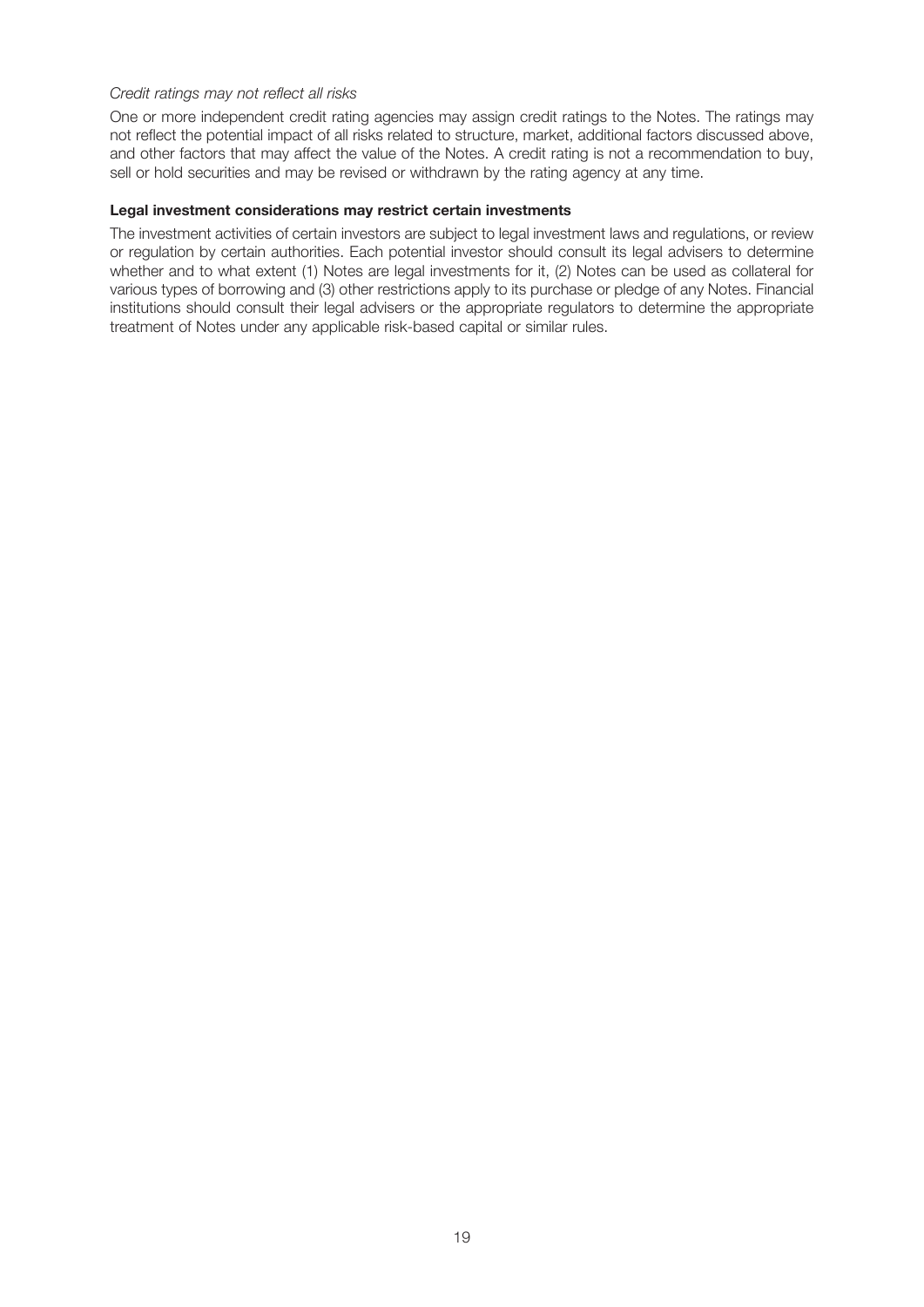## **Form of the Notes**

## **Initial Issue of Notes**

Each Tranche of Notes will initially be represented by either a Temporary Global Note or a Permanent Global Note, which on issue, in either case, will be delivered to a common depositary outside the United States for Euroclear and Clearstream, Luxembourg (the "Common Depositary"). Upon such delivery, Euroclear or Clearstream, Luxembourg will credit each subscriber with a nominal amount of Notes equal to the nominal amount thereof for which it has subscribed and paid.

Notes that are initially deposited with the Common Depositary may also be credited to the accounts of subscribers with other clearing systems through direct or indirect accounts with Euroclear and Clearstream, Luxembourg held by other clearing systems. Conversely, Notes that are initially deposited with any other clearing system may similarly be credited to the accounts of subscribers with Euroclear, Clearstream, Luxembourg or other clearing systems.

## **Relationship of Accountholders with Clearing Systems**

Each of the persons shown in the records of Euroclear, Clearstream, Luxembourg or any other clearing system as the holder of a Note represented by a Temporary Global Note or a Permanent Global Note (each a "Global Note") must look solely to Euroclear, Clearstream, Luxembourg or such other clearing system (as the case may be) for his share of each payment made by the Issuer to the bearer of such Global Note, and in relation to all other rights arising under the Global Notes, subject to and in accordance with the respective rules and procedures of Euroclear, Clearstream, Luxembourg or such other clearing system (as the case may be). Subject to the Terms and Conditions such person shall have no claim directly against the Issuer in respect of payments due on the Notes for so long as the Notes are represented by such Global Note and such obligations of the Issuer will be discharged by payment to the bearer of such Global Note in respect of each amount so paid.

## **Exchange**

1. **Temporary Global Notes.** On and after the date (the "Exchange Date") which is 40 days after a Temporary Global Note is issued, interests in a Temporary Global Note will be exchangeable (free of charge) upon a request as described therein either for (i) interests in a Permanent Global Note of the same Series or (ii) for Definitive Notes of the same Series (as indicated in the applicable Final Terms and subject, in the case of Definitive Notes, to such notice period as is specified in the applicable Final Terms), in each case against certification of beneficial ownership as described below unless such certification has already been given. The holder of a Temporary Global Note will not be entitled to collect any payment of interest, principal or other amount due on or after the Exchange Date unless, upon due certification, exchange of the Temporary Global Note for an interest in a Permanent Global Note or for Definitive Notes is improperly withheld or refused.

2. **Permanent Global Notes.** The applicable Final Terms will specify that a Permanent Global Note will be exchangeable (free of charge), in whole but not in part, for Definitive Notes upon either (i) not less than 60 days' written notice from Euroclear and/or Clearstream, Luxembourg (acting on the instructions of any holder of an interest in such Permanent Global Note) to the Agent as described therein<sup>1</sup> or (ii) only upon the occurrence of an Exchange Event. For these purposes, "Exchange Event" means that (i) an Event of Default (as defined in Condition 9) has occurred and is continuing, (ii) the Issuer has been notified that both Euroclear and Clearstream, Luxembourg have been closed for business for a continuous period of 14 days (other than by reason of holiday, statutory or otherwise) or have announced an intention permanently to cease business or have in fact done so and no successor clearing system is available or (iii) the Issuer has or will become subject to adverse tax consequences which would not be suffered were the Notes represented by the Permanent Global Note in definitive form. The Issuer will promptly give notice to Noteholders in accordance with Condition 13 if an Exchange Event occurs. In the event of the occurrence of an Exchange Event, Euroclear and/or Clearstream, Luxembourg (acting on the instructions of any holder of an interest in such Permanent Global Note) may give notice to the Agent requesting exchange and, in the event of the occurrence of an Exchange Event as described in (iii) above, the Issuer may also give notice to the Agent requesting exchange. Any such exchange shall occur not later than 45 days after the date of receipt of the first relevant notice by the Agent.

<sup>1</sup> The exchange upon notice option should not be expressed to be applicable if the Notes have a denomination consisting of the minimum Specified Denomination plus a higher integral multiple of another smaller amount.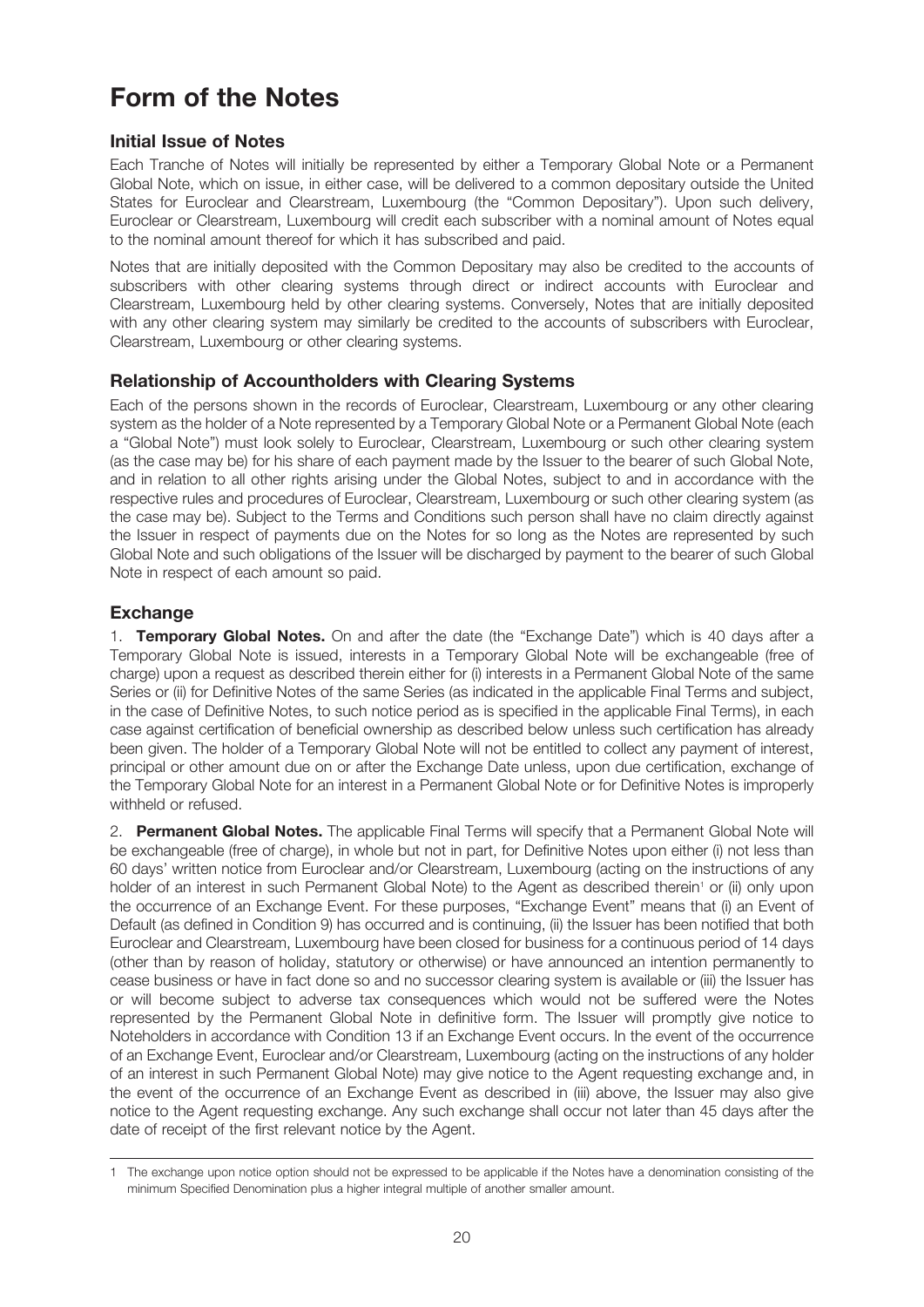In this Information Memorandum, "Definitive Notes" means, in relation to any Global Note, the Definitive Notes for which such Global Note may be exchanged (if appropriate, having attached to them all Receipts, Coupons in respect of interest that has not already been paid on the Global Note and a Talon). Definitive Notes will be security printed in accordance with any applicable legal and stock exchange requirements in or substantially in the form set out in the Agency Agreement. On exchange in full of each Global Note, the Issuer will, if the holder so requests, procure that it is cancelled and returned to the holder together with the relevant Definitive Notes.

3. **Payments.** Whilst any Note is represented by a Temporary Global Note, payments of principal, interest (if any) and any other amount payable in respect of the Notes due prior to the Exchange Date will be made against presentation of the Temporary Global Note only to the extent that certification (in a form to be provided) to the effect that the beneficial owners of interests in such Note are not U.S. persons or persons who have purchased for resale to any U.S. person, as required by U.S. Treasury regulations, has been received by Euroclear and/or Clearstream, Luxembourg and Euroclear and/or Clearstream, Luxembourg, as applicable, has given a like certification (based on the certifications it has received) to the Agent.

Payments of principal, interest (if any) or any other amounts on a Permanent Global Note will be made through Euroclear and/or Clearstream, Luxembourg against presentation or surrender (as the case may be) of the Permanent Global Note without any requirement for certification.

4. **Legend.** The following legend will appear on all Global Notes, Definitive Notes, Receipts, Coupons and Talons:

"Any United States person who holds this obligation will be subject to limitations under the United States income tax laws, including the limitations provided in sections 165(j) and 1287(a) of the Internal Revenue Code."

The sections referred to provide that United States holders, with certain exceptions, will not be entitled to deduct any loss on Notes, Receipts or Coupons and will not be entitled to capital gains treatment of any gain on any sale, disposition, redemption or payment of principal in respect of Notes, Receipts or Coupons.

## **Deed of Covenant**

A Note may be accelerated by the holder thereof in certain circumstances described in "Terms and Conditions of the Notes – Events of Default". In such circumstances, where any Note is still represented by a Global Note and a holder of such Note so represented and credited to his securities account with Euroclear or Clearstream, Luxembourg gives notice that it wishes to accelerate such Note, unless within a period of 7 days from the giving of such notice payment has been made in full of the amount due in accordance with the terms of such Global Note, such Global Note will become void. At the same time, holders of interests in such Global Note credited to their accounts with Euroclear or Clearstream, Luxembourg will become entitled to proceed directly against the Issuer on the basis of statements of account provided by Euroclear and Clearstream, Luxembourg, on and subject to the terms of the Deed of Covenant.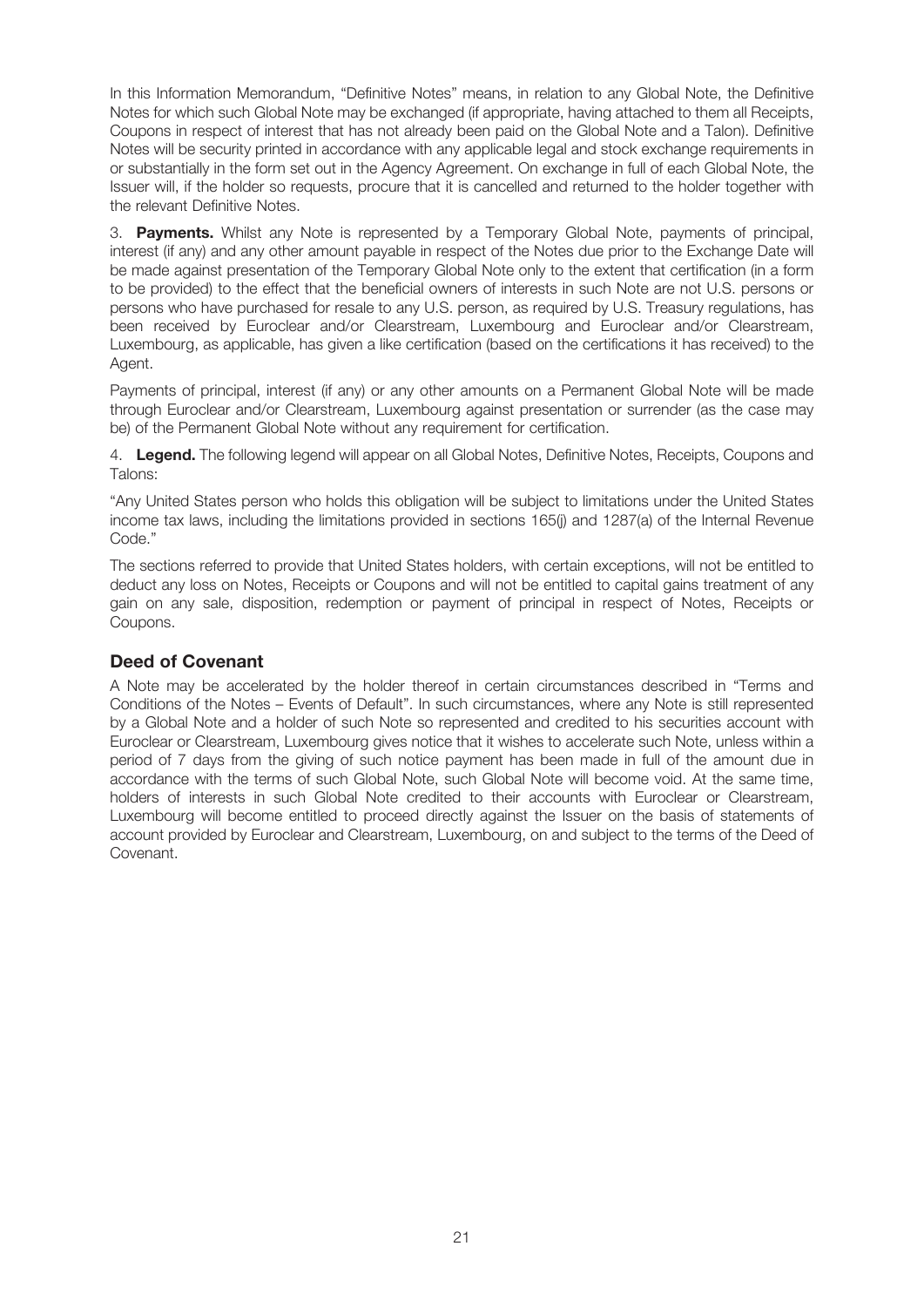## **Terms and Conditions of the Notes**

The following are the Terms and Conditions of the Notes which will be incorporated by reference into each Global Note and each Definitive Note, in the latter case only if permitted by the relevant stock exchange (if any) or other relevant listing authority (if any) and agreed by the Issuer and the relevant Dealer(s) at the time of issue but, if not so permitted and agreed, such Definitive Note will have endorsed thereon or attached thereto such Terms and Conditions (excluding the italicised paragraphs). The applicable Final Terms in relation to any Tranche of Notes may specify other terms and conditions which shall, to the extent so specified or to the extent inconsistent with the following Terms and Conditions, replace or modify the following Terms and Conditions for the purpose of such Notes. The applicable Final Terms (or the relevant provisions thereof) will be endorsed upon, or attached to, each Temporary Global Note, Permanent Global Note and Definitive Note. Reference should be made to "Form of Final Terms" below. The applicable Final Terms will include the definitions of certain terms used in the following Terms and Conditions or specify which of such terms are to apply in relation to the relevant Notes.

This Note is one of a Series (as defined below) of Notes issued by Bank of Queensland Limited (ABN 32 009 656 740) (the "Issuer") pursuant to the Agency Agreement (as defined below).

References herein to the "Notes" shall be references to the Notes of this Series and shall mean:

- (i) in relation to any Notes represented by a Global Note, units of the lowest Specified Denomination in the Specified Currency;
- (ii) Definitive Notes issued in exchange for a Global Note; and
- (iii) any Global Note.

The Notes, the Receipts (as defined below) and the Coupons (as defined below) have the benefit of an amended and restated agency agreement dated 17 December 2010 (as amended, supplemented or restated from time to time, the "Agency Agreement") and made between the Issuer, Citibank, N.A., London Branch as issuing and principal paying agent and agent bank (the "Agent", which expression shall include any successor as agent) and Citigroup Global Markets Deutschland AG (together with the Agent, the "Paying Agents", which expression shall include any additional or successor paying agents).

Interest bearing Definitive Notes (unless otherwise indicated in the applicable Final Terms) have interest coupons ("Coupons") and, if indicated in the applicable Final Terms, talons for further Coupons ("Talons") attached on issue. Any reference herein to Coupons or coupons shall, unless the context otherwise requires, be deemed to include a reference to Talons or talons. Definitive Notes repayable in instalments have receipts ("Receipts") for the payment of the instalments of principal (other than the final instalment) attached on issue.

The Final Terms for this Note (or the relevant provisions thereof) is attached to or endorsed on this Note and supplements these Terms and Conditions and may specify other terms and conditions which shall, to the extent so specified or to the extent inconsistent with these Terms and Conditions, replace or modify these Terms and Conditions for the purposes of this Note. References herein to the "applicable Final Terms" are to the Final Terms (or the relevant provisions thereof) attached to or endorsed on this Note.

Any reference herein to "Noteholders" shall mean the holders of the Notes, and shall, in relation to any Notes represented by a Global Note, be construed as provided below. Any reference herein to "Receiptholders" shall mean the holders of the Receipts and any reference herein to "Couponholders" shall mean the holders of the Coupons, and shall, unless the context otherwise requires, include the holders of the Talons.

As used herein, "Tranche" means Notes which are identical in all respects (including as to listing) and "Series" means a Tranche of Notes together with any further Tranche or Tranches of Notes which are (i) expressed to be consolidated and form a single series and (ii) identical in all respects (including as to listing) except for their respective Issue Dates, Interest Commencement Dates and/or Issue Prices (as indicated in the applicable Final Terms).

The Noteholders, the Receiptholders and the Couponholders are entitled to the benefit of a Deed of Covenant (the "Deed of Covenant") dated 17 December 2010, and made by the Issuer. The original of the Deed of Covenant is held by a common depositary on behalf of Euroclear and Clearstream, Luxembourg (both as defined below).

Copies of the Agency Agreement, the Final Terms applicable to this Note and the Deed of Covenant are available for inspection during normal business hours at the specified office of each of the Agent and the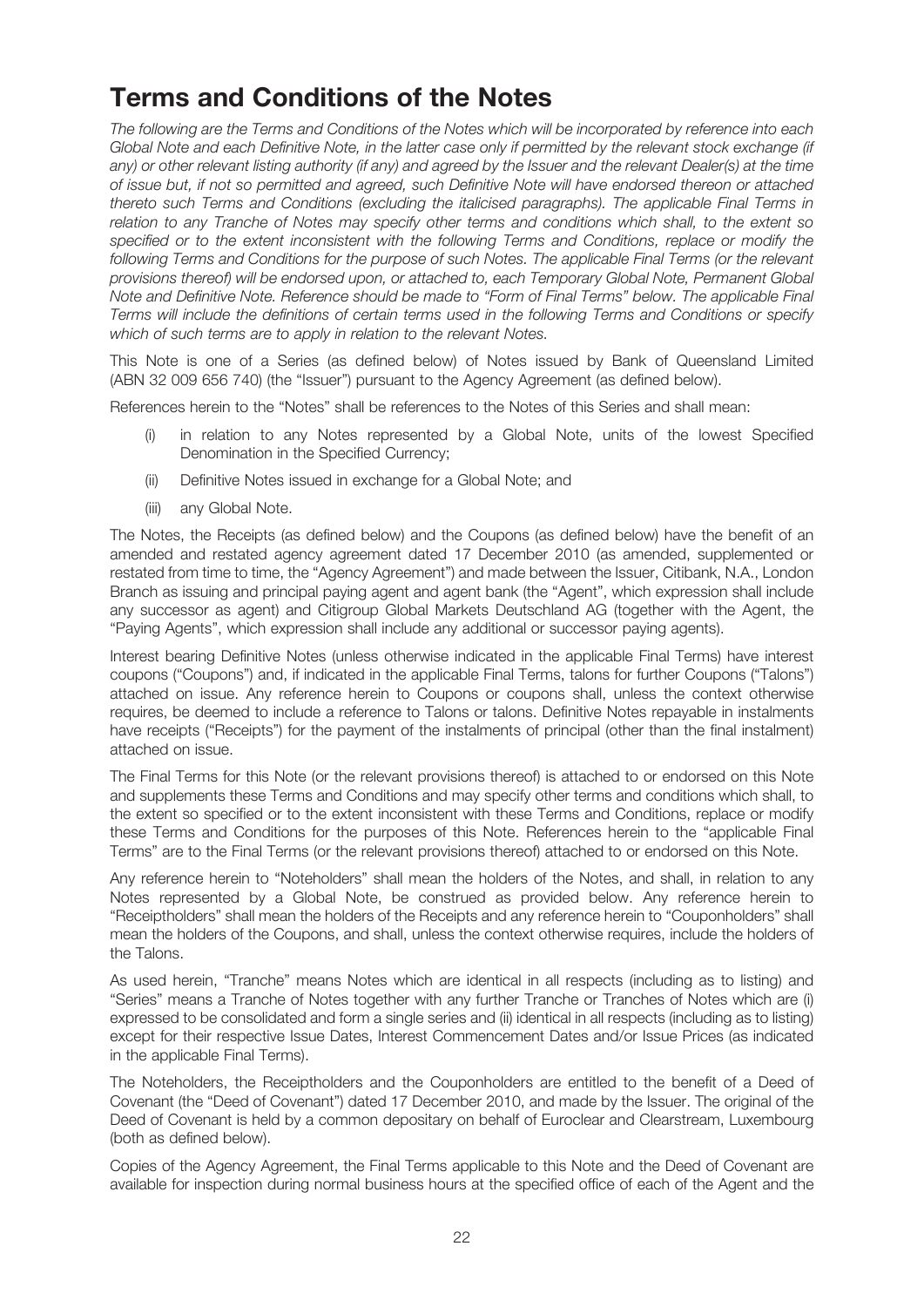other Paying Agents save that, if this Note is an unlisted Note of any Series, the applicable Final Terms will only be available for inspection by a Noteholder holding one or more unlisted Notes of that Series and such Noteholder must produce evidence satisfactory to the relevant Paying Agent as to its holding of such Notes and identity. The Noteholders, the Receiptholders and the Couponholders are deemed to have notice of, and are entitled to the benefit of, all the provisions of the Agency Agreement, the Deed of Covenant and the applicable Final Terms which are applicable to them.

Words and expressions defined in the Agency Agreement or used in the applicable Final Terms shall have the same meanings where used in these Terms and Conditions unless the context otherwise requires or unless otherwise stated and provided that, in the event of inconsistency between the Agency Agreement and the applicable Final Terms, the applicable Final Terms will prevail.

## **1. Form, Denomination and Title**

The Notes are in bearer form and, in the case of Definitive Notes, serially numbered, in the Specified Currency and the Specified Denomination(s). Notes of one Specified Denomination may not be exchanged for Notes of another Specified Denomination.

This Note may be a Fixed Rate Note, a Floating Rate Note, a Zero Coupon Note, an Index Linked Interest Note, or a combination of any of the foregoing, depending upon the Interest Basis shown in the applicable Final Terms.

This Note may be an Index Linked Redemption Note, an Instalment Note, a Dual Currency Note, a Partly Paid Note or a combination of any of the foregoing, depending upon the Redemption/Payment Basis shown in the applicable Final Terms.

Definitive Notes are issued with Coupons attached, unless they are Zero Coupon Notes in which case references to Coupons and Couponholders in these Terms and Conditions are not applicable.

Subject as set out below, title to the Notes, Receipts and Coupons will pass by delivery. The Issuer and any Paying Agent may deem and treat the bearer of any Note, Receipt or Coupon as the absolute owner thereof (whether or not overdue and notwithstanding any notice of ownership or writing thereon or notice of any previous loss or theft thereof) for all purposes but, in the case of any Global Note, without prejudice to the provisions set out in the next succeeding paragraph.

For so long as any of the Notes is represented by a Global Note held on behalf of Euroclear Bank S.A./ N.V. ("Euroclear") and/or Clearstream Banking, société anonyme ("Clearstream, Luxembourg", formerly Cedelbank), each person (other than Euroclear or Clearstream, Luxembourg) who is for the time being shown in the records of Euroclear or of Clearstream, Luxembourg as the holder of a particular nominal amount of such Notes (in which regard any certificate or other document issued by Euroclear or Clearstream, Luxembourg as to the nominal amount of such Notes standing to the account of any person shall be conclusive and binding for all purposes save in the case of manifest error) shall be treated by the Issuer, the Agent and any other Paying Agent as the holder of such nominal amount of such Notes for all purposes other than with respect to the payment of principal or interest on the Notes, for which purpose the bearer of the relevant Global Note shall be treated by the Issuer, the Agent and any other Paying Agent as the holder of such nominal amount of such Notes in accordance with and subject to the terms of the relevant Global Note and the expressions "Noteholder" and "holder of Notes" and related expressions shall be construed accordingly. Notes which are represented by a Global Note will be transferable only in accordance with the rules and procedures for the time being of Euroclear or of Clearstream, Luxembourg, as the case may be.

References to Euroclear and/or Clearstream, Luxembourg shall, whenever the context so permits, be deemed to include a reference to any additional or alternative clearing system approved by the Issuer and the Agent.

## **2. Status of the Notes**

The Notes and any relative Receipts and/or Coupons are direct, unconditional, unsubordinated and (subject to the provisions of Condition 3) unsecured obligations of the Issuer and (subject as provided above) rank and will rank pari passu, without any preference among themselves, with all other outstanding unsecured and unsubordinated obligations of the Issuer, present and future (other than obligations preferred by mandatory provisions of law).

The Issuer is an "authorised deposit-taking institution" ("ADI") as that term is defined under the Banking Act 1959 of Australia ("Australian Banking Act").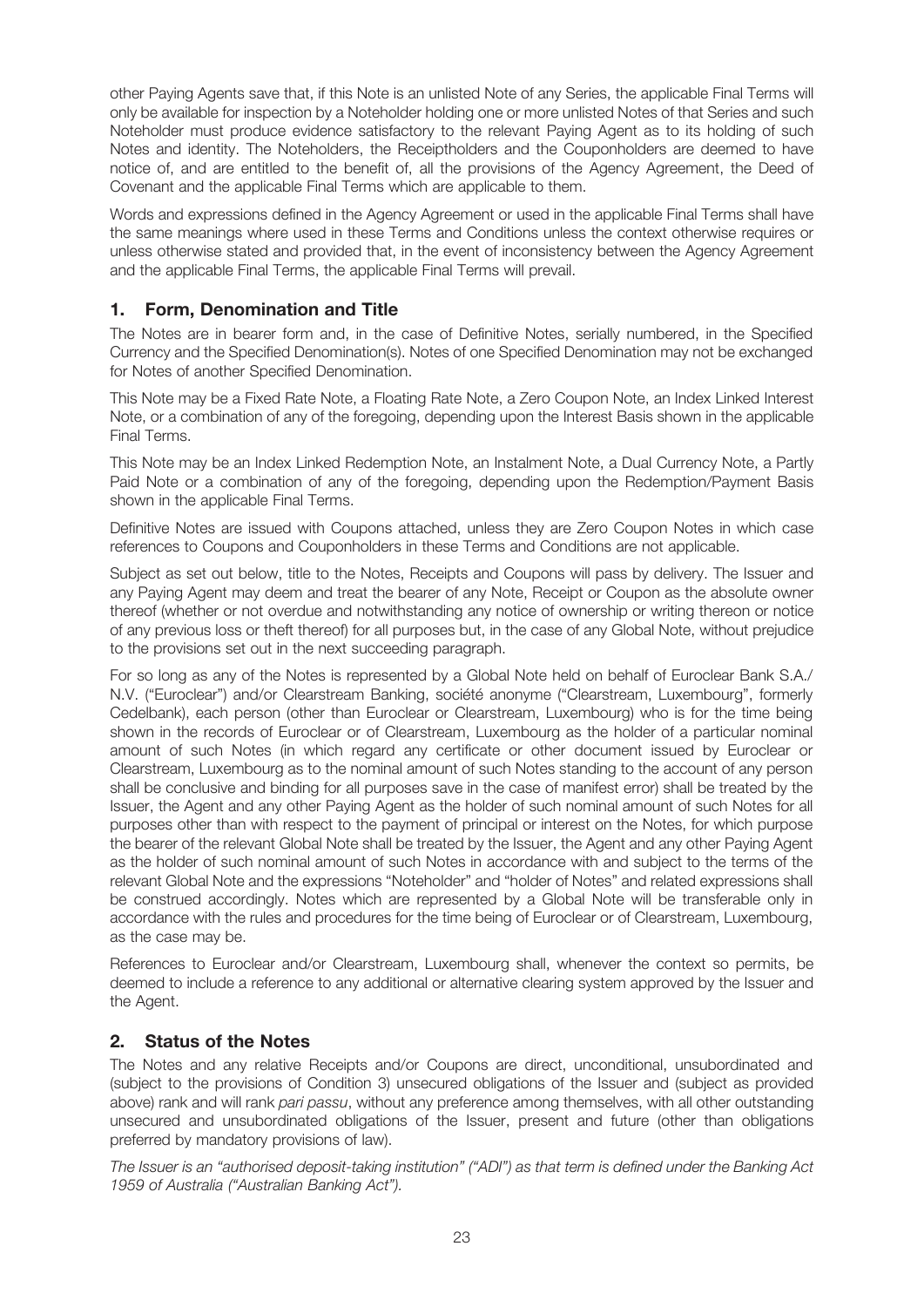Section 13A(3) of the Australian Banking Act provides that the assets of an ADI in Australia would, in the event of the ADI becoming unable to meet its obligations or suspending payment, be available to meet certain liabilities in priority to all other liabilities of that ADI. The liabilities which have priority, by virtue of section 13A(3) of the Australian Banking Act, to the claims of holders in respect of the Notes will be substantial, as such liabilities include (but are not limited to) liabilities owed to Australian Prudential Regulation Authority ("APRA") in respect of any payments by APRA to holders of protected accounts under the Australian Banking Act, the costs of APRA in certain circumstances, liabilities owed to holders of protected accounts, liabilities under certified industry support contracts and debts due to the Reserve Bank of Australia ("RBA"). A "protected account" is either

- (a) an account where the Issuer is required to pay the account-holder, on demand or at an agreed time, the net credit balance of the account; or
- (b) another account or financial product prescribed by regulation.

Under Section 16(2) of the Australian Banking Act, certain other debts due to APRA shall in a winding-up of an ADI have, subject to section 13A(3) of the Australian Banking Act, priority over all other unsecured debts of that ADI. Further, under section 86 of the Reserve Bank Act 1959 of Australia, debts due by a bank (which includes the Issuer) to the RBA shall, in a winding-up of that bank, have, subject to sections 13A(3) of the Australian Banking Act, priority over all other debts of that bank.

The Notes do not constitute protected accounts of the Issuer in Australia under such statutory provisions.

## **3. Negative Pledge**

So long as any of the Notes remain outstanding (as defined in the Agency Agreement), the Issuer will not create or permit to subsist any Security Interest (as defined in Condition 9(b)) upon the whole or any part of its present or future assets or revenues or those of any of its Subsidiaries (as defined below) as security for any Debt Instruments (as defined below) or any Guarantee (as defined in Condition 9(b)) given in respect of any Debt Instruments unless, in the case of the creation of a Security Interest, prior to or simultaneously therewith, and in any other case, promptly, the Issuer either:

- (i) grants or procures to be granted a Security Interest or Security Interests securing its obligations under the Notes and the relative Receipts and Coupons which will result in such obligations being secured equally and rateably in all respects so as to rank pari passu with the relevant Debt Instruments or Guarantee; or
- (ii) grants or procures to be granted such other Security Interest or Security Interests in respect of its obligations under the Notes and the relative Receipts and Coupons as shall be approved by an Extraordinary Resolution (as defined in the Agency Agreement) of the Noteholders.

For the purposes of these Conditions, "Debt Instruments" means any notes, bonds, certificates of deposit, loan stock, debentures, bills of exchange, transferable loan certificates or other similar instruments of indebtedness issued by, or the obligations under which have been assumed by, the Issuer or a Subsidiary of the Issuer.

In these Conditions, "Subsidiary" has the same meaning as that provided in Section 9 of the Corporations Act 2001 of Australia (as amended) (the "Corporations Act").

## **4. Interest**

## (a) Interest on Fixed Rate Notes

Each Fixed Rate Note bears interest on its outstanding nominal amount (or, if it is a Partly Paid Note, the amount paid up) from (and including) the Interest Commencement Date at the rate(s) per annum equal to the Rate(s) of Interest. Interest will be payable in arrear on the Interest Payment Date(s) in each year up to and including the Maturity Date.

If the Notes are in definitive form, except as provided in the applicable Final Terms, the amount of interest payable on each Interest Payment Date in respect of the Fixed Interest Period ending on (but excluding) such date will amount to the Fixed Coupon Amount. Payments of interest on any Interest Payment Date will, if so specified in the applicable Final Terms, amount to the Broken Amount so specified.

As used in these Conditions, "Fixed Interest Period" means the period from (and including) an Interest Payment Date (or the Interest Commencement Date) to (but excluding) the next (or first) Interest Payment Date.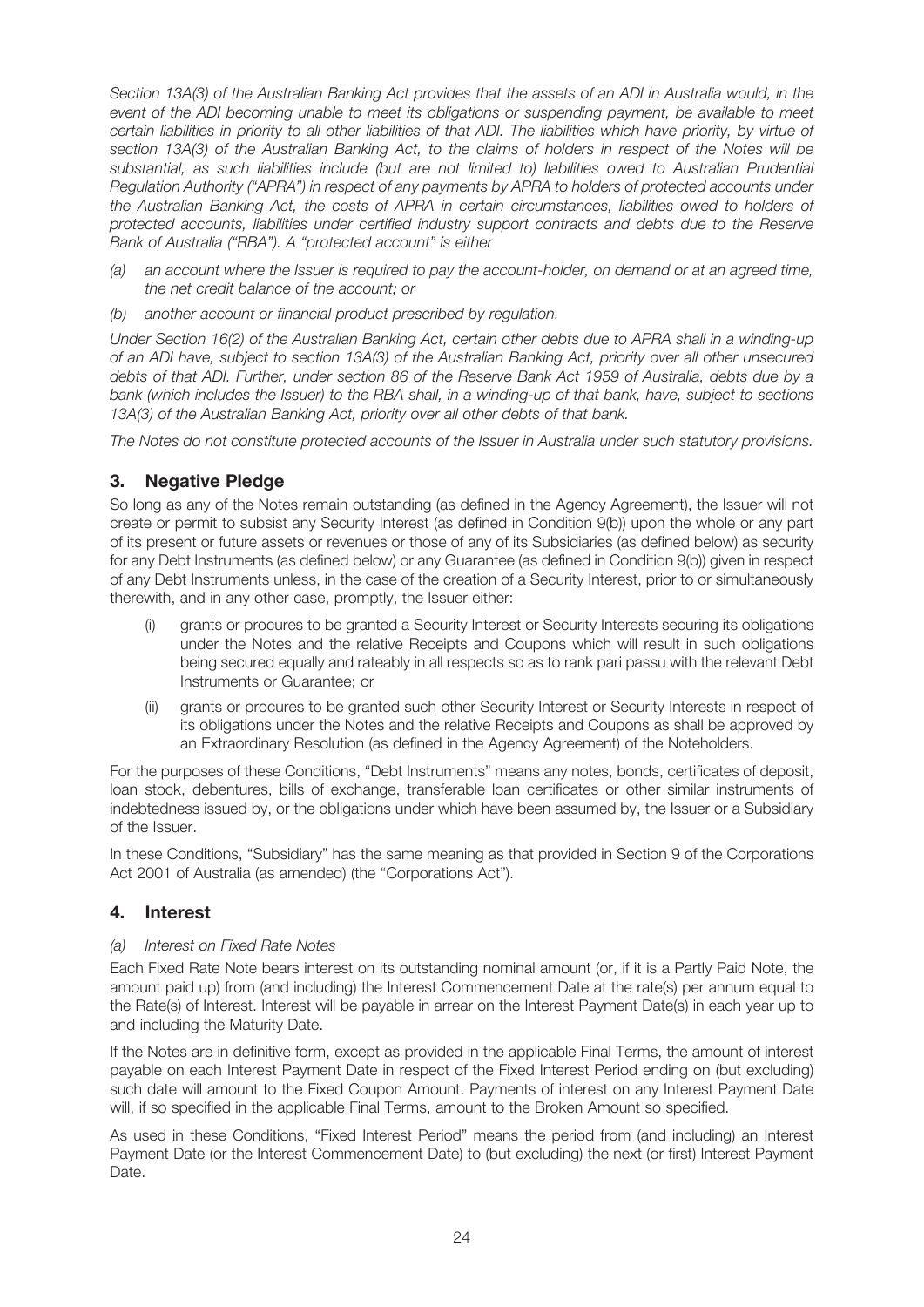Except in the case of Notes in definitive form where an applicable Fixed Coupon Amount or Broken Amount is specified in the applicable Final Terms, interest shall be calculated in respect of any period by applying the Rate of Interest to:

- (A) in the case of Fixed Rate Notes which are represented by a Global Note, the aggregate outstanding nominal amount of the Fixed Rate Notes represented by such Global Note (or, if they are Partly Paid Notes, the aggregate amount paid up); or
- (B) in the case of Fixed Rate Notes in definitive form, the Calculation Amount;

and, in each case, multiplying such sum by the applicable Day Count Fraction, and rounding the resultant figure to the nearest sub-unit of the relevant Specified Currency, half of any such sub-unit being rounded upwards or otherwise in accordance with applicable market convention. Where the Specified Denomination of a Fixed Rate Note in definitive form is a multiple of the Calculation Amount, the amount of interest payable in respect of such Fixed Rate Note shall be the product of the amount (determined in the manner provided above) for the Calculation Amount and the amount by which the Calculation Amount is multiplied to reach the Specified Denomination without any further rounding.

"Day Count Fraction" means, in respect of the calculation of an amount of interest in accordance with this Condition 4(a):

- (i) if "Actual/Actual (ICMA)" is specified in the applicable Final Terms:
	- (A) in the case of Notes where the number of days in the relevant period from (and including) the most recent Interest Payment Date (or, if none, the Interest Commencement Date) to (but excluding) the relevant payment date (the "Accrual Period") is equal to or shorter than the Determination Period during which the Accrual Period ends, the number of days in such Accrual Period divided by the product of (1) the number of days in such Determination Period and (2) the number of Determination Dates (as specified in the applicable Final Terms) that would occur in one calendar year; or
	- (B) in the case of Notes where the Accrual Period is longer than the Determination Period during which the Accrual Period ends, the sum of:
		- (1) the number of days in such Accrual Period falling in the Determination Period in which the Accrual Period begins divided by the product of (x) the number of days in such Determination Period and (y) the number of Determination Dates (as specified in the applicable Final Terms) that would occur in one calendar year; and
		- (2) the number of days in such Accrual Period falling in the next Determination Period divided by the product of  $(x)$  the number of days in such Determination Period and  $(y)$ the number of Determination Dates that would occur in one calendar year; and
- (ii) If "30/360" is specified in the applicable Final Terms, the number of days in the period from (and including) the most recent Interest Payment Date (or, if none, the Interest Commencement Date) to (but excluding) the relevant payment date (such number of days being calculated on the basis of a year of 360 days with 12 30-day months) divided by 360.

## In these Conditions:

"Determination Period" means the period from (and including) a Determination Date to (but excluding) the next Determination Date (including, where either the Interest Commencement Date or the final Interest Payment Date is not a Determination Date, the period commencing on the first Determination Date prior to, and ending on the first Determination Date falling after, such date); and

"sub-unit" means, with respect to any currency other than euro, the lowest amount of such currency that is available as legal tender in the country of such currency and, with respect to euro, means one cent.

(b) Interest on Floating Rate Notes and Index Linked Interest Notes

## (i) Interest Payment Dates

Each Floating Rate Note and Index Linked Interest Note bears interest on its nominal amount (or, if it is a Partly Paid Note, the amount paid up) from (and including) the Interest Commencement Date and such interest will be payable in arrear on either:

(A) the Specified Interest Payment Date(s) (each an "Interest Payment Date") in each year specified in the applicable Final Terms; or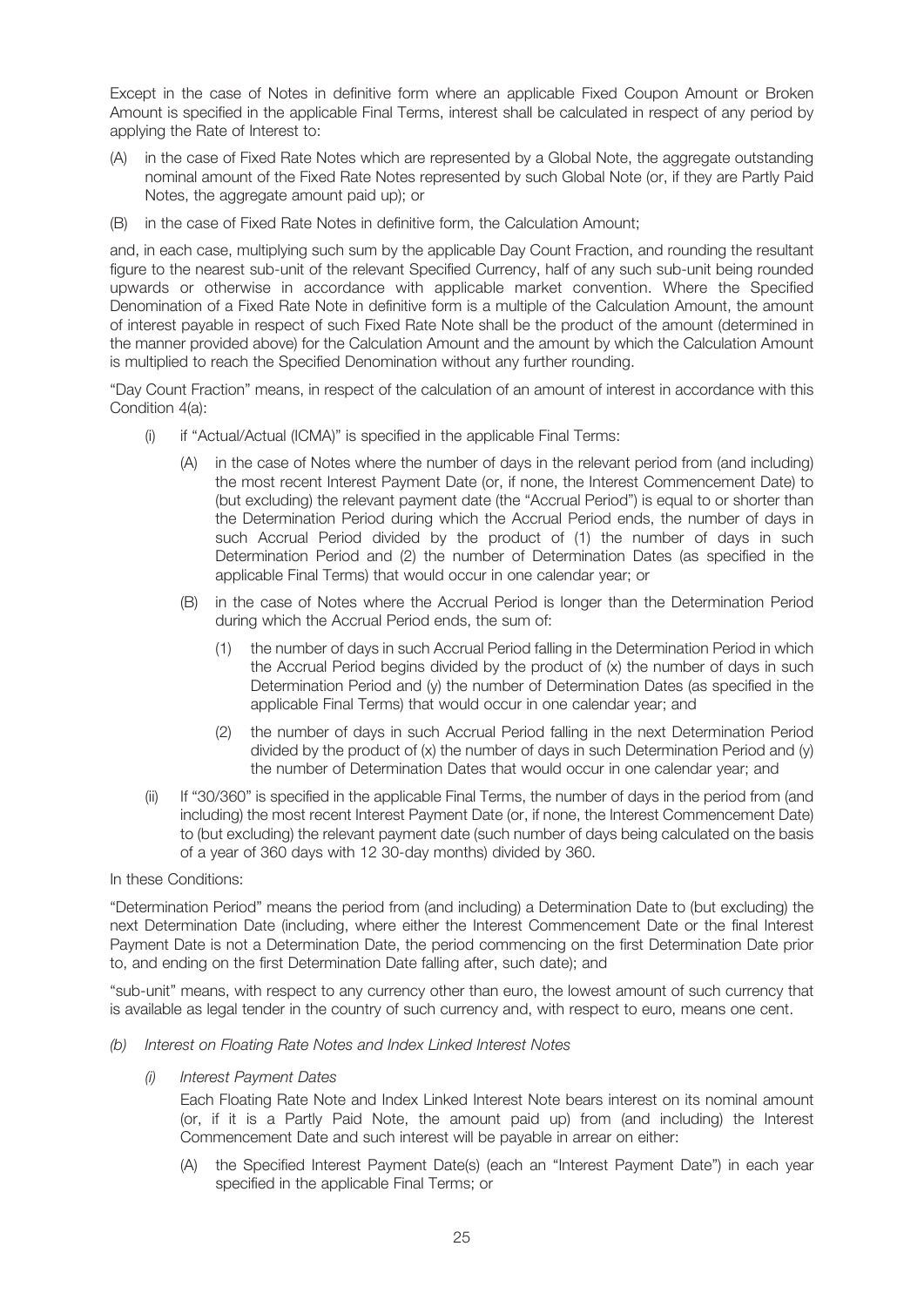(B) if no Specified Interest Payment Date(s) is/are specified in the applicable Final Terms, each date (each an "Interest Payment Date") which falls the number of months or other period specified as the Specified Period in the applicable Final Terms after the preceding Interest Payment Date or, in the case of the first Interest Payment Date, after the Interest Commencement Date.

Such interest will be payable in respect of each Interest Period (which expression shall, in these Conditions, mean the period from (and including) an Interest Payment Date (or the Interest Commencement Date) to (but excluding) the next (or first) Interest Payment Date).

Unless otherwise stated in the applicable Final Terms the Minimum Rate of Interest shall be deemed to be zero.

If a business day convention is specified in the applicable Final Terms and (x) if there is no numerically corresponding day on the calendar month in which an Interest Payment Date should occur or (y) if any Interest Payment Date would otherwise fall on a day which is not a Business Day, then, if the business day convention specified is:

- (1) in any case where Specified Periods are specified in accordance with Condition  $4(b)/i/(B)$ above, the Floating Rate Convention, such Interest Payment Date (i) in the case of (x) above, shall be the last day that is a Business Day in the relevant month and the provisions of (B) below shall apply mutatis mutandis or (ii) in the case of (y) above, shall be postponed to the next day which is a Business Day unless it would thereby fall into the next calendar month, in which event (A) such Interest Payment Date shall be brought forward to the immediately preceding Business Day and (B) each subsequent Interest Payment Date shall be the last Business Day in the month which falls within the Specified Period after the preceding applicable Interest Payment Date occurred; or
- (2) the Following Business Day Convention, such Interest Payment Date shall be postponed to the next day which is a Business Day; or
- (3) the Modified Following Business Day Convention, such Interest Payment Date shall be postponed to the next day which is a Business Day unless it would thereby fall into the next calendar month, in which event such Interest Payment Date shall be brought forward to the immediately preceding Business Day; or
- (4) the Preceding Business Day Convention, such Interest Payment Date shall be brought forward to the immediately preceding Business Day.

In this Condition, "Business Day" means a day which is both:

- (A) a day on which commercial banks and foreign exchange markets settle payments in London and any Additional Business Centre specified in the applicable Final Terms; and
- (B) either (1) in relation to interest payable in a Specified Currency other than euro, a day on which commercial banks and foreign exchange markets settle payments and are open for general business (including dealing in foreign exchange and foreign currency deposits) in the principal financial centre of the country of the relevant Specified Currency (which if the Specified Currency is Australian dollars shall be Sydney) or (2) in relation to any sum payable in euro, a day on which the Trans European Automated Real-Time Gross Settlement Express Transfer (TARGET2) System (the "TARGET2 System") is open.
- (ii) Rate of Interest

The Rate of Interest payable from time to time in respect of Floating Rate Notes and Index Linked Interest Notes will be determined in the manner specified in the applicable Final Terms.

(A) ISDA Determination for Floating Rate Notes

Where ISDA Determination is specified in the applicable Final Terms as the manner in which the Rate of Interest is to be determined, the Rate of Interest for each Interest Period will be the relevant ISDA Rate plus or minus (as indicated in the applicable Final Terms) the Margin (if any). For the purposes of this sub-paragraph (A), "ISDA Rate" for an Interest Period means a rate equal to the Floating Rate that would be determined by the Agent under an interest rate swap transaction if the Agent were acting as Calculation Agent for that swap transaction under the terms of an agreement incorporating the 2006 ISDA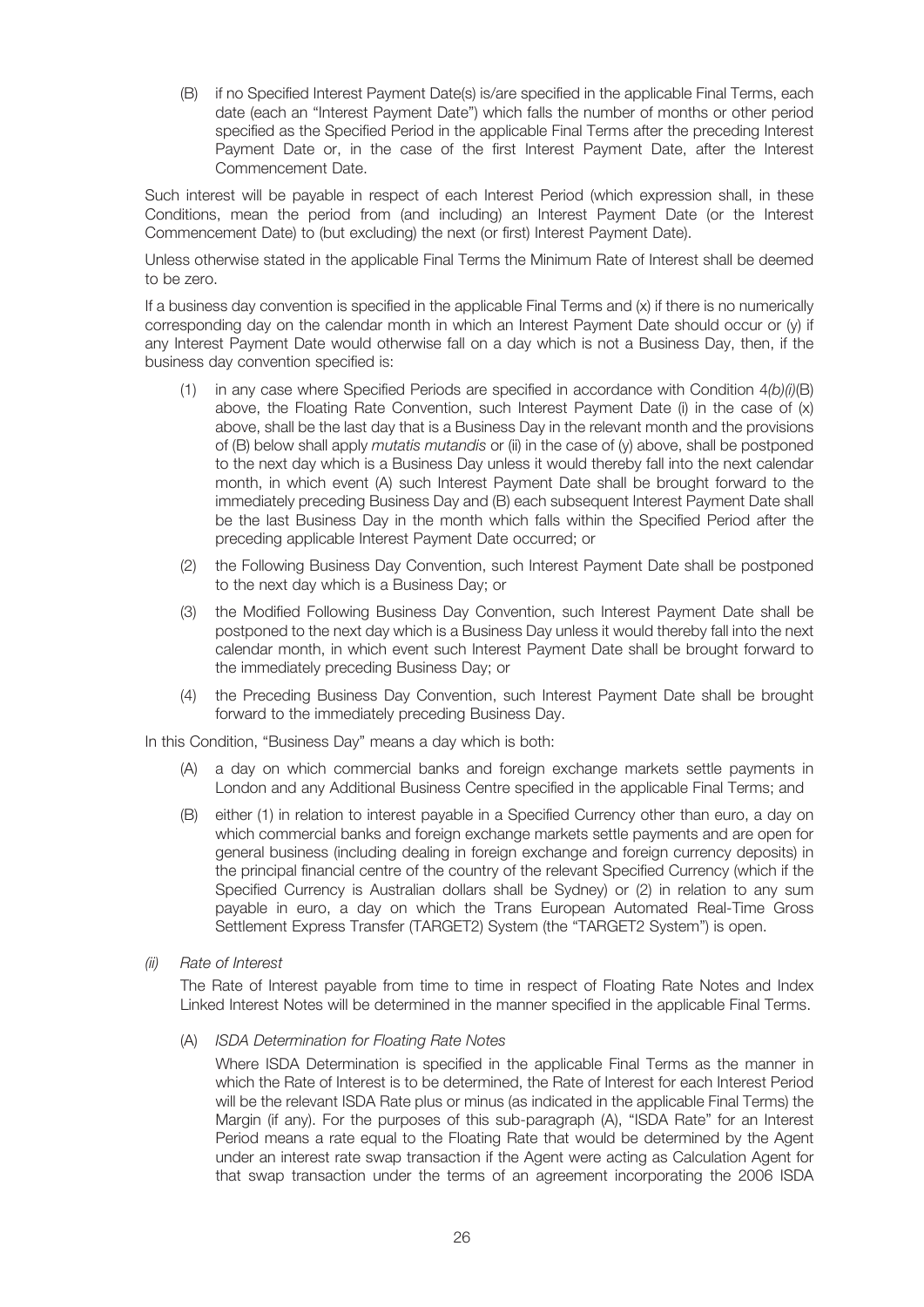Definitions (as published by the International Swaps and Derivatives Association, Inc. (the "ISDA Definitions")) and under which:

- (1) the Floating Rate Option is as specified in the applicable Final Terms;
- (2) the Designated Maturity is a period specified in the applicable Final Terms; and
- (3) the relevant Reset Date is either (i) if the applicable Floating Rate Option is based on the London inter-bank offered rate ("LIBOR") or on the Euro-zone inter-bank offered rate ("EURIBOR") for a currency, the first day of that Interest Period or (ii) in any other case, as specified in the applicable Final Terms.

For the purposes of this sub-paragraph (A), "Floating Rate", "Calculation Agent", "Floating Rate Option", "Designated Maturity" and "Reset Date" have the meanings given to those terms in the ISDA Definitions.

- (B) Screen Rate Determination for Floating Rate Notes
	- (1) Where Screen Rate Determination is specified in the applicable Final Terms as the manner in which the Rate of Interest is to be determined, the Rate of Interest for each Interest Period will, subject as provided below, be either:
		- (A) the offered quotation; or
		- (B) the arithmetic mean (rounded if necessary to the fifth decimal place, with 0.000005 being rounded upwards) of the offered quotations,

(expressed as a percentage rate per annum) for the Reference Rate which appears or appear, as the case may be, on the Relevant Screen Page as at 11.00 a.m. (London time, in the case of LIBOR, or Brussels time, in the case of EURIBOR) on the Interest Determination Date in question plus or minus (as indicated in the applicable Final Terms) the Margin (if any), all as determined by the Agent. If five or more of such offered quotations are available on the Relevant Screen Page, the highest (or, if there is more than one such highest quotation, one only of such quotations) and the lowest (or, if there is more than one such lowest quotation, one only of such quotations) shall be disregarded by the Agent for the purpose of determining the arithmetic mean (rounded as provided above) of such offered quotations.

- (2) If the Relevant Screen Page is not available or, if in the case of Condition 4(b)(ii)(B)(1)(A) above, no such offered quotation appears or, in the case of Condition 4(b)(ii)(B)(1)(B) above, fewer than three such offered quotations appear, in each case as at the time specified in the preceding paragraph the Agent shall request each of the Reference Banks (as defined below) to provide the Agent with its offered quotation (expressed as a percentage rate per annum) for the Reference Rate at approximately 11.00 a.m. (London time, in the case of LIBOR, or Brussels time, in the case of EURIBOR) on the Interest Determination Date in question. If two or more of the Reference Banks provide the Principal Paying Agent with such offered quotations, the Rate of Interest for such Interest Period shall be the arithmetic mean (rounded if necessary to the fifth decimal place with 0.000005 being rounded upwards) of such offered quotations plus or minus (as appropriate) the Margin (if any), all as determined by the Agent.
- (3) If on any Interest Determination Date one only or none of the Reference Banks provides the Agent with such offered quotations as provided in the preceding paragraph, the Rate of Interest for the relevant Interest Period shall be the rate per annum which the Agent determines as being the arithmetic mean (rounded if necessary to the fifth decimal place, with 0.000005 being rounded upwards) of the rates, as communicated to (and at the request of) the Agent by the Reference Banks or any two or more of them, at which such banks were offered, at approximately 11.00 a.m. (London time, in the case of LIBOR, or Brussels time, in the case of EURIBOR) on the relevant Interest Determination Date, deposits in the Specified Currency for a period equal to that which would have been used for the Reference Rate by leading banks in the London inter-bank market plus or minus (as appropriate) the Margin (if any) or, if fewer than two of the Reference Banks provide the Agent with such offered rates, the offered rate for deposits in the Specified Currency for a period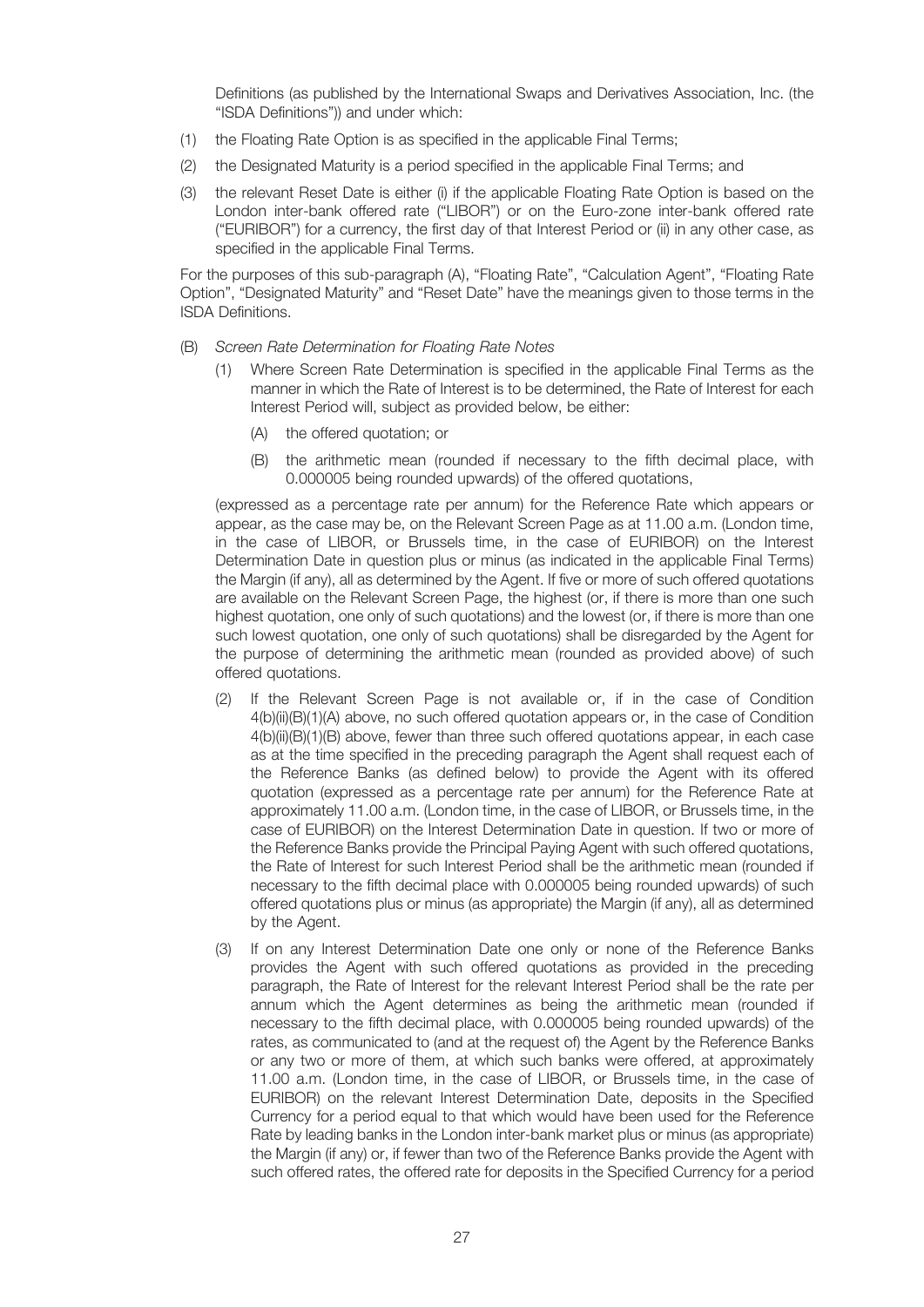equal to that which would have been used for the Reference Rate, or the arithmetic mean (rounded as provided above) of the offered rates for deposits in the Specified Currency for a period equal to that which would have been used for the Reference Rate, at which, at approximately 11.00 a.m. (London time, in the case of LIBOR, or Brussels time, in the case of EURIBOR) on the relevant Interest Determination Date, any one or more banks (which bank or banks is or are in the opinion of the Issuer suitable for such purpose) informs the Agent it is quoting to leading banks in the London interbank market plus or minus (as appropriate) the Margin (if any), provided that, if the Rate of Interest cannot be determined in accordance with the foregoing provisions of this paragraph, the Rate of Interest shall be determined as at the last preceding Interest Determination Date (though substituting, where a different Margin is to be applied to the relevant Interest Period from that which applied to the last preceding Interest Period, the Margin relating to the relevant Interest Period, in place of the Margin relating to that last preceding Interest Period).

- (4) "Reference Banks" means, in the case of Condition 4(b)(ii)(B)(1)(A) above, those banks whose offered rates were used to determine such quotation when such quotation last appeared on the Relevant Screen Page and, in the case of Condition 4(b)(ii)(B)(1)(B) above, those banks whose offered quotations last appeared on the Relevant Screen Page when no fewer than three such offered quotations appeared.
- (5) If the Reference Rate from time to time in respect of Floating Rate Notes is specified in the applicable Final Terms as being other than LIBOR or EURIBOR, the Rate of Interest in respect of such Notes will be determined as provided in the applicable Final Terms.

## (iii) Minimum and/or Maximum Interest Rate

If the applicable Final Terms specifies a Minimum Rate of Interest for any Interest Period, then, in the event that the Rate of Interest in respect of such Interest Period determined in accordance with the provisions of paragraph (ii) above is less than such Minimum Rate of Interest, the Rate of Interest for such Interest Period shall be such Minimum Rate of Interest.

If the applicable Final Terms specifies a Maximum Rate of Interest for any Interest Period, then, in the event that the Rate of Interest in respect of such Interest Period determined in accordance with the provisions of paragraph (ii) above is greater than such Maximum Rate of Interest, the Rate of Interest for such Interest Period shall be such Maximum Rate of Interest.

#### (iv) Determination of Rate of Interest and Calculation of Interest Amounts

The Agent, in the case of Floating Rate Notes, and the Calculation Agent, in the case of Index Linked Interest Notes, will at or as soon as practicable after each time at which the Rate of Interest is to be determined, determine the Rate of Interest for the relevant Interest Period. In the case of Index Linked Interest Notes, the Calculation Agent will notify the Agent of the Rate of Interest for the relevant Interest Period as soon as practicable after calculating the same.

The Agent will calculate the amount of interest (the "Interest Amount") payable on the Floating Rate Notes or Index Linked Interest Notes for the relevant Interest Period by applying the Rate of Interest to:

- in the case of Floating Rate Notes or Index Linked Interest Notes which are represented by a Global Note, the aggregate outstanding nominal amount of the Notes represented by such Global Note (or, if they are Partly Paid Notes, the aggregate amount paid up); or
- (B) in the case of Floating Rate Notes or Index Linked Interest Notes in definitive form, the Calculation Amount;

and, in each case, multiplying such sum by the applicable Day Count Fraction, and rounding the resultant figure to the nearest sub-unit of the relevant Specified Currency, half of any such subunit being rounded upwards or otherwise in accordance with applicable market convention. Where the Specified Denomination of a Floating Rate Note or an Index Linked Interest Note in definitive form is a multiple of the Calculation Amount, the Interest Amount payable in respect of such Note shall be the product of the amount (determined in the manner provided above) for the Calculation Amount and the amount by which the Calculation Amount is multiplied to reach the Specified Denomination without any further rounding.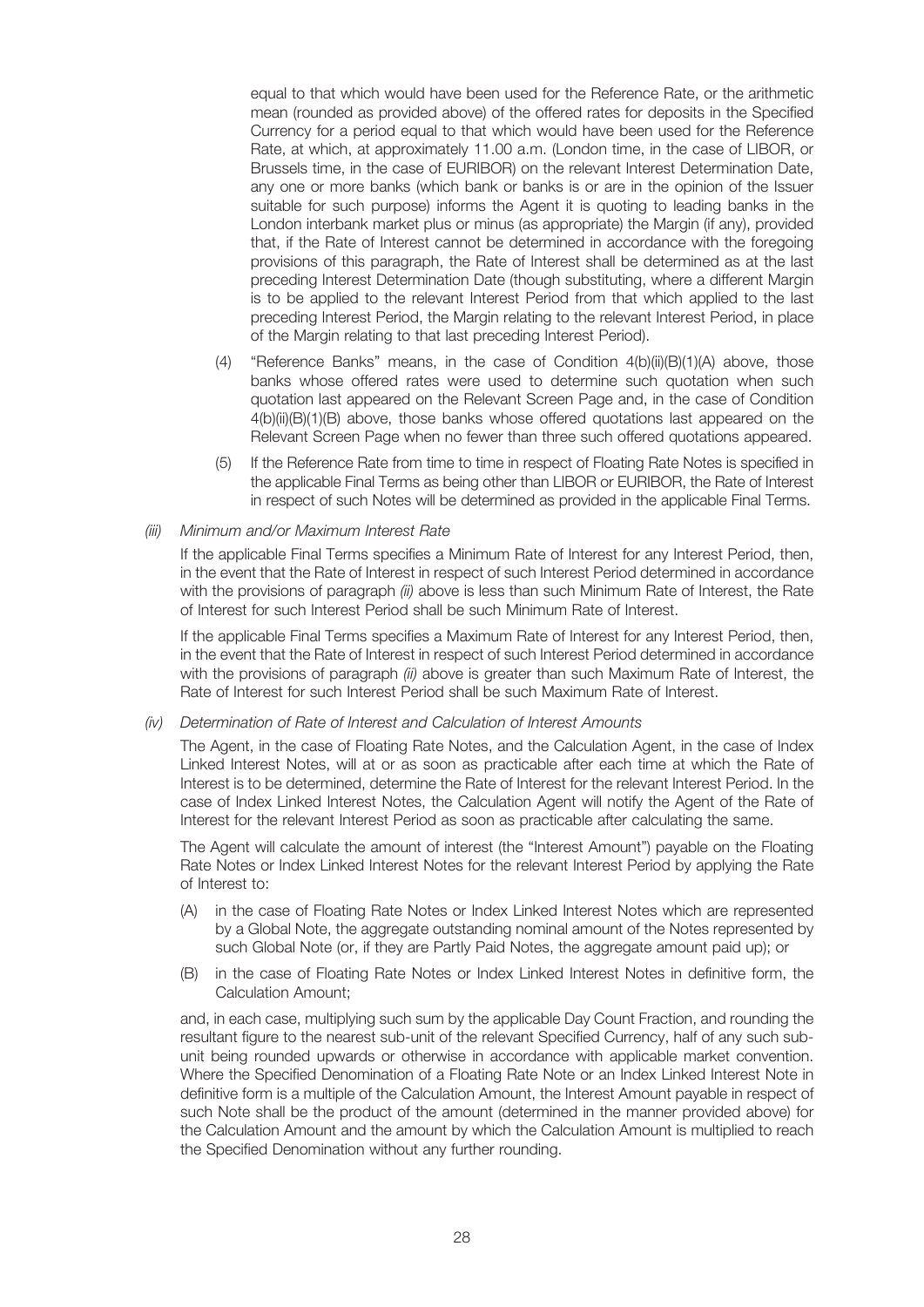"Day Count Fraction" means, in respect of the calculation of an amount of interest for any Interest Period:

(A) if "Actual/Actual (ISDA)" or "Actual/Actual" is specified in the applicable Final Terms, the actual number of days in the Interest Period divided by 365 (or, if any portion of that Interest

Period falls in a leap year, the sum of (1) the actual number of days in that portion of the Interest Period falling in a leap year divided by 366 and (2) the actual number of days in that portion of the Interest Period falling in a non-leap year divided by 365);

- (B) if "Actual/365 (Fixed)" is specified in the applicable Final Terms, the actual number of days in the Interest Period divided by 365;
- (C) if "Actual/365 (Sterling)" is specified in the applicable Final Terms, the actual number of days in the Interest Period divided by 365 or, in the case of an Interest Payment Date falling in a leap year, 366;
- (D) if "Actual/360" is specified in the applicable Final Terms, the actual number of days in the Interest Period divided by 360;
- (E) if "30/360", "360/360" or "Bond Basis" is specified in the applicable Final Terms, the number of days in the Interest Period divided by 360, calculated on a formula basis as follows:

Day Count Fraction =  $\frac{[360 \times (Y_2 - Y_1)] + [30 \times (M_2 - M_1)] + (D_2 - D_1)}{360}$ 

where:

"Y<sub>1</sub>" is the year, expressed as a number, in which the first day of the Interest Period falls;

"Y<sub>2</sub>" is the year, expressed as a number, in which the day immediately following the last day of the Interest Period falls;

" $M_1$ " is the calendar month, expressed as a number, in which the first day of the Interest Period falls;

"M2" is the calendar month, expressed as a number, in which the day immediately following the last day of the Interest Period falls;

"D1" is the first calendar day, expressed as a number, of the Interest Period, unless such number is 31, in which case  $D_1$  will be 30; and

"D<sub>2</sub>" is the calendar day, expressed as a number, immediately following the last day included in the Interest Period, unless such number would be 31 and  $D_1$  is greater than 29, in which case  $D<sub>2</sub>$  will be 30;

(F) if "30E/360" or "Eurobond basis" is specified in the applicable Final Terms, the number of days in the Interest Period divided by 360, calculated on a formula basis as follows:

Day Count Fraction =  $\frac{[360 \times (Y_2 - Y_1)] + [30 \times (M_2 - M_1)] + (D_2 - D_1)}{360}$ 

where:

"Y<sub>1</sub>" is the year, expressed as a number, in which the first day of the Interest Period falls;

" $Y_2$ " is the year, expressed as a number, in which the day immediately following the last day of the Interest Period falls;

"M1" is the calendar month, expressed as a number, in which the first day of the Interest Period falls;

"M<sub>2</sub>" is the calendar month, expressed as a number, in which the day immediately following the last day of the Interest Period falls;

"D1" is the first calendar day, expressed as a number, of the Interest Period, unless such number would be  $31$ , in which case  $D_1$  will be  $30$ ; and

"D2" is the calendar day, expressed as a number, immediately following the last day included in the Interest Period, unless such number would be  $31$ , in which case  $D<sub>2</sub>$  will be 30; or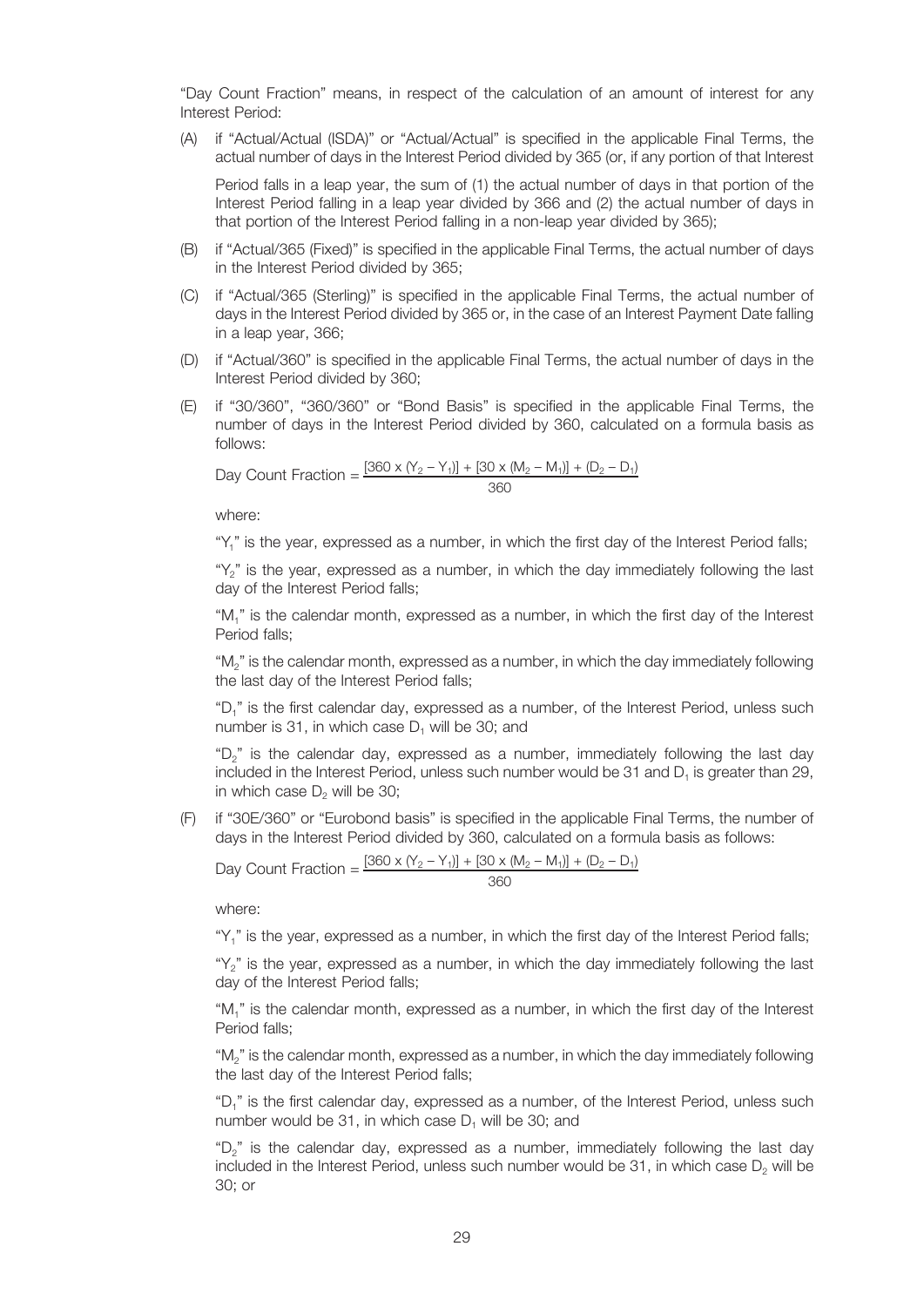(G) if "30E/360 (ISDA)" is specified in the applicable Pricing Supplement, the number of days in the Interest Period divided by 360, calculated on a formula basis as follows:

Day Count Fraction =  $\frac{[360 \times (Y_2 - Y_1)] + [30 \times (M_2 - M_1)] + (D_2 - D_1)}{360}$ 

where:

" $Y_1$ " is the year, expressed as a number, in which the first day of the Interest Period falls;

"Y<sub>2</sub>" is the year, expressed as a number, in which the day immediately following the last day of the Interest Period falls;

"M1" is the calendar month, expressed as a number, in which the first day of the Interest Period falls;

"M2" is the calendar month, expressed as a number, in which the day immediately following the last day of the Interest Period falls;

"D<sub>1</sub>" is the first calendar day, expressed as a number, of the Interest Period, unless (i) that day is the last day of February or (ii) such number would be 31, in which case  $D_1$  will be 30; and

"D<sub>2</sub>" is the calendar day, expressed as a number, immediately following the last day included in the Interest Period, unless (i) that day is the last day of February but not the Maturity Date or (ii) such number would be 31, in which case  $D<sub>2</sub>$  will be 30.

### (v) Notification of Rate of Interest and Interest Amounts

The Agent will cause the Rate of Interest and each Interest Amount for each Interest Period and the relevant Interest Payment Date to be notified to the Issuer and any stock exchange on which the relevant Floating Rate Notes or Index Linked Interest Notes are for the time being listed and notice thereof to be published in accordance with Condition 13 as soon as possible after their determination but in no event later than the fourth London Business Day thereafter. Each Interest Amount and Interest Payment Date so notified may subsequently be amended (or appropriate alternative arrangements made by way of adjustment) without prior notice in the event of an extension or shortening of the Interest Period. Any such amendment will be promptly notified to each stock exchange on which the relevant Floating Rate Notes or Index Linked Interest Notes are for the time being listed and to the Noteholders in accordance with Condition 13. For the purposes of this paragraph, the expression "London Business Day" means a day (other than a Saturday or a Sunday) on which banks and foreign exchange markets are open for business in London.

(vi) Certificates to be Final

All certificates, communications, opinions, determinations, calculations, quotations and decisions given, expressed, made or obtained for the purposes of the provisions of this Condition 4(b), whether by the Agent or, if applicable, the Calculation Agent, shall (in the absence of wilful default, bad faith or manifest error by them or any of their directors, officers, employees or agents) be binding on the Issuer, the Agent, the Calculation Agent (if applicable), the other Paying Agents and all Noteholders, Receiptholders and Couponholders and (in the absence of the above) no liability to the Issuer, the Noteholders, the Receiptholders or the Couponholders shall attach to the Agent or (if applicable) the Calculation Agent in connection with the exercise or non-exercise by it of its powers, duties and discretions under this Condition.

#### (c) Interest on Dual Currency Notes

In the case of Dual Currency Notes, if the rate or amount of interest falls to be determined by reference to an exchange rate, the rate or amount of interest payable shall be determined in the manner specified in the applicable Final Terms.

## (d) Interest on Partly Paid Notes

In the case of Partly Paid Notes (other than Partly Paid Notes which are Zero Coupon Notes), interest will accrue as aforesaid on the paid-up nominal amount of such Notes and otherwise as specified in the applicable Final Terms.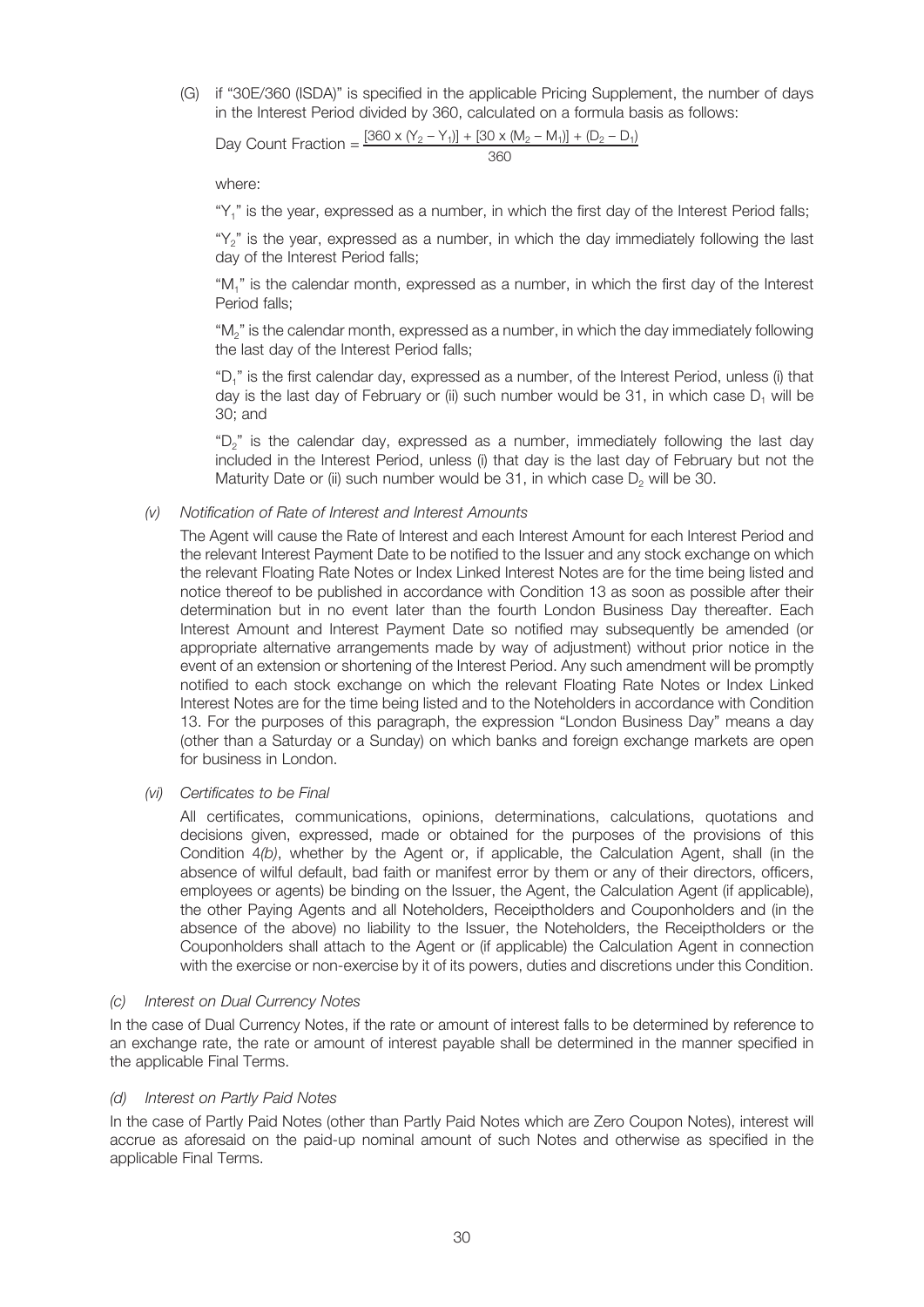## (e) Accrual of Interest

Each Note (or, in the case of the redemption of part only of a Note, that part only of such Note) will cease to bear interest (if any) from the date for its redemption unless, upon due presentation thereof, payment of principal is improperly withheld or refused. In such event, interest will continue to accrue until whichever is the earlier of:

- (i) the date on which all amounts due in respect of such Note have been paid; and
- (ii) five days after the date on which the full amount of the moneys payable in respect of such Note has been received by the Agent and notice to that effect has been given to the Noteholders in accordance with Condition 13.

## **5. Payments**

## (a) Method of Payment

Subject as provided below:

- (i) payments in a Specified Currency other than euro will be made by credit or transfer to an account in the relevant Specified Currency (which, in the case of a payment in Japanese yen to a non-resident of Japan, shall be a non-resident account) maintained by the payee with, or, at the option of the Payee, by a cheque in such Specified Currency drawn on, a bank in the principal financial centre of the country of such Specified Currency; and
- (ii) payments in euro will be made by credit or transfer to a euro account (or any other account to which euro may be credited or transferred) specified by the payee or, at the option of the payee, by a euro cheque.

Payments will be subject in all cases to any fiscal or other laws and regulations applicable thereto in the place of payment, but without prejudice to the provisions of Condition 7. Reference in these Conditions to "Specified Currency" will include any successor currency under applicable law.

## (b) Presentation of Definitive Notes, Receipts and Coupons

Payments of principal in respect of Definitive Notes will (subject as provided below) be made in the manner provided in paragraph (a) above only against presentation and surrender (or, in the case of part payment of any sum due, endorsement) of Definitive Notes, and payments of interest in respect of Definitive Notes will (subject as provided below) be made as aforesaid only against presentation and surrender (or, in the case of part payment of any sum due, endorsement) of Coupons, in each case at the specified office of any Paying Agent outside the United States (which expression, as used herein, means the United States of America (including the States and the District of Columbia and its possessions)).

Payments of instalments of principal (if any), in respect of Definitive Notes, other than the final instalment, will (subject as provided below) be made in the manner provided in paragraph (a) above against presentation and surrender (or, in the case of part payment of any sum due, endorsement) of the relevant Receipt in accordance with the preceding paragraph. Payment of the final instalment will be made in the manner provided in paragraph (a) above only against presentation and surrender (or, in the case of part payment of any sum due, endorsement) of the relevant Note in accordance with the preceding paragraph. Each Receipt must be presented for payment of the relevant instalment together with the Definitive Note to which it appertains. Receipts presented without the Definitive Note to which they appertain do not constitute valid obligations of the Issuer. Upon the date on which any Definitive Note becomes due and repayable, unmatured Receipts (if any) relating thereto (whether or not attached) shall become void and no payment shall be made in respect thereof.

Fixed Rate Notes in definitive form (other than Dual Currency Notes, Index Linked Notes or Long Maturity Notes (as defined below) should be presented for payment together with all unmatured Coupons appertaining thereto (which expression shall for this purpose include Coupons falling to be issued on exchange of matured Talons), failing which the amount of any missing unmatured Coupon (or, in the case of payment not being made in full, the same proportion of the amount of such missing unmatured Coupon as the sum so paid bears to the sum due) will be deducted from the sum due for payment. Each amount of principal so deducted will be paid in the manner mentioned above against surrender of the relative missing Coupon at any time before the expiry of 10 years after the Relevant Date (as defined in Condition 7) in respect of such principal (whether or not such Coupon would otherwise have become void under Condition 8) or, if later, 5 years from the date on which such Coupon would otherwise have become due, but in no event thereafter.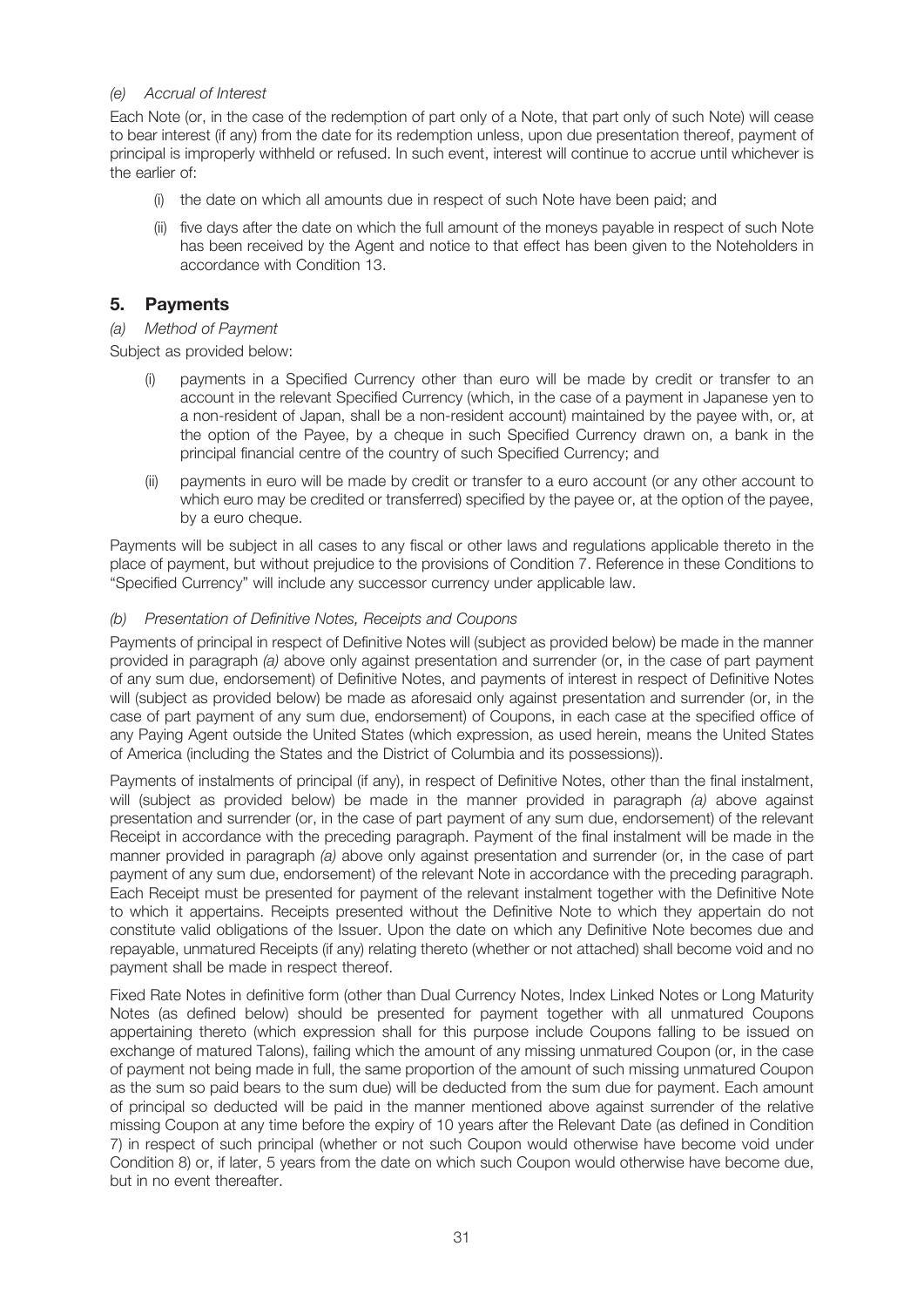Upon any Fixed Rate Note in definitive form becoming due and repayable prior to its Maturity Date, all unmatured Talons (if any) appertaining thereto will become void and no further Coupons will be issued in respect thereof.

Upon the date on which any Floating Rate Note, Dual Currency Note, Index Linked Note or Long Maturity Note in definitive form becomes due and repayable, unmatured Coupons and Talons (if any) relating thereto (whether or not attached) shall become void and no payment or, as the case may be, exchange for further Coupons shall be made in respect thereof. A "Long Maturity Note" is a Fixed Rate Note (other than a Fixed Rate Note which on issue had a Talon attached) whose nominal amount on issue is less than the aggregate interest payable thereon provided that such Note shall cease to be a Long Maturity Note on the Interest Payment Date on which the aggregate amount of interest remaining to be paid after that date is less than the nominal amount of such Note.

If the due date for redemption of any Definitive Note is not an Interest Payment Date, interest (if any) accrued in respect of such Note from (and including) the preceding Interest Payment Date or, as the case may be, the Interest Commencement Date shall be payable only against surrender of the relevant Definitive Note.

## (c) Payments in respect of Global Notes

Payments of principal and interest (if any) in respect of Notes represented by any Global Note will (subject as provided below) be made in the manner specified above in relation to Definitive Notes and otherwise in the manner specified in the relevant Global Note against presentation or surrender, as the case may be, of such Global Note at the specified office of any Paying Agent outside the United States. A record of each payment made against presentation or surrender of any Global Note, distinguishing between any payment of principal and any payment of interest, will be made on such Global Note either by the Paying Agent to which it was presented or in the records of Euroclear and Clearstream, Luxembourg, as applicable.

## (d) General provisions applicable to payments

The holder of a Global Note shall be the only person entitled to receive payments in respect of Notes represented by such Global Note and the Issuer will be discharged by payment to, or to the order of, the holder of such Global Note in respect of each amount so paid. Each of the persons shown in the records of Euroclear or Clearstream, Luxembourg as the beneficial holder of a particular nominal amount of Notes represented by such Global Note must look solely to Euroclear or Clearstream, Luxembourg, as the case may be, for his share of each payment so made by the Issuer to, or to the order of, the holder of such Global Note.

Notwithstanding the foregoing provisions of this condition, if any amount of principal and/or interest in respect of Notes is payable in U.S. dollars, such U.S. dollar payments of principal and/or interest in respect of such Notes will be made at the specified office of a Paying Agent in the United States if:

- (i) the Issuer has appointed Paying Agents with specified offices outside the United States with the reasonable expectation that such Paying Agents would be able to make payment in U.S. dollars at such specified offices outside the United States of the full amount of principal and interest on the Notes in the manner provided above when due;
- (ii) payment of the full amount of such principal and interest at all such specified offices outside the United States is illegal or effectively precluded by exchange controls or other similar restrictions on the full payment or receipt of principal and interest in U.S. dollars; and
- (iii) such payment is then permitted under United States law without involving, in the opinion of the Issuer, adverse tax consequences to the Issuer.

## (e) Payment Day

If the date for payment of any amount in respect of any Note, Receipt or Coupon is not a Payment Day, the holder thereof shall not be entitled to payment until the next following Payment Day in the relevant place and shall not be entitled to further interest or other payment in respect of such delay. For these purposes, "Payment Day" means any day which (subject to Condition 8) is:

- (i) a day on which commercial banks and foreign exchange markets settle payments and are open for general business (including dealing in foreign exchange and foreign currency deposits) in:
	- (A) in the case of Notes in definitive form only, the relevant place of presentation; and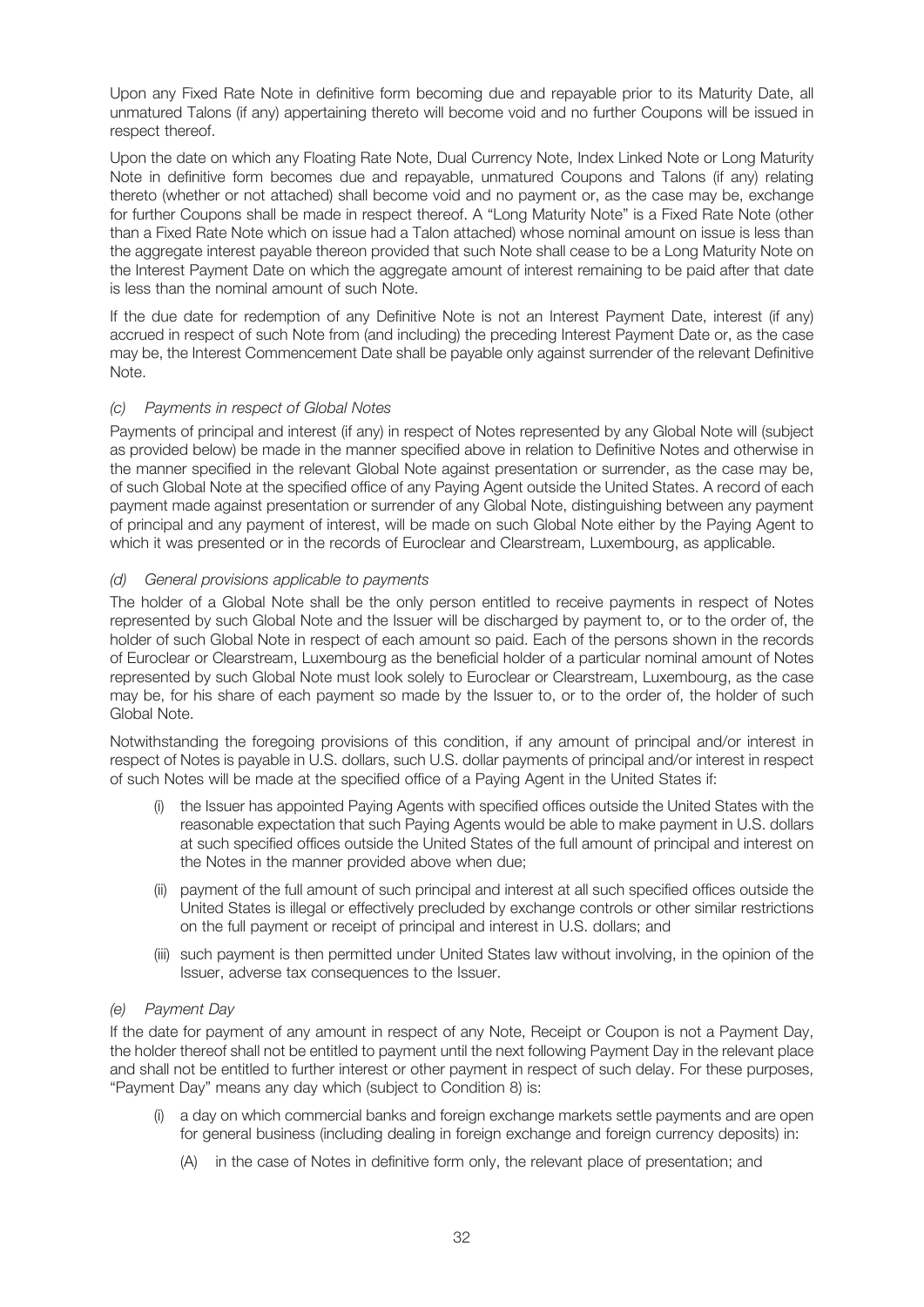- (B) any Additional Financial Centre specified in the applicable Final Terms; and
- (ii) either (1) in relation to any sum payable in a Specified Currency other than euro, a day on which commercial banks and foreign exchange markets settle payments and are open for general business (including dealing in foreign exchange and foreign currency deposits) in the principal financial centre of the country of the relevant Specified Currency (which if the Specified Currency is Australian dollars shall be Sydney) or (2) in relation to any sum payable in euro, a day on which the TARGET2 System is open.

## (f) Interpretation of Principal and Interest

Any reference in these Terms and Conditions to principal in respect of the Notes shall be deemed to include, as applicable:

- (i) any Additional Amounts which may be payable with respect to principal under Condition 7;
- (ii) the Final Redemption Amount of the Notes;
- (iii) the Early Redemption Amount of the Notes;
- (iv) the Optional Redemption Amount(s) (if any) of the Notes;
- (v) in relation to Notes redeemable in instalments, the Instalment Amounts;
- (vi) in relation to Zero Coupon Notes, the Amortised Face Amount (as defined in Condition 6(e)); and
- (vii) any premium and any other amounts which may be payable by the Issuer under or in respect of the Notes.

Any reference in these Terms and Conditions to interest in respect of the Notes shall be deemed to include, as applicable, any Additional Amounts which may be payable with respect to interest under Condition 7.

## **6. Redemption and Purchase**

## (a) Redemption at Maturity

Unless previously redeemed or purchased and cancelled as specified below, each Note will be redeemed by the Issuer at its Final Redemption Amount specified in, or determined in the manner specified in, the applicable Final Terms in the relevant Specified Currency on the Maturity Date.

## (b) Redemption for Tax Reasons

If (i) as a result of any change in, or amendment to, the laws or regulations of the Commonwealth of Australia or the State of Queensland or any political sub-division of, or any authority in, or of, the Commonwealth of Australia or the State of Queensland having power to tax, or any change in the application or official interpretation of the laws or regulations, which change or amendment becomes effective after the Issue Date of the first Tranche of the Notes, on the occasion of the next payment due in respect of the Notes the Issuer would be required to pay Additional Amounts as provided or referred to in Condition 7, and (ii) the requirement cannot be avoided by the Issuer taking reasonable measures available to it, the Issuer may at its option, having given not less than 30 nor more than 60 days' notice to the Noteholders in accordance with Condition 13 (which notice shall be irrevocable), redeem all the Notes, but not some only, at any time (if this Note is neither a Floating Rate Note nor an Index Linked Interest Note) or on any Interest Payment Date (if this Note is either a Floating Rate Note or an Index Linked Interest Note) provided that no such notice of redemption shall be given earlier than 90 days prior to the earliest date on which the Issuer would be obliged to pay such additional amounts were a payment in respect of the Notes then due. Prior to the publication of any notice of redemption pursuant to this paragraph, the Issuer shall deliver to the Agent a certificate signed by two Directors of the Issuer stating that the Issuer is entitled to effect such redemption and setting forth a statement of facts showing that the conditions precedent to the right of the Issuer so to redeem have occurred, and an opinion of independent legal advisers of recognised standing to the effect that the Issuer has or will become obliged to pay such additional amounts as a result of such change or amendment. Upon the expiry of any notice as is referred to in this paragraph the Issuer shall be bound to redeem the Notes to which the notice refers in accordance with the provisions of this paragraph.

Notes redeemed pursuant to this Condition 6(b) will be redeemed at their Early Redemption Amount referred to in paragraph (e) below together (if appropriate) with interest accrued to (but excluding) the date of redemption.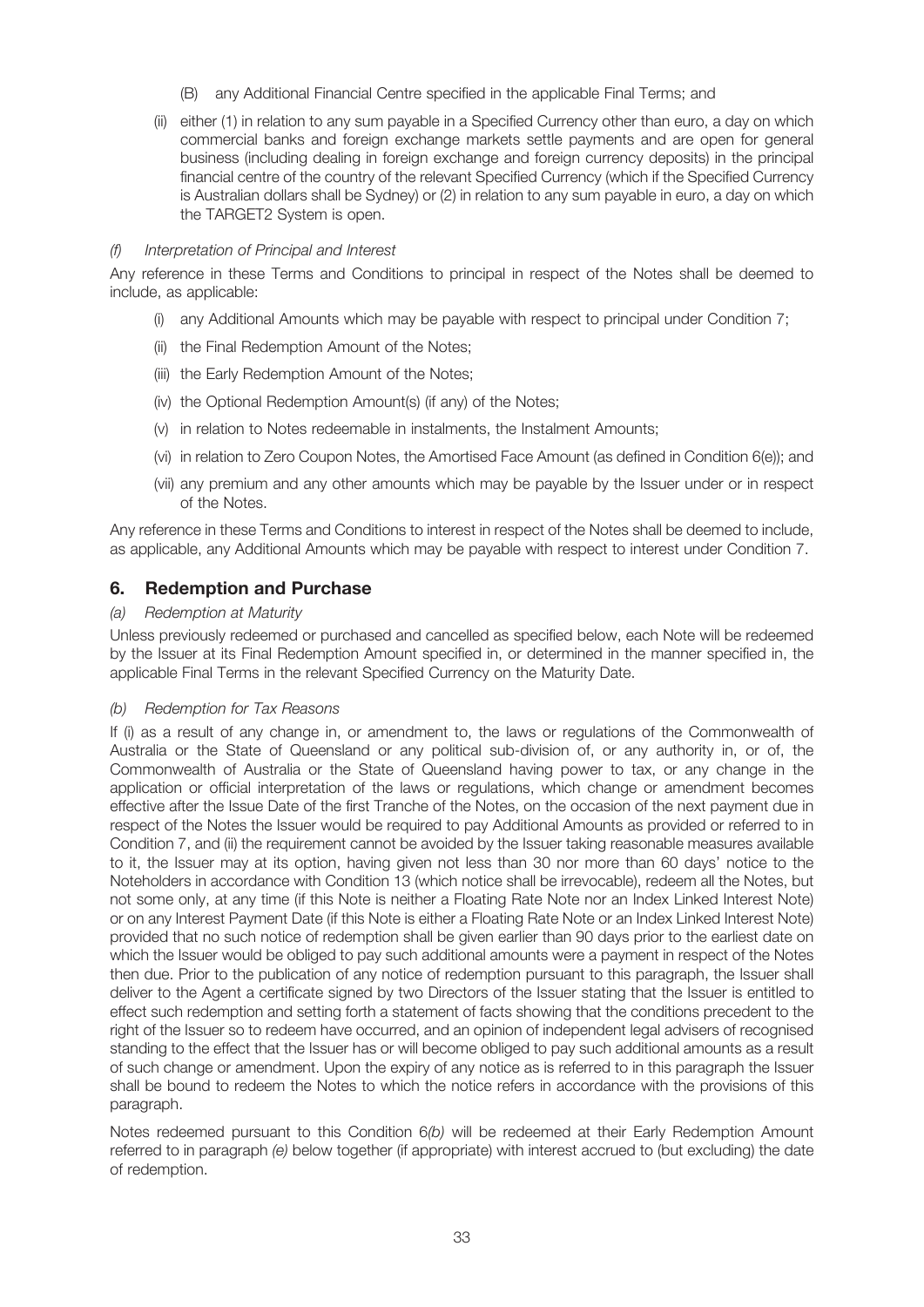## (c) Redemption at the Option of the Issuer (Issuer Call)

If Issuer Call is specified in the applicable Final Terms, the Issuer may, having given:

- (i) not less than 15 nor more than 30 days' notice to the Noteholders in accordance with Condition 13; and
- (ii) not less than 15 days before the giving of the notice referred to in (i) above, notice in writing to the Agent;

(which notices shall be irrevocable and shall specify the date fixed for redemption), redeem all or some only of the Notes then outstanding on any Optional Redemption Date and at the Optional Redemption Amount(s) specified in, or determined in the manner specified in, the applicable Final Terms together, if appropriate, with interest accrued to (but excluding) the relevant Optional Redemption Date. Any such redemption must be of a nominal amount equal to the Minimum Redemption Amount or a Higher Redemption Amount. In the case of a partial redemption of Notes, the Notes to be redeemed ("Redeemed Notes") will be selected individually by lot, in the case of Redeemed Notes represented by Definitive Notes, and in accordance with the rules of Euroclear and/or Clearstream, Luxembourg, in the case of Redeemed Notes represented by a Global Note, not more than 30 days prior to the date fixed for redemption (such date of selection being hereinafter called the "Selection Date"). In the case of Redeemed Notes represented by Definitive Notes, a list of the serial numbers of such Redeemed Notes will be published in accordance with Condition 13 not less than 15 days prior to the date fixed for redemption. The aggregate nominal amount of Redeemed Notes represented by Definitive Notes shall bear the same proportion to the aggregate nominal amount of all Redeemed Notes as the aggregate nominal amount of Definitive Notes outstanding bears to the aggregate nominal amount of the Notes outstanding, in each case on the Selection Date, provided that such first-mentioned nominal amount shall, if necessary, be rounded downwards to the nearest integral multiple of the Specified Denomination, and the aggregate nominal amount of Redeemed Notes represented by a Global Note shall be equal to the balance of the Redeemed Notes. No exchange of the relevant Global Note will be permitted during the period from (and including) the Selection Date to (and including) the date fixed for redemption pursuant to this paragraph (c) and notice to that effect shall be given by the Issuer to the Noteholders in accordance with Condition 13 at least 5 days prior to the Selection Date.

## (d) Redemption at the Option of the Noteholders (Investor Put)

If Investor Put is specified in the applicable Final Terms, upon the holder of any Note giving to the Issuer in accordance with Condition 13 not less than 15 nor more than 30 days' notice or such other period of notice as is specified in the applicable Final Terms the Issuer will, upon the expiry of such notice, redeem, subject to, and in accordance with, the terms specified in the applicable Final Terms, in whole (but not in part), such Note on the Optional Redemption Date and at the Optional Redemption Amount specified in, or determined in the manner specified in, the applicable Final Terms together, if appropriate, with interest accrued to (but excluding) the Optional Redemption Date.

If this Note is in definitive form, to exercise the right to require redemption of this Note the holder of this Note must deliver such Note at the specified office of any Paying Agent at any time during normal business hours of such Paying Agent falling within the notice period, accompanied by a duly completed and signed notice of exercise in the form (for the time being current) obtainable from any specified office of any Paying Agent (a "Put Notice") and in which the holder must specify a bank account or, if payment is by cheque, an address to which payment is to be made under this Condition. If this Note is represented by a Global Note, to exercise the right to require redemption of this Note the holder of this Note must, within the notice period, give notice of such exercise in accordance with the standard procedures of Euroclear and Clearstream, Luxembourg (which may include notice being given on his instruction by Euroclear or Clearstream, Luxembourg or any common depositary for them to the Agent by electronic means) in a form acceptable to Euroclear and Clearstream, Luxembourg from time to time.

Any Put Notice given by a holder of any Note pursuant to this paragraph shall be irrevocable except where prior to the due date of redemption an Event of Default shall have occurred and be continuing in which event such holder, at its option, may elect by notice to the Issuer to withdraw the notice given pursuant to this paragraph and instead to declare such Note forthwith due and payable pursuant to Condition 9.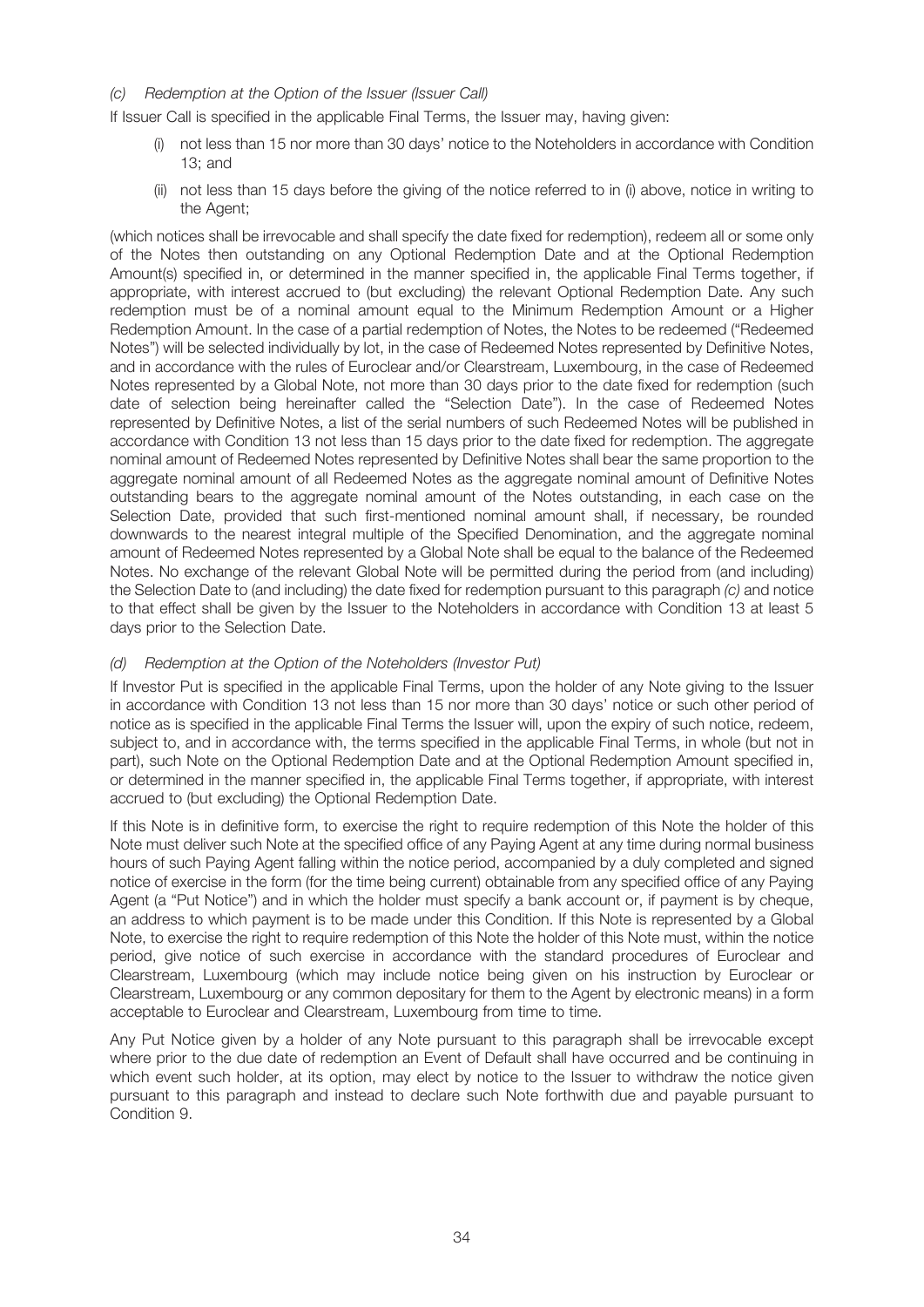## (e) Early Redemption Amounts

For the purpose of paragraph (b) above and Condition 9, each Note will be redeemed at the Early Redemption Amount calculated as follows:

- (i) in the case of a Note with a Final Redemption Amount equal to the Issue Price, at the Final Redemption Amount thereof;
- (ii) in the case of a Note (other than a Zero Coupon Note but including an Instalment Note and Partly Paid Note) with a Final Redemption Amount which is or may be less or greater than the Issue Price or which is payable in a Specified Currency other than that in which the Note is denominated, at the amount specified in, or determined in the manner specified in, the applicable Final Terms or, if no such amount or manner is so specified in the applicable Final Terms, at their nominal amount; or
- (iii) in the case of a Zero Coupon Note, at an amount (the "Amortised Face Amount") equal to the product of:
	- (A) the Reference Price; and
	- (B) the sum of the figure 1 and the Accrual Yield, raised to the power of x, where "x" is a fraction the numerator of which is equal to the number of days (calculated on the basis of a 360 day year consisting of 12 months of 30 days each) from (and including) the Issue Date of the first Tranche of the Notes to (but excluding) the date fixed for redemption or (as the case may be) the date upon which such Note becomes due and repayable and the denominator of which is 360,

or on such other calculation basis as may be specified in the applicable Final Terms.

### (f) Instalments

Instalment Notes will be redeemed in the Instalment Amounts and on the Instalment Dates. In the case of early redemption, the Early Redemption Amount will be determined pursuant to paragraph (e) above.

### (g) Partly Paid Notes

Partly Paid Notes will be redeemed, whether at maturity, early redemption or otherwise, in accordance with the provisions of this Condition and the applicable Final Terms.

## (h) Purchases

The Issuer or any of its Related Entities (as defined below) may at any time purchase Notes (provided that, in the case of Definitive Notes, all unmatured Receipts, Coupons and Talons appertaining thereto are purchased therewith) at any price in the open market or otherwise. If purchases are made by tender, tenders must be available to all Noteholders alike. Such Notes may be held, reissued, resold or, at the option of the Issuer, surrendered to any Paying Agent for cancellation. In this Condition 6(h), "Related Entities" has the meaning given to that term in the Corporations Act.

## (i) Cancellation

All Notes which are (i) redeemed or (ii) purchased for cancellation pursuant to paragraph  $(h)$  above, will forthwith be cancelled (together with all unmatured Receipts, Coupons and Talons attached thereto or surrendered therewith at the time of redemption), and shall be forwarded to the Agent and cannot be reissued or resold.

#### (j) Late payment on Zero Coupon Notes

If the amount payable in respect of any Zero Coupon Note upon redemption of such Zero Coupon Note pursuant to paragraph (a), (b), (c) or (d) above or upon its becoming due and repayable as provided in Condition 9 is improperly withheld or refused, the amount due and repayable in respect of such Zero Coupon Note shall be the amount calculated as provided in paragraph  $(e)$  (iii) above as though the references therein to the date fixed for the redemption or the date upon which such Zero Coupon Note becomes due and payable were replaced by references to the date which is the earlier of:

- (i) the date on which all amounts due in respect of such Zero Coupon Note have been paid; and
- (ii) five days after the date on which the full amount of the moneys payable in respect of such Zero Coupon Notes has been received by the Agent and notice to that effect has been given to the Noteholders in accordance with Condition 13.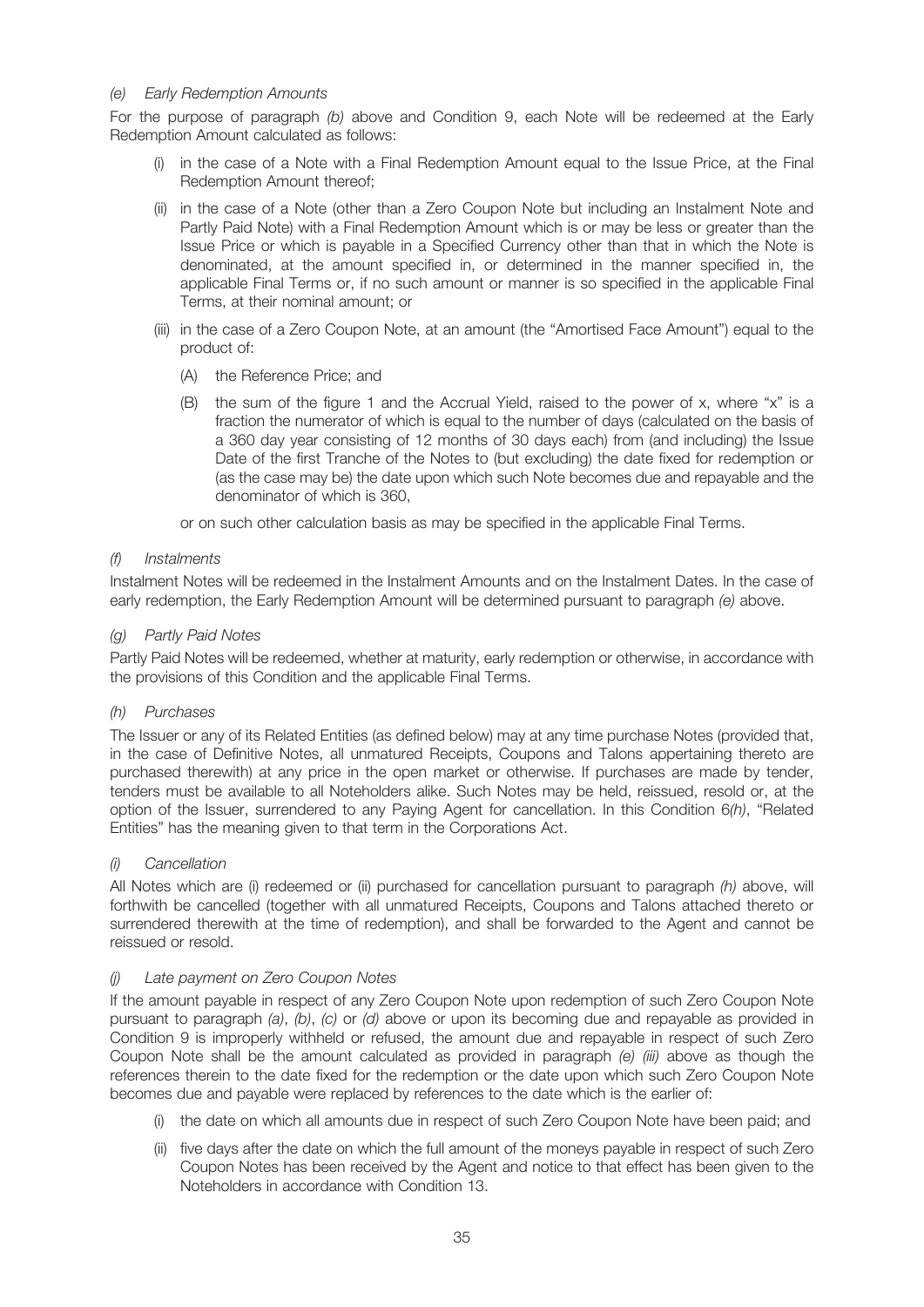## **7. Taxation**

All payments in respect of the Notes, Receipts and Coupons by the Issuer shall be made without withholding or deduction for, or on account of, any present or future taxes, duties, assessments or governmental charges of whatever nature ("Taxes") imposed or levied by or on behalf of the Commonwealth of Australia or the State of Queensland, or any political sub-division of, or any authority in, or of, the Commonwealth of Australia or the State of Queensland having power to tax, unless the withholding or deduction of the Taxes is required by law. In that event, the Issuer will pay such additional amounts ("Additional Amounts") as may be necessary in order that the net amounts received by the Noteholders, Receiptholders and Couponholders after such withholding or deduction shall equal the respective amounts which would otherwise have been receivable in respect of the Notes or, as the case may be, Receipts or Coupons, in the absence of such withholding or deduction; except that no such Additional Amounts shall be payable in relation to any payment in respect of any Note, Receipt or Coupon:

- (a) to, or to a third party on behalf of, a holder who is liable to such Taxes in respect of such Note, Receipt or Coupon by reason of his having some connection with the Commonwealth of Australia or the State of Queensland other than the mere holding of such Note, Receipt or Coupon or receipt of principal or interest in respect thereof provided that such a holder shall not be regarded as being connected with the Commonwealth of Australia for the reason that such a holder is a resident of the Commonwealth of Australia within the meaning of the Income Tax Assessment Act 1936 (the "Tax Act") where, and to the extent that, such tax is payable by reason of section 128B (2A) of the Tax Act;
- (b) presented for payment more than 30 days after the Relevant Date except to the extent that a holder would have been entitled to Additional Amounts on presenting the same for payment on the last day of the period of 30 days assuming, whether or not such is in fact the case, that day to have been a Payment Date;
- (c) to, or to a third party on behalf of, a holder who is liable to the Taxes in respect of the Note, Receipt or Coupon by reason of his being an associate of the Issuer for the purposes and within the meaning of sections 128F(5), 128F(6) and 128F(9) of the Tax Act;
- (d) where such withholding or deduction is imposed on a payment to an individual and is required to be made pursuant to European Council Directive 2003/48/EC or any law implementing or complying with, or introduced in order to conform to, such Directive; or
- (e) presented for payment by or on behalf of a holder who would have been able to avoid such withholding or deduction by presenting the relevant Note, Receipt or Coupon to another Paying Agent in a Member State of the EU.

As used herein, the "Relevant Date" means the date on which such payment first becomes due, except that, if the full amount of the moneys payable has not been duly received by the Agent on or before the due date, it means the date on which, the full amount of such moneys having been so received, notice to that effect is duly given to the Noteholders in accordance with Condition 13.

## **8. Prescription**

The Notes, Receipts and Coupons will become void unless presented for payment within a period of 10 years (in the case of principal) and 5 years (in the case of interest) after the Relevant Date (as defined in Condition 7) therefor, subject as provided in Condition 5(b).

There shall not be included in any Coupon sheet issued on exchange of a Talon any Coupon the claim for payment in respect of which would be void pursuant to this Condition or Condition 5(b) or any Talon which would be void pursuant to Condition 5(b).

## **9. Events of Default**

- (a) If any one or more of the following events (each an "Event of Default") shall occur:
	- (i) if the Issuer fails to pay any principal or any interest in respect of the Notes within seven days of the relevant due date;
	- (ii) if the Issuer is in default in the performance, or is otherwise in breach, of any covenant or undertaking or other agreement of the Issuer in respect of the Notes (other than any obligation for the payment of any amount due in respect of any of the Notes) and such default or breach continues for a period of 14 days after notice thereof has been given to the Issuer;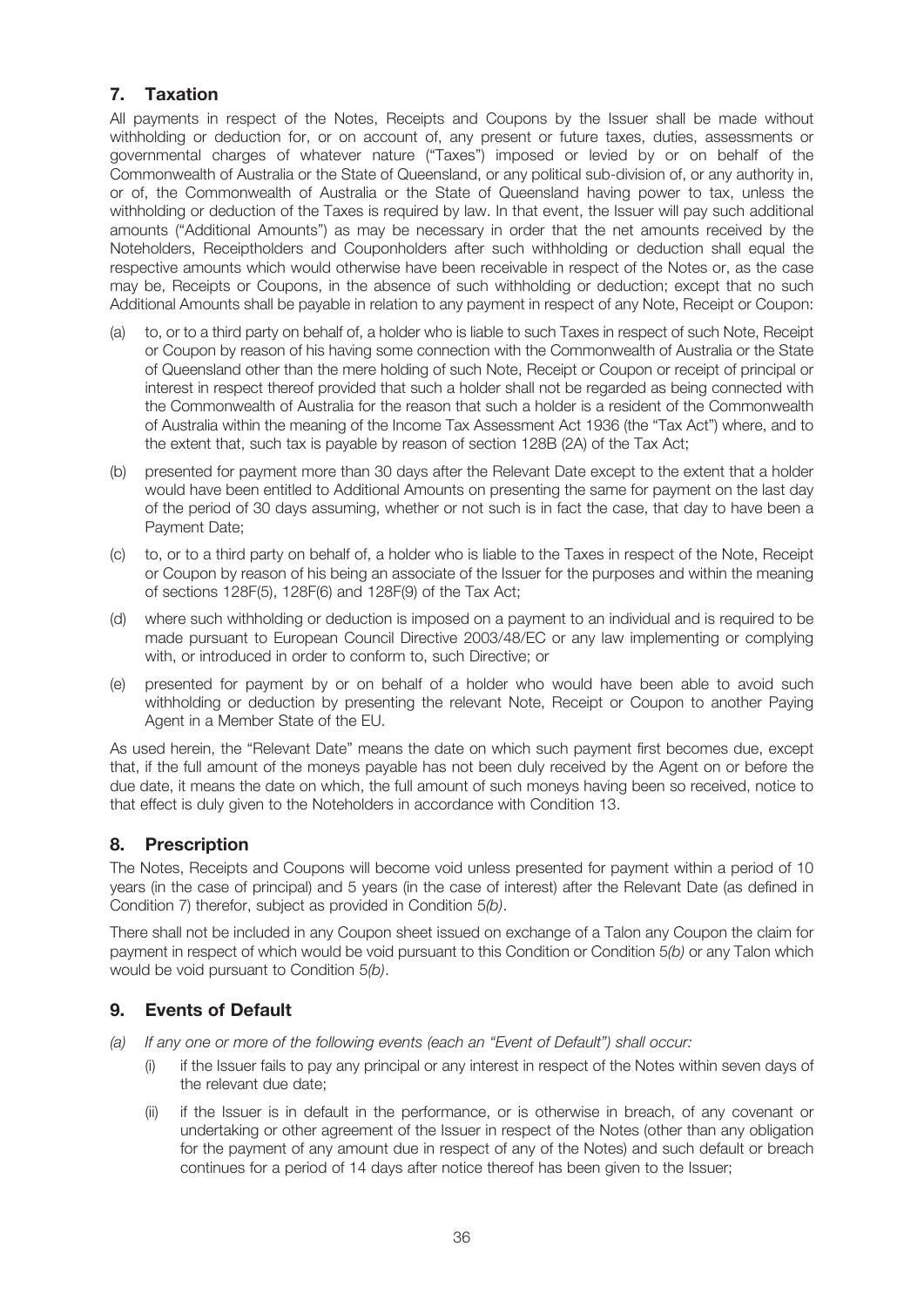- (iii) if it is or will become unlawful for the Issuer to perform or comply with any one or more of its obligations under the Notes or the Agency Agreement;
- (iv) if the Issuer (A) becomes insolvent, is unable to pay its debts as they fall due or fails to comply with a statutory demand (which is still in effect) under section 459F of the Corporations Act, or (B) stops or suspends or threatens to stop or suspend payment of all or a material part of its debts or appoints an administrator under section 436A of the Corporations Act, or (C) begins negotiations or takes any proceeding or other step with a view to re-adjustment, rescheduling or deferral of all its indebtedness (or any part of its indebtedness which it will or might otherwise be unable to pay when due) or proposes or makes a general assignment or an arrangement or composition with or for the benefit of its creditors, or a moratorium is agreed or declared in respect of or affecting indebtedness of the Issuer, except in any case referred to in (C) above for the purposes of a solvent reconstruction or amalgamation the terms of which have previously been approved by an Extraordinary Resolution of the Noteholders;
- (v) if an order is made or an effective resolution is passed for the winding-up of the Issuer (except in any such case for the purposes of a solvent reconstruction or amalgamation the terms of which have previously been approved by an Extraordinary Resolution of the Noteholders) or an administrator is appointed to the Issuer by a provisional liquidator of the Issuer under section 436B of the Corporations Act;
- (vi) if a distress, attachment, execution or other legal process is levied, enforced or sued out against or on the Issuer or against all or a material part of the assets of the Issuer and is not stayed, satisfied or discharged within 21 days;
- (vii) if any present or future Security Interest on or over the assets of the Issuer becomes enforceable and any step (including the taking of possession or the appointment of a receiver, manager or similar officer which is not vacated or discharged within 14 days) is taken to enforce that Security Interest by reason of a default or event of default (howsoever described) having occurred;
- (viii) if any event occurs which, under the laws of any relevant jurisdiction, has an analogous or equivalent effect to any of the events mentioned in this Condition; or
- (ix) if any Financial Indebtedness of the Issuer which in aggregate exceeds A\$2,500,000 (or its equivalent in any other currency or currencies):
	- (A) is not paid when due or within any applicable grace period as originally provided (or, if payable or to be discharged or honoured on demand, when demanded); or
	- (B) becomes due and repayable before its scheduled maturity by reason of a default or event of default (howsoever described),

then any Noteholder may, by written notice to the Issuer at the specified office of the Agent, effective upon the date of receipt thereof by the Agent, declare the Note held by the holder to be forthwith due and payable whereupon the same shall become forthwith due and payable at the Early Redemption Amount (as described in Condition 6(e)), together with accrued interest (if any) to the date of repayment, without presentment, demand, protest or other notice of any kind.

- (b) For the purposes of these Conditions:
	- (i) "Corporations Act" means the Corporations Act 2001 of Australia;
	- (ii) "Financial Arrangement" includes a futures contract or futures option, a currency swap, an interest rate swap, a forward exchange agreement or any other option agreement or combination of the above or any similar arrangement;
	- (iii) "Financial Indebtedness" means, in respect of any person, any indebtedness, present or future, actual or contingent of that person in respect of moneys borrowed or raised or any financial accommodation or Financial Arrangement whatsoever including (without limiting the generality of the foregoing):
		- (A) under or in respect of any Guarantee, bill, acceptance or endorsement or any discounting arrangement;
		- (B) in respect of any obligation to pay par value, premium and dividend (whether or not declared, and whether or not there are sufficient profits or other moneys for payment) of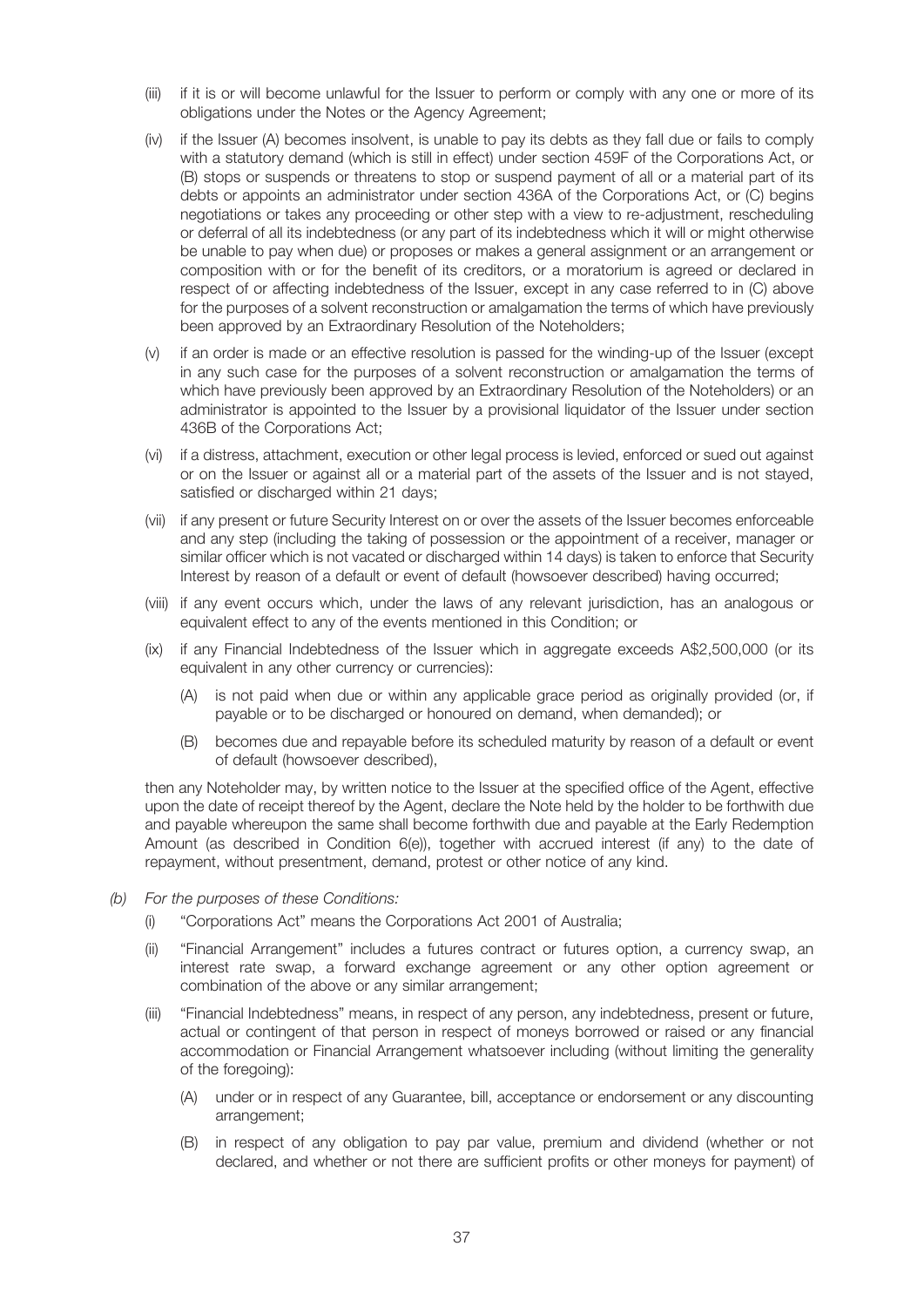any redeemable share or stock issued by that person or to purchase any share or stock issued by that person which is the subject of a put option against that person;

- (C) in respect of any Lease which under current accounting practice would be required to be capitalised on the balance sheet of the lessee;
- (D) the deferred purchase price (for more than 90 days) of any asset or service and any related obligation; and
- (E) in respect of any obligation to deliver goods or services which are paid for in advance by a financier or which are paid for in advance in relation to any financing transaction;
- (iv) "Government Agency" means any government or any governmental, semi-governmental or judicial entity or authority;
- (v) "Guarantee" means any guarantee, indemnity, letter of credit, suretyship or any other obligation (whatever called and of whatever nature):
	- (A) to pay or to purchase; or
	- (B) to provide funds (whether by the advance of money, the purchase of or subscription for share or other securities, the purchase of assets, rights or services, or otherwise) for the payment or discharge of; or
	- (C) to indemnify against the consequences of default in the payment of; or
	- (D) otherwise to be responsible for:

any obligation or indebtedness, any dividend, capital or premium on shares or stock or the insolvency or the financial condition of any other person;

- (vi) "Lease" means:
	- (A) any lease, charter or hiring arrangement of any property;
	- (B) any other agreement under which any property is or may be used or operated by a person other than the owner; and
	- (C) any agreement under which any property is or may be managed or operated for or on behalf of the owner or another person by a person other than the owner, and the operator or manager or its related body corporate (as defined in section 9 of the Corporations Act) (whether in the same or another agreement) is required to make or assure minimum, fixed and/or floating rate payments of a periodic nature;

(other than agreements under which the manager of a joint venture uses assets owned by the joint venture on behalf of the joint venture); and

(vii) "Security Interest" includes any mortgage, pledge, lien or charge or any security or preferential interest or arrangement of any kind (including, without limitation, retention of title and any deposit of money by way of security), but excluding (A) any charge or lien arising in favour of any Government Agency by operation of law (provided there is no default in payment of moneys owing under such charge or lien), (B) a right of title retention in connection with the acquisition of goods in the ordinary course of business on the terms of sale of the supplier (provided there is no default in connection with the relevant acquisition) and (C) any security or preferential interest or arrangement arising under or created pursuant to any right of set-off.

### **10. Replacement of Notes, Receipts, Coupons and Talons**

Should any Note, Receipt, Coupon or Talon be lost, stolen, mutilated, defaced or destroyed, it may be replaced at the specified office of the Agent upon payment by the claimant of such costs and expenses as may be incurred in connection therewith and on such terms as to evidence and indemnity as the Issuer may reasonably require. Mutilated or defaced Notes, Receipts, Coupons or Talons must be surrendered before replacements will be issued.

## **11. Agent and Paying Agents**

The names of the initial Agent and the other initial Paying Agents and their initial specified offices are set out below.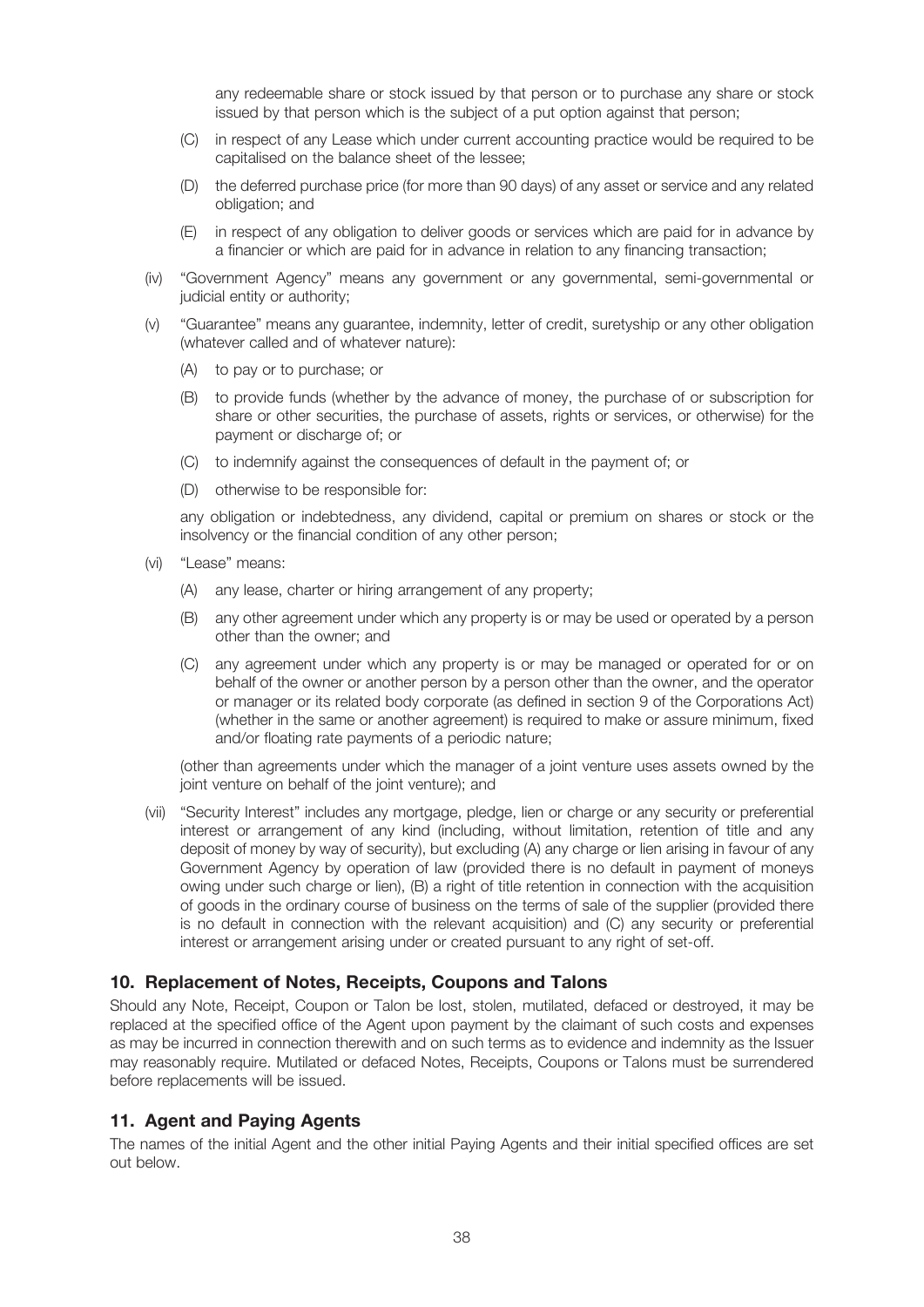The Issuer is entitled to vary or terminate the appointment of any Paying Agent and/or appoint additional or other Paying Agents and/or approve any change in the specified office through which any Paying Agent acts, provided that:

- (i) so long as the Notes are listed on or admitted to trading by any stock exchange or admitted to listing by any other relevant authority, there will at all times be a Paying Agent with a specified office in such place as may be required by the rules and regulations of the relevant stock exchange or any other relevant authority;
- (ii) there will at all times be a Paying Agent with a specified office in a city in Europe;
- (iii) there will at all times be an Agent; and
- (iv) the Issuer undertakes that it will ensure that it maintains a paying agent in a Member State of the European Union that is not obliged to withhold or deduct tax pursuant to European Council Directive 2003/48/EC or any law implementing or complying with, or introduced in order to conform to, such Directive.

In addition, the Issuer shall forthwith appoint a Paying Agent having a specified office in New York City in the circumstances described in Condition 5(d). Any variation, termination, appointment or change shall only take effect (other than in the case of insolvency, when it shall be of immediate effect) after not less than 30 nor more than 45 days' prior notice thereof shall have been given to the Noteholders in accordance with Condition 13.

In acting under the Agency Agreement, the Paying Agents act solely as agents of the Issuer and do not assume any obligation to, or relationship of agency or trust with, any Noteholders, Receiptholders or Couponholders. The Agency Agreement contains provisions permitting any entity into which any Paying Agent is merged or converted or with which it is consolidated or to which it transfers all or substantially all of its assets to become the successor paying agent.

# **12. Exchange of Talons**

On and after the Interest Payment Date, on which the final Coupon comprised in any Coupon sheet matures, the Talon (if any) forming part of such Coupon sheet may be surrendered at the specified office of the Agent or any other Paying Agent in exchange for a further Coupon sheet including (if such further Coupon sheet does not include Coupons to (and including) the final date for the payment of interest due in respect of the Note to which it appertains) a further Talon, subject to the provisions of Condition 8. Each Talon shall, for the purposes of these Terms and Conditions, be deemed to mature on the Interest Payment Date on which the final Coupon comprised in the Coupon Sheet in which that Talon was included on issue matures.

## **13. Notices**

All notices regarding the Notes will be deemed to be validly given if published in a leading English language daily newspaper of general circulation in London. It is expected that such publication will be made in the Financial Times in London. The Issuer shall also ensure that notices are duly published in a manner which complies with the rules and regulations of any stock exchange or other relevant authority on which the Notes are for the time being listed or by which they have been admitted to listing. Any such notice will be deemed to have been given on the date of the first publication.

Until such time as any Definitive Notes are issued, there may, so long as any Global Note(s) representing the Notes is or are held in its/their entirety on behalf of Euroclear and Clearstream, Luxembourg, be substituted for such publication in such newspaper(s) the delivery of the relevant notice to Euroclear and Clearstream, Luxembourg for communication by them to the holders of the Notes and, in addition, for so long as any Notes are listed or admitted to trading on a stock exchange or are admitted to listing by other relevant authority and the rules of that stock exchange or other relevant authority so require, such notice will be published in a daily newspaper of general circulation in the place or places required by that stock exchange or other relevant authority. Any such notice shall be deemed to have been given to the holders of the Notes on the seventh day after the day on which the said notice was given to Euroclear and Clearstream, Luxembourg.

Notices to be given by any Noteholder shall be in writing and given by lodging the same, together (in the case of any Note in definitive form) with the relative Note or Notes, with the Agent. Whilst any of the Notes are represented by a Global Note, such notice may be given by any holder of a Note to the Agent via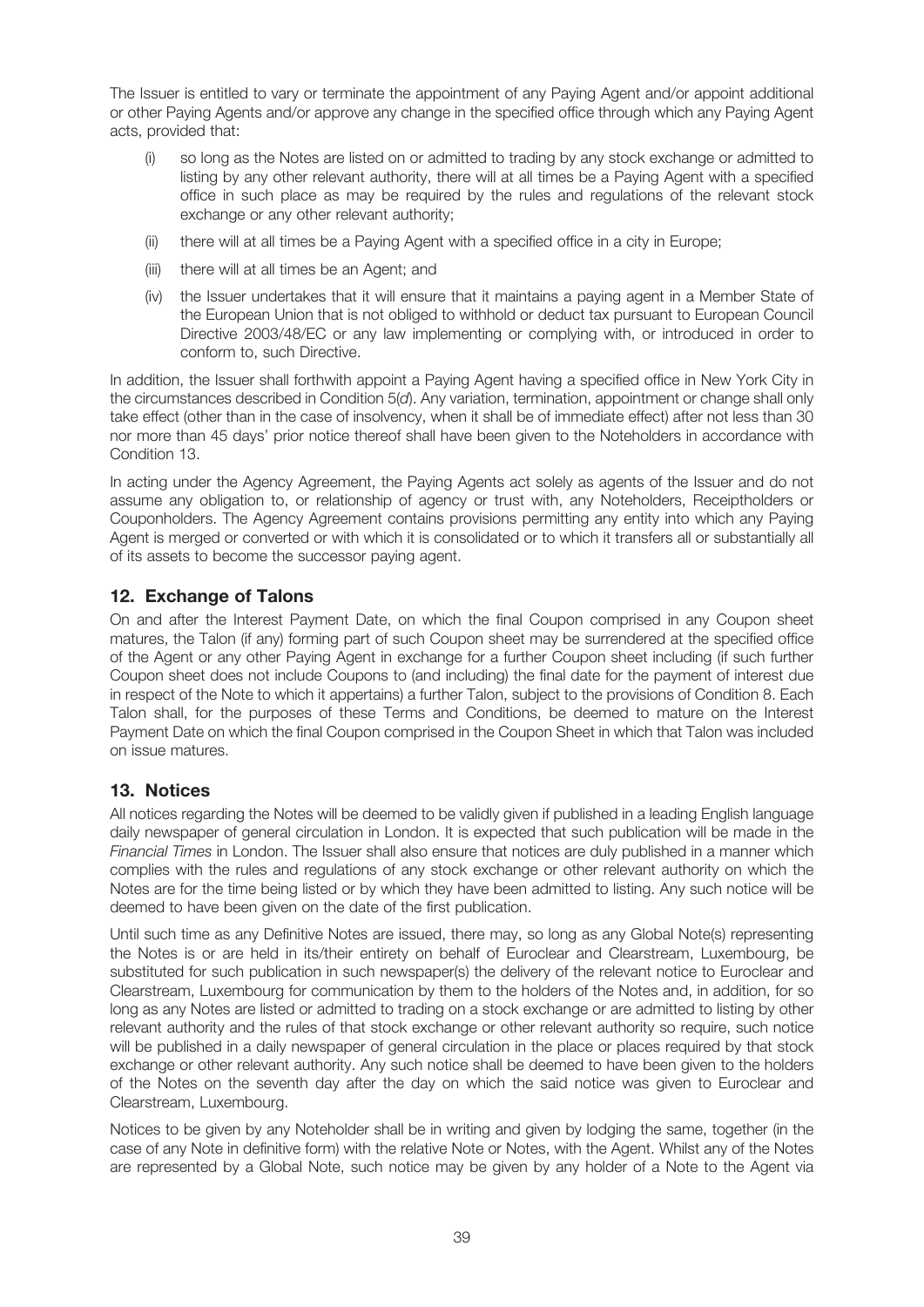Euroclear and/or Clearstream, Luxembourg, as the case may be, in such manner as the Agent and Euroclear and/or Clearstream, Luxembourg, as the case may be, may approve for this purpose.

# **14. Meetings of Noteholders and Modification**

The Agency Agreement contains provisions for convening meetings of the Noteholders to consider any matter affecting their interests, including the modification by Extraordinary Resolution of any of the Notes, the Receipts, the Coupons or any of the provisions of the Agency Agreement. Such a meeting may be convened by the Issuer or Noteholders holding not less than 5 per cent. in nominal amount of the Notes for the time being outstanding. The quorum at any meeting for passing an Extraordinary Resolution will be one or more persons present holding or representing a clear majority in nominal amount of the Notes for the time being outstanding, or at any adjourned meeting one or more persons present whatever the nominal amount of the Notes held or represented by him or them, except that at any adjourned meeting, the business of which includes the modification of certain provisions of the Notes, Receipts or Coupons (including modifying the date of maturity of the Notes or any date for payment of interest thereof, reducing or cancelling the amount of principal or the rate of interest payable in respect of the Notes or altering the currency of payment of the Notes, Receipts or Coupons), the quorum shall be one or more persons holding or representing not less than 75 per cent. in nominal amount of the Notes for the time being outstanding, or at any adjourned such meeting one or more persons holding or representing a clear majority, in nominal amount of the Notes for the time being outstanding. An Extraordinary Resolution passed at any meeting of the Noteholders shall be binding on all the Noteholders, whether or not they are present at the meeting, and on all Receiptholders and Couponholders.

The Agent and the Issuer may agree, without the consent of the Noteholders, Receiptholders or Couponholders to:

- (i) any modification (except as mentioned above) of the Agency Agreement which is not prejudicial to the interests of the Noteholders; or
- (ii) any modification of the Notes, the Receipts, the Coupons or the Agency Agreement which is of a formal, minor or technical nature or is made to correct a manifest error or to comply with mandatory provisions of the law of the jurisdiction in which the Issuer is incorporated.

Any such modification shall be binding on the Noteholders, the Receiptholders and the Couponholders and any such modification shall be notified to the Noteholders in accordance with Condition 13 as soon as practicable thereafter.

## **15. Further Issues**

The Issuer is at liberty from time to time without the consent of the Noteholders, the Receiptholders or the Couponholders to create and issue further notes having terms and conditions the same as the Notes or the same in all respects save for the amount and date of the first payment of interest thereon and so that the same shall be consolidated and form a single Series with the outstanding Notes.

# **16. Contracts (Rights of Third Parties) Act 1999**

No rights are conferred on any person under the Contracts (Rights of Third Parties) Act 1999 to enforce any term of this Note, but this does not affect any right or remedy of any person which exists or is available apart from that Act.

# **17. Governing law and submission to jurisdiction**

### (a) Governing Law

The Agency Agreement, the Notes, the Receipts and the Coupons and any non-contractual obligations arising out of or in connection with any of the foregoing and every other agreement for the issue of Notes are governed by, and will be construed in accordance with English law.

### (b) Jurisdiction

The Issuer agrees for the benefit of the Paying Agents, the Noteholders, the Receiptholders and the Couponholders that the courts of England are to have jurisdiction to settle any disputes which may arise out of or in connection with the Agency Agreement, the Notes, the Receipts or the Coupons (including a dispute relating to any non-contractual obligations arising out of or in connection with any of the foregoing)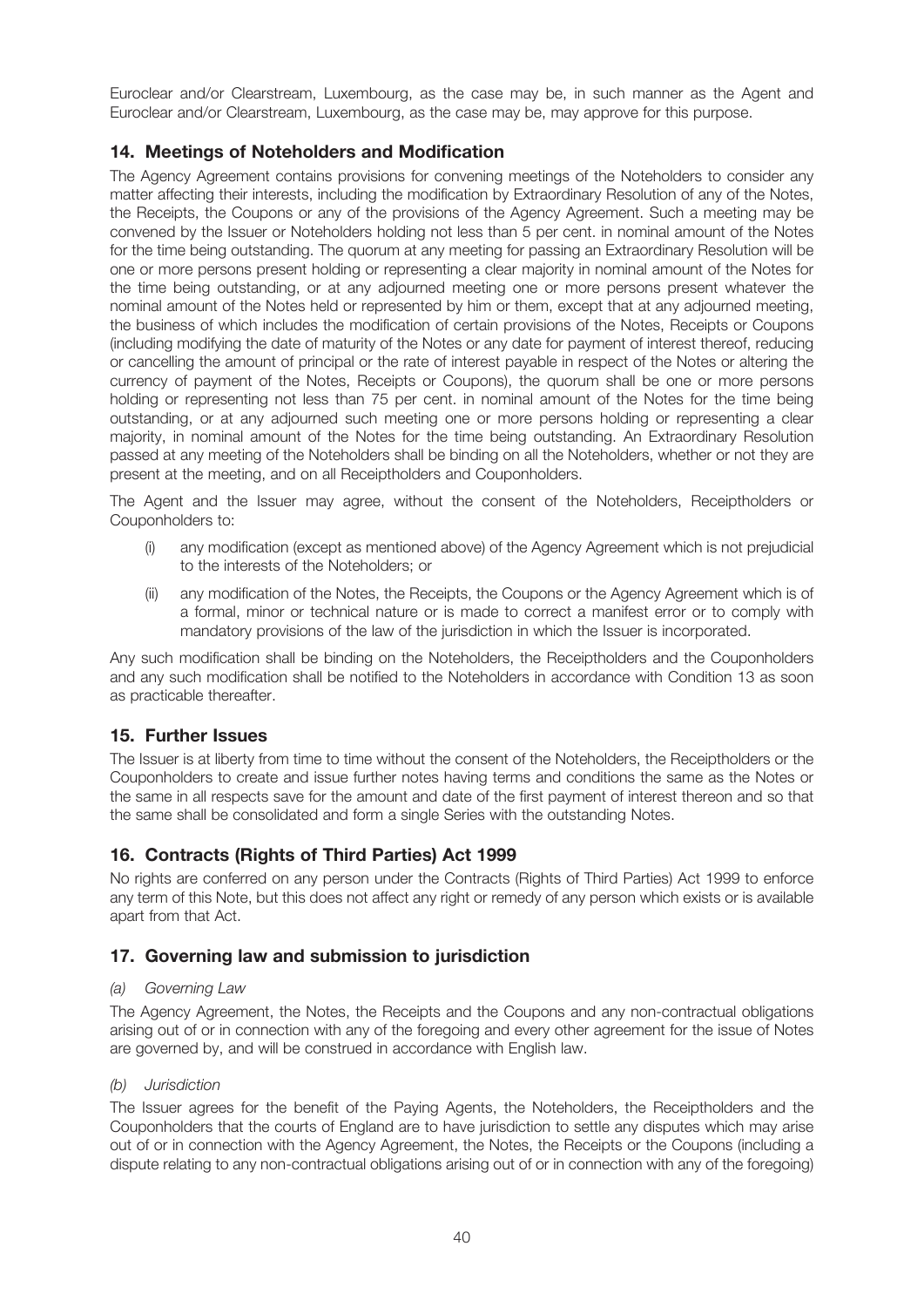and that accordingly any suit, action or proceedings arising out of or in connection therewith (together referred to as "Proceedings") may be brought in the courts of England.

The Issuer hereby irrevocably and unconditionally waives and agrees not to raise any objection which it may have now or subsequently to the laying of the venue of any Proceedings in the courts of England and any claim that any such Proceedings have been brought in an inconvenient forum and further irrevocably and unconditionally agrees that a judgment in any Proceedings brought in the courts of England shall be conclusive and binding upon it and may be enforced in the courts of any other jurisdiction. Nothing in this Condition shall limit any right to take Proceedings against the Issuer in any other court of competent jurisdiction, nor shall the taking of Proceedings in one or more jurisdictions preclude the taking of Proceedings in any other jurisdiction, whether concurrently or not.

### (c) Agent for service of process

The Issuer irrevocably and unconditionally appoints Law Debenture Corporate Services Limited at its office in London (currently at Fifth Floor, 100 Wood Street, London EC2V 7EX) as its agent for service of process in England in respect of any Proceedings and undertakes that in the event of Law Debenture Corporate Services Limited ceasing so to act it will appoint such other person as its agent for that purpose.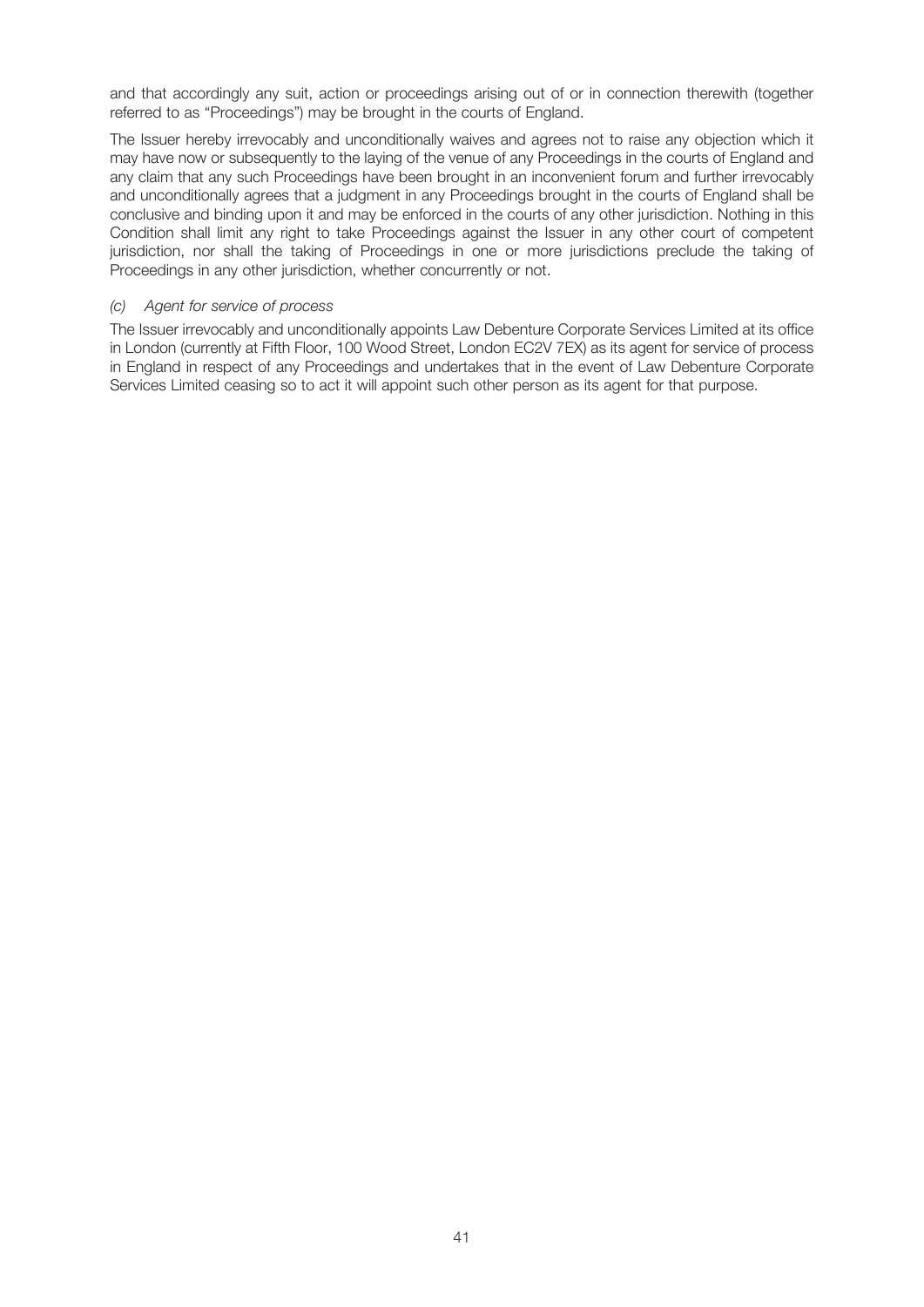# **Use of Proceeds**

The net proceeds of issue of each Tranche will be used by the Issuer to maintain a prudential level of liquidity and to finance the Australian commercial business operations of the Issuer. If, in respect of any particular issue of Notes which are derivative securities for the purposes of Article 15 of the Commission Regulation No. 809/2004 implementing the Prospectus Directive, there is a particular identified use of proceeds, this will be stated in the applicable Final Terms.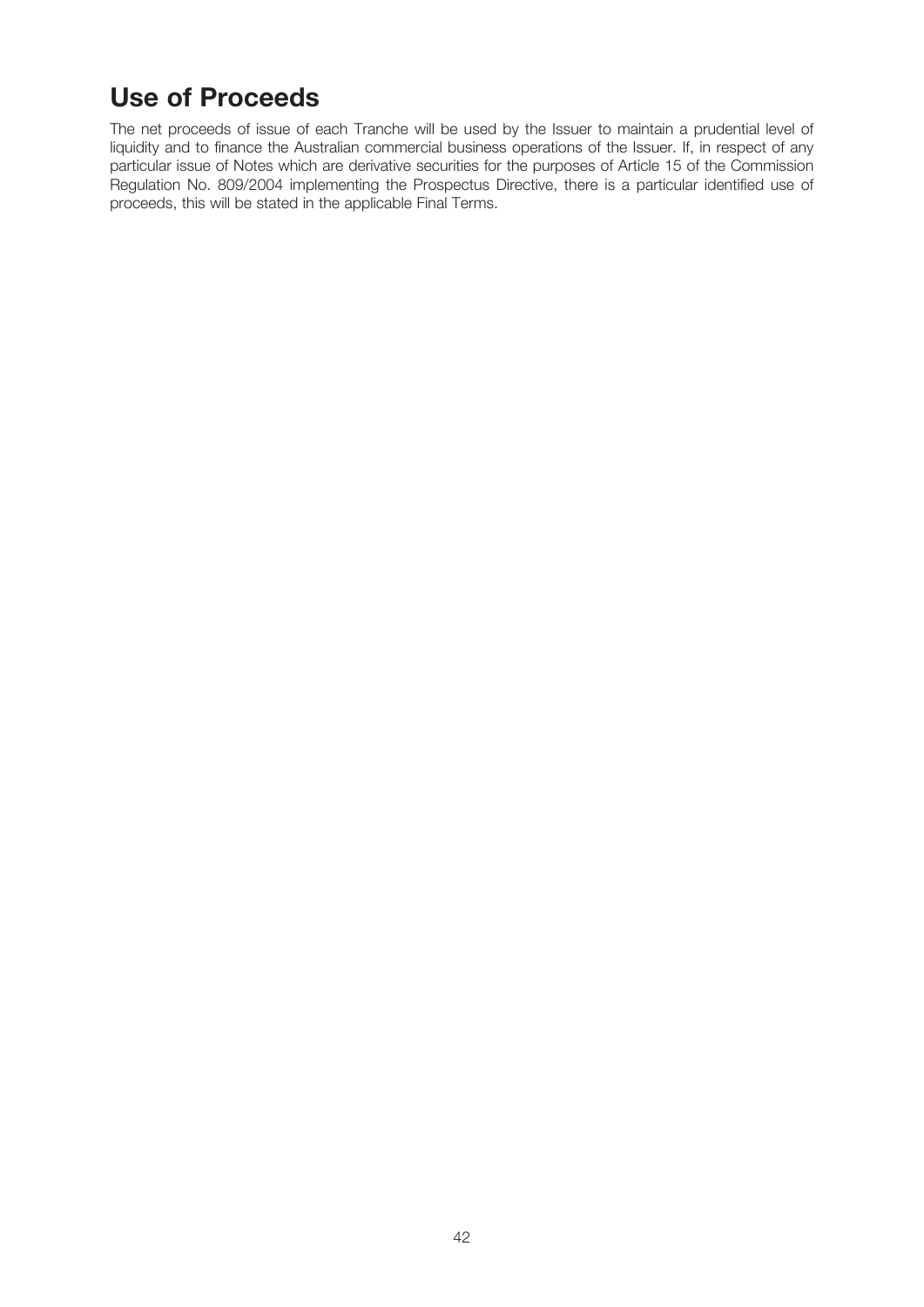# **Bank of Queensland Limited**

# **History**

The Bank of Queensland Limited ("the Bank") is a public company incorporated with limited liability under the laws of Australia. The Bank is domiciled in Australia, listed on the Australian Securities Exchange and is regulated by the Australian Prudential Regulation Authority as an authorised deposit-taking institution. The Bank's principal office is located at Level 17, BOQ Centre, 259 Queen Street, Brisbane, 4000 Queensland and its telephone number is +61 7 3212 3333.

The Bank has its origins in the Brisbane Permanent Benefit Building and Investment Society which was formed in 1874. Brisbane Permanent converted from a building society into a bank in 1887. Following various mergers and acquisitions the Bank was granted a formal commercial banking licence in 1941 and changed its name to Bank of Queensland Limited in 1970.

# **Profile**

With total assets under management of A\$38.8 billion as at 31 August 2010 the Bank is one of the country's top 100 ASX listed companies. The Bank operates a widespread network of 255 retail branches throughout Australia (as at 31 August 2010). Of these 255 branches, 103 are located outside Queensland. 53 branches are owned and operated by the Bank, while 202 are manager-owned using the Bank's innovative Owner-Managed Branch™ ("OMB®") model (as at 31 August 2010).

As at 31 August 2010, the Bank's loans under management total A\$32 billion, of which residential property loans accounted for A\$23.0 billion or approximately 72 per cent., commercial loans accounted for A\$5.2 billion or approximately 16 per cent. and leasing and consumer loans accounted for A\$3.8 billion or approximately 12 per cent.

# **BUSINESS OVERVIEW**

The Bank's operating model incorporates three business lines; Banking, BOQ National Finance and St Andrew's Insurance.

# **BANKING**

# **(i) Retail Banking**

The Bank has a comprehensive product offering which encompasses transactional and saving accounts, mortgage and personal lending, and numerous credit card products. Whilst the Bank historically operated exclusively in Queensland, the Bank has diversified its operations and has branches in each State and Territory in Australia. To support this interstate network, customers have access to Bank-branded ATMs across Australia. The Bank has also formed an alliance with Cuscal Limited to allow the Bank's customers to access rediATMs, one of the largest ATM networks in Australia, providing customers with greater access to ATMs which are free of direct charges.

The majority of branches are manager-owned using the Bank's innovative OMB model. The OMB model involves sharing revenues generated through upfront commissions, trail commissions, net interest income and fee income which provide an incentive for the OMB to write profitable business. Unlike brokers, OMBs are also provided incentives to bring in deposits. While the Bank tightly controls brand, credit policy, pricing, compliance and procedures, OMBs are encouraged to build their own business and manage their local market and are full service branches.

# **(ii) Commercial Banking**

Unlike other Australian regional banks which have their recent origins in building societies, the Bank, with its long history as a fully licensed commercial bank, has for some time had a significant proportion of its lending portfolio in the small to medium business sector. Its history of exposure to this sector has offered the Bank some protection against an over-reliance on residential lending and also afforded the Bank the experience necessary to deal with the more complex credit decisions and on-going management required when lending to the small business sector. An extensive suite of products is offered to business customers and includes transactional accounts, foreign exchange hedging, merchant services and lending products such as factoring, leasing, overdrafts, commercial loans and trade finance facilities.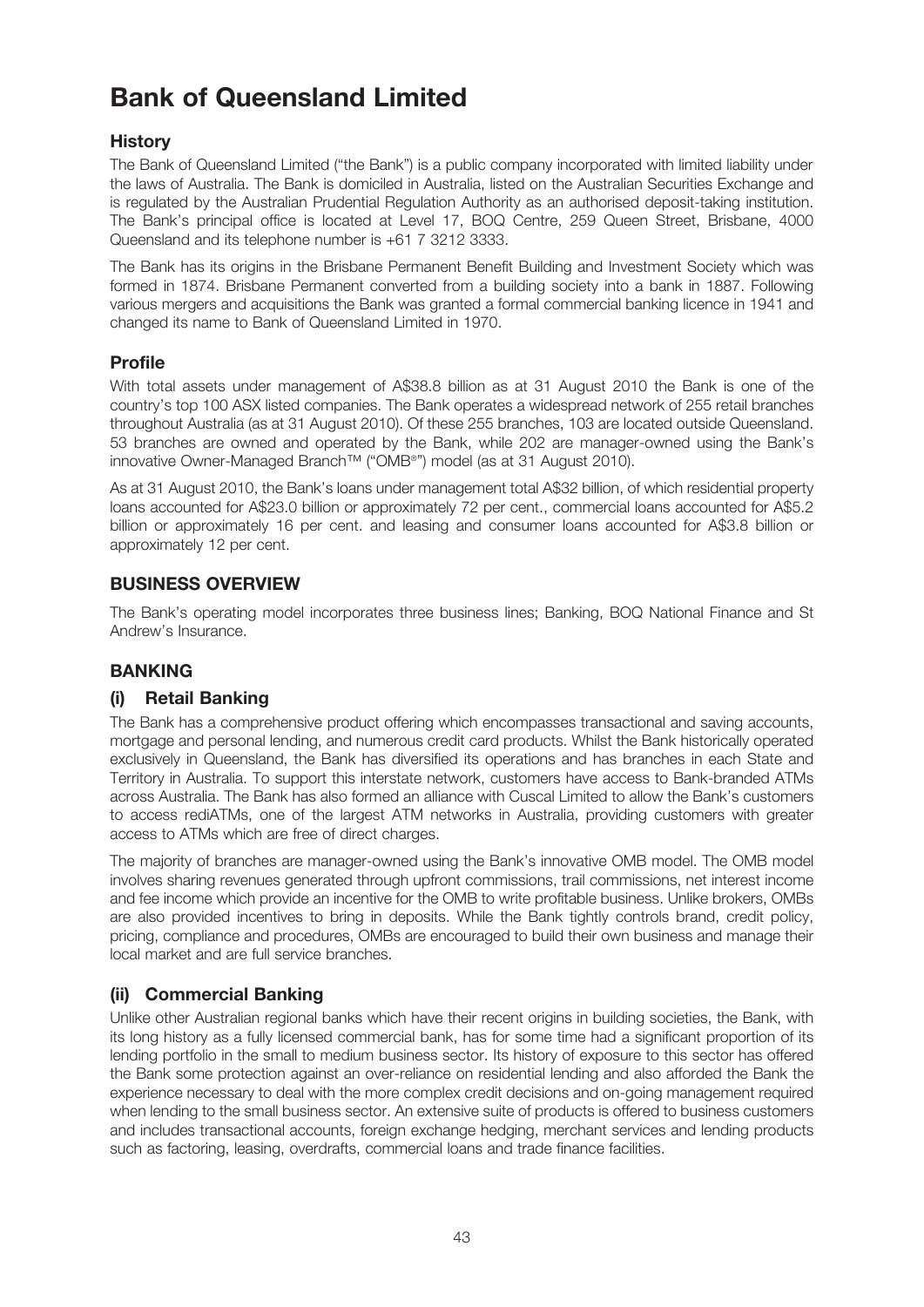# **BOQ NATIONAL FINANCE**

On 30 June 2010, the Bank acquired CIT Group (Australia) Limited and CIT Group (New Zealand) Limited, now renamed to BOQ Finance (Aust) Limited and BOQ Finance (NZ) Limited. These businesses provide vendor based equipment finance and leasing in Australia and New Zealand. It is intended that these businesses will allow the Bank to enhance and grow its motor vehicle finance portfolio, in both wholesale and retail segments. The integration of the CIT business with the Bank's existing equipment finance and debtor finance businesses creates the BOQ National Finance division, and provides the Bank with the opportunity to sell new products into the existing branch and equipment finance channels and also to sell equipment finance and receivables finance products into ex-CIT vendor channels, effectively widening the Bank's national presence.

# **ST ANDREW'S INSURANCE**

On 1 July 2010, the Bank acquired St Andrew's Insurance (Australia) Pty Ltd and St Andrew's Life Insurance Pty Ltd. St Andrew's Insurance provides consumer credit insurance, life insurance and general insurance. Prior to its acquisition, the Bank was an existing customer of St Andrew's, and had experience in selling St Andrew's products. St Andrew's acquisition allows the Bank to expand its non-interest income sources. St Andrew's is being operated as an independent entity, in much the same way as it was profitably operating prior to acquisition by the Bank.

# **Organisational Structure**

The Bank's controlled entities are set out in Note 33 to the 2010 consolidated financial statements, which are incorporated by reference and form part of this Information Memorandum.

### **Shareholding Details**

As at 17 November 2010 the following shareholding details applied:

### **Twenty largest ordinary shareholders:**

|                                     | No. of     |       |
|-------------------------------------|------------|-------|
|                                     | ordinary   |       |
| Shareholder                         | shares     | %     |
| <b>BRED Banque Et Popolaire</b>     | 21,042,098 | 9.6%  |
| Perennial Growth Mgt                | 7,260,565  | 3.3%  |
| Dimensional Fund Advisors           | 7,072,578  | 3.2%  |
| Caledonia Investments               | 6,232,581  | 2.8%  |
| <b>DNCA Finance</b>                 | 4,984,927  | 2.3%  |
| Milton Corporation                  | 4,937,176  | 2.2%  |
| Vanguard Investments Australia      | 3,703,415  | 1.7%  |
| <b>AMP Capital Investors</b>        | 3,298,549  | 1.5%  |
| Goldman Sachs Asset Mgt & Partners  | 3,183,895  | 1.4%  |
| AllianceBernstein - Value           | 3,015,152  | 1.4%  |
| Ausbil Dexia                        | 2,792,427  | 1.3%  |
| LSV Asset Mgt                       | 2,535,522  | 1.2%  |
| <b>State Street Global Advisors</b> | 2,432,621  | 1.1%  |
| Citigroup Global Markets            | 2,106,813  | 1.0%  |
| Perennial Value Mgt                 | 1,980,657  | 0.9%  |
| Banque Populaire Val de France      | 1,754,000  | 0.8%  |
| <b>Tyndall Investment Mgt</b>       | 1,704,549  | 0.8%  |
| <b>Industry Funds Mgt</b>           | 1,673,120  | 0.8%  |
| <b>Barclays Capital</b>             | 1,609,988  | 0.7%  |
| AllianceBernstein - Value           | 1,477,448  | 0.7%  |
| Total                               | 84,798,081 | 38.5% |
|                                     |            |       |

## **Board of Directors**

The Board currently has eight Directors (including the Chairman) of whom seven are non-executive Directors and one executive Director (the Managing Director). The skills and experience of the Directors and their length of service, membership of Board committees and record of attendance at meetings, are set out in the annual report 2010.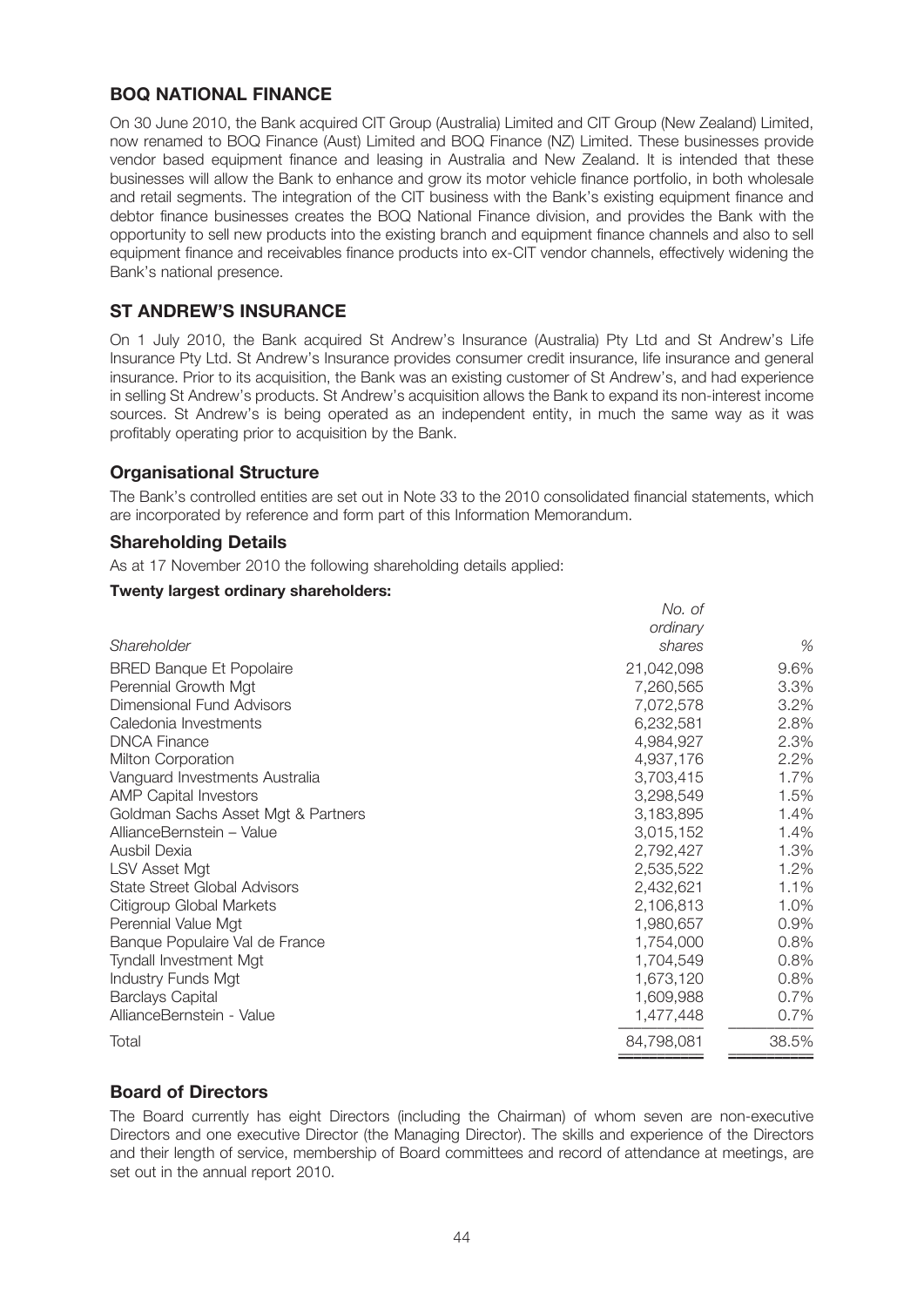The Nomination Committee monitors the skills and experience of existing Directors and the balance between experience and new skills, which may lead to consideration of appointments of new Directors. The names and qualifications of those appointed to the Nomination Committee, and number of meetings of the Nomination Committee, during the financial year are set out in the annual report 2010.

All new and existing Directors are subject to assessment of their fitness and propriety to hold that office under the Bank's fit and proper policy established under Australian Prudential Standard 520 ("APS 520").

This involves an assessment of the Director's qualifications and experience against documented criteria for the competencies required for the office. The assessment includes checks on the Director's propriety such as police checks and insolvency checks. Every Director and Committee of the Board has the right to seek independent professional advice in connection with carrying out their duties at the expense of the Bank. Prior written approval of the Chairman is required.

The Board has assessed that a majority of the non-executive Directors are "independent". The nonexecutive Director who was assessed not to be independent during the year is Mr David Graham who is Executive Chairman of DDH Graham Limited which has a commercial relationship with the Bank. Previously, Mr Bill Kelty had been assessed not to be independent because of his association with a substantial shareholder, the Linfox Group. In August 2009, the Linfox Group ceased to be a substantial shareholder so the assessment of Mr Bill Kelty has changed in the financial year and he is now considered by the Board to be independent. Mr David Graham resigned as a Director on 8 October 2010.

The Board Charter requires that all Directors bring an independent mind to bear on all matters coming before the Board for consideration.

The basis of the Board's assessment is its independence policy which takes into account whether Directors have relationships with the Bank, its shareholders or advisers which are likely to materially interfere with the exercise of the Director's unfettered and independent judgment, having regard to all the circumstances.

The Bank does not consider that the length of service on the Board of any of the independent Directors is currently a factor affecting the Director's ability to act independently and in the best interests of the Bank. The Board generally judges independence against the ability, integrity and willingness of the Director to act, and places less emphasis on length of service as a matter which impairs independence.

As at the date of this Information Memorandum there are no existing or potential conflicts of interests between any duties owed to the Bank by its Directors and the private interests or external duties of those Directors. Note 32 to the 2010 consolidated financial statements sets out key management personnel disclosures, which are incorporated by reference and form part of this Information Memorandum.

The Directors of the Bank, the business address of each of whom should be regarded for the purposes of this Information Memorandum as Level 17, 259 Queen Street, Brisbane 4000 Queensland, and their respective principal outside activities, where significant, are at the date of this Information Memorandum as follows:

# **Directors**

The directors of the Bank at any time during or since the end of the financial year are\*:

| Name, qualifications and<br>independence status                                                     | Age | Experience, special responsibilities and other<br>directorships                                                                                                                                                                                                                                                                                                                                                                                                                                                                                                                                                                                                                                                                                                                                    |
|-----------------------------------------------------------------------------------------------------|-----|----------------------------------------------------------------------------------------------------------------------------------------------------------------------------------------------------------------------------------------------------------------------------------------------------------------------------------------------------------------------------------------------------------------------------------------------------------------------------------------------------------------------------------------------------------------------------------------------------------------------------------------------------------------------------------------------------------------------------------------------------------------------------------------------------|
| <b>Neil Summerson.</b><br>B Com, FCA, FAICD, FAIM<br>Chairman<br>Non-Executive Independent Director | 62  | Neil Summerson is a Chartered Accountant with 40 years'<br>experience and is a past Chairman of the Queensland<br>branch of the Institute of Chartered Accountants. He was<br>formerly the Queensland Managing Partner at Ernst &<br>Young. He is a Director of Natural Resources USA<br>Corporation, Australian Made Campaign Limited,<br>Australian Property Growth Limited and Property Funds<br>Australia Limited. He is a former Chairman of the Brisbane<br>Water Board and is currently Chairman of Motorama<br>Holdings Pty Ltd, IDEC Pty Ltd and Australian Property<br>Growth Fund. Mr Summerson has been a Director of the<br>Bank since December 1996 and was appointed Chairman<br>on 20 August 2008. Mr Summerson is Chair of the Bank's<br>Nomination Committee and a member of the |

Audit Committees.

Remuneration, Budget, St Andrew's Remuneration and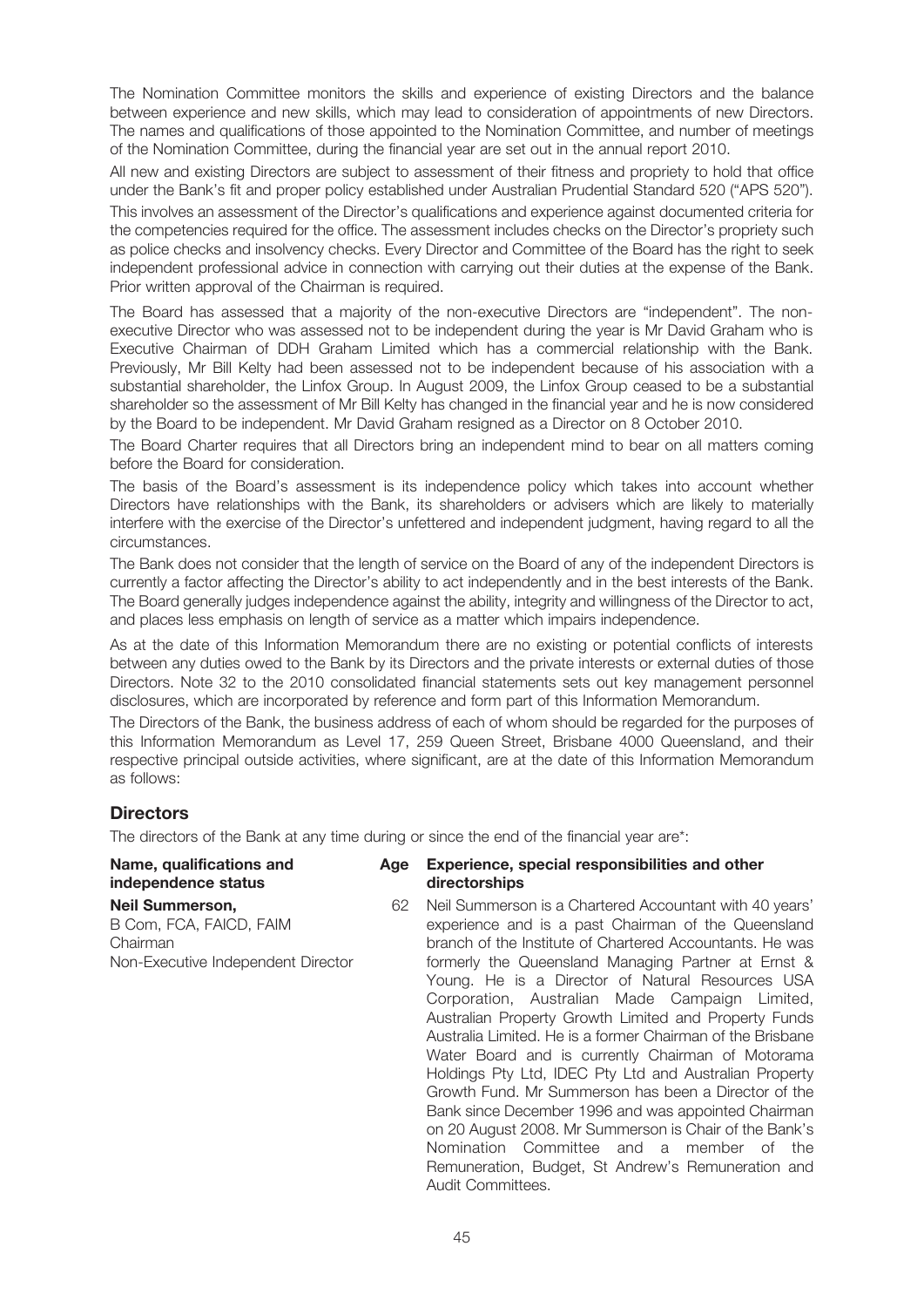# **independence** status

#### **David Liddy,**

MBA, SF FIN, FAICD Managing Director & Chief Executive **Officer** Executive Non-Independent Director

### **Roger Davis,**

B.Econ. (Hons), Masters Philosophy Non-Executive Independent Director

**Carmel Gray,** B Bus Non-Executive Independent Director

**Bill Kelty, AC** B Econ

Non-Executive Independent Director

# **Name, qualifications and Age Experience, special responsibilities and other**

- 60 David Liddy has over 40 years' experience in banking, including international postings in London and Hong Kong. He was appointed Managing Director of the Bank in April 2001. He has a Masters in Business Administration. He is Deputy Chairman of the Australian Bankers' Association Council and Chairman of the Queensland Museum Foundation. He is also a member of the Federal Treasurer's Financial Sector Advisory Council and the Queensland Government's Smart State Council. Mr Liddy is a Senior Fellow of the Financial Services Institute of Australasia and a Fellow of the Australian Institute of Company Directors.
- 58 Roger Davis was appointed a Director of the Bank on 20 August 2008. He has almost 31 years' experience in banking and investment banking in Australia, the US and Japan. He is currently a consulting Director at Rothschild Australia Limited. He was previously a Managing Director at Citigroup where he worked for over 20 years and more recently was a Group Managing Director at ANZ Bank. He is a Director of Chartis, Macquarie Office Management Ltd, Ardent Leisure Management Ltd and Ardent Leisure Ltd, Aristocrat Leisure Ltd, Territory Insurance Office and Trust Ltd. He was formerly Chair of Pengana Hedgefunds Ltd and Esanda, and a Director of ANZ (New Zealand) Limited, CitiTrust in Japan and Citicorp Securities Inc. in the USA. He has a Bachelor of Economics (Hons) degree from the University of Sydney, a Master of Philosophy degree from Oxford and is a Rhodes Scholar. Mr Davis is a member of the Risk Committee and the Nomination Committee.
- 61 Carmel Gray was appointed a Director of the Bank on 6 April 2006. Ms Gray has had an extensive career in IT and Banking. Ms Gray was Group Executive Information Technology at Suncorp from 1999 to 2004. Prior to her Suncorp appointment she was General Manager of Energy Information Solutions Pty Ltd and Managing Director of Logica Pty Ltd. Ms Gray is a member of the Bank's Risk Committee and the Chair of the Audit **Committee**
- 62 Bill Kelty has over 32 years' experience in industrial relations. He was appointed a Director of the Bank in August 2001 and is currently a Director of the Linfox Group and a Commissioner of the Australian Football League. He is also involved in the Foundation for Rural and Regional Taskforce and was previously Chairman of the Federal Government's Regional Development Taskforce. Mr Kelty was Secretary of the Australian Council of Trade Unions from 1983-2000 and a member of the Reserve Bank Board from 1988-1996. He is Chair of the Bank's Corporate Governance Committee and a member of the Audit Committee.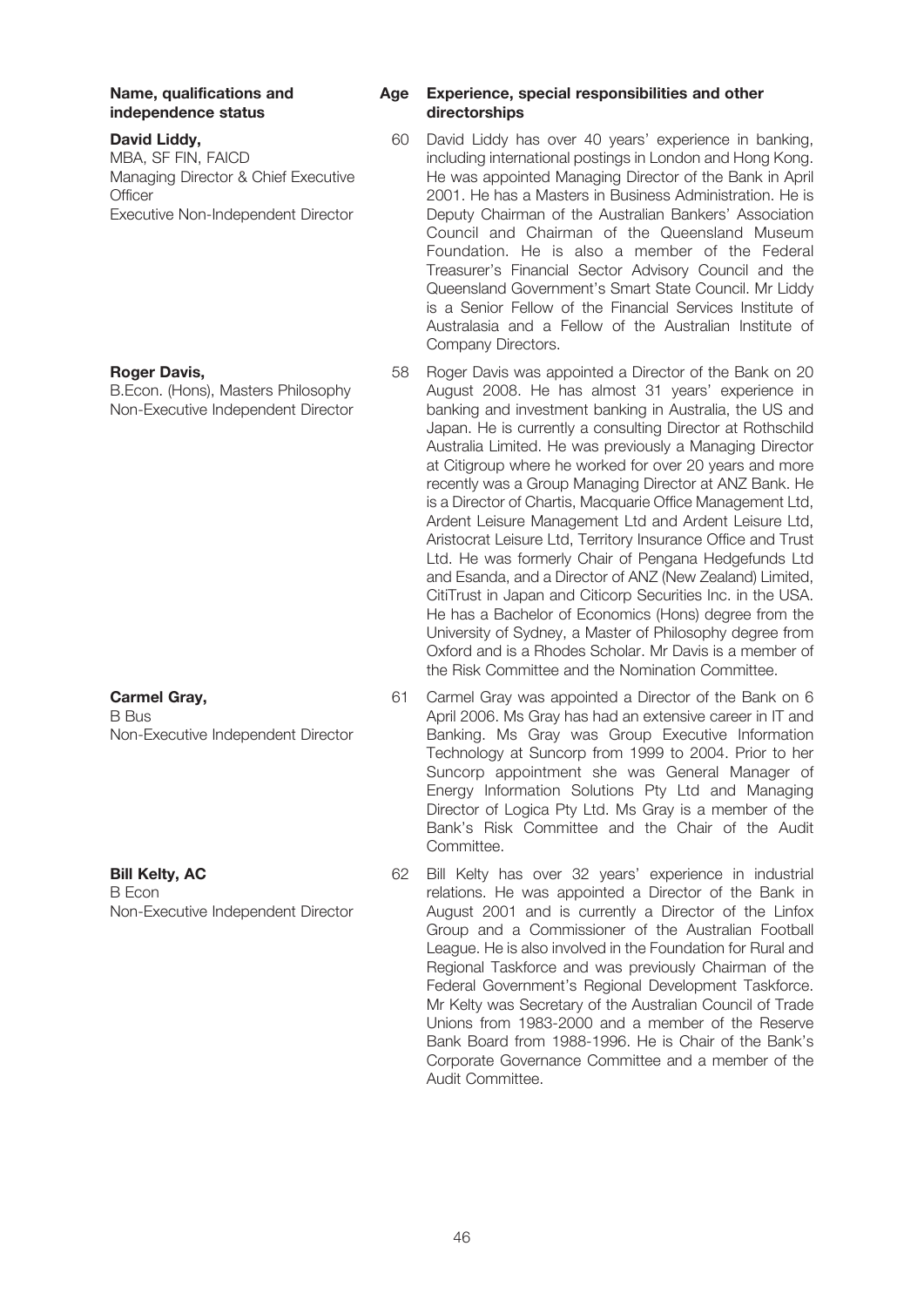# $independence status$

#### **Steve Crane,**

B Com, SF Fin, MAICD, FAIM Non-Executive Independent Director

#### **John Reynolds,**

B Sc (Hons), Dip Ed, FAICD, FAIM Non-Executive Independent Director

### **David Willis,**

B Com, ACA, ICA Non-Executive Independent Director

# **Name, qualifications and Age Experience, special responsibilities and other**

- 58 Steve Crane was appointed a Director of the Bank at the Annual General Meeting on 11 December 2008. He has 40 years' experience in financial markets in Australia, including experience at both AMP and BZW Australia, where he was promoted to Managing Director – Financial Markets in 1995 and became Chief Executive in 1996. In 1998, when ABN AMRO Australia Pty Limited acquired BZW Australia and New Zealand, Steve became Chief Executive and remained in this role until his retirement in June 2003. Steve is now a member of the Advisory Council for RBS Group (Australia) and a Director of Transfield Services, nib holdings limited, APA Ethane Limited, The Sunnyfield Association, Taronga Conservation Society Australia and Chairman of Global Valve Technology Limited. Mr Crane is a member of the Bank's Risk Committee and Corporate Governance Committee and is Chair of the Budget Committee.
- 67 John Reynolds was appointed a Director of the Bank in April 2003. He has had extensive CEO-level experience at Top 100 media and resource companies in Australia and overseas. He was formerly Chairman of Arrow Energy Limited. He is a Director of Mater Health Services Brisbane Limited and an advisor to various private companies and professional organisations. Mr Reynolds is Chairman of the Bank's Risk Committee and a member of the Audit Committee, Remuneration Committee and Nomination Committee. He is Chair of the St Andrew's Remuneration Committee.
- 54 David Willis has over 32 years' experience in financial services in the Asia Pacific, the UK and the US. He is a qualified Accountant in Australia and New Zealand and has had some 17 years experience working with Australian and Foreign Banks. He has held senior executive roles at Westpac, HBOS Australia, Lloyds Bank Australia and Southpac Corporation; a corporate advisory business owned by The National Bank of New Zealand and Lloyds Bank. David is a Director of New Zealand Post and Kiwi Bank together with CBH (A Grain Cooperative in Western Australia). He was appointed a Director of the Bank in February 2010. He is Chair of the Remuneration Committee, a member of the Corporate Governance Committee and a member of the St Andrew's Remuneration Committee.

Peter Fox resigned as a Director on 25 November 2009.

Anthony Howarth resigned as a Director on 26 July 2010. David Graham resigned as a Director on 8 October 2010.

# **Company Secretary**

Ms Stacey Hester LLB (Hons), LLM, was jointly appointed to the position of Company Secretary on 26 August 2009. The role was held jointly with Mr Brad Edwards LLB until his resignation as Company Secretary on 10 December 2009. Mr Brad Edwards continues as Group General Counsel. Prior to her appointment as company secretary, Ms Stacey Hester held various roles within the Bank, including Assistant Company Secretary, Head of Legal and Corporate Solicitor.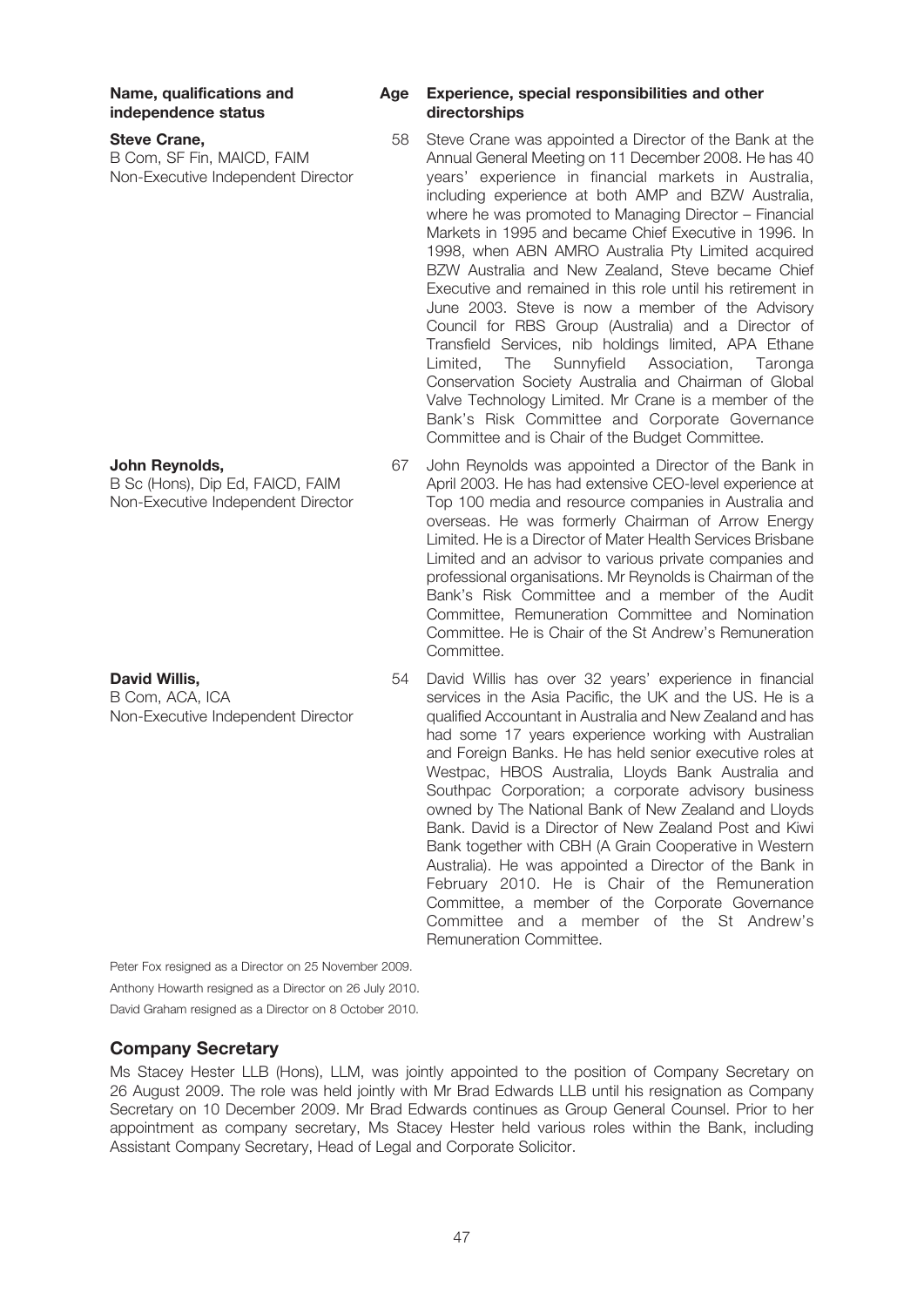# **Australian Taxation**

**The following is a summary of the Australian taxation treatment under the Income Tax Assessment Act of 1936 of Australia (the "Tax Act") and the Income Tax Assessment Act of 1997 of Australia (the "1997 Tax Act") as at the date of this Information Memorandum of payments of** interest (as defined in the Tax Act) on the Notes to be issued by the Issuer under the Programme **and certain other matters. It is not exhaustive, and in particular, does not deal with the position of certain classes of Noteholders (including, without limitation, dealers in securities, custodians or other third parties who hold Notes on behalf of other persons).**

**Prospective Noteholders should be aware that particular terms of issue of any Series of Notes may affect the tax treatment of that and other Series of Notes.**

**The following is a general guide and should be treated with appropriate caution. Information regarding taxes in respect of Notes may also be set out in the relevant Final Terms.**

**Prospective Noteholders are urged to satisfy themselves as to the overall tax consequences of purchasing, holding and/or Selling Notes and should consult their professional advisers on the tax implications of an investment in the Notes for their particular circumstances.**

# **Interest Withholding Tax**

An exemption from Australian interest withholding tax imposed under Division 11A of Part III of the Tax Act ("**IWT**") is available in respect of Notes issued by the Issuer under section 128F of the Tax Act if the following conditions are met:

- (a) the Issuer is a company (as defined in Section 128F(9) of the Tax Act) and a resident of Australia when it issues the Notes and when interest is paid. "Interest" is defined in section 128A(1AB) of the Tax Act to include amounts in the nature of, or in substitution for, interest and certain other amounts;
- (b) the Notes are issued in a manner which satisfies the public offer test. There are five principal methods of satisfying the public offer test the purpose of which is to ensure that lenders in overseas capital markets are aware that the Issuer is offering Notes for issue. In summary, the five methods are:
	- (i) offers for sale to at least 10 persons, each of which is carrying on a business of providing finance, or investing or dealing in securities, in the course of operating in financial markets and none of which is known to be or suspected by the Issuer to be, an associate of any of the others;
	- (ii) offers for sale to at least 100 persons whom it was reasonable for the Issuer to have regarded as either having acquired Notes in the past or being likely to be interested in acquiring Notes;
	- (iii) offers as result of the Notes being accepted for listing on a stock exchange, where the Issuer has previously entered into an agreement with a dealer, manager or underwriter, in relation to the placement of debentures, requiring the Issuer to seek such listing;
	- (iv) offers via publicly available information sources; and
	- (v) offers to the Dealers who offer to sell the Notes within 30 days by one of the preceding methods.

In addition, the issue of the Notes either in the form of a Temporary Global Note, a Permanent Global Note or a Definitive Note, by the Issuer and the offering of interests in the Notes by one of these methods should satisfy the public offer test;

- (c) the Issuer does not know, or have reasonable grounds to suspect, at the time of issue, that the Notes were being, or would later be, acquired (directly or indirectly) by an "associate" of the Issuer except as permitted by section 128F(5) of the Tax Act; and
- (d) at the time of the payment of interest, the Issuer does not know, or have reasonable grounds to suspect, that the payee is an associate of the Issuer, except as permitted by section 128F(6) of the Tax Act.

### Associates

An "associate" of the Issuer for the purposes of section 128F of the Tax Act (when the Issuer is not a trustee) includes (i) a person or entity which holds more than 50 per cent. of the voting shares of, or otherwise controls, the Issuer, (ii) an entity in which more than 50 per cent. of the voting shares are held by, or which is otherwise controlled by, the Issuer, (iii) a trustee of a trust where the Issuer is capable of benefiting (whether directly or indirectly) under that trust, and (iv) a person or entity who is an "associate" of another person or entity which is an "associate" of the Issuer under any of the foregoing.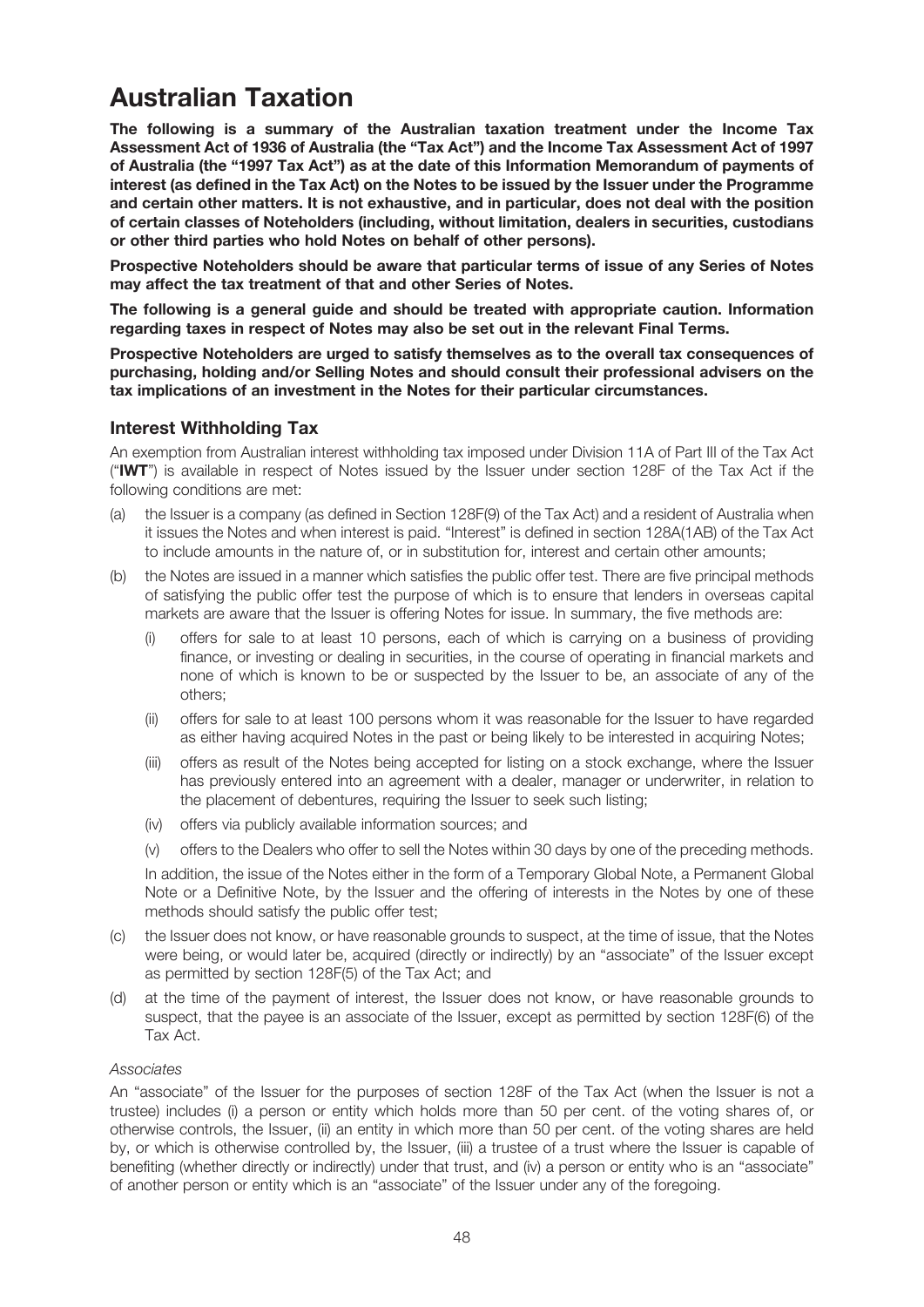However, "associate" does not include:

- (A) Australian resident associates who do not hold the Notes in the course of carrying on business at or through a permanent establishment outside Australia and non-resident associates who hold the Notes in the course of carrying on business at or through a permanent establishment in Australia; or
- (B) Australian resident associates that hold the Notes in the course of carrying on business at or through a permanent establishment outside Australia and non-resident associates who do not hold the Notes in the course of carrying on business through a permanent establishment in Australia who are acting in the capacity of:
	- (i) in the case of section 128F(5), a dealer, manager or underwriter in relation to the placement of the relevant Notes or a clearing house, custodian, funds manager or responsible entity of a registered managed investment scheme; or
	- (ii) in the case of section 128F(6), a clearing house, paying agent, custodian, funds manager or responsible entity of a registered managed investment scheme.

#### Compliance with Section 128F of the Tax Act

Unless otherwise specified in any relevant Final Terms (or another relevant supplement to this Information Memorandum), the Issuer proposes to issue Notes in a manner which will satisfy the requirements of section 128F of the Tax Act.

#### Exemptions under recent tax treaties

The Australian government has signed new or amended double tax conventions ("New Treaties") with a number of countries (each a "Specified Country").

In broad terms, the New Treaties effectively prevent the country in which the interest is sourced taxing that interest where it is derived by:

- the government of the relevant Specified Country and certain governmental authorities and agencies in the Specified Country; or
- a "financial institution" which is a resident of a "Specified Country" and which is unrelated to and dealing wholly independently with the Issuer. The term "financial institution" refers to either a bank or any other form of enterprise which substantially derives its profits by carrying on a business of raising and providing finance. (However, interest under a back-to-back loan or an economically equivalent arrangement will not qualify for this exemption.)

The Australian Federal Treasury maintains a listing of Australia's double tax conventions which provides details of country, status, withholding tax rate limits and Australian domestic implementation which is available to the public at the Federal Treasury Department's website: www.treasury.gov.au/ contentitem.asp?pageId=&ContentID=625.

#### Section 126 of the Tax Act

Section 126 of the Tax Act imposes a type of withholding tax at the rate of 45 per cent. on the payment or credit of interest on certain bearer debt securities (other than certain promissory notes) including Notes issued in bearer form if the Issuer fails to disclose the names and addresses of the holders to the Australian Taxation Office. Section 126 does not apply to the payment of interest on Notes in bearer form held by non-residents who do not carry on business at or through a permanent establishment in Australia where the issue of those Notes satisfied the requirements of section 128F of the Tax Act or IWT is payable.

In addition, the Australian Taxation Office has confirmed that for the purpose of section 126 of the Tax Act, the holder of debentures (such as the Notes in bearer form) means the person in possession of the debentures. Section 126 is therefore limited in its application to persons in possession of the Notes in bearer form who are residents in Australia or non-residents who are engaged in carrying on business in Australia at or through a permanent establishment in Australia. Where interests in Notes in bearer form are held through Euroclear or Clearstream, Luxembourg, the Issuer intends to treat the operators of those clearing systems as the holders of those Notes for the purposes of section 126 of the Tax Act.

#### Payment of additional amounts

As set out in more detail in the Terms and Conditions of the Notes, unless expressly provided to the contrary in the relevant Final Terms (or another relevant supplement to this Information Memorandum), if the Issuer should at any time be compelled by law to deduct or withhold an amount in respect of any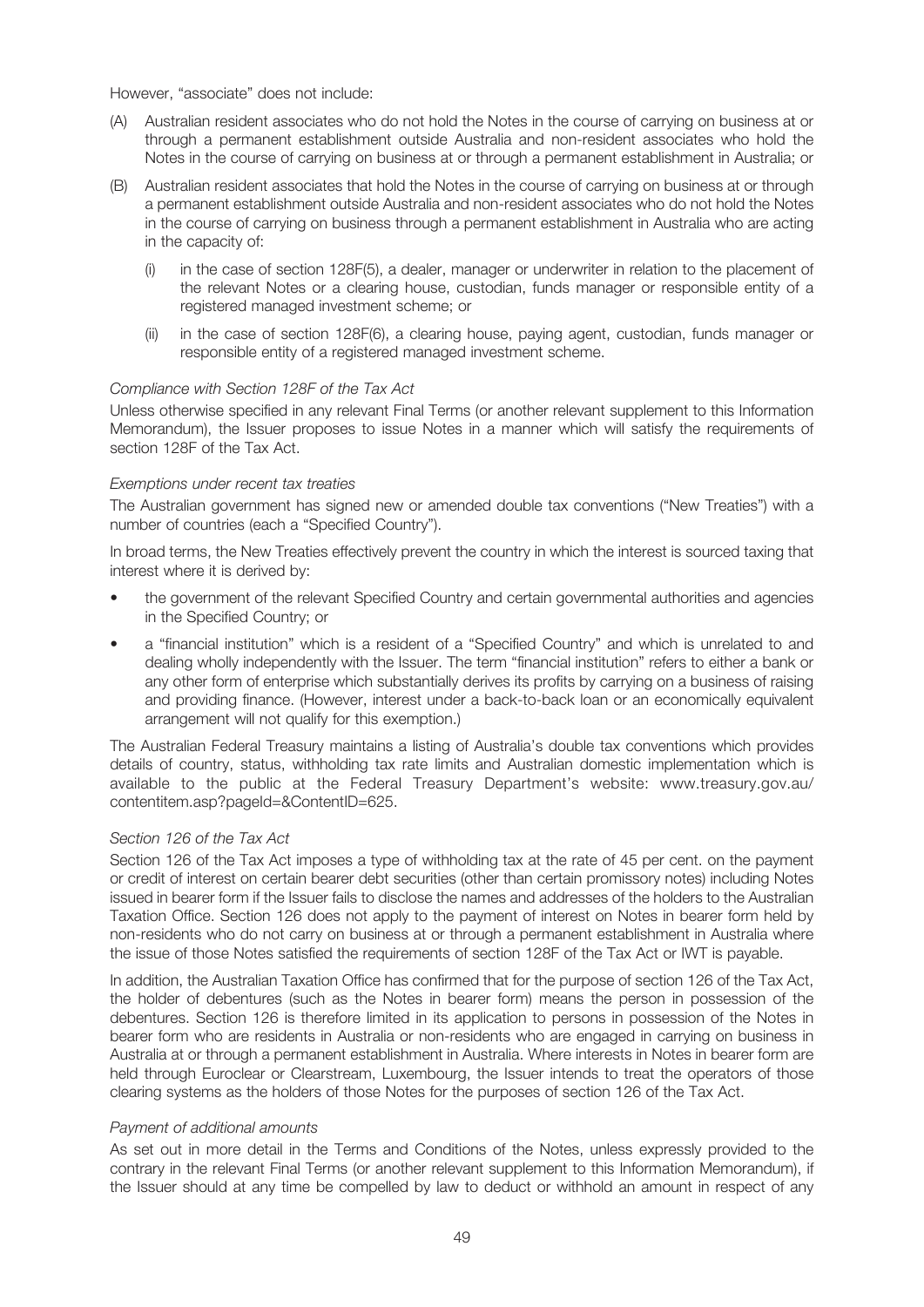withholding taxes imposed or levied by the Commonwealth of Australia, the Issuer shall, subject to certain exceptions, pay such additional amounts as may be necessary in order to ensure that the net amounts received by the Noteholders after such deduction or withholding shall equal the respective amounts which would have been received had no such deduction or withholding been required. If the Issuer is compelled by law in relation to any Notes to deduct or withhold an amount in respect of any withholding taxes, the Issuer will have the option to redeem those Notes in accordance with the relevant Terms and Conditions.

### **General Tax**

Under Australian law as presently in effect:

- (A) assuming the requirements of section 128F of the Tax Act are satisfied with respect to the Notes, payment of principal and interest (as defined in section 128A(1AB) of the Tax Act) to a Noteholder, who is a non-resident of Australia and who, during the taxable year, does not hold the Notes in the course of carrying on business at or through a permanent establishment within Australia, will not be subject to Australian income taxes on such principal and interest;
- (B) Australian residents or non-Australian residents who hold the Notes in the course of carrying on business at or through a permanent establishment in Australia ("Australian Holders"), will be assessable for Australian tax purposes on income either received or accrued due to them in respect of the Notes. Whether income will be recognised on a cash receipts or accruals basis will depend upon the tax status of the particular Noteholder and the terms and conditions of the Notes. Special rules apply to the taxation of Australian residents who hold the Notes in the course of carrying on business at or through a permanent establishment outside Australia which vary depending on the country in which that permanent establishment is located;
- (C) a Noteholder, who is a non-Australian resident will not be subject to Australian income tax on gains realised during that year on sale or redemption of the Notes, provided that:
	- (i) if the non-Australian resident is not a resident of a country with which Australia has entered into a double tax convention – such gains do not have an Australian source; or
	- (ii) if the non-Australian resident is a resident of a country with which Australia has entered into a double tax convention – the non-Australian resident does not hold the Notes in the course of carrying on business at or through a permanent establishment in Australia.

A gain arising on the sale of Notes by a non-Australian resident holder to another non-Australian resident where the Notes are sold outside Australia and all negotiations are conducted, and documentation executed, outside Australia would not be regarded as having an Australian source;

- (D) Australian Holders will be required to include any gain or loss on disposal or redemption of the Notes in their taxable income. Special rules apply to the taxation of Australian residents who hold the Notes in the course of carrying on business at or through a permanent establishment outside Australia, which vary depending on the country in which that permanent establishment is located;
- (E) there are specific rules that can apply to treat a portion of the purchase price of the Notes as interest for IWT purposes when certain Notes originally issued at a discount or with a maturity premium or which do not pay interest at least annually are sold to an Australian resident (who does not acquire them in the course of carrying on business at or through a permanent establishment outside Australia) or a non-resident (who acquires them in the course of carrying on business at or through a permanent establishment in Australia). If the Notes are not issued at a discount and do not have a maturity premium, these rules should not apply to the Notes. These rules also do not apply in circumstances where the deemed interest would have been exempt under section 128F of the Tax Act, if the Notes had been held to maturity by a non-resident;
- (F) no Notes will be subject to death, estate or succession duties imposed by Australia, or by any political subdivision or authority therein having power to tax, if held at the time of death;
- (G) no ad valorem stamp, issue, registration or similar taxes are payable in Australia on the issue of any Notes or the transfer of any Notes (except where the Notes are physically in, issued in or registered in South Australia);
- (H) neither the issue nor receipt of the Notes will give rise to a liability for goods and services tax ("GST") in Australia on the basis that the supply of Notes will comprise either an input taxed financial supply or (in the case of an offshore subscriber) a GST-free supply. Furthermore, neither the payment or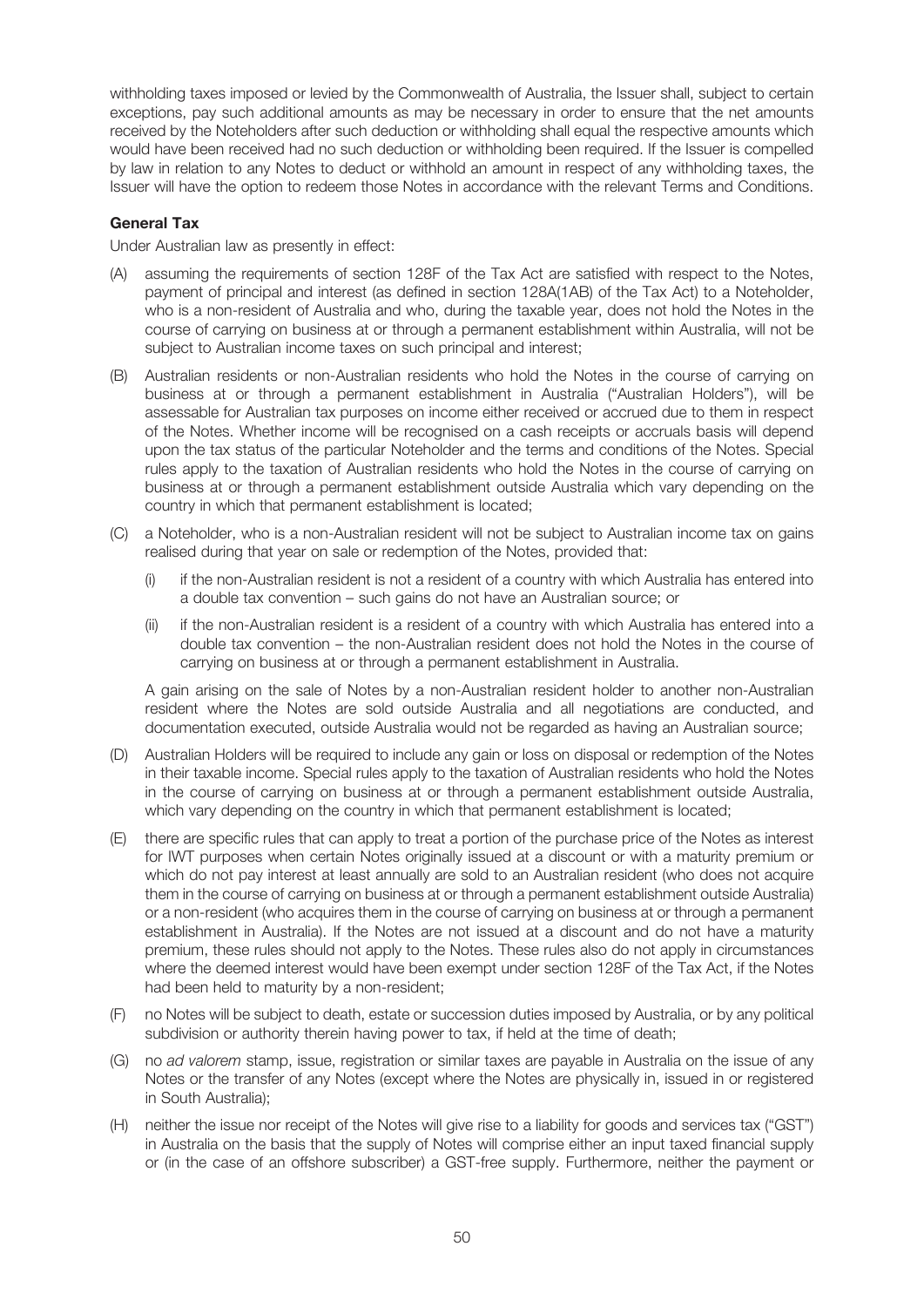receipt of principal or interest by the Issuer, nor the disposal of the Notes, would give rise to any GST liability in Australia;

- (I) payments in respect of the Notes can be made free and clear of the "supply withholding tax" imposed under section 12-190 of Schedule 1 to the Taxation Administration Act 1953 of Australia ("**TAA**");
- (J) Division 974 of the 1997 Tax Act contains tests for characterising debt (for all entities) and equity (for companies) for Australian tax purposes, including for the purposes of dividend withholding tax and IWT. The Issuer intends to issue Notes which are to be characterised as "debt interests" for the purposes of the tests contained in Division 974 and the returns paid on the Notes are to be "interest" for the purpose of section 128F of the Tax Act. Accordingly, Division 974 is unlikely to adversely affect the Australian tax treatment of holders of Notes;
- (K) Section 12-315 of schedule 1 to the TAA gives the Governor-General power to make regulations requiring withholding from certain payments to non-residents. The regulations that have been made to date do not relate to interest and other payments under the Notes. However, section 12-315 expressly provides that the regulations will not apply to interest and other payments which are already subject to the current IWT rules or specifically exempt from those rules. Further, regulations may only be made if the responsible minister is satisfied the specified payments are of a kind that could reasonably relate to assessable income of foreign residents. The Issuer has been advised that it does not expect the regulations to apply to repayments of principal under the Notes, provided those Notes are not issued at a discount, as repayments of principal amounts will generally not be reasonably related to assessable income. The possible application of any future regulations to the proceeds of any sale of the Notes will need to be monitored; and
- (L) Divisions 775 and 960 of the Tax Act contain rules to deal with the taxation consequences of foreign exchange transactions. The rules are complex and will apply to the Issuer in respect of any Notes denominated in a currency other than Australian dollars, as well as any currency hedging arrangements entered into in respect of such Notes. Nevertheless, the Issuer ought to be able to manage its position under the rules so that the tax consequences are effectively the same as the commercial position (that is, that any net foreign exchange gains or losses recognised for tax purposes should be represented by similar cash gains or losses). The rules may also apply to any Noteholders that hold Notes that are not denominated in Australian dollars and who are Australian residents, or non-Australian residents in the course of carrying on business in Australia. Any such Noteholders should consult their professional advisors for advice as to how to tax account for any foreign exchange gains or losses arising from their holding of those Notes.

## **Taxation of Financial Arrangements**

The Tax Laws Amendment (Taxation of Financial Arrangements) Act 2009 ("**TOFA Act**") has been enacted. The TOFA Act contains a comprehensive set of principles and rules for the taxation of financial arrangements ("**TOFA regime**"). The Notes will be within the definition of financial arrangement.

The TOFA regime applies to financial arrangements a taxpayer first starts to hold in an income year commencing on or after 1 July 2010, except that:

- a taxpayer can choose to apply the TOFA regime to financial arrangements first held in income years commencing on or after 1 July 2009; and
- a taxpayer can choose to apply the TOFA regime to all financial arrangements in existence at the time the TOFA regime commences to apply to it.

Certain taxpayers are (except where significant deferral of tax is involved) excluded from the TOFA regime, unless they elect otherwise. The excluded taxpayers include individuals and entities whose annual turnover and/or value of assets is below certain monetary thresholds.

Broadly, the TOFA regime:

- sets out the methods under which gains and losses from financial arrangements will be brought to account for tax purposes;
- establishes criteria that determine how different financial arrangements are characterised, and treated under, the different methods; and
- treats gains and losses on revenue account, except where specific rules apply.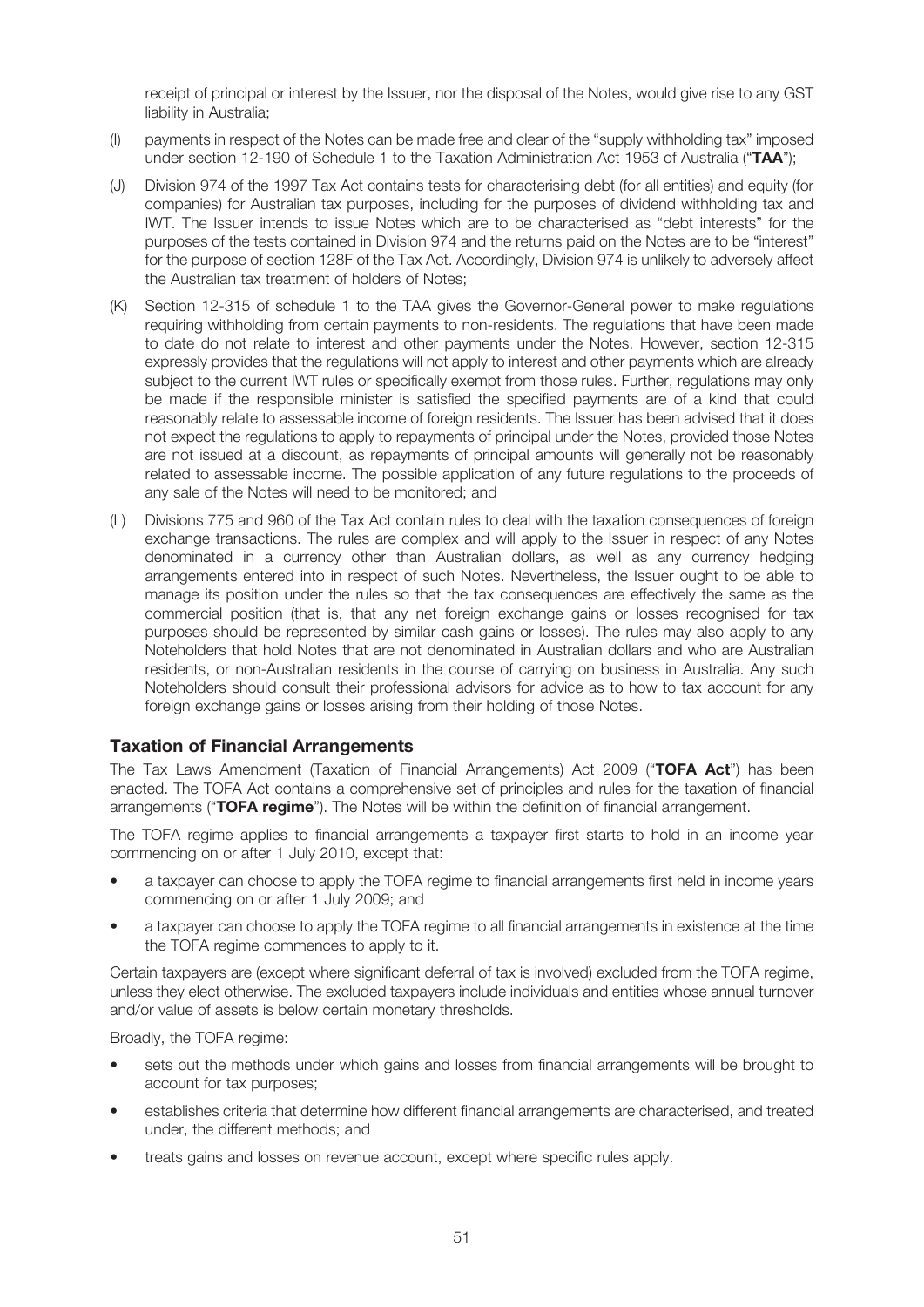If interest withholding tax or the exemption in Section 128F of the Tax Act applies to a payment of interest, the TOFA regime will not apply to assess that interest. However, other gains and losses made in respect of financial arrangements may be dealt with under the TOFA regime.

Broadly, the TOFA regime will generally not apply to a Noteholder who is a non-resident of Australia who has not:

- engaged in trade or business at or through a permanent establishment within Australia; or
- derived Australian sourced gains or losses.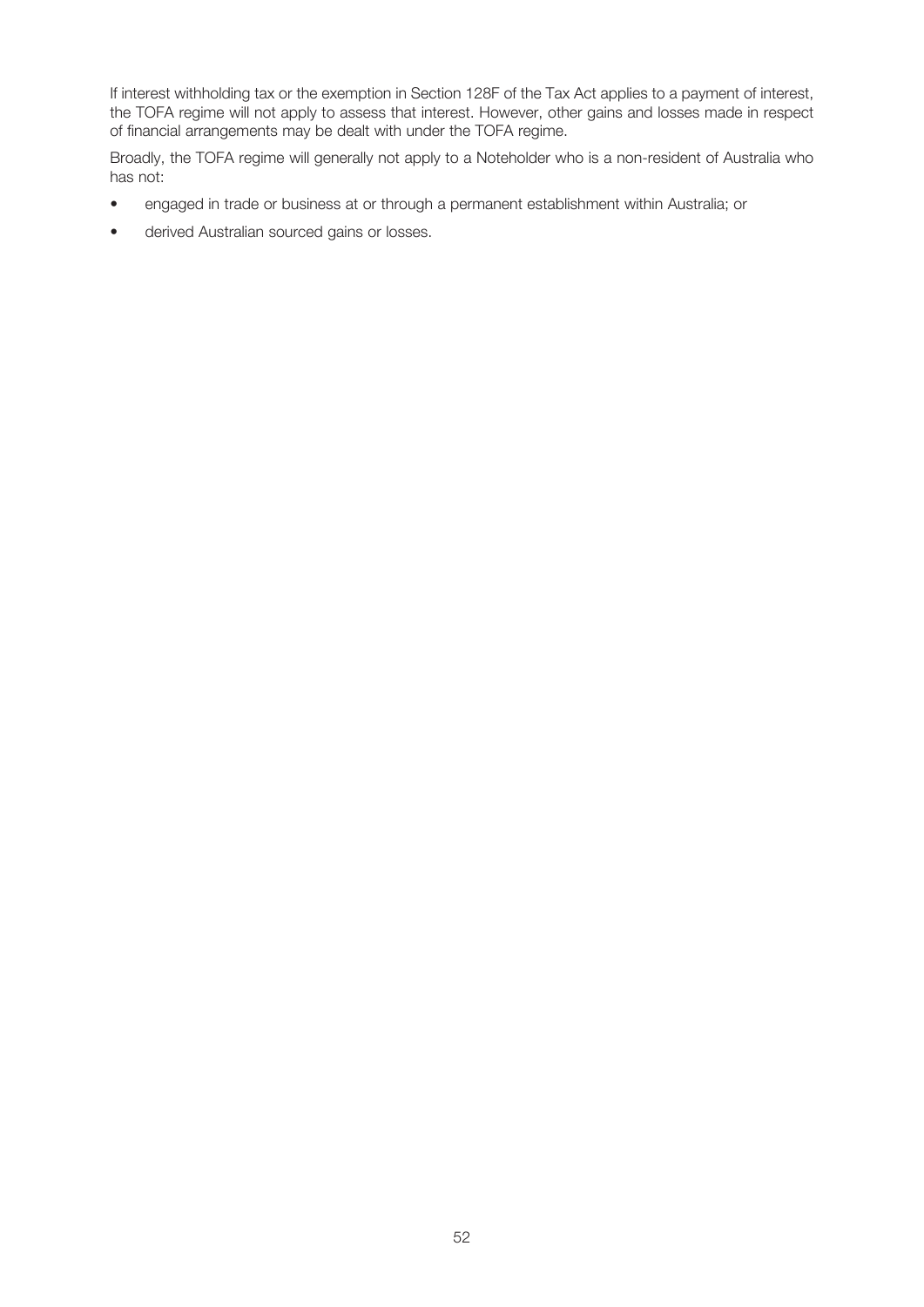# **United Kingdom Taxation and EU Savings Directive**

# **United Kingdom Taxation**

**The following applies only to persons who are the beneficial owners of Notes and is a summary of the Issuer's understanding of current law and practice in the United Kingdom relating only to United Kingdom withholding tax treatment of payments of principal and interest in respect of Notes. It does not deal with any other United Kingdom taxation implications of acquiring, holding or disposing of Notes. Some aspects do not apply to certain classes of person (such as dealers) to whom special rules may apply. The United Kingdom tax treatment of prospective noteholders depends on their individual circumstances and may be subject to change in the future. Prospective Noteholders who are in any doubt as to their tax position or who may be subject to tax in a jurisdiction other than the United Kingdom should seek their own professional advice.**

## **Payment of interest on the Notes**

Payments of interest on the Notes may be made without withholding on account of United Kingdom income tax provided the payments of interest do not have an United Kingdom source.

However, Noteholders may wish to note that in certain circumstances HM Revenue and Customs has power to obtain information (including the name and address of the beneficial owner of the interest) from any person in the United Kingdom who either pays or credits interest to or receives interest for the benefit of a Noteholder. HM Revenue and Customs also has the power to obtain information from any person in the United Kingdom who pays amounts payable on the redemption of Notes which are deeply discounted securities for the purpose of the Income Tax (Trading and Other Income) Act 2005 or receives such amounts for the benefit of another person although HM Revenue and Customs' published practice indicates that HM Revenue and Customs will not exercise its power to require this information where such amounts are paid on or before 5 April 2011. Information so obtained may, in certain circumstances, be exchanged by HM Revenue and Customs with the tax authorities of the jurisdiction in which the Noteholder is resident for tax purposes.

# **EU Savings Directive**

Under EC Council Directive 2003/48/EC on the taxation of savings income, Member States are required to provide to the tax authorities of another Member State details of payments of interest (or similar income) paid by a person within its jurisdiction to an individual resident in that other Member State or to certain limited types of entities established in that other Member State. However, for a transitional period, Luxembourg and Austria are instead required (unless during that period they elect otherwise) to operate a withholding system in relation to such payments (the ending of such transitional period being dependent upon the conclusion of certain other agreements relating to information exchange with certain other countries). A number of non-EU countries and territories including Switzerland have adopted similar measures (a withholding system in the case of Switzerland).

On 15 September 2008 the European Commission issued a report to the Council of the European Union on the operation of the Directive, which included the Commission's advice on the need for changes to the Directive. On 13 November 2008 the European Commission published a more detailed proposal for amendments to the Directive, which included a number of suggested changes. The European Parliament approved an amended version of this proposal on 24 April 2009. If any of those proposed changes are made in relation to the Directive, they may amend or broaden the scope of the requirements described above.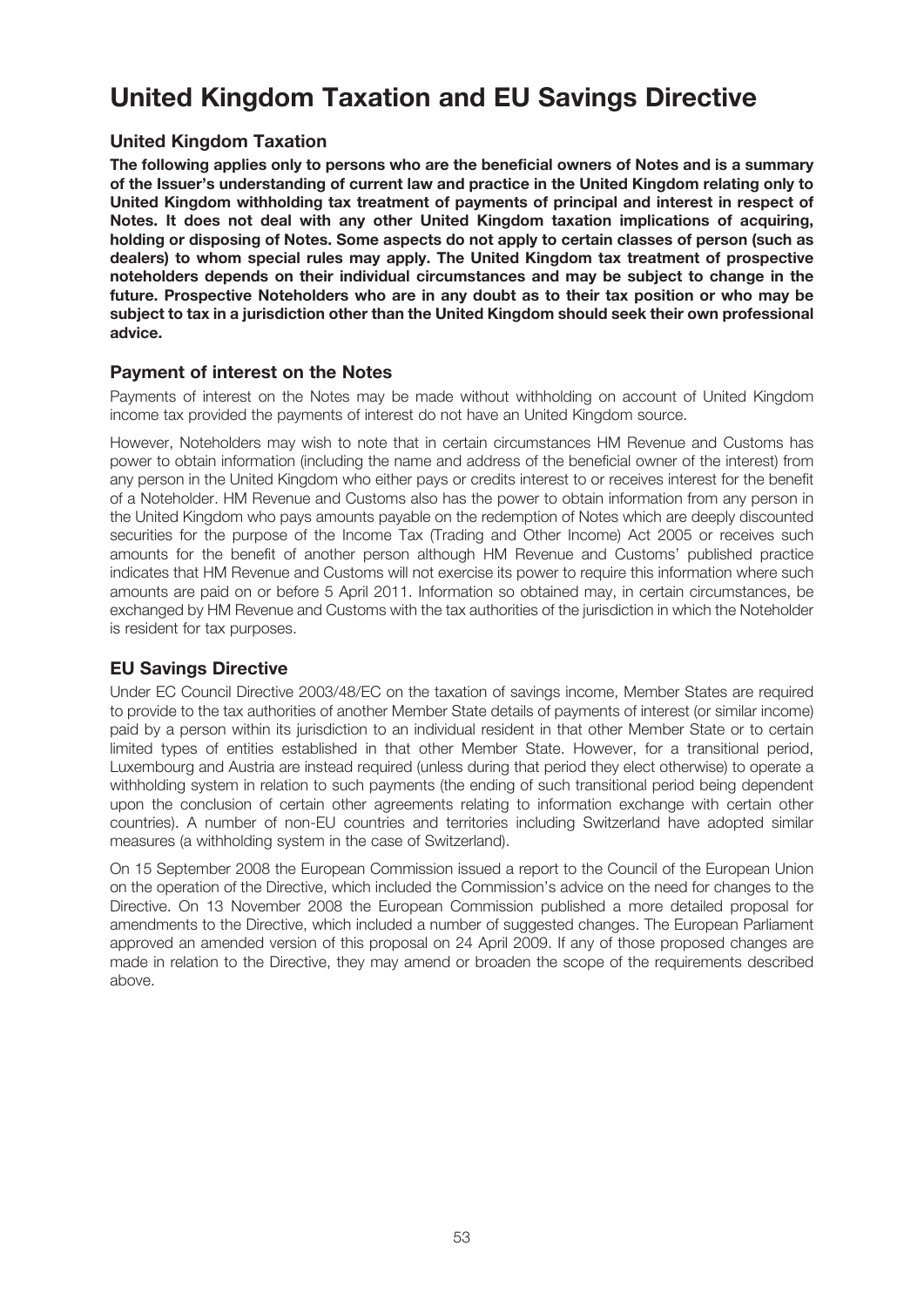# **Subscription and Sale**

# **Summary of Dealer Agreement**

Subject to the terms and the conditions contained in an amended and restated dealer agreement dated 17 December 2010 (as amended, supplemented or restated from time to time, the "Dealer Agreement") between the Issuer and the Dealers from time to time party thereto (the "Dealers"), the Notes will be offered on a continuous basis by the Issuer to the Dealers. However, the Issuer has reserved the right to sell Notes directly on its own behalf to Dealers in accordance with the Dealer Agreement. The Notes may be resold at prevailing market prices, or at prices related thereto, at the time of such resale, as determined by the relevant Dealer. The Dealer Agreement also provides for Notes to be issued in syndicated Tranches that are jointly and severally underwritten by two or more Dealers.

The Issuer has agreed to indemnify the Dealers against certain liabilities in connection with the offer and sale of the Notes. The Dealer Agreement entitles the Dealers to terminate any agreement that they make to subscribe Notes in certain circumstances prior to payment for such Notes being made to the Issuer.

# **Selling Restrictions**

### **United States**

The Notes have not been and will not be registered under the Securities Act and may not be offered or sold within the United States or to, or for the account or benefit of, U.S. persons except in certain transactions exempt from the registration requirements of the Securities Act.

The Notes are subject to U.S. tax law requirements and may not be offered, sold or delivered within the United States or its possessions or to a United States person, except in certain transactions permitted by U.S. tax regulations. Terms used in this paragraph have the meanings given to them by the U.S. Internal Revenue Code and regulations thereunder.

Each Dealer has represented and agreed and each further Dealer appointed under the Programme will be required to represent and agree that, except as permitted by the Dealer Agreement, it will not offer, sell or deliver Notes (i) as part of their distribution at any time and (ii) otherwise until 40 days after the completion of the distribution, as determined and certified by the relevant Dealer or, in the case of an issue of Notes on a syndicated basis, the relevant lead manager of all Notes of the Tranche of which such Notes are a part within the United States or to, or for the account or benefit of, U.S. persons and it will have sent to each Dealer to which it sells Notes during the distribution compliance period a confirmation or other notice setting forth the restrictions on offers and sales of the Notes within the United States or to, or for the account or benefit of, U.S. persons. Terms used in the preceding paragraph and in this paragraph have the meanings given to them by Regulation S under the Securities Act.

In addition, until 40 days after the commencement of the offering of the Notes of the Tranche of which such Notes are a part, an offer or sale of Notes within the United States by any Dealer (whether or not participating in the offering) may violate the registration requirements of the Securities Act if such offer or sale is made otherwise than in accordance with an available exemptions from registrations under the Securities Act.

Each issue of Index Linked Notes and Dual Currency Notes shall be subject to such additional U.S. selling restrictions as the Issuer and the relevant Dealer or Dealers shall agree as a term of the issue and purchase of such Notes, which additional selling restrictions shall be set out in the applicable Final Terms. Each relevant Dealer has agreed and each further Dealer appointed under the Programme will be required to agree that it will offer, sell or deliver such Notes only in compliance with such additional U.S. selling restrictions.

### **Public Offer Selling Restriction under the Prospectus Directive**

In relation to each Member State of the European Economic Area which has implemented the Prospectus Directive (each, a "**Relevant Member State**"), each Dealer has represented and agreed, and each further Dealer appointed under the Programme will be required to represent and agree, that with effect from and including the date on which the Prospectus Directive is implemented in that Relevant Member State (the "**Relevant Implementation Date**") it has not made and will not make an offer of Notes which are the subject of the offering contemplated by this Information Memorandum as completed by the final terms in relation thereto to the public in that Relevant Member State, except that it may, with effect from and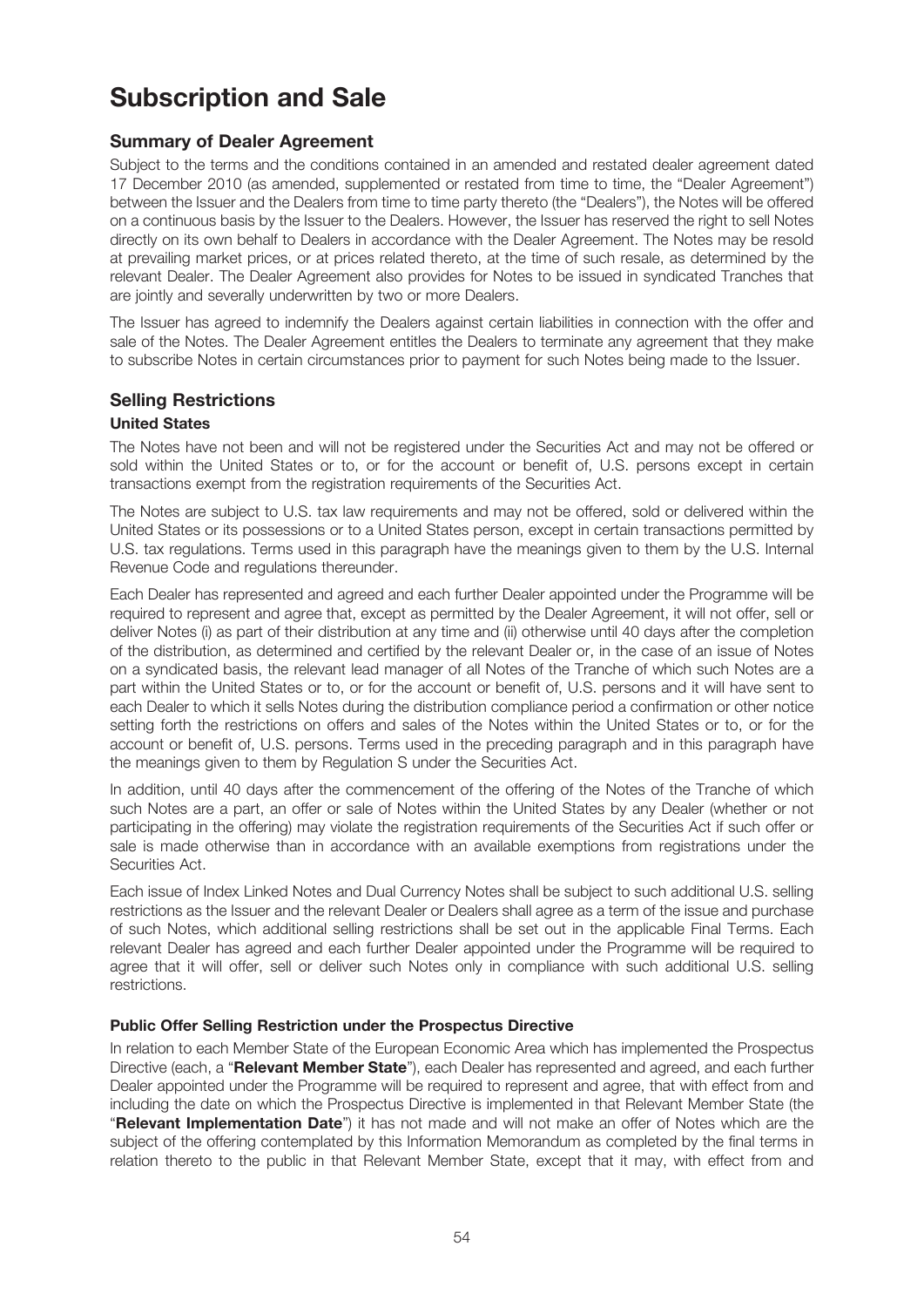including the Relevant Implementation Date, make an offer of such Notes to the public in that Relevant Member State:

- (a) at any time to legal entities which are authorised or regulated to operate in the financial markets or, if not so authorised or regulated, whose corporate purpose is solely to invest in securities;
- (b) at any time to any legal entity which has two or more of (1) an average of at least 250 employees during the last financial year; (2) a total balance sheet of more than  $\epsilon$ 43,000,000 and (3) an annual net turnover of more than €50,000,000, as shown in its last annual or consolidated accounts;
- (c) at any time to fewer than 100 natural or legal persons (other than qualified investors as defined in the Prospectus Directive) subject to obtaining the prior consent of the relevant Dealer or Dealers nominated by the Issuer for any such offer; or
- (d) at any time in any other circumstances falling within Article 3(2) of the Prospectus Directive,

provided that no such offer of Notes referred to above shall require the Issuer or any Dealer to publish a prospectus pursuant to Article 3 of the Prospectus Directive or supplement a prospectus pursuant to Article 16 of the Prospectus Directive.

For the purposes of this provision, the expression an "offer of Notes to the public" in relation to any Notes in any Relevant Member State means the communication in any form and by any means of sufficient information on the terms of the offer and the Notes to be offered so as to enable an investor to decide to purchase or subscribe the Notes, as the same may be varied in that Member State by any measure implementing the Prospectus Directive in that Member State and the expression "**Prospectus Directive**" means Directive 2003/71/EC and includes any relevant implementing measure in each Relevant Member State.

### **United Kingdom**

Each Dealer has represented and agreed and each further Dealer appointed under the Programme will be required to represent and agree that:

- (i) in relation to any Notes having a maturity of less than one year, (a) it is a person whose ordinary activities involve it in acquiring, holding, managing or disposing of investments (as principal or agent) for the purposes of its business and (b) it has not offered or sold and will not offer or sell any Notes other than to persons whose ordinary activities involve them in acquiring, holding, managing or disposing of investments (as principal or as agent) for the purposes of their businesses or who it is reasonable to expect will acquire, hold, manage or dispose of investments (as principal or agent) for the purposes of their businesses where the issue of the Notes would otherwise constitute a contravention of section 19 of the FSMA by the Issuer;
- (ii) it has only communicated or caused to be communicated and will only communicate or cause to be communicated an invitation or inducement to engage in investment activity (within the meaning of section 21 of the FSMA) received by it in connection with the issue of any Notes in circumstances in which section 21(1) of the FSMA does not apply to the Issuer; and
- (iii) it has complied and will comply with all applicable provisions of the FSMA with respect to anything done by it in relation to any Notes in, from or otherwise involving the United Kingdom.

### **Australia**

No prospectus or other disclosure document (as defined in the Corporations Act 2001 of Australia (the "**Corporations Act**")) in relation to the Programme or any Notes has been, or will be, lodged with the Australian Securities and Investments Commission ("**ASIC**") or ASX Limited (ABN 98 008 624 691) ("ASX"). Each Dealer has represented and agreed, and any further Dealer appointed under the Programme will be required to represent and agree that, unless the relevant Final Terms (or another relevant supplement to this Information Memorandum) otherwise provides, in connection with the distribution of the Notes, it:

- (a) has not offered or invited applications, and will not offer or invite applications, for the issue, sale, subscription or purchase of the Notes in Australia (including an offer or invitation which is received by a person in Australia); and
- (b) has not distributed or published, and will not distribute or publish this Information Memorandum or any supplement, advertisement or other offering material relating to the Notes in Australia;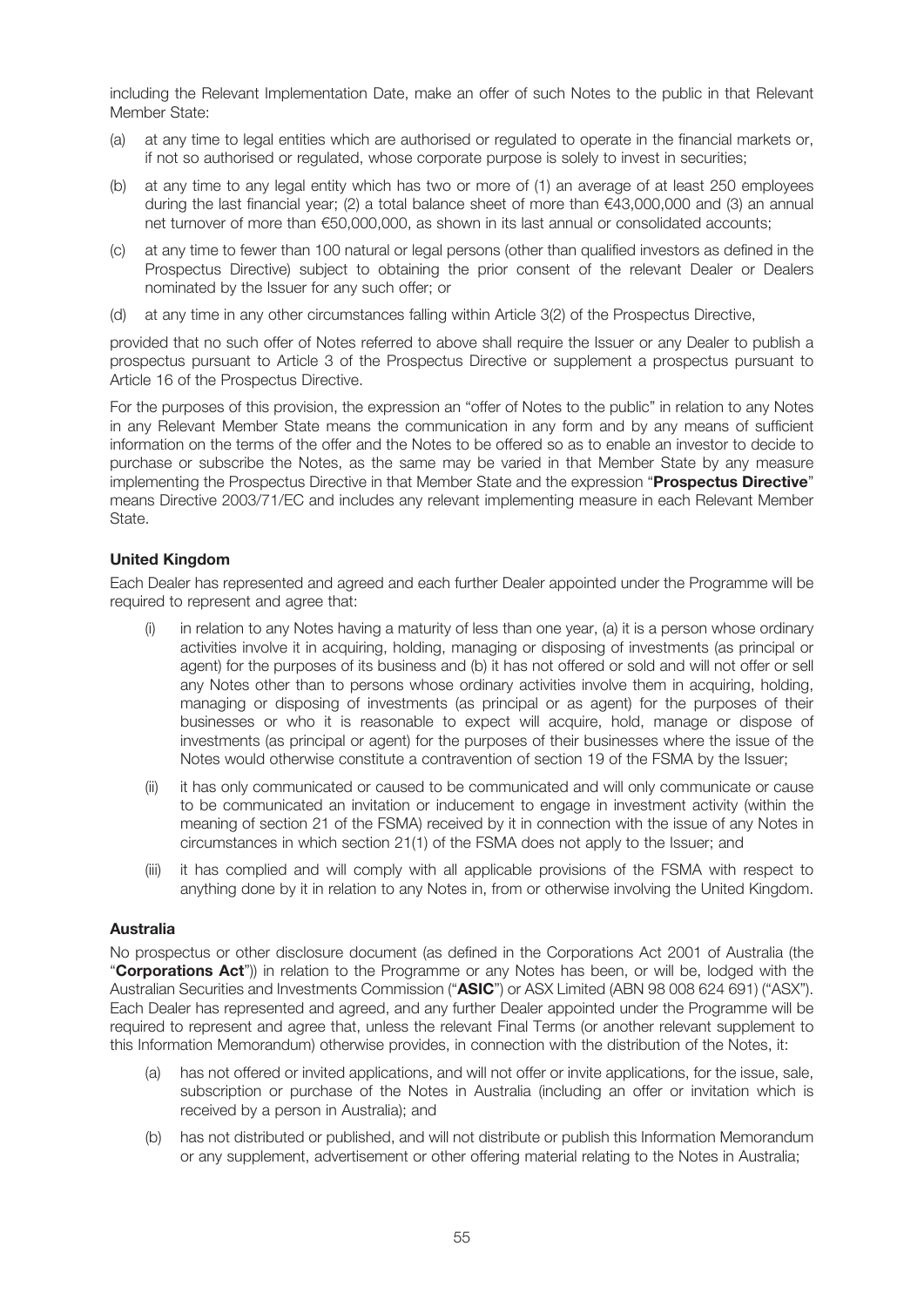unless:

- (i) the minimum aggregate consideration payable by each offeree is at least A\$500,000 (or its equivalent in other currency, in either case, disregarding moneys lent by the offeror or its associates) or the offer or invitation otherwise does not require disclosure to investors under Parts 6D.2 or 7.9 of the Corporations Act;
- (ii) the offer or the issuance of the Notes does not constitute an offer to a "retail client" for the purposes of Section 761G of the Corporations Act;
- (iii) such action complies with all applicable laws, regulations and directives in Australia; and
- (iv) such action does not require any document to be lodged with ASIC or ASX or any other regulatory authority in Australia.

Section 708(19) of the Corporations Act provides that an offer of "debentures" (as defined in the Corporations Act) for issue or sale does not need disclosure to investors in accordance with Part 6D.2 of the Corporations Act if the Issuer is an Australian authorised deposit-taking institution ("**ADI**"). As at the date of this Information Memorandum, the Issuer is an ADI.

In addition, each Dealer has agreed and each further Dealer appointed under the Programme will be required to agree that, in connection with the primary distribution of the Notes, it will not sell Notes to any person if, at the time of such sale, the employees of the Dealer aware of, or involved in, the sale knew or had reasonable grounds to suspect that, as a result of such sale, any Notes or an interest in any Notes were being, or would later be, acquired (directly or indirectly) by an associate of the Issuer that is:

- (a) a non-resident of Australia that did not acquire the Notes in carrying on a business in Australia at or through a permanent establishment in Australia and did not acquire the Notes in the capacity of a dealer, manager or underwriter in relation to the placement of the Notes; or a clearing house, custodian, funds manager or a responsible entity of a registered scheme; or
- (b) a resident of Australia that acquired the Notes in carrying on a business in a country outside Australia at or through a permanent establishment in that country and did not acquire the Notes in the capacity of a dealer, manager or underwriter in relation to the placement of the Notes; or a clearing house, custodian, funds manager or a responsible entity of a registered scheme.

#### **Switzerland**

In connection with the initial placement of any Notes in Switzerland, each Dealer has agreed and each additional Dealer appointed under the Programme will be required to agree that the Notes have not been offered or sold and will not be offered and sold in Switzerland save in accordance with Art. 652a and Art.1156 of the Swiss Code of Obligations of 30 March 1911 (as amended).

### **Hong Kong**

Each Dealer has represented and agreed and each further Dealer appointed under the Programme will be required to represent and agree that:

- (a) it has not offered or sold, and will not offer or sell, in Hong Kong, by means of any document, any Notes other than (i) in circumstances which do not constitute an offer to the public within the meaning of the Companies Ordinance (Cap. 32) ("**CO**"), or (ii) to professional investors within the meaning of the Securities and Futures Ordinance (Cap. 571) ("**SFO**") and any rules made under the SFO, or (iii) in other circumstances which do not result in the document being a prospectus within the meaning of the CO; and
- (b) it has not issued, or had in its possession for the purposes of issue, and will not issue or have in its possession for the purposes of issue (in each case whether in Hong Kong or elsewhere), any advertisement, invitation or document relating to the Notes which is directed at, or the contents of which are likely to be accessed or read by, the public in Hong Kong (except if permitted to do so under the laws of Hong Kong) other than with respect to Notes which are or are intended to be disposed of only to persons outside Hong Kong or only to "professional investors" within the meaning of the SFO and any rules made under the SFO.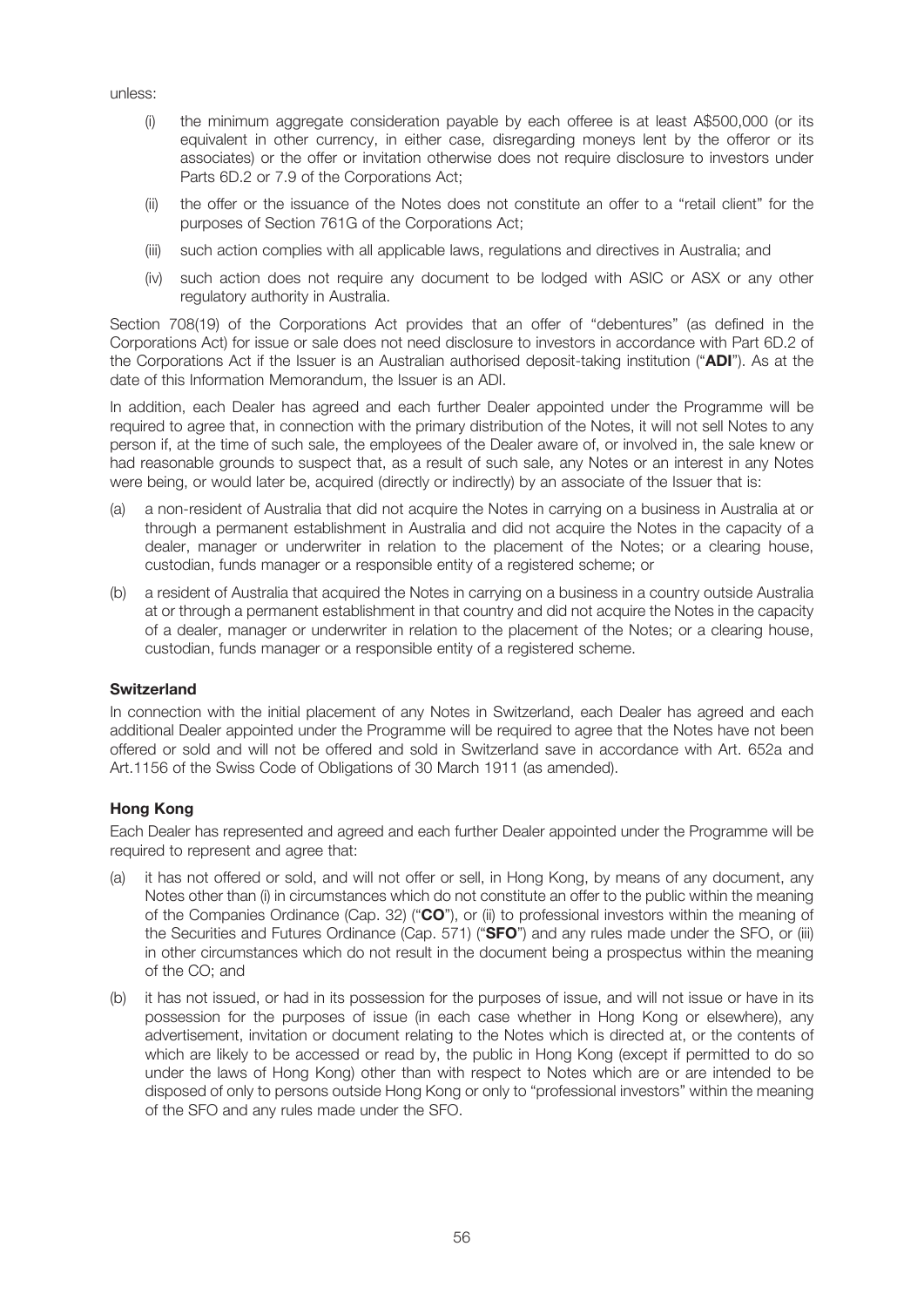### **Singapore**

This Information Memorandum has not been registered as a prospectus with the Monetary Authority of Singapore under the Securities and Futures Act (Chapter 289 of Singapore) (the "**Securities and Futures Act**"). Each Dealer has represented, warranted and agreed and each further Dealer appointed under the Programme will be required to represent, warrant and agree that the Notes may not be offered or sold or made the subject of an invitation for subscription or purchase nor may this Information Memorandum or any other document or material in connection with the offer or sale or invitation for subscription or purchase of any Notes be circulated or distributed whether directly or indirectly to any person in Singapore other than (a) to an institutional investor pursuant to Section 274 of the Securities and Futures Act, (b) to a relevant person under Section 275(1) or any person pursuant to Section 275(1A) of the Securities and Futures Act, and in accordance with the conditions specified in Section 275 of the Securities and Futures Act or (c) pursuant to, and in accordance with the conditions of, any other applicable provision of the Securities and Futures Act.

Each of the following relevant persons specified in Section 275 of the Securities and Futures Act which has subscribed or purchased Notes, namely a person who is:

- (a) a corporation (which is not an accredited investor (as defined in Section 4A of the Securities and Futures Act)) the sole business of which is to hold investments and the entire share capital of which is owned by one or more individuals, each of whom is an accredited investor; or
- (b) a trust (where the trustee is not an accredited investor) whose sole purpose is to hold investments and each beneficiary is an individual who is an accredited investor,

should note that shares, debentures and units of shares and debentures of that corporation or the beneficiaries' rights and interest in that trust shall not be transferable for 6 months after that corporation or that trust has acquired the Notes under Section 275 of the Securities and Futures Act except:

- (1) to an institutional investor under Section 274 of the Securities and Futures Act or to a relevant person under Section 275(1) or any person pursuant Section 275(1A) of the Securities and Futures Act, and in accordance with the conditions, specified in Section 275 of the Securities and Futures Act;
- (2) where no consideration is given for the transfer;
- (3) where the transfer is by operation of law; or
- (4) pursuant to Section 276(7) of the Securities and Futures Act.

### **General**

Each Dealer has agreed and each further Dealer appointed under the Programme will be required to agree that it will (to the best of its knowledge and belief) comply with all applicable securities laws and regulations in force in any jurisdiction in which it purchases, offers, sells or delivers Notes or possesses or distributes this Information Memorandum or any advertisement or other offering material and will obtain any consent, approval or permission required by it for the purchase, offer, sale or delivery by it of Notes under the laws and regulations in force in any jurisdiction to which it is subject or in which it makes such purchases, offers, sales or deliveries and neither the Issuer nor any other Dealer shall have any responsibility therefor.

Neither the Issuer nor any of the Dealers represents that any Notes may at any time lawfully be sold in compliance with any applicable registration or other requirements in any jurisdiction, or pursuant to any exemption available thereunder, or assumes any responsibility for facilitating such sale.

With regard to each Tranche, the relevant Dealer will be required to comply with such other additional restrictions as the Issuer and the relevant Dealer shall agree and as shall be set out in the applicable Final Terms.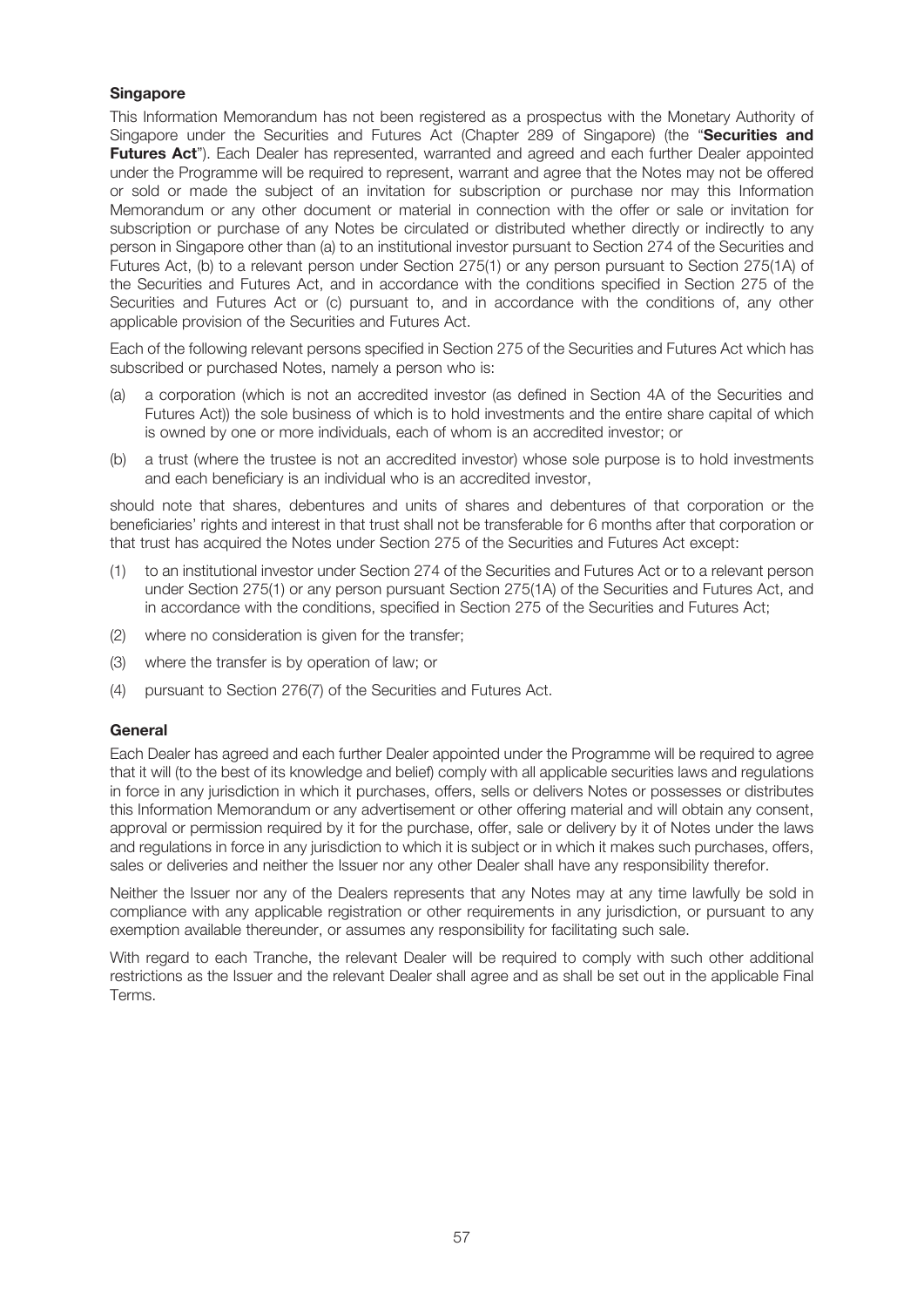# **Form of Final Terms**

Set out below is the form of Final Terms which will be completed for each Tranche of Notes issued under the Programme.

[Date]

# **Bank of Queensland Limited (ABN 32 009 656 740)**

#### **Issue of [Aggregate Nominal Amount of Tranche][Title of Notes] under the U.S.\$4,000,000,000**

### **Euro Medium Term Note Programme**

# **PART A – CONTRACTUAL TERMS**

Terms used herein shall be deemed to be defined as such for the purposes of the Conditions set forth in the Information Memorandum dated 17 December 2010 [and the supplement to the Information Memorandum dated [insert date]] which [together] constitute[s] a base prospectus for the purposes of the Prospectus Directive (Directive 2003/71/EC) (the "Prospectus Directive"). This document constitutes the Final Terms of the Notes described herein for the purposes of Article 5.4 of the Prospectus Directive and must be read in conjunction with the Information Memorandum [as so supplemented]. Full information on the Issuer and the offer of the Notes is only available on the basis of the combination of these Final Terms and the Information Memorandum [as so supplemented]. The Information Memorandum [and the supplement to the Information Memorandum] [is/are] available for viewing at, and copies may be obtained from, [address].

[The following alternative language applies if the first tranche of an issue which is being increased was issued under an Information Memorandum with an earlier date.]

Terms used herein shall be deemed to be defined as such for the purposes of the Conditions (the "Conditions") set forth in the Information Memorandum dated [original date] and incorporated by reference into the Information Memorandum dated 17 December 2010, [and the supplement to the Information Memorandum dated [insert date]]. This document constitutes the Final Terms of the Notes described herein for the purposes of Article 5.4 of the Prospectus Directive (Directive 2003/71/EC) (the "Prospectus Directive") and must be read in conjunction with the Information Memorandum dated 17 December 2010 [and the supplement to the Information Memorandum dated [insert date]] which [together] constitute[s] a base prospectus for the purposes of the Prospectus Directive. Copies of the Information Memorandum [as so supplemented] are available for viewing at [address] [and] [website] and copies may be obtained from [address].

[Include whichever of the following apply or specify as "Not Applicable" (N/A). Note that the numbering should remain as set out below, even if "Not Applicable" is indicated for individual paragraphs or subparagraphs. Italics denote directions for completing the Final Terms.]

[When adding any other final terms or information consideration should be given as to whether such terms or information constitute "significant new factors" and consequently trigger the need for a supplement to the Information Memorandum under Article 16 of the Prospectus Directive.]

[If the Notes have a maturity of less than one year from the date of their issue, the minimum denomination may need to be £100,000 or its equivalent in any other currency.

|    | Issuer: |                                          | Bank of Queensland Limited                                                                                                 |
|----|---------|------------------------------------------|----------------------------------------------------------------------------------------------------------------------------|
| 2  | (al     | Series Number:                           |                                                                                                                            |
|    | (b)     | Tranche Number:                          |                                                                                                                            |
|    |         |                                          | (If fungible with an existing Series, details of that<br>Series, including the date on which the Notes<br>become fungible) |
| З. |         | <b>Specified Currency or Currencies:</b> |                                                                                                                            |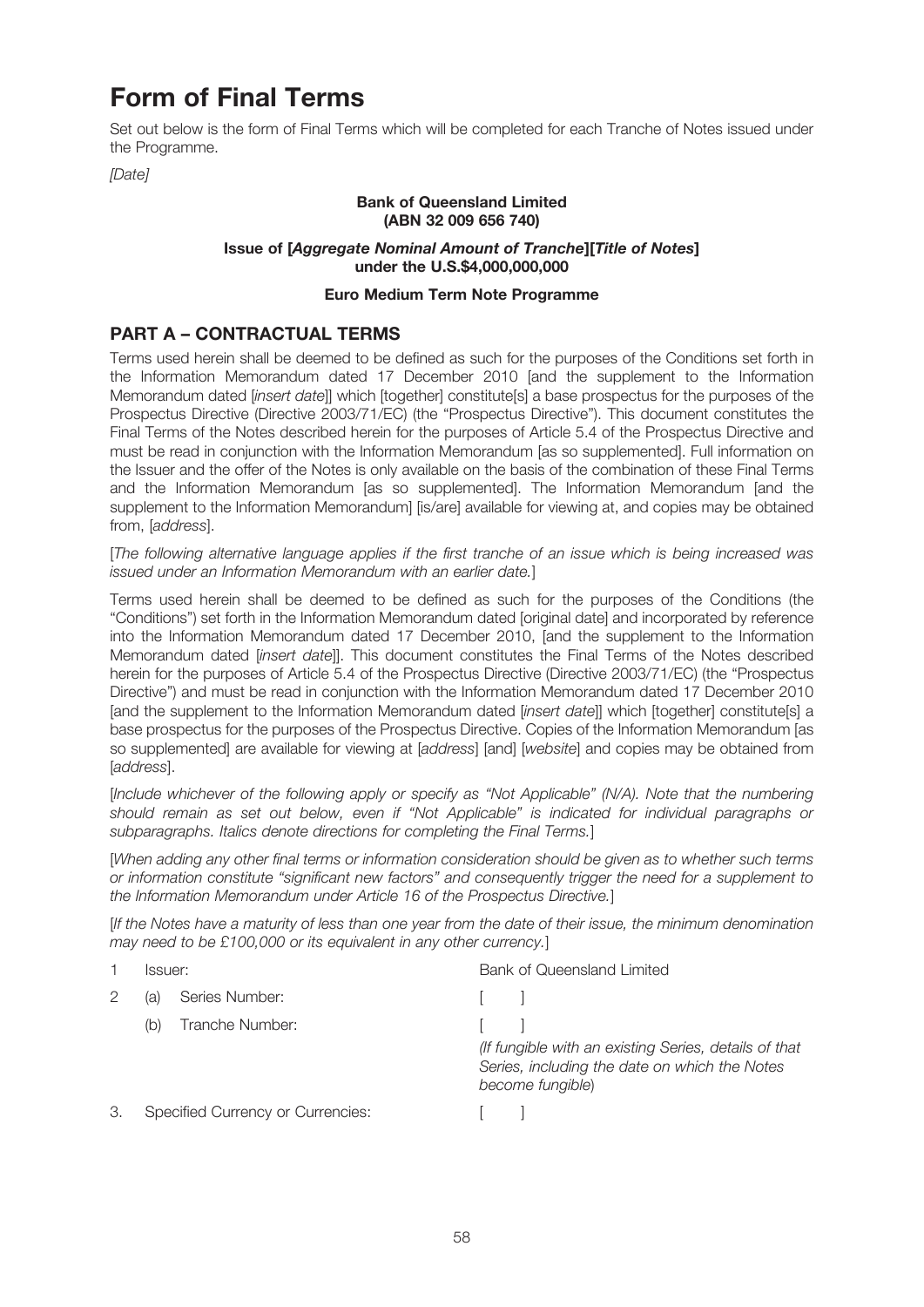| 4.  |                 | Aggregate Nominal Amount:       |                                                                                                                                                                                                                                                                                                                                                                                                                       |  |  |  |
|-----|-----------------|---------------------------------|-----------------------------------------------------------------------------------------------------------------------------------------------------------------------------------------------------------------------------------------------------------------------------------------------------------------------------------------------------------------------------------------------------------------------|--|--|--|
|     |                 | Series:<br>(a)                  |                                                                                                                                                                                                                                                                                                                                                                                                                       |  |  |  |
|     |                 | Tranche:<br>(b)                 |                                                                                                                                                                                                                                                                                                                                                                                                                       |  |  |  |
| 5.  | (a)             | [Issue Price:                   | ] per cent. of the Aggregate Nominal<br>Amount [plus accrued interest from [insert date]<br>(in the case of fungible issues only, if applicable)]                                                                                                                                                                                                                                                                     |  |  |  |
| 6.  | (a)             | <b>Specified Denominations:</b> | (Note – where multiple denominations above<br>[€100,000] or equivalent are being used the<br>following sample wording should be followed:<br>"[ $\in$ 100,000] and integral multiples of [ $\in$ 1,000] in<br>excess thereof up to and including $[€199,000]$ .<br>No Notes in definitive form will be issued with a<br>denomination above [€199,000].")                                                              |  |  |  |
|     |                 |                                 | (N.B. If an issue of Notes is (i) NOT admitted to<br>trading on an European Economic Area<br>exchange; and (ii) only offered in the European<br>Economic Area in circumstances where a<br>prospectus is not required to be published under<br>the Prospectus Directive the $€100,000$ minimum<br>denomination is not required.)                                                                                       |  |  |  |
|     | (b)             | <b>Calculation Amount:</b>      | (If only one Specified Denomination, insert the<br>Specified Denomination.                                                                                                                                                                                                                                                                                                                                            |  |  |  |
|     |                 |                                 | If more than one Specified Denomination, insert<br>the highest common factor. Note: There must be<br>a common factor in the case of two or more<br>Specified Denominations.)                                                                                                                                                                                                                                          |  |  |  |
| 7.  | (a)             | <b>Issue Date:</b>              |                                                                                                                                                                                                                                                                                                                                                                                                                       |  |  |  |
|     | (b)             | Interest Commencement Date:     |                                                                                                                                                                                                                                                                                                                                                                                                                       |  |  |  |
| 8.  |                 | <b>Maturity Date:</b>           | [Fixed rate – specify date/<br>Floating rate - Interest Payment Date falling in or<br>nearest to [specify month]]                                                                                                                                                                                                                                                                                                     |  |  |  |
| 9.  | Interest Basis: |                                 | ] per cent. Fixed Rate]<br>IL<br>[[LIBOR/EURIBOR] +/-[ ] per cent. Floating<br>Ratel<br>[Zero Coupon]<br>[Index Linked Interest]<br>[Dual Currency Interest]<br>[specify other]<br>(further particulars specified below)                                                                                                                                                                                              |  |  |  |
| 10. |                 | Redemption/Payment Basis:       | [Redemption at par]<br>[Index Linked Redemption]<br>[Dual Currency Redemption]<br>[Partly Paid]<br>[Instalment]<br>[specify other]<br>(N.B. If the Final Redemption Amount is other<br>than 100 per cent. of the nominal value, the<br>Notes will be derivative securities for the<br>purposes of the Prospectus Directive and the<br>requirements of Annex XII to the Prospectus<br>Directive Regulation will apply) |  |  |  |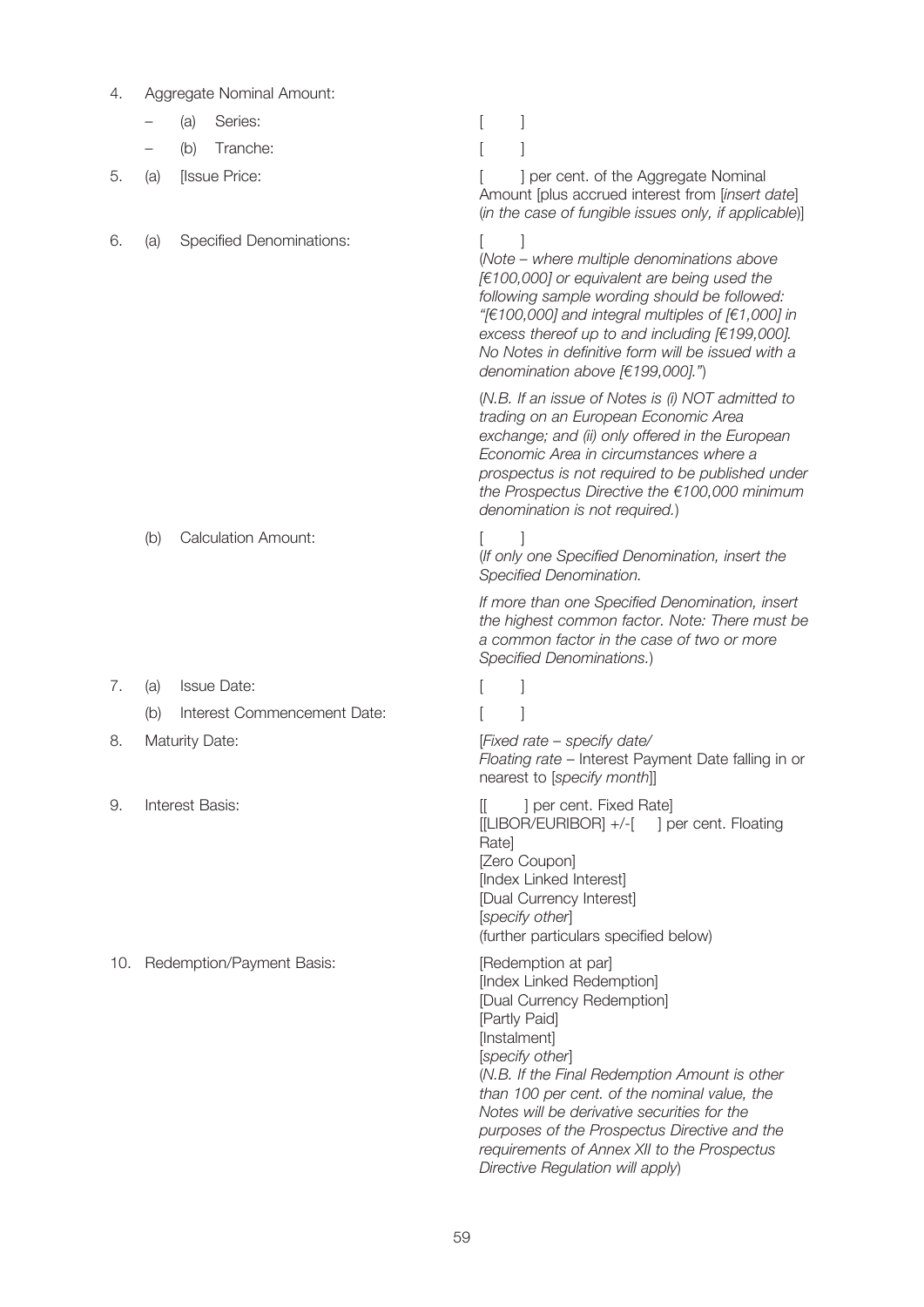- 11. Change of Interest Basis or Redemption/ [Specify details of any provision for change of Payment Basis:
- 12. Put/Call Options: **Example 2018** [Investor Put]
- 13. (a) Status of the Notes: Senior
	- (b) [Date [Board] approval for issuance of [ ] Notes obtained:

Notes into another Interest Basis or Redemption/ Payment Basis]

[Issuer Call] [(further particulars specified below)]

(N.B. Only relevant where Board (or similar) authorisation is required for the particular tranche of Notes)

14. Method of distribution: **intervalsion** [Syndicated/Non-syndicated]

## **PROVISIONS RELATING TO INTEREST (IF ANY) PAYABLE**

- 15. Fixed Rate Note Provisions [Applicable/Not Applicable]
	-
	-
	- (c) Fixed Coupon Amount(s): [ ] per Calculation Amount Fixed Coupon Amount(s): (Applicable to Notes in definitive form)
	- Broken Amount(s): (Applicable to Notes in definitive form)
	-
	- (f) Determination Date(s):  $\qquad \qquad$  [ ] in each year

- (g) Other terms relating to the method of [None/Give details] calculating interest for Fixed Rate Notes:
- 16. Floating Rate Note Provisions [Applicable/Not Applicable]
	- (a) Specified Period(s)/Specified Interest [  $\qquad$  ] Payment Dates:
	-
	- (c) Additional Business Centre(s): [ ]

(If not applicable, delete the remaining subparagraphs of this paragraph)

(a) Rate(s) of Interest:  $\qquad \qquad$  [ ] per cent. per annum [payable [annually/ semi-annually/quarterly] in arrear] (If payable other than annually, consider amending Condition 4)

(b) Interest Payment Date(s): [[ ] in each year up to and including the Maturity Date]/[specify other] (N.B. This will need to be amended in the case of long or short coupons)

I per Calculation Amount, payable on the Interest Payment Date falling [in/on][ ] [Insert particulars of any initial or final broken interest amounts which do not correspond with the Fixed Coupon Amount]

(e) Day Count Fraction: [30/360 or Actual/Actual (ICMA) or [specify other]]

[Insert regular interest payment dates, ignoring issue date or maturity date in the case of a long

or short first or last coupon N.B. This will need to be amended in the case of regular interest payment dates which are not of equal duration

N.B. Only relevant where Day Count Fraction is Actual/Actual (ICMA)]

(If not applicable, delete the remaining subparagraphs of this paragraph)

(b) Business Day Convention: [Floating Rate Convention/Following Business Day Convention/Modified Following Business Day Convention/ Preceding Business Day Convention/[specify other]]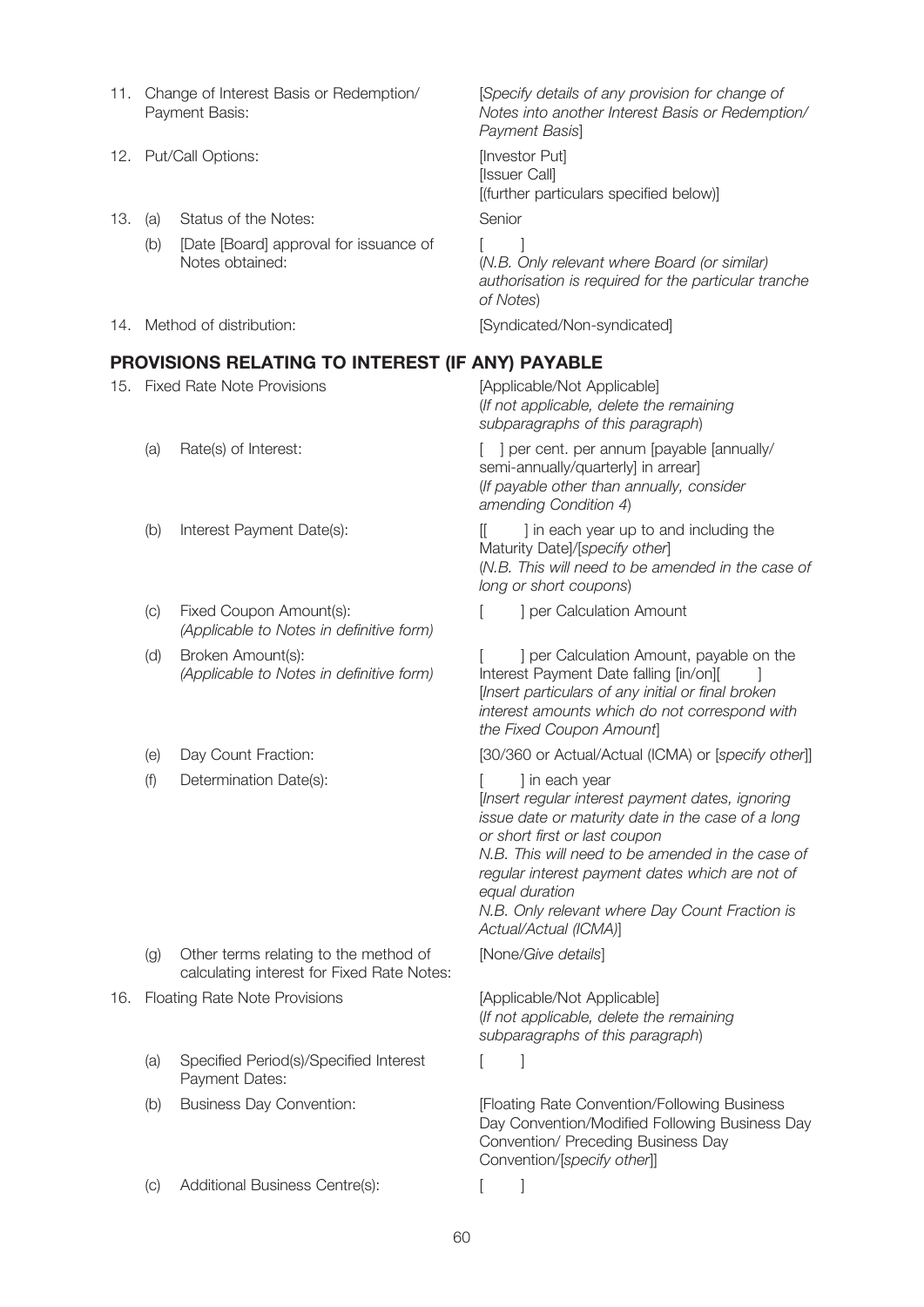- (d) Manner in which the Rate of Interest and [Screen Rate Determination/ISDA Determination/ Manner in which the Rate of Interest and Interest Amount is to be determined:
- (e) Party responsible for calculating the  $[$  ] Rate of Interest and Interest Amount (if not the Agent):
- (f) Screen Rate Determination:
	- **Property** Reference Rate:  $\begin{bmatrix} 1 & 1 \\ 1 & 1 \end{bmatrix}$
- specify other]

(Either LIBOR, EURIBOR or other, although additional information is required if other – including fallback provisions in the Agency Agreement)

- Interest Determination Date(s): [ ]
- **Provent Screen Page:** [ ]
- (g) ISDA Determination:
	- Floating Rate Option: [ ]
	- Designated Maturity: [ ]
	- Reset Date: [ ]
- 
- (i) Minimum Rate of Interest:  $\begin{bmatrix} \cdot & \cdot \\ \cdot & \cdot \end{bmatrix}$  per cent. per annum
- (i) Maximum Rate of Interest:  $\begin{bmatrix} 1 & 1 \\ 1 & 1 \end{bmatrix}$  per cent. per annum
- (k) Day Count Fraction: [Actual/Actual (ISDA)

(I) Fallback provisions, rounding provisions [ ] and any other terms relating to the method of calculating interest on Floating Rate Notes, if different from those set out in the Conditions:

### 17. Zero Coupon Note Provisions [Applicable/Not Applicable]

- 
- (b) Reference Price: [ ]
- (c) Any other formula/basis of determining [131] amount payable:

# each Interest Period if EURIBOR or euro LIBOR)

(In the case of EURIBOR, if not Reuters Page "EURIBOR 01" ensure it is a page which shows a composite rate or amend the fallback provisions appropriately)

(Second London business day prior to the start of each Interest Period if LIBOR (other than Sterling or euro LIBOR), first day of each Interest Period if Sterling LIBOR and the second day on which the TARGET2 System is open prior to the start of

(h) Margin(s): [+/-] [ ] per cent. per annum Actual/365 (Fixed) Actual/365 (Sterling) Actual/360 30/360 30E/360 30E/360 (ISDA) **Otherl** (See Condition 4 for alternatives)

(If not applicable, delete the remaining subparagraphs of this paragraph)

- (a) Accrual Yield:  $[$  ] per cent. per annum
	-
	-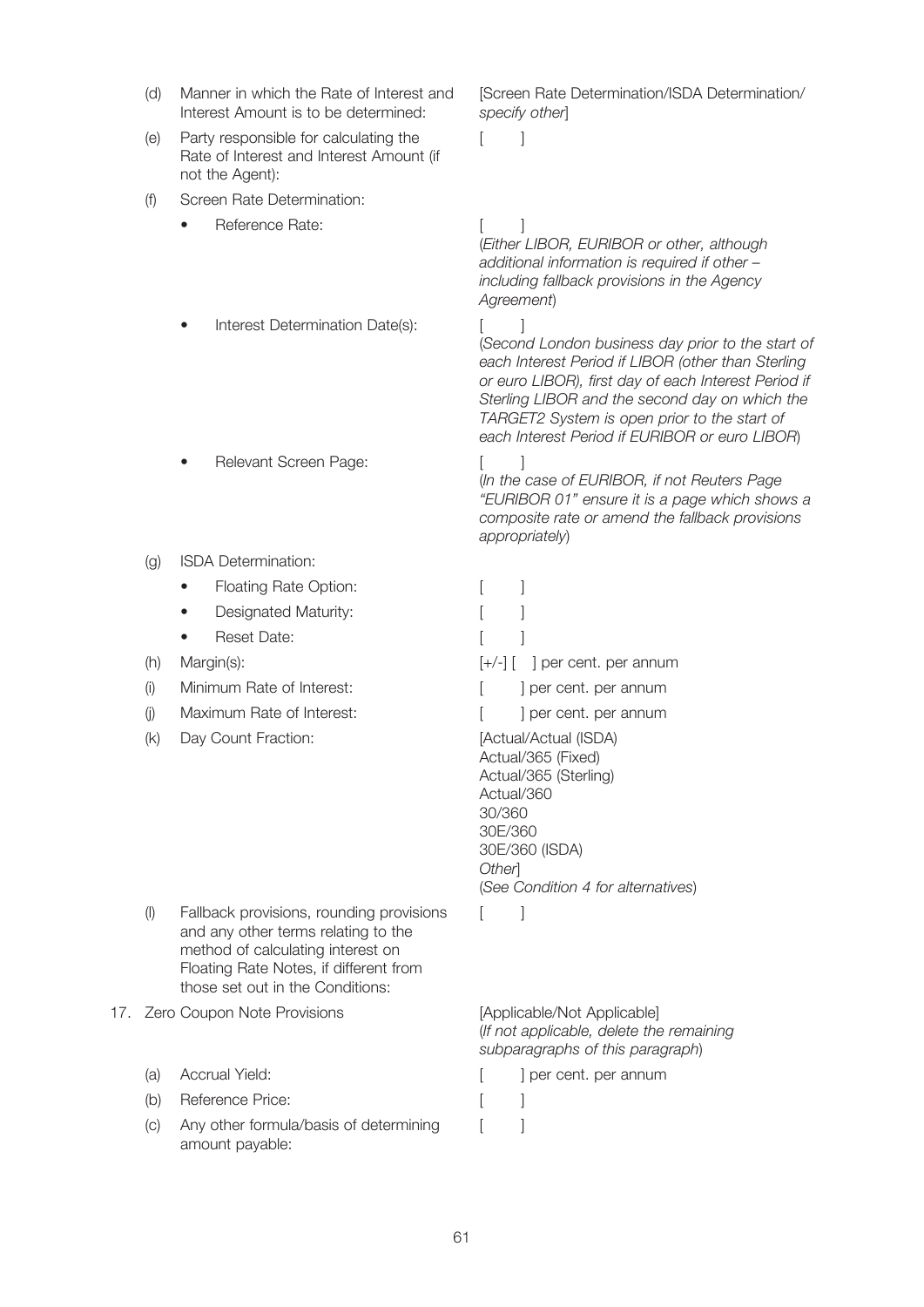- (d) Day Count Fraction in relation to Early Redemption Amounts and late payment:
- 18. Index Linked Interest Note Provisions [Applicable/Not Applicable]
	-
	-
	- $(c)$  Party responsible for calculating the  $[$  ] Rate of Interest (if not the Calculation Agent) and Interest Amount (if not the Agent):
	- (d) Provisions for determining Coupon where calculation by reference to Index and/or Formula is impossible or impracticable:
	- (e) Specified Period(s)/Specified Interest [ ] Payment Dates:
	-
	- (g) Additional Business Centre(s):
	- $(h)$  Minimum Rate of Interest:
	- $(i)$  Maximum Rate of Interest:
	- (i) Day Count Fraction:
- 19. Dual Currency Note Provisions: [Applicable/Not Applicable]
	- (a) Gate of Exchange/method of calculating [give details] Rate of Exchange:
	- (b) Calculation Agent, if any, responsible for  $\left[ \begin{array}{cc} \phantom{a} \end{array} \right]$ calculating the interest payable:
	- $(C)$ Provisions applicable where calculation by reference to Rate of Exchange impossible or impracticable:
	- (d) Person at whose option Specified [  $\qquad$  ] Currency(ies) is/are payable:

[Conditions 6(e) and 6(j) apply/specify other] (Consider applicable day count fraction if not U.S. dollar denominated)

(If not applicable, delete the remaining subparagraphs of this paragraph)

(a) Index/Formula:  $[give or annex details]$ 

(b) Calculation Agent: [give name (and, if the Notes are derivative securities to which Annex XII of the Prospectus Directive Regulation applies, address)]

[need to include a description of market disruption or settlement disruption events and adjustment provisions]

(f) Business Day Convention: [Floating Rate Convention/Following Business Day Convention/Modified Following Business Day Convention/ Preceding Business Day Convention/specify other]

| ] per cent. per annum |
|-----------------------|
| ] per cent. per annum |
|                       |

(If not applicable, delete the remaining subparagraphs of this paragraph)

[need to include a description of market disruption or settlement disruption events and adjustment provisions]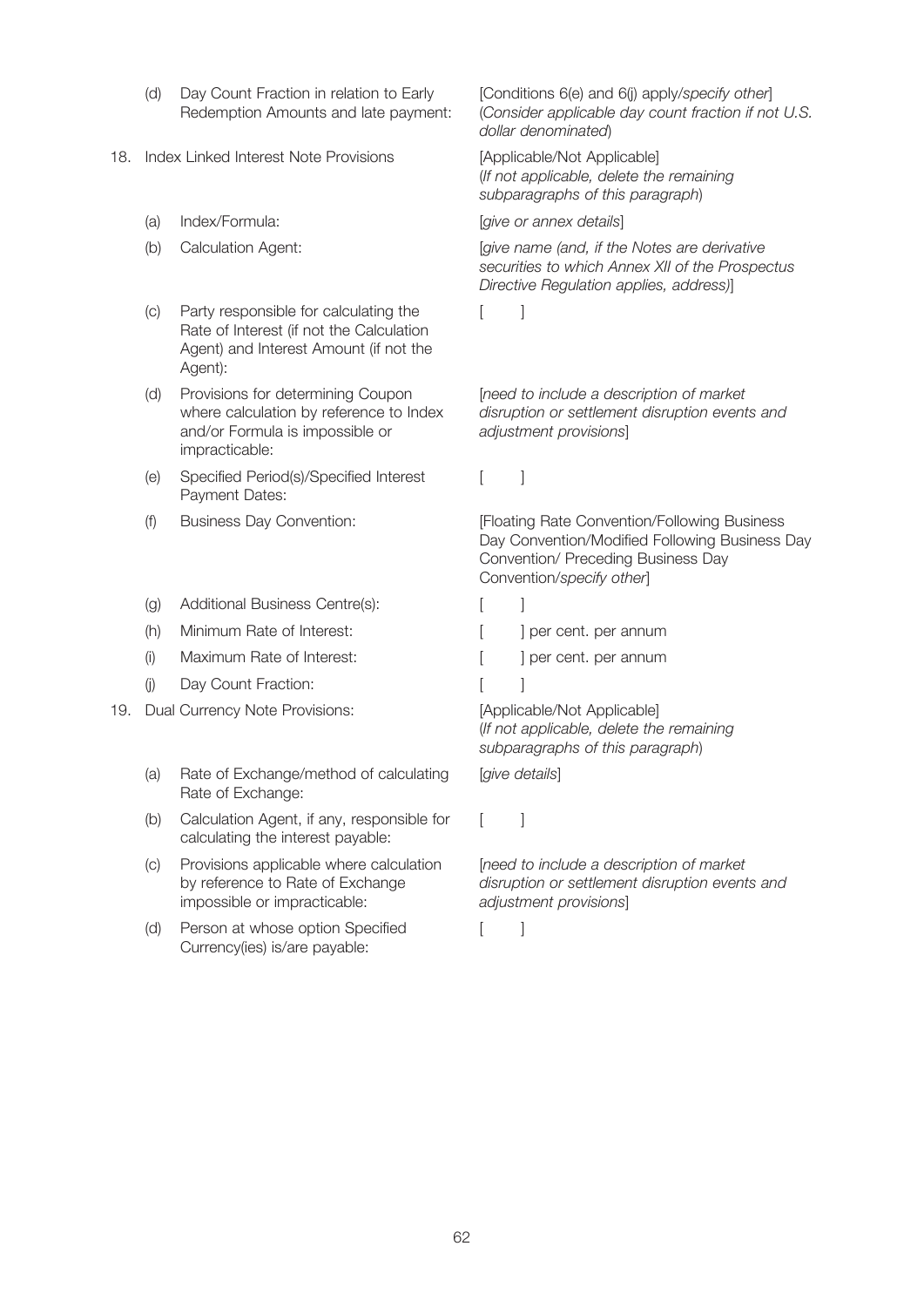## **PROVISIONS RELATING TO REDEMPTION**

#### (a) Optional Redemption Date(s): [ ]

- Optional Redemption Amount of each Note and method, if any, of calculation of such amount(s):
- (c) If redeemable in part:
	- (i) Minimum Redemption Amount:
	- (i) Maximum Redemption Amount:
- (d) [ ] Notice period (if other than as set out in the Conditions):

- - (a) Optional Redemption Date(s): [ ]
	- Optional Redemption Amount of each Note and method, if any, of calculation of such amount(s):
	- (c) Notice period (if other than as set out in  $\qquad \qquad [$   $]$ the Conditions):

23. Early Redemption Amount of each Note  $[[ \quad]$  per Calculation Amount/specify other/see payable on redemption for taxation reasons or on event of default and/or the method of calculating the same (if required or if different from that set out in Condition 6(e)):

20. Issuer Call: **Example 20. In the Call:** [Applicable/Not Applicable] (If not applicable, delete the remaining subparagraphs of this paragraph)

(b) Optional Redemption Amount of each [ ] per Calculation Amount/specify other/see Appendix]

| [ | ] |
|---|---|
| [ | 1 |
| г | ı |

(N.B. If setting notice periods which are different to those provided in the Conditions, the Issuer is advised to consider the practicalities of distribution of information through intermediaries, for example, clearing systems and custodians, as well as any other notice requirements which may apply, for example, as between the Issuer and the Agent)

21. Investor Put: [Applicable/Not Applicable] (If not applicable, delete the remaining subparagraphs of this paragraph)

(b) Optional Redemption Amount of each [100] per Calculation Amount/specify other/see Appendix]

(N.B. If setting notice periods which are different to those provided in the Conditions, the Issuer is advised to consider the practicalities of distribution of information through intermediaries, for example, clearing systems and custodians, as well as any other notice requirements which may apply, for example, as between the Issuer and the Agent)

22. Final Redemption Amount of each Note: [[ ] per Calculation Amount/specify other/see Appendix]

> (N.B. If the Final Redemption Amount is other than 100 per cent. of the nominal value the Notes will be derivative securities for the purposes of the Prospectus Directive and the requirements of Annex XII to the Prospectus Directive Regulation will apply, e.g. need to include a description of market disruption or settlement disruption events and adjustment provisions).

Appendix]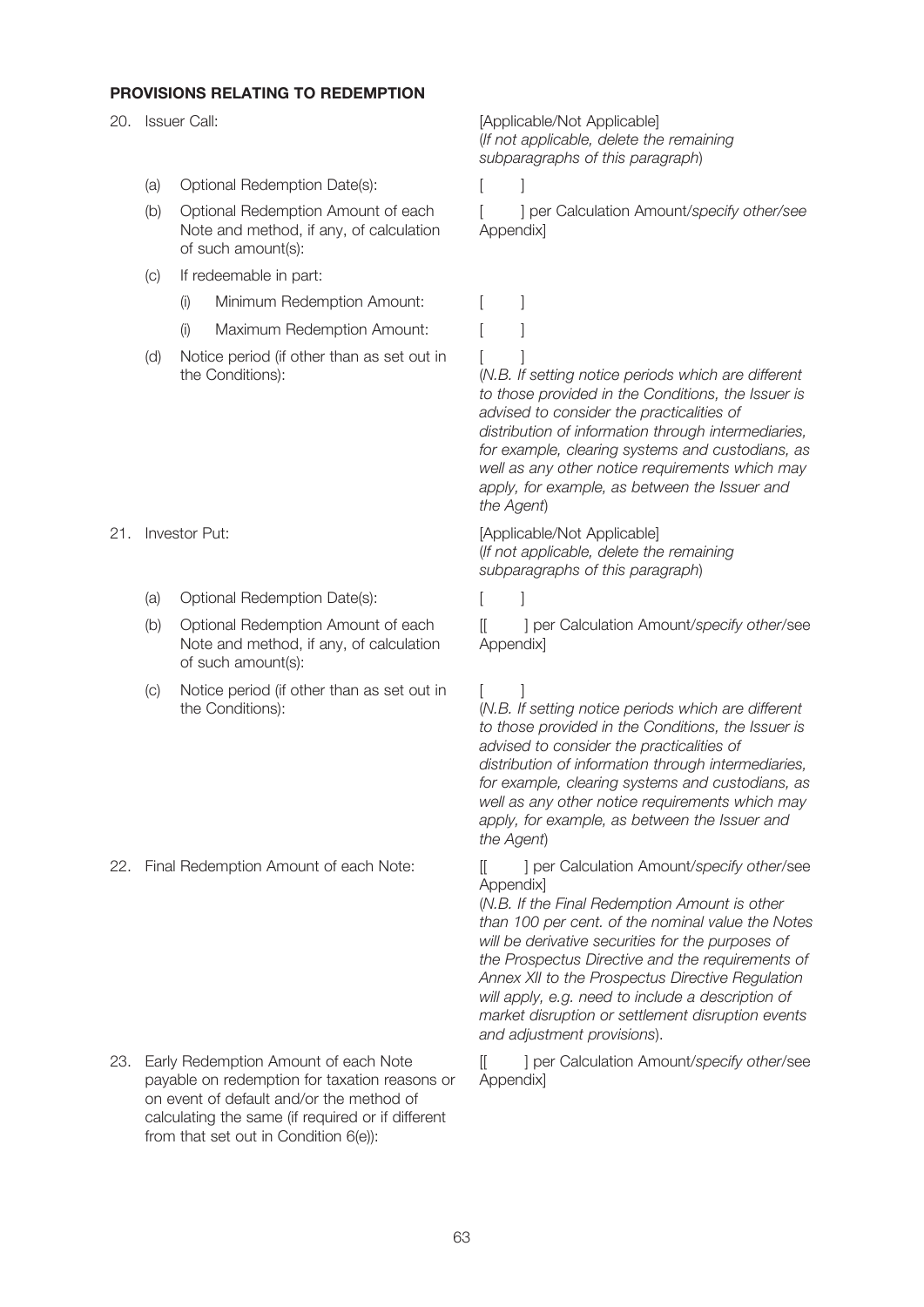### **GENERAL PROVISIONS APPLICABLE TO THE NOTES**

24. Form of Notes:  $[Temperature]$  [Temporary Global Note exchangeable for a Permanent Global Note which is exchangeable for Definitive Notes [on 60 days' notice given at any time/only upon an Exchange Event]]

> [Temporary Global Note exchangeable for Definitive Notes on and after the Exchange Date]

[Permanent Global Note exchangeable for Definitive Notes [on 60 days' notice given at any time/only upon an Exchange Event]]

[Notes shall not be physically delivered in Belgium, except to a clearing system, a depository or other institution for the purpose of their immobilisation in accordance with article 4 of the Belgian Law of 14 of December 2005.1\*

(Ensure that this is consistent with the wording in the "Form of the Notes" and the Notes themselves. The exchange upon notice option should not be expressed to be applicable if the Specified Denomination of the Notes in paragraph 6 includes language substantially to the following effect:

"[U.S.\$100,000] and integral multiples of [U.S.\$1,000] in excess thereof up to and including [U.S.\$199,000]. No Notes in definitive form will be issued with a denomination above [U.S.\$199,000]".

Furthermore, such Specified Denomination construction is not permitted in relation to any issue of Notes which is to be represented on issue by a Temporary Global Note exchangeable for Definitive Notes.)

25. Additional Financial Centre(s) or other special [Not Applicable/give details] (Note that this item relates to the place of payment and not Interest Period end dates to which items 16(b) and 18(g) relate)

26. Talons for future Coupons or Receipts to be [Yes/No. If yes, give details]

[Not Applicable/give details. N.B. a new form of Temporary Global Note and/or Permanent Global Note may be required for Partly Paid issues]

28. Details relating to Instalment Notes:

27. Details relating to Partly Paid Notes: amount of

attached to Definitive Notes (and dates on

provisions relating to Payment Days:

each payment comprising the Issue Price and date on which each payment is to be made and consequences of failure to pay, including any right of the Issuer to forfeit the Notes and

(a) [Instalment Amount(s): [Not Applicable/give details]

interest due on late payment:

which such Talons mature):

29. Redenomination applicable: Redenomination [not] applicable

(b) [Instalment Date(s): [Not Applicable/give details]

[(if Redenomination is applicable, specify the terms of the redenomination in an Annex to the Final Terms)]

<sup>\*</sup> Include if Notes are to be offered in Belgium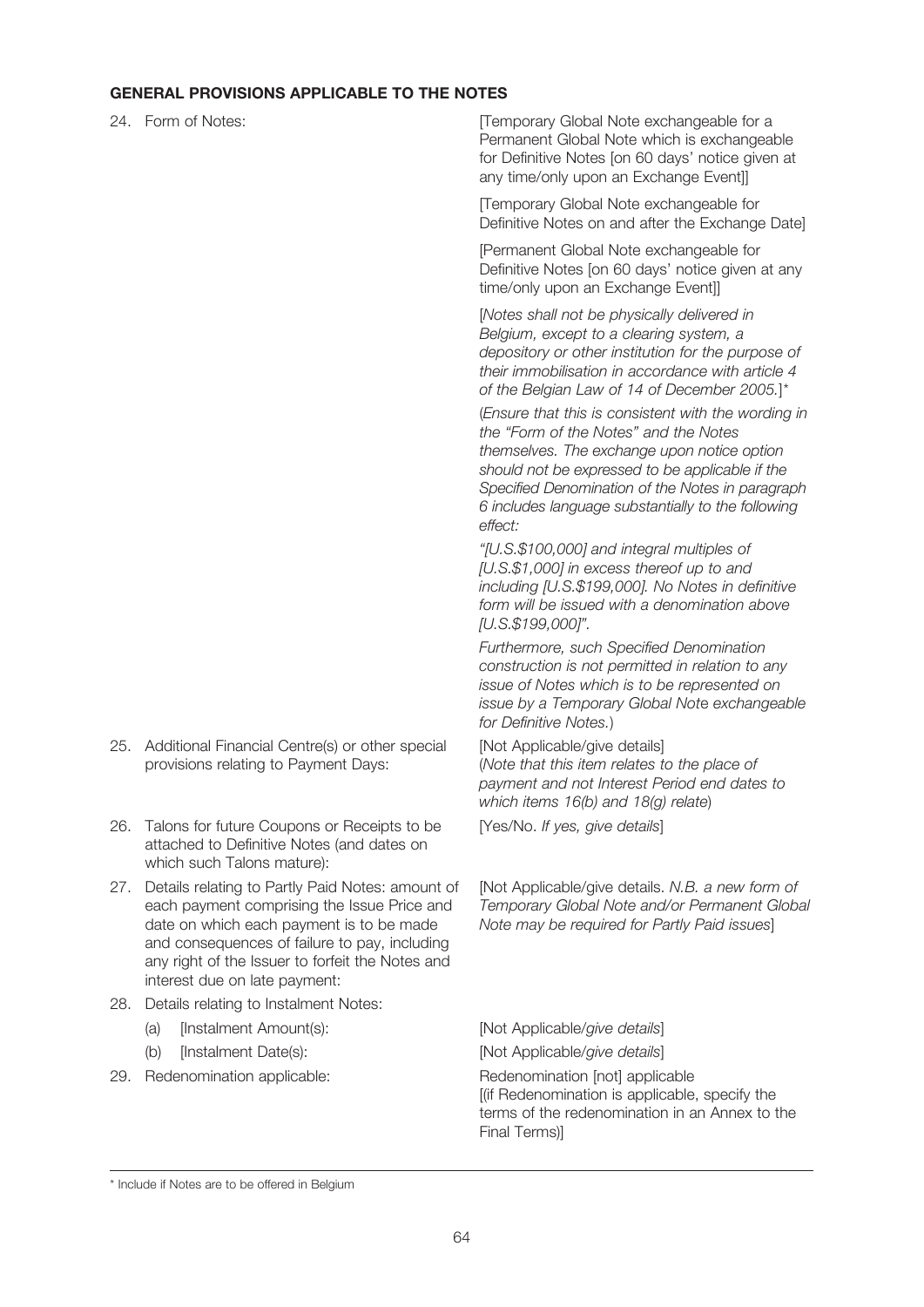|         |                                             | 30. Other final terms:               | [Not Applicable/give details]<br>(When adding any other final terms consideration<br>should be given as to whether such terms<br>constitute a "significant new factor" and<br>consequently trigger the need for a supplement<br>to the Information Memorandum under Article 16<br>of the Prospectus Directive.)                                                                                                        |
|---------|---------------------------------------------|--------------------------------------|------------------------------------------------------------------------------------------------------------------------------------------------------------------------------------------------------------------------------------------------------------------------------------------------------------------------------------------------------------------------------------------------------------------------|
|         |                                             | <b>DISTRIBUTION</b>                  |                                                                                                                                                                                                                                                                                                                                                                                                                        |
| 31. (a) |                                             | If syndicated, names of Managers:    | [Not Applicable/give names]<br>(If the Notes are derivative securities to which<br>Annex XII of the Prospectus Directive Regulation<br>applies, include names of entities agreeing to<br>underwrite the issue on a firm commitment basis<br>and names of the entities agreeing to place the<br>issue without a firm commitment or on a "best"<br>efforts" basis if such entities are not the same as<br>the Managers.) |
|         | (b)                                         | Date of Subscription Agreement       | (The above is only relevant if the Notes are<br>derivative securities to which Annex XII of the<br>Prospectus Directive Regulation applies.)                                                                                                                                                                                                                                                                           |
|         | (C)                                         | Stabilising Manager (if any):        | [Not Applicable/give name]                                                                                                                                                                                                                                                                                                                                                                                             |
| 32.     | If non-syndicated, name of relevant Dealer: |                                      |                                                                                                                                                                                                                                                                                                                                                                                                                        |
| 33.     |                                             | U.S. Selling Restrictions            | [Reg.S Compliance Category 2;<br>TEFRA D/TEFRA C/TEFRA not applicable]                                                                                                                                                                                                                                                                                                                                                 |
|         |                                             | 34. Additional selling restrictions: | [Not Applicable/give details]                                                                                                                                                                                                                                                                                                                                                                                          |

# **PURPOSE OF FINAL TERMS**

These Final Terms comprise the final terms required for issue and admission to trading on the London Stock Exchange's regulated market and listing on the Official List of the UK Listing Authority of Notes described herein pursuant to the U.S.\$4,000,000,000 Euro Medium Term Note Programme of Bank of Queensland Limited.

# **RESPONSIBILITY**

The Issuer accepts responsibility for the information contained in these Final Terms.

Signed on behalf of the Issuer:

By:...........................................................

Duly authorised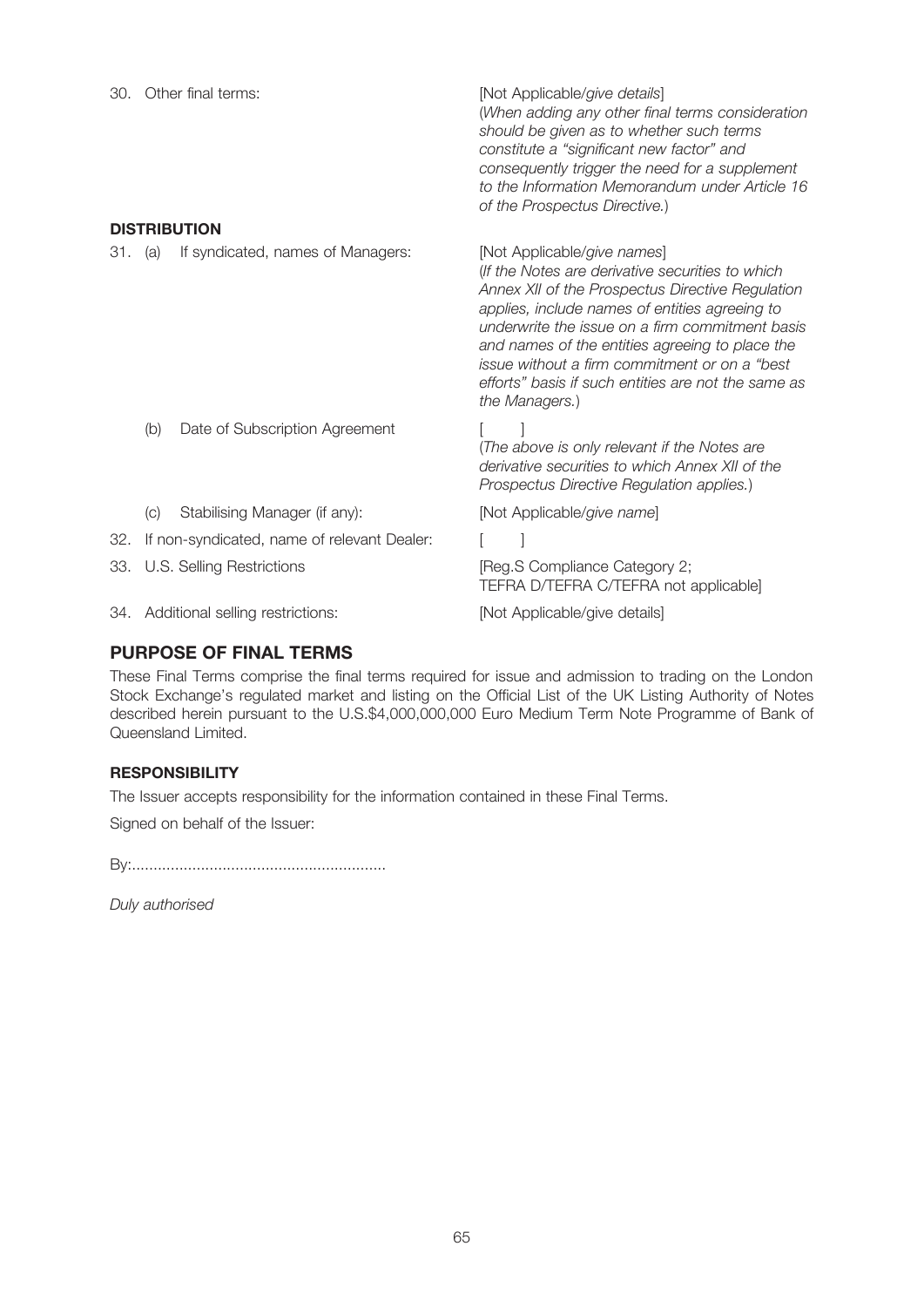# **PART B – OTHER INFORMATION**

# **LISTING**

Listing and Admission to trading:

[Application has been made by the Issuer (or on its behalf) for the Notes to be admitted to trading on [the London Stock Exchange's regulated market and listing on the Official List of the UK Listing Authority] with effect from [ ].] [Application is expected to be made by the Issuer (or on its behalf) for the Notes to be admitted to trading on [the London Stock Exchange's regulated market and listing on the Official List of the UK Listing Authority] with effect from [ ].] [Not Applicable.]

(ii) Estimate of total expenses [ ] related to admission to trading:

# **RATINGS**

Ratings: The Notes to be issued have been rated:

[S&P: [ ]] [Moody's: [ ]]<br>[[Other]: [ ]] [[Other]: [

(N.B. include language to confirm whether or not ratings have been provided by rating agencies established in the European Union and registered or in the process of applying for registration under Regulation (EC) No. 1060/2009)

(The above disclosure should reflect the rating allocated to Notes of the type being issued under the Programme generally or, where the issue has been specifically rated, that rating.)

# **INTERESTS OF NATURAL AND LEGAL PERSONS INVOLVED IN THE ISSUE**

[Save for any fees payable to the [Managers/Dealers], so far as the Issuer is aware, no person involved in the issue of the Notes has an interest material to the offer.  $-$  Amend as appropriate if there are other interests]

## **REASONS FOR THE OFFER, ESTIMATED NET PROCEEDS AND TOTAL EXPENSES**

| $\overline{I}(i)$ | Reasons for the offer     |                                                                                                                                                                                                                                                                                                                                                                                                                             |
|-------------------|---------------------------|-----------------------------------------------------------------------------------------------------------------------------------------------------------------------------------------------------------------------------------------------------------------------------------------------------------------------------------------------------------------------------------------------------------------------------|
|                   |                           | (See "Use of Proceeds" wording in Information Memorandum? if<br>reasons for offer different from making profit and/or hedging<br>certain risks will need to include those reasons here.)                                                                                                                                                                                                                                    |
| [(ii)]            | Estimated net proceeds:   |                                                                                                                                                                                                                                                                                                                                                                                                                             |
|                   |                           | (If proceeds are intended for more than one use will need to split<br>out and present in order of priority. If proceeds insufficient to fund<br>all proposed uses state amount and sources of other funding.)                                                                                                                                                                                                               |
| [(iii)]           | Estimated total expenses: | [Include breakdown of expenses]                                                                                                                                                                                                                                                                                                                                                                                             |
|                   |                           | (N.B. Delete unless the Notes are derivative securities to which<br>Annex XII of the Prospectus Directive Regulation applies, in which<br>case (i) is required where the reasons for the offer are different from<br>making profit and/or hedging certain risks and it is only necessary<br>to include disclosure of net proceeds and total expenses at (ii) and<br>(iii) above where disclosure is included at (i) above.) |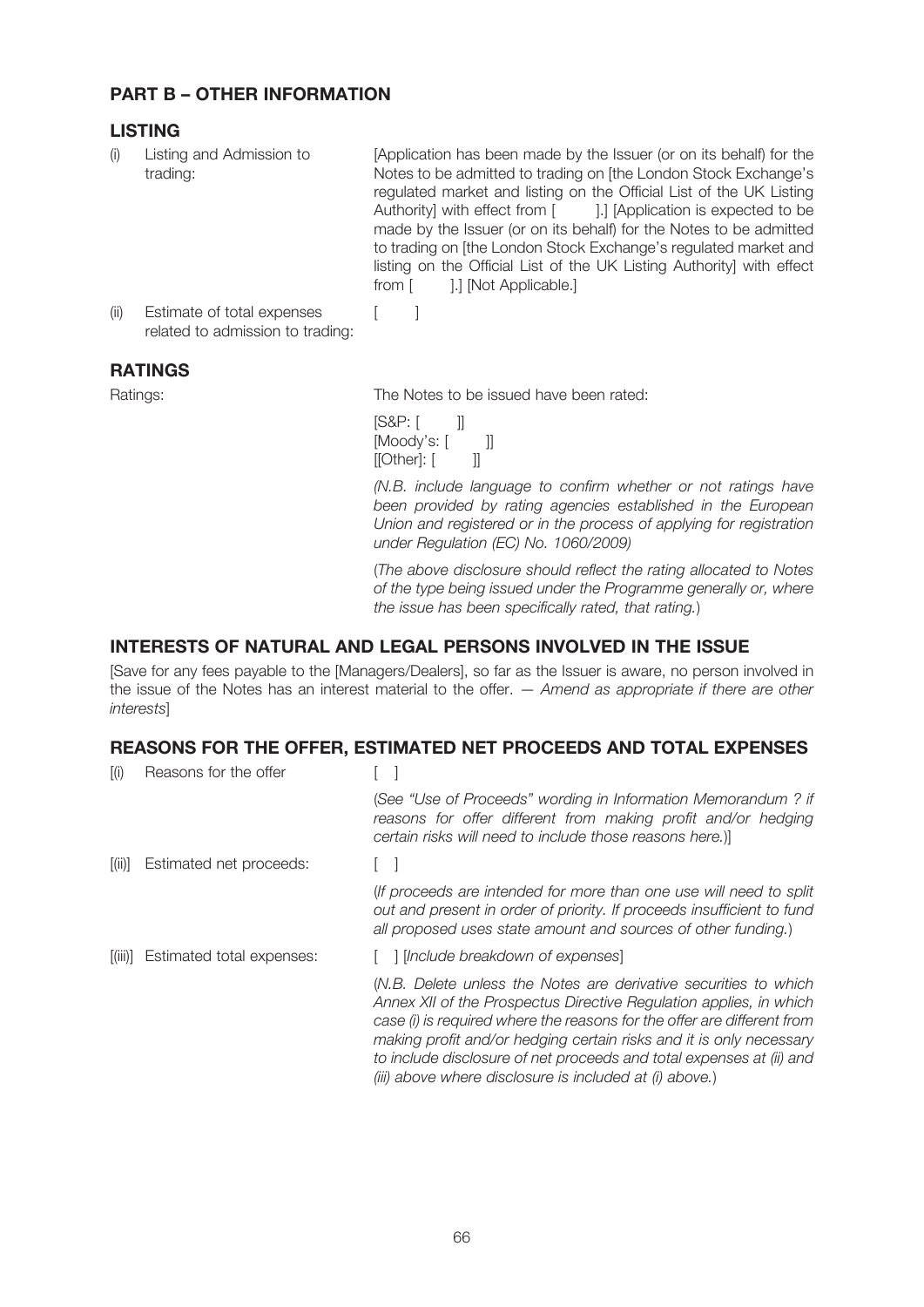# **YIELD (FIXED RATE NOTES ONLY)**

Indication of vield: The Contraction of vield:



The yield is calculated at the Issue Date on the basis of the Issue Price. It is not an indication of future yield.

# **PERFORMANCE OF INDEX/FORMULA AND OTHER INFORMATION CONCERNING THE UNDERLYING (INDEX-LINKED NOTES ONLY)**

[Need to include details of where past and future performance and volatility of the index/formula can be obtained.]

[Where the underlying is an index need to include the name of the index and a description if composed by the Issuer and if the index is not composed by the Issuer need to include details of where the information about the index can be obtained. Where the underlying is not an index need to include equivalent information.]

[Include other information concerning the underlying required by paragraph 4.2 of Annex XII of the Prospective Directive Regulation.]

[(When completing the above paragraphs, consideration should be given as to whether such matters described constitute "significant new factors" and consequently trigger the need for a supplement to the Information Memorandum under Article 16 of the Prospectus Directive.)]

The Issuer [intends to provide post-issuance information [specify what information will be reported and where it can be obtained]].

(N.B. This paragraph only applies if the Notes are derivative securities to which Annex XII of the Prospectus Directive Regulation applies.)

### **PERFORMANCE OF RATE[S] OF EXCHANGE AND EXPLANATION OF EFFECT ON VALUE OF INVESTMENT (Dual Currency Notes only)**

[Need to include details of where past and future performance and volatility of the relevant rates can be obtained.]

[(When completing this paragraph, consideration should be given as to whether such matters described constitute "significant new factors" and consequently trigger the need for a supplement to the Information Memorandum under Article 16 of the Prospectus Directive.)]

(N.B. This paragraph only applies if the Notes are derivative securities to which Annex XII of the Prospectus Directive Regulation applies.)

## **OPERATIONAL INFORMATION**

| (i)   | <b>ISIN Code:</b>                                                                                                                                             |                                             |
|-------|---------------------------------------------------------------------------------------------------------------------------------------------------------------|---------------------------------------------|
| (iii) | Common Code:                                                                                                                                                  |                                             |
| (iii) | Any clearing system(s) other<br>than Euroclear Bank S.A./N.V.<br>and Clearstream Banking,<br>société anonyme and the<br>relevant identification<br>number(s): | [Not Applicable/give name(s) and number(s)] |
| (iv)  | Delivery:                                                                                                                                                     | Delivery [against/free of] payment          |
| (v)   | Names and addresses of<br>additional Paying Agent(s)<br>(if any):                                                                                             |                                             |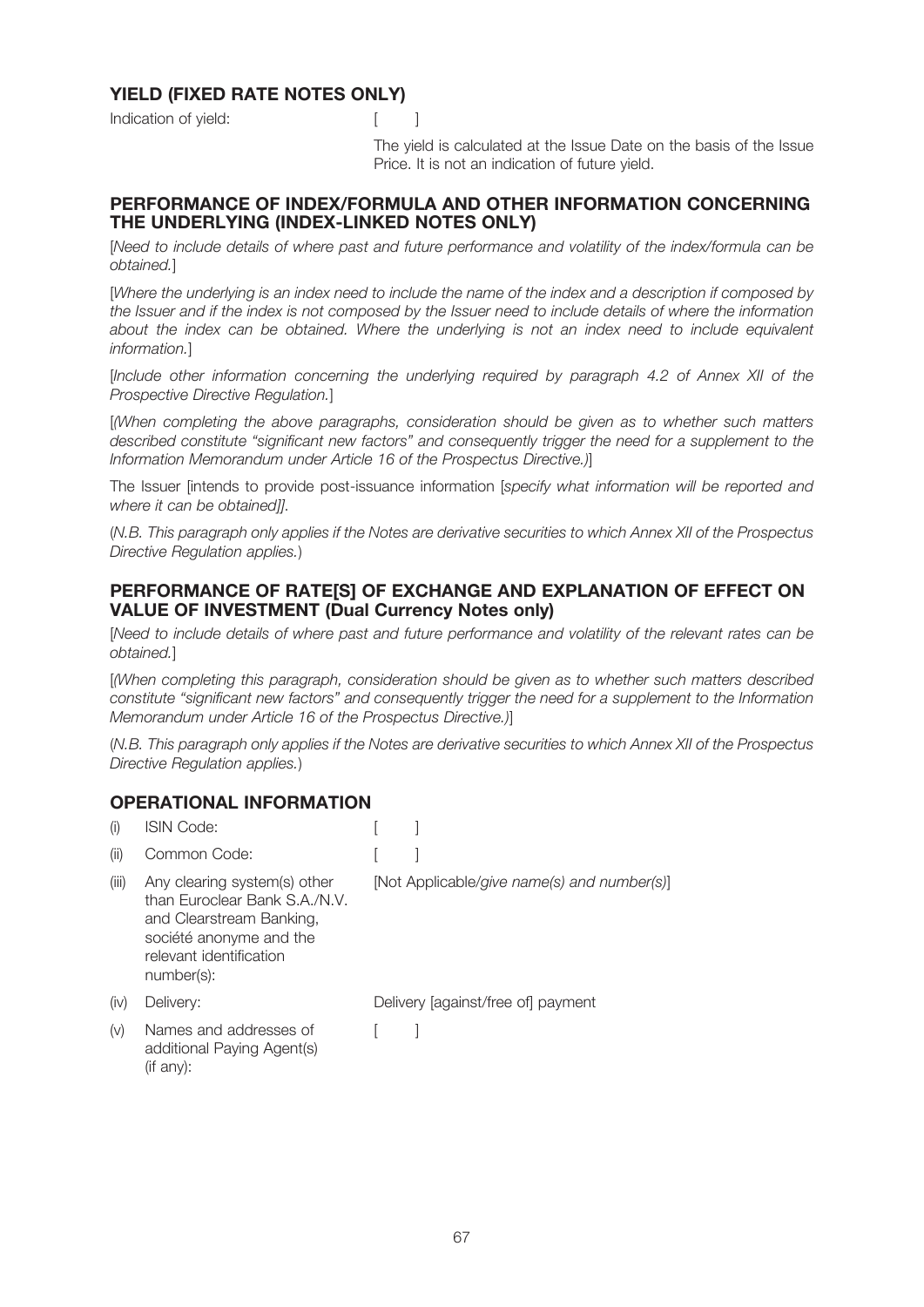# **General Information**

1. It is expected that each Tranche of Notes which is to be admitted to the Official List and to trading on the London Stock Exchange's regulated market will be admitted separately as and when issued, subject only to the issue of a Global Note or Notes initially representing the Notes of such Tranche. Application has been made to the UK Listing Authority for Notes issued under the Programme to be admitted to the Official List and to the London Stock Exchange for such Notes to be admitted to trading on the London Stock Exchange's regulated market. The listing of the Programme in respect of Notes is expected to be granted on or before 22 December 2010.

The Dealer Agreement provides, that if the maintenance of the listing of any Notes has, in the opinion of the Issuer, become unduly onerous for any reason whatsoever, the Issuer shall be entitled to terminate such listing subject to its using its best endeavours promptly to list or admit to trading the Notes on an alternative stock exchange, within or outside the European Union, to be agreed between the Issuer and the relevant Dealer.

2. The Issuer has or will as soon as practicable obtain all necessary consents, approvals and authorisations in connection with the issue and performance of the Notes. The issue of Notes under the Programme was authorised by resolutions of the Board of Directors of the Issuer passed on 26 September 1997, 21 November 1997, 15 December 2000, 13 December 2001, 22 November 2002, 19 November 2004, 18 November 2005, 22 November 2006, 22 November 2007, 20 November 2008, 25 November 2009 and 13 October 2010. The increase in aggregate nominal amount of the Programme from U.S.\$2,000,000,000 to U.S.\$3,500,000,000 was authorised by a resolution of the Board of Directors of the Issuer passed on 22 November 2007 and the increase in aggregate nominal amount of the Programme from U.S.\$3,500,000,000 to U.S.\$4,000,000,000 was authorised by a resolution of the Board of Directors of the Issuer passed on 20 November 2008.

3. There has been no significant change in the financial or trading position of the Group since 31 August 2010 and no material adverse change in the financial position or prospects of the Issuer since the same date.

4. Neither the Issuer nor any of its Subsidiaries is or has been involved in any governmental, legal or arbitration proceedings (including any such proceedings which are pending or threatened of which the Issuer is aware), during a period covering at least the previous 12 months which may have, or have had in the recent past, significant effects on the Issuer and/or the Group's financial position or profitability.

5. Each Note, Coupon, Receipt and Talon will bear the following legend: "Any United States person who holds this obligation will be subject to limitations under the United States income tax laws, including the limitations provided in sections 165(j) and 1287(a) of the Internal Revenue Code".

6. The Notes have been accepted for clearance through Clearstream, Luxembourg and Euroclear. The Common Code and the International Securities Identification Number (ISIN) for each Tranche of Notes will be set out in the relevant Final Terms. If the Notes are to clear through an additional or alternative clearing system, the appropriate information will be specified in the applicable Final Terms.

The address of Clearstream, Luxembourg is Clearstream Banking, 42 Avenue JF Kennedy, L-1855 Luxembourg and the address of Euroclear is Euroclear Bank SA/NV, 1 Boulevard du Roi Albert II, B-1210 Brussels.

7. For so long as Notes may be issued pursuant to this Information Memorandum, the following documents will when published, be available, during usual business hours on any day (Saturdays, Sundays and public holidays excepted), for inspection at the registered office of the Issuer and the office of the Agent:

- (i) the Agency Agreement (which includes the form of the Global Notes, the Definitive Notes, the Receipts, the Coupons and the Talons), including any supplements thereto;
- (ii) the Dealer Agreement, including any supplements thereto;
- (iii) the Deed of Covenant;
- (iv) the constitution of the Issuer;
- (v) the published annual report and audited financial statements of the Issuer for the last two financial years and the most recently published interim accounts;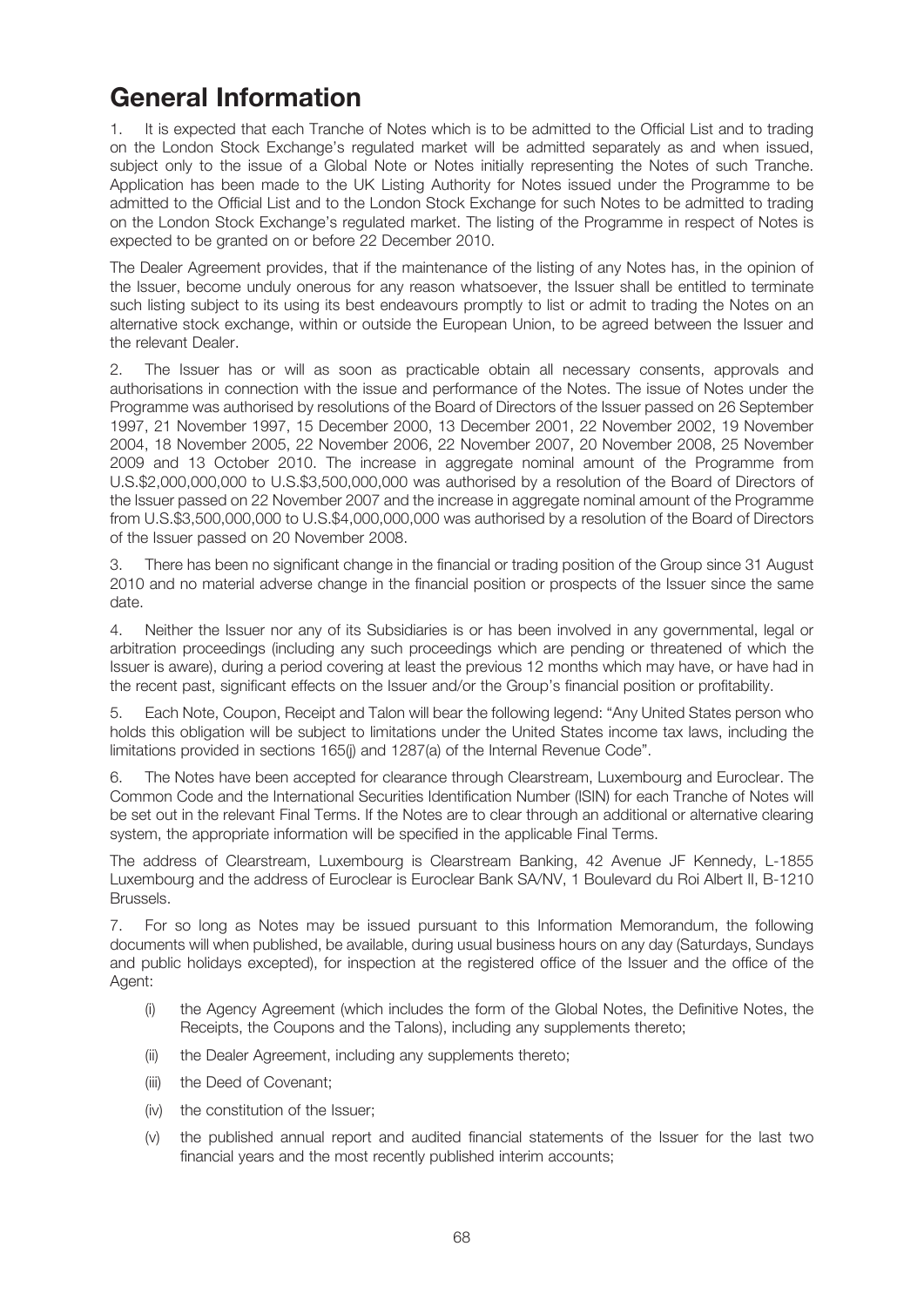- (vi) each Final Terms for Notes that are admitted to the Official List and to trading by the London Stock Exchange or any other stock exchange (save that a Final Terms relating to a Note which is neither admitted to trading on a regulated market in the European Economic Area nor offered in the European Economic Area in circumstances where a prospectus is required to be published under the Prospectus Directive will only be available for inspection by a holder of such Note and such holder must produce evidence satisfactory to the Paying Agent as to the identity of such holder);
- (vii) a copy of this Information Memorandum together with any supplement to this Information Memorandum or further Information Memorandum; and
- (viii) a copy of the subscription agreement for Notes issued on a syndicated basis that are admitted to the Official List and to trading by the London Stock Exchange.

8. Copies of the latest annual consolidated accounts of the Issuer and the latest interim consolidated accounts of the Issuer may be obtained, and copies of the Agency Agreement will be available for inspection, at the specified offices of each of the Paying Agents during normal business hours, so long as any of the Notes is outstanding.

9. KPMG, Chartered Accountants, have audited in compliance with Australian auditing standards, and rendered unqualified reports on, the accounts of the Issuer for each of the last three years ended 31 August 2010.

10. No Australian approvals are currently required for or in connection with the issue of the Notes by the Issuer or for or in connection with the performance and enforceability of such Notes, Coupons, Receipts or Talons (if any). However:

- (a) the specific approval of the Reserve Bank of Australia must be obtained in connection with certain payments and transactions having a prescribed connection with certain countries or named individuals, or entities (including individuals, or entities subject to United Nations sanctions or associated with terrorism) designated from time to time for the purposes of the Banking (Foreign Exchange) Regulations 1959 and other regulations in Australia; and
- (b) it is an offence to hold and use or deal with, allow to be used or dealt with, or facilitate the use of or dealing with certain assets, or to directly or indirectly make an asset available to certain named persons or entities associated with terrorism, pursuant to the Charter of the United Nations Act 1945 and the Charter of the United Nations (Dealing with Assets) Regulations 2008, unless the Minister for Foreign Affairs has given a written notice to permit such to occur.
- 11. The Issuer does not intend to provide any post-issuance information in relation to any issues of Notes.

12. Certain of the Dealers and their affiliates have engaged, and may in the future engage, in investment banking and/or commercial banking transactions with, and may perform services to the Issuer and its affiliates in the ordinary course of business.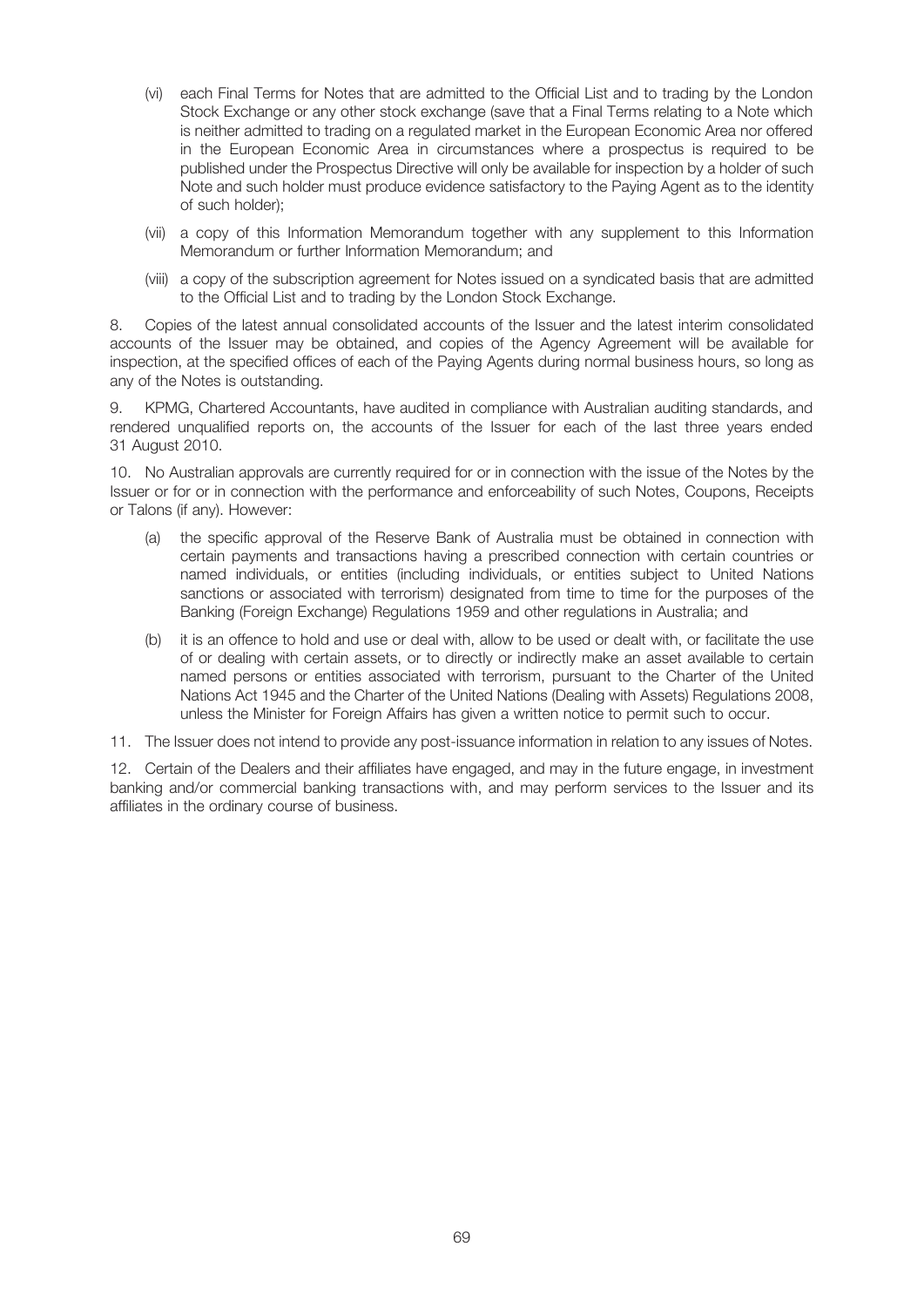## **REGISTERED AND HEAD OFFICE OF THE ISSUER**

Level 17, BOQ Centre 259 Queen Street Brisbane 4000 Queensland Australia

### **ARRANGER**

#### **UBS Limited**

1 Finsbury Avenue London EC2M 2PP United Kingdom

### **DEALERS**

5 The North Colonnade<br>Canary Wharf

8 Canada Square<br>London E14 5HQ

Sydney NSW 2000

# **The Royal Bank of Scotland plc UBS Limited**

London EC2M 3UR United Kingdom United Kingdom

# **Barclays Bank PLC Deutsche Bank AG, London Branch**

Canary Wharf 1 Great Winchester Street<br>
1 Great Winchester Street<br>
1 Great Minchester Street<br>
1 Great Minchester Street London E14 4BB London EC2N 2DB United Kingdom

# **HSBC Bank plc J.P. Morgan Securities Ltd.**

London E14 5HQ<br>
United Kingdom<br>
United Kingdom United Kingdom United Kingdom

#### **Macquarie Bank Limited Nomura International plc**

ABN 46 008 583 542<br>Nomura House<br>1 St. Martin's-le-Grand 1 St. Martin's-le-Grand 1 St. 1 St. Martin's-le-Grand<br>London EC1A 4NP Australia United Kingdom

135 Bishopsgate 135 Bishopsgate 1 Finsbury Avenue<br>
1 Finsbury Avenue<br>
1 London EC2M 3UR

#### **Westpac Banking Corporation**

Level 20, 275 Kent Street Sydney, NSW 2000 Australia

#### **AGENT**

### **Citibank, N.A., London Branch**

14th Floor, Citigroup Centre Canada Square Canary Wharf London E14 5LB United Kingdom